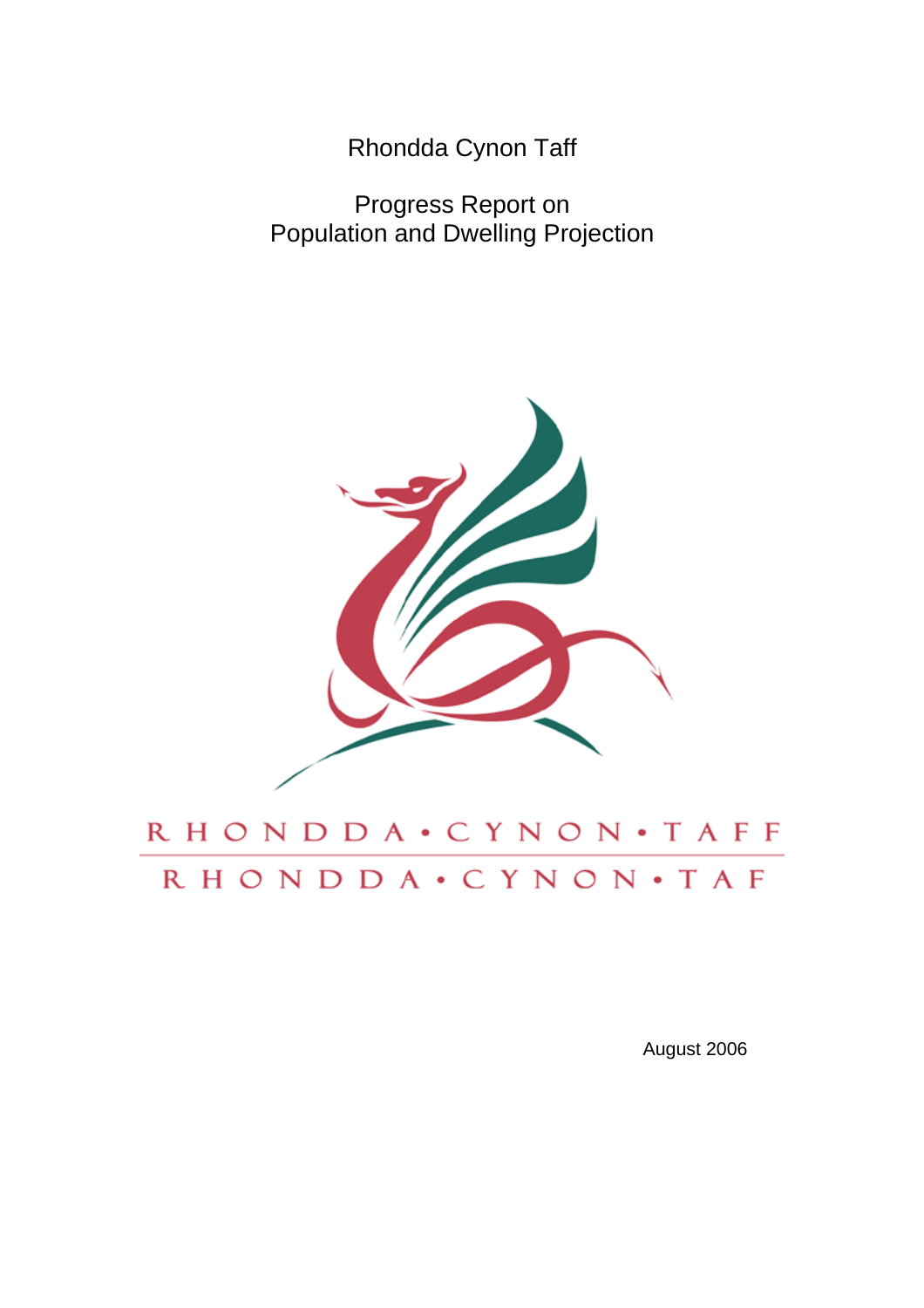Rhondda Cynon Taff Progress Report on Population and Dwelling Projection

- 1 Introduction
- 2 Dividing the Area for the Projection<br>3 Alternative Assumptions
- 3 Alternative Assumptions<br>4 Medium Building Estimat
- 4 Medium Building Estimate<br>5 Upper Building Estimate
- 
- 5 Upper Building Estimate<br>6 Historic Migration Estima
- 6 Historic Migration Estimate<br>7 Recent Migration Estimate **Recent Migration Estimate**

Appendices

- 1 Ward to Zone Correspondence<br>2 Detailed Projection Medium B
- 2 Detailed Projection Medium Building Estimate<br>3 Detailed Projection Upper Building Estimate
- 3 Detailed Projection Upper Building Estimate
- 4 Detailed Projection Historic Migration Estimate
- 5 Detailed Projection Recent Migration Estimate
- 6 Housing Allocation Estimates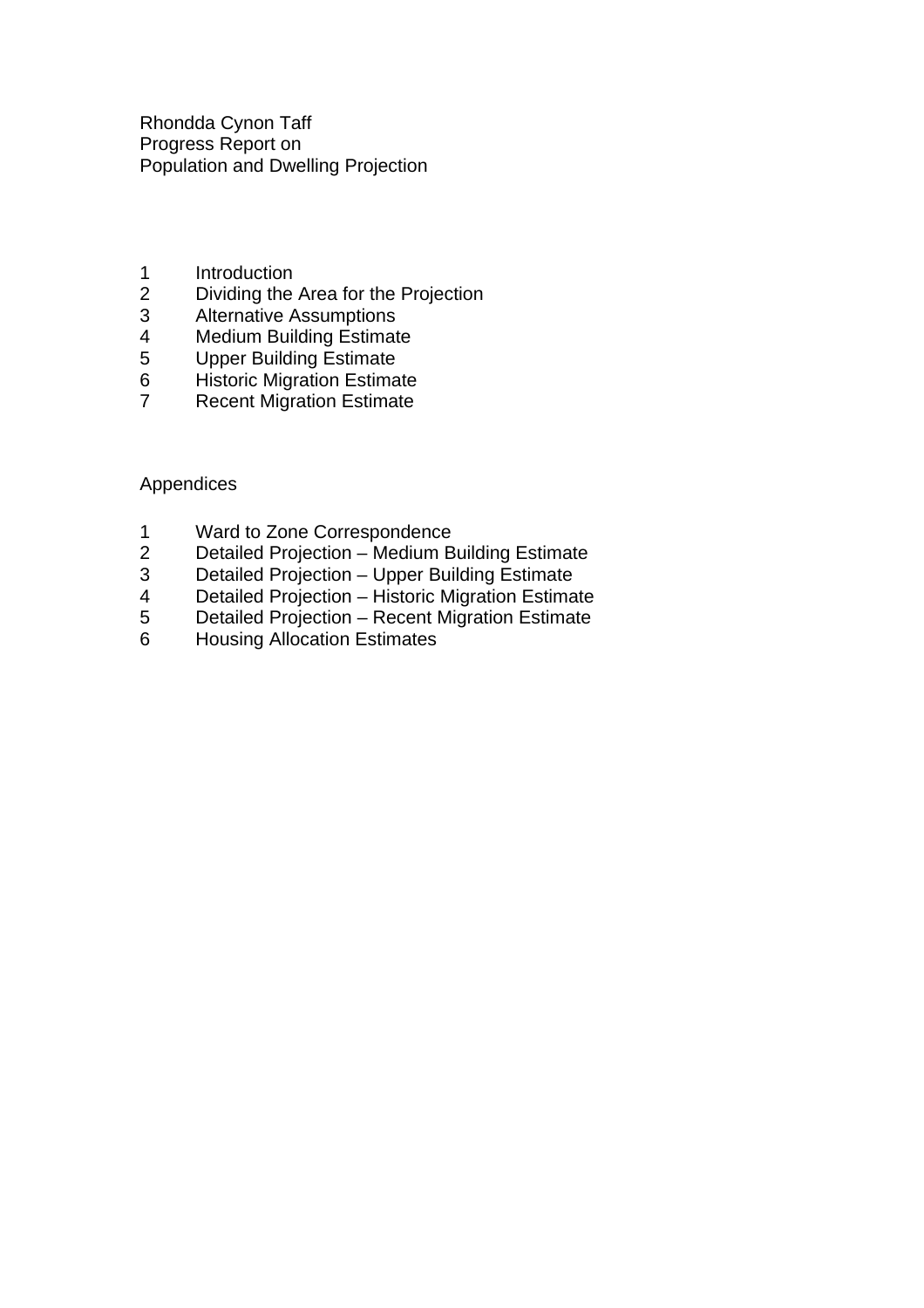Rhondda Cynon Taff Progress Report on Population and Dwelling Projection

#### Introduction

 This is a progress report on the population and dwelling estimation for Rhondda Cynon Taff. It comprises four separate projections, each based on different trend assumptions. It is a "work in progress" report, which uses the presently available information. Examination of these projections will possibly lead to further refinements and to a single preferred projection. There are four projections with two each of the two basic types of projection presented here. The first type is dwelling based – using estimates of likely sites that may be evenly phased over the plan period. Two dwelling estimate rates are presented here. The second is a migration based projection – using past migration patterns continued into the future. Two migration based projections are presented here, one trend from 1981 to 2001 and one more recent trend from 1996 to 2001.

#### Dividing the Area for the Projection

 The area of Rhondda Cynon Taff comprises significantly different population, dwelling and housing market characteristics. A single county wide projection would not show the individual differences in these areas. Because of this the area has been divided into 12 different zones and a projection has been made for each zone for each of the four alternative projection assumptions. The areas are aggregations of wards and the aggregation is shown in Appendix 1

#### Medium Building Estimate

 A maximum dwelling estimation has been made by RCT officers to use as an upper limit of building over the plan period. This formed the basis of the upper and medium build figures. The medium build figures are simply half the upper build estimates. Also the build estimates in the present projections are spread evenly. Clearly more accurate estimates will be made when more information regarding development sites becomes available. Table 1 summarises and Appendix 2 shows in detail the results of the projection using the medium build rate estimate. The housing allocations which are used as a basis for this calculations are shown in Appendix 7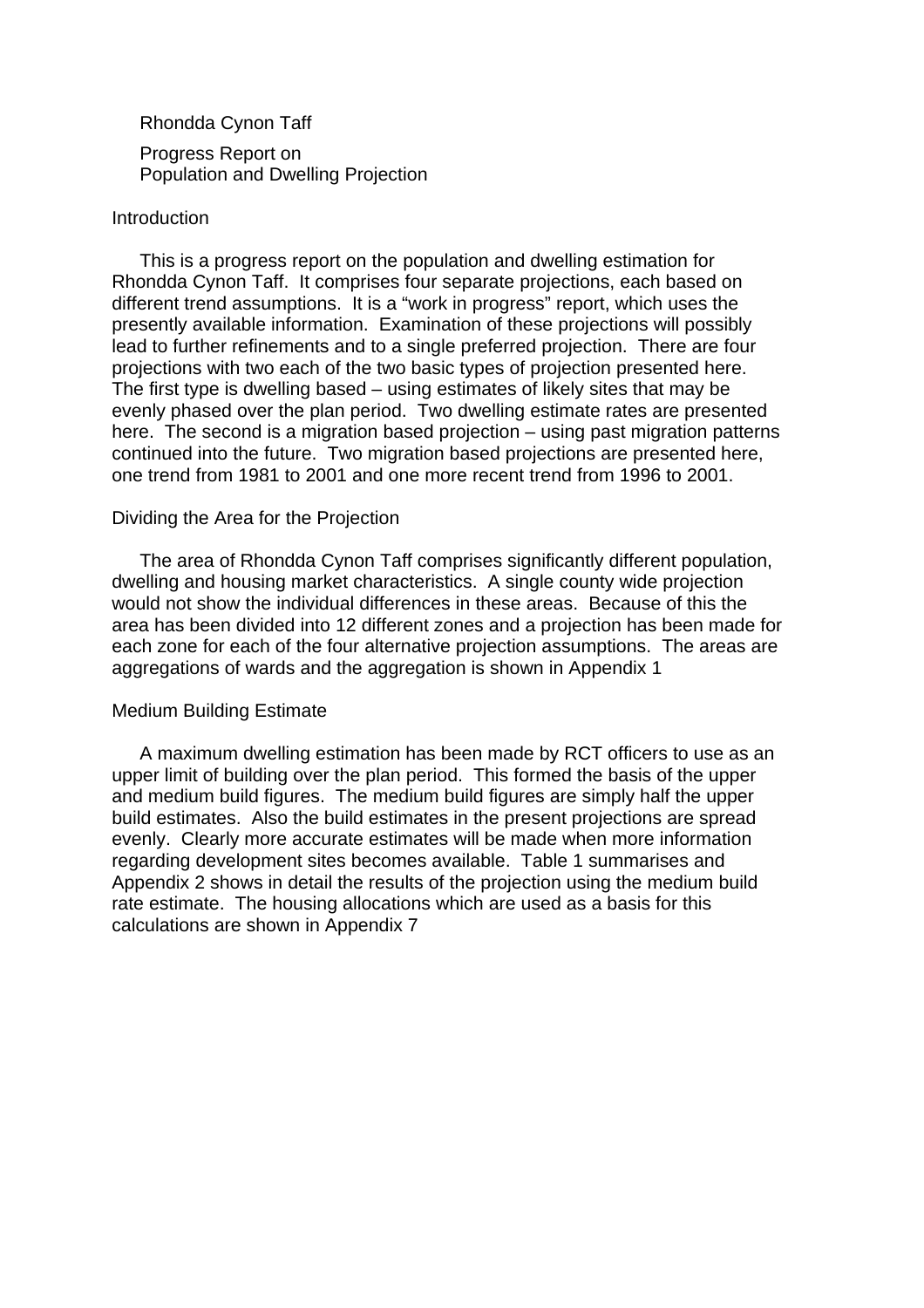#### Rhondda Cynon Taff Population and Dwelling Projection based on Medium Housebuilding Estimate

|             |        |        |        | Population |        |        |                    |         |
|-------------|--------|--------|--------|------------|--------|--------|--------------------|---------|
|             |        |        |        |            |        |        | Net Change         |         |
|             | 2001   | 2006   | 2011   | 2016       | 2021   | 2026   | 2001-20262006-2021 |         |
| Hirwaun     | 9047   | 9072   | 8693   | 8317       | 8056   | 7961   | $-1086$            | $-1016$ |
| Aberdare    | 29977  | 29882  | 29621  | 29292      | 29164  | 29379  | -598               | -718    |
| MountainAsh | 19739  | 19805  | 19064  | 18427      | 17996  | 17747  | $-1992$            | $-1809$ |
| Pontypridd  | 24608  | 24760  | 24199  | 23740      | 23442  | 23375  | $-1233$            | $-1318$ |
| Porth       | 15304  | 15284  | 14746  | 14233      | 13894  | 13744  | $-1560$            | $-1390$ |
| Maerdy      | 12566  | 12569  | 12078  | 11715      | 11553  | 11489  | $-1077$            | $-1016$ |
| Treorchy    | 19548  | 19402  | 18949  | 18461      | 18131  | 18002  | $-1546$            | $-1271$ |
| Tonypandy   | 25027  | 25007  | 24221  | 23500      | 23018  | 22822  | $-2205$            | $-1989$ |
| Tonyrefail  | 14388  | 14629  | 14957  | 15302      | 15790  | 16488  | 2100               | 1161    |
| Llantrisant | 22464  | 22756  | 25128  | 27239      | 29459  | 31900  | 9436               | 6703    |
| ChurchVill  | 22229  | 22702  | 22764  | 22884      | 23239  | 23891  | 1662               | 537     |
| TaffsWell   | 16993  | 17321  | 16697  | 16506      | 16252  | 15935  | $-1058$            | $-1069$ |
|             | 231890 | 233189 | 231117 | 229616     | 229994 | 232733 | 843                | $-3195$ |

|             | <b>Dwellings</b> |      | Dwelling Change |      |      |      |                    |      |
|-------------|------------------|------|-----------------|------|------|------|--------------------|------|
|             | 2001             |      |                 |      |      |      | Net Total          |      |
|             |                  | 2006 | 2011            | 2016 | 2021 | 2026 | 2001-20262006-2021 |      |
| Hirwaun     | 3913             | 118  | 13              | 13   | 13   | 13   | 170                | 39   |
| Aberdare    | 12809            | 204  | 200             | 200  | 200  | 200  | 1004               | 600  |
| MountainAsh | 8485             | 272  | 17              | 17   | 17   | 17   | 340                | 51   |
| Pontypridd  | 10536            | 340  | 113             | 113  | 113  | 113  | 792                | 339  |
| Porth       | 6600             | 172  | 13              | 13   | 13   | 13   | 224                | 39   |
| Maerdy      | 5414             | 170  | 13              | 13   | 13   | 13   | 222                | 39   |
| Treorchy    | 8378             | 98   | 13              | 13   | 13   | 13   | 150                | 39   |
| Tonypandy   | 10696            | 256  | 33              | 33   | 33   | 33   | 388                | 99   |
| Tonyrefail  | 6223             | 330  | 383             | 383  | 383  | 383  | 1862               | 1149 |
| Llantrisant | 9684             | 372  | 1133            | 1133 | 1133 | 1133 | 4904               | 3399 |
| ChurchVill  | 9583             | 576  | 433             | 433  | 433  | 433  | 2308               | 1299 |
| TaffsWell   | 6872             | 512  | 13              | 13   | 13   | 13   | 564                | 39   |
|             | 99193            | 3420 | 2377            | 2377 | 2377 | 2377 | 12928              | 7131 |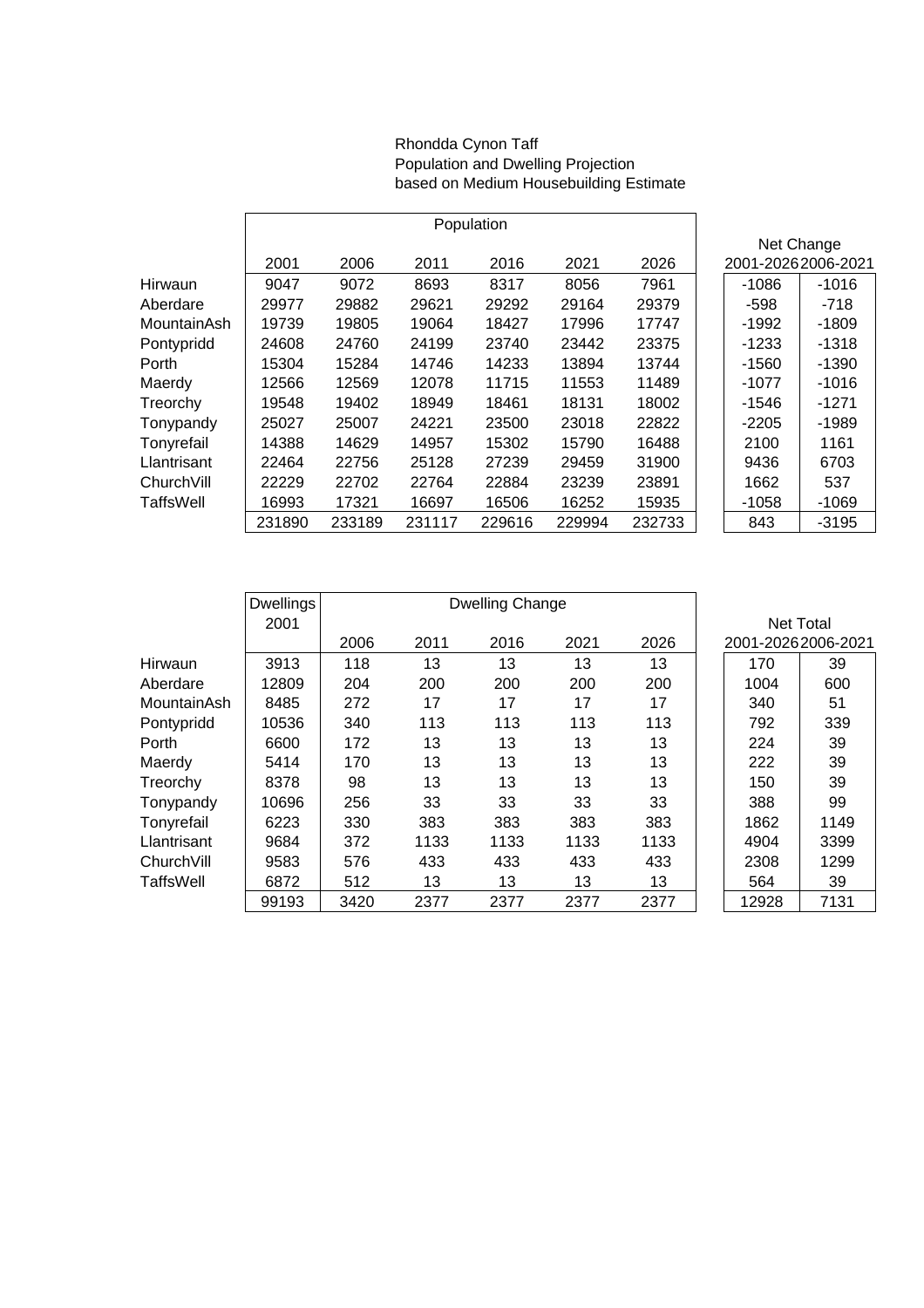#### Upper Building Estimate

 A maximum dwelling estimation has been made by RCT officers to use as an upper limit of building over the plan period. This formed the basis of the upper and medium build figures. The medium build figures are simply half the upper build estimates. Also the build estimates in the present projections are spread evenly. Clearly more accurate estimates will be made when more information regarding development sites becomes available. Table 2 summarises and Appendix 3 shows in detail the results of the projection using the upper build rate estimate. The housing allocations which are used as a basis for this calculation are shown in Appendix 7.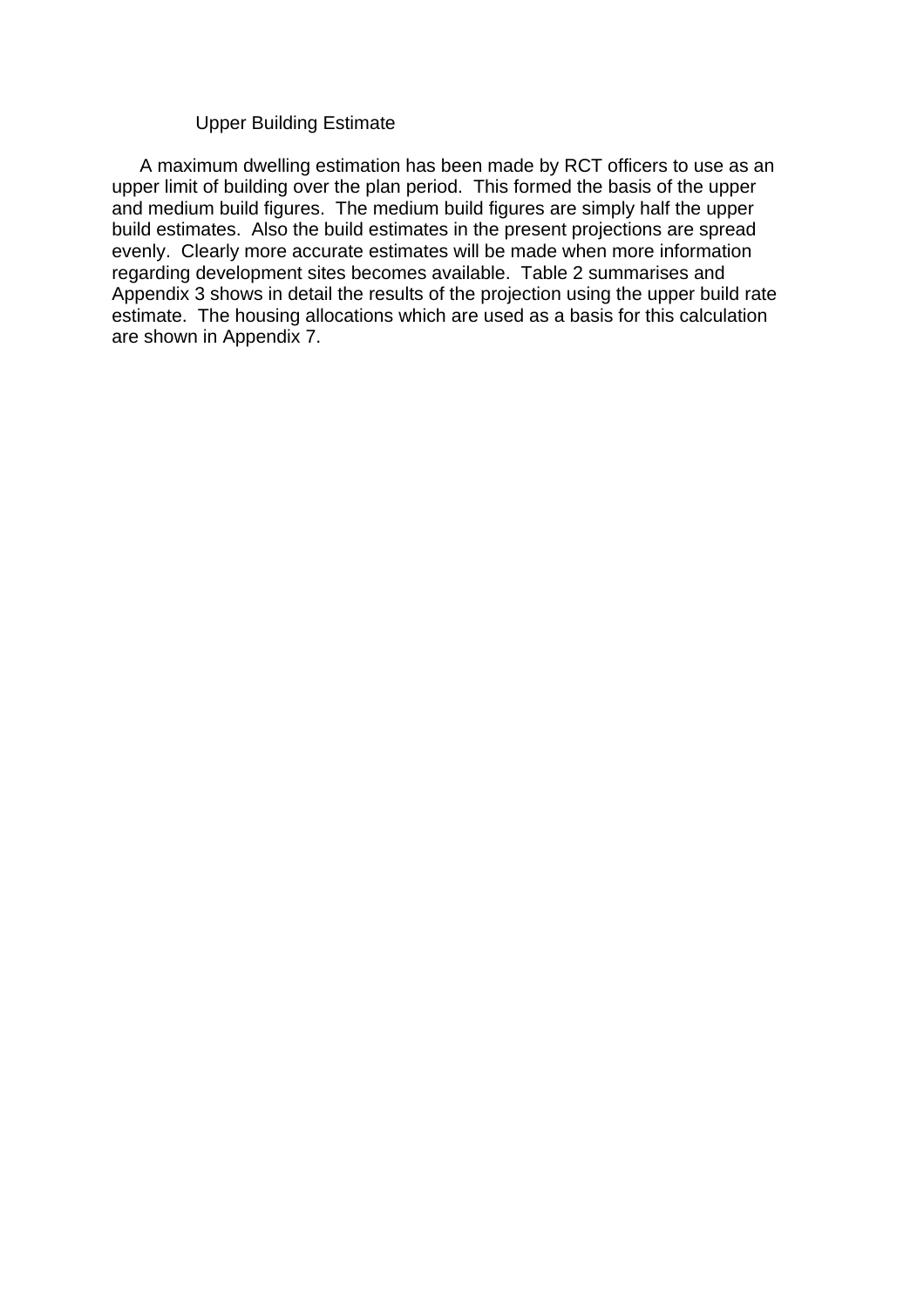#### Table 2 Rhondda Cynon Taff Population and Dwelling Projection based on High Housebuilding Estimate

|                  |        |        |        | Population |        |        |                    |         |
|------------------|--------|--------|--------|------------|--------|--------|--------------------|---------|
|                  |        |        |        |            |        |        | Net Change         |         |
|                  | 2001   | 2006   | 2011   | 2016       | 2021   | 2026   | 2001-20262006-2021 |         |
| Hirwaun          | 9047   | 9072   | 9153   | 9195       | 9351   | 9669   | 622                | 279     |
| Aberdare         | 29977  | 29882  | 30109  | 30243      | 30556  | 31201  | 1224               | 674     |
| MountainAs       | 19739  | 19805  | 19536  | 19324      | 19315  | 19485  | $-254$             | $-490$  |
| Pontypridd       | 24608  | 24760  | 24294  | 23930      | 23721  | 23745  | -863               | $-1039$ |
| Porth            | 15304  | 15284  | 14746  | 14233      | 13894  | 13744  | $-1560$            | $-1390$ |
| Maerdy           | 12566  | 12569  | 12078  | 11715      | 11553  | 11489  | $-1077$            | $-1016$ |
| Treorchy         | 19548  | 19402  | 18949  | 18461      | 18131  | 18002  | $-1546$            | $-1271$ |
| Tonypandy        | 25027  | 25007  | 24221  | 23500      | 23018  | 22822  | $-2205$            | $-1989$ |
| Tonyrefail       | 14388  | 14629  | 15409  | 16174      | 17081  | 18172  | 3784               | 2452    |
| Llantrisan       | 22464  | 22756  | 26086  | 29087      | 32173  | 35463  | 12999              | 9417    |
| ChurchVill       | 22229  | 22702  | 24619  | 26447      | 28499  | 30799  | 8570               | 5797    |
| <b>TaffsWell</b> | 16993  | 17321  | 16697  | 16506      | 16252  | 15935  | $-1058$            | $-1069$ |
|                  | 231890 | 233189 | 235897 | 238815     | 243544 | 250526 | 18636              | 10355   |

|            | <b>Dwellings</b> |      |      | <b>Dwelling Change</b> |      |      | Net Total          |       |
|------------|------------------|------|------|------------------------|------|------|--------------------|-------|
|            | 2001             |      |      |                        |      |      | 2001-20262006-2021 |       |
|            |                  | 2006 | 2011 | 2016                   | 2021 | 2026 | 10080              | 6048  |
| Hirwaun    | 3913             | 118  | 180  | 180                    | 180  | 180  | 838                | 540   |
| Aberdare   | 12809            | 204  | 367  | 367                    | 367  | 367  | 1672               | 1101  |
| MountainAs | 8485             | 272  | 183  | 183                    | 183  | 183  | 1004               | 549   |
| Pontypridd | 10536            | 340  | 147  | 147                    | 147  | 147  | 928                | 441   |
| Porth      | 6600             | 172  | 13   | 13                     | 13   | 13   | 224                | 39    |
| Maerdy     | 5414             | 170  | 13   | 13                     | 13   | 13   | 222                | 39    |
| Treorchy   | 8378             | 98   | 13   | 13                     | 13   | 13   | 150                | 39    |
| Tonypandy  | 10696            | 256  | 33   | 33                     | 33   | 33   | 388                | 99    |
| Tonyrefail | 6223             | 330  | 550  | 550                    | 550  | 550  | 2530               | 1650  |
| Llantrisan | 9684             | 372  | 1467 | 1467                   | 1467 | 1467 | 6240               | 4401  |
| ChurchVill | 9583             | 576  | 1100 | 1100                   | 1100 | 1100 | 4976               | 3300  |
| TaffsWell  | 6872             | 512  | 13   | 13                     | 13   | 13   | 564                | 39    |
|            | 99193            | 3420 | 4079 | 4079                   | 4079 | 4079 | 19736              | 12237 |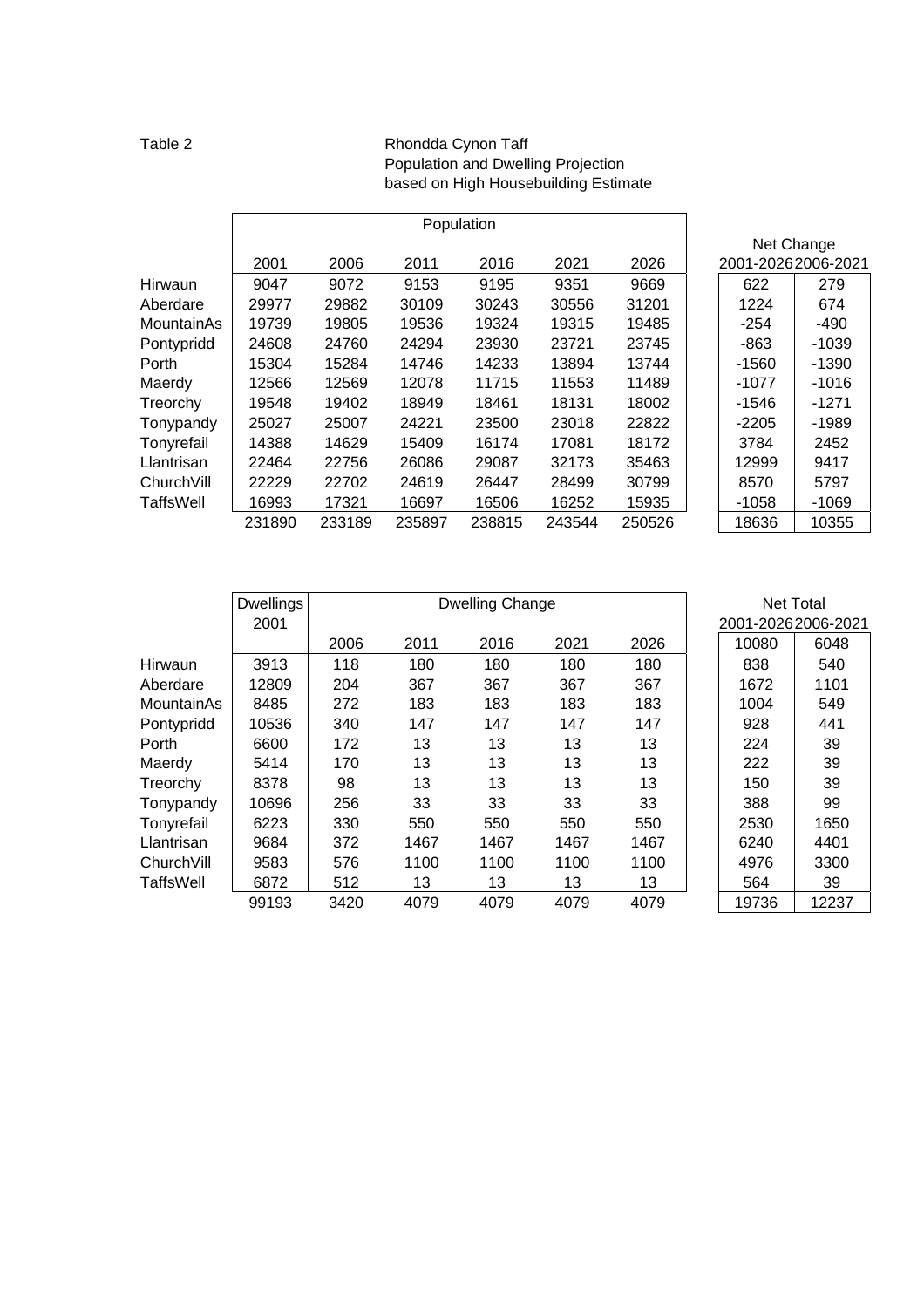#### Historic Migration Estimate

The average migration rate from 1981 to 2001 has been used to make a projection. The long term rate shows a net outflow of population for the area. The long term rate is fairly reliable but obviously does not take into account any recent pattern changes such as international migration or economic success which may be a better indicator. Table 3 summarises the results of the projection using the long term migration pattern as the basis of the projection.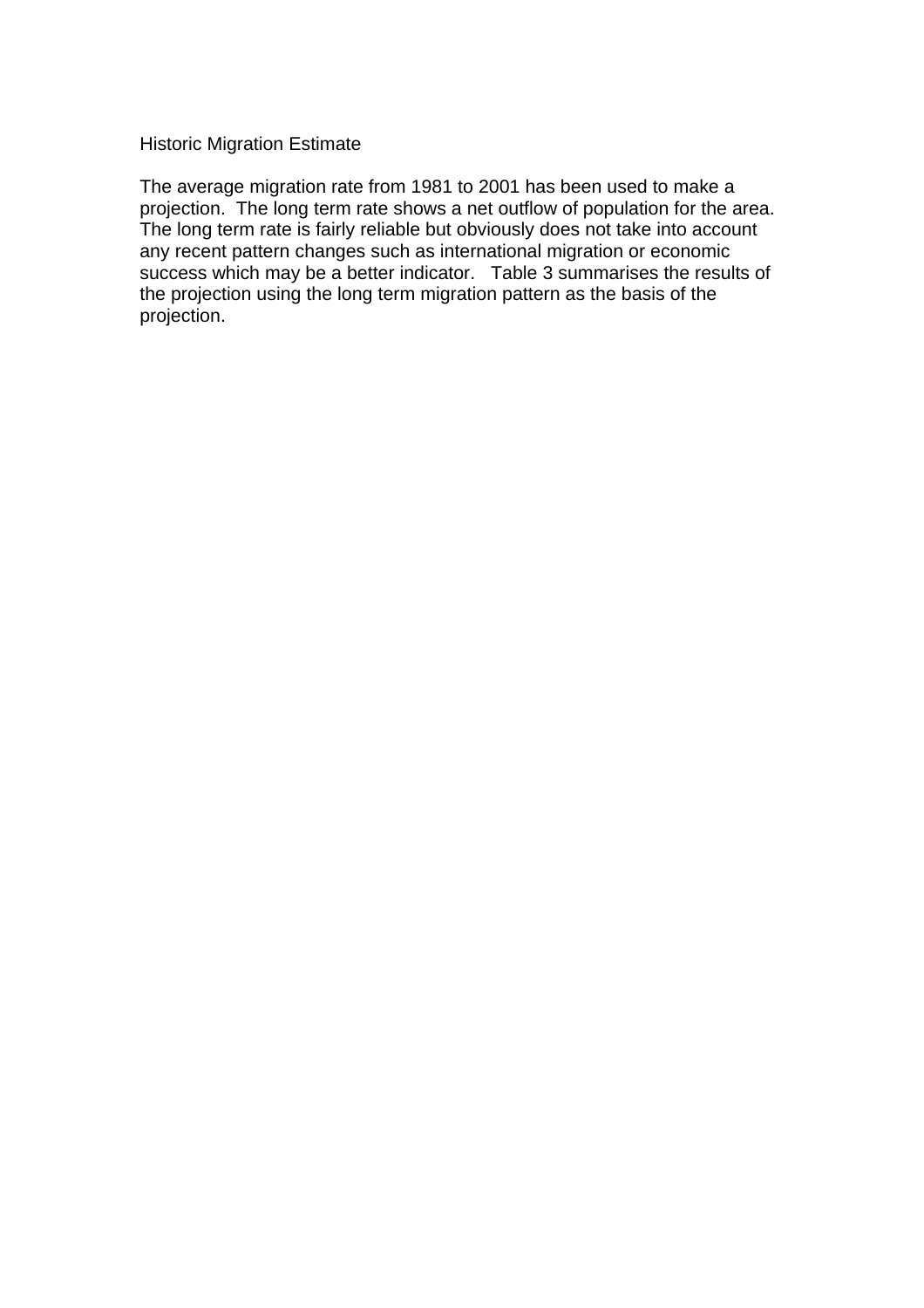#### Rhondda Cynon Taff Population and Dwelling Projection based on Migration rate 1981 to 2001

|            |        |        |        | Population |        |        |                    |            |
|------------|--------|--------|--------|------------|--------|--------|--------------------|------------|
|            |        |        |        |            |        |        |                    | Net Change |
|            | 2001   | 2006   | 2011   | 2016       | 2021   | 2026   | 2001-20262006-2021 |            |
| Hirwaun    | 9047   | 8952   | 8844   | 8757       | 8682   | 8558   | $-489$             | $-270$     |
| Aberdare   | 29977  | 29482  | 28952  | 28423      | 27866  | 27191  | $-2786$            | $-1616$    |
| MountainAs | 19739  | 19535  | 19299  | 19060      | 18780  | 18394  | -1345              | -755       |
| Pontypridd | 24608  | 24160  | 23595  | 22941      | 22196  | 21338  | -3270              | $-1964$    |
| Porth      | 15304  | 14859  | 14358  | 13838      | 13294  | 12678  | $-2626$            | $-1565$    |
| Maerdy     | 12566  | 12144  | 11699  | 11237      | 10730  | 10131  | $-2435$            | $-1414$    |
| Treorchy   | 19548  | 18977  | 18377  | 17772      | 17149  | 16457  | $-3091$            | $-1828$    |
| Tonypandy  | 25027  | 24582  | 24111  | 23650      | 23168  | 22576  | $-2451$            | $-1414$    |
| Tonyrefail | 14388  | 14729  | 15035  | 15323      | 15579  | 15750  | 1362               | 850        |
| Llantrisan | 22464  | 23006  | 23422  | 23771      | 24100  | 24364  | 1900               | 1094       |
| ChurchVill | 22229  | 22952  | 23568  | 24100      | 24549  | 24872  | 2643               | 1597       |
| TaffsWell  | 16993  | 17111  | 17268  | 17314      | 17173  | 16903  | -90                | 62         |
|            | 231890 | 230489 | 228528 | 226186     | 223266 | 219212 | $-12678$           | $-7223$    |

|            | <b>Dwellings</b> |       |       | Dwelling Change |        |        |                    | Net Total |
|------------|------------------|-------|-------|-----------------|--------|--------|--------------------|-----------|
|            | 2001             |       |       |                 |        |        | 2001-20262006-2021 |           |
|            |                  | 2006  | 2011  | 2016            | 2021   | 2026   |                    |           |
| Hirwaun    | 3913             | 75    | 107   | 128             | 86     | 7      | 403                | 321       |
| Aberdare   | 12809            | 69    | 99    | 121             | 42     | $-133$ | 198                | 262       |
| MountainAs | 8485             | 176   | 192   | 167             | 81     | -31    | 585                | 440       |
| Pontypridd | 10536            | 137   | 95    | 41              | $-56$  | $-187$ | 30                 | 80        |
| Porth      | 6600             | 25    | 16    | 6               | $-62$  | $-166$ | $-181$             | -40       |
| Maerdy     | 5414             | 22    | 20    | $-24$           | $-117$ | $-197$ | $-296$             | $-121$    |
| Treorchy   | 8378             | $-45$ | $-44$ | $-31$           | $-97$  | $-194$ | $-411$             | $-172$    |
| Tonypandy  | 10696            | 109   | 134   | 131             | 39     | $-114$ | 299                | 304       |
| Tonyrefail | 6223             | 367   | 378   | 360             | 295    | 187    | 1587               | 1033      |
| Llantrisan | 9684             | 459   | 453   | 468             | 418    | 296    | 2094               | 1339      |
| ChurchVill | 9583             | 665   | 638   | 599             | 483    | 334    | 2719               | 1720      |
| TaffsWell  | 6872             | 436   | 292   | 113             | 63     | 37     | 941                | 468       |
|            | 99193            | 2495  | 2380  | 2079            | 1175   | $-161$ | 7968               | 5634      |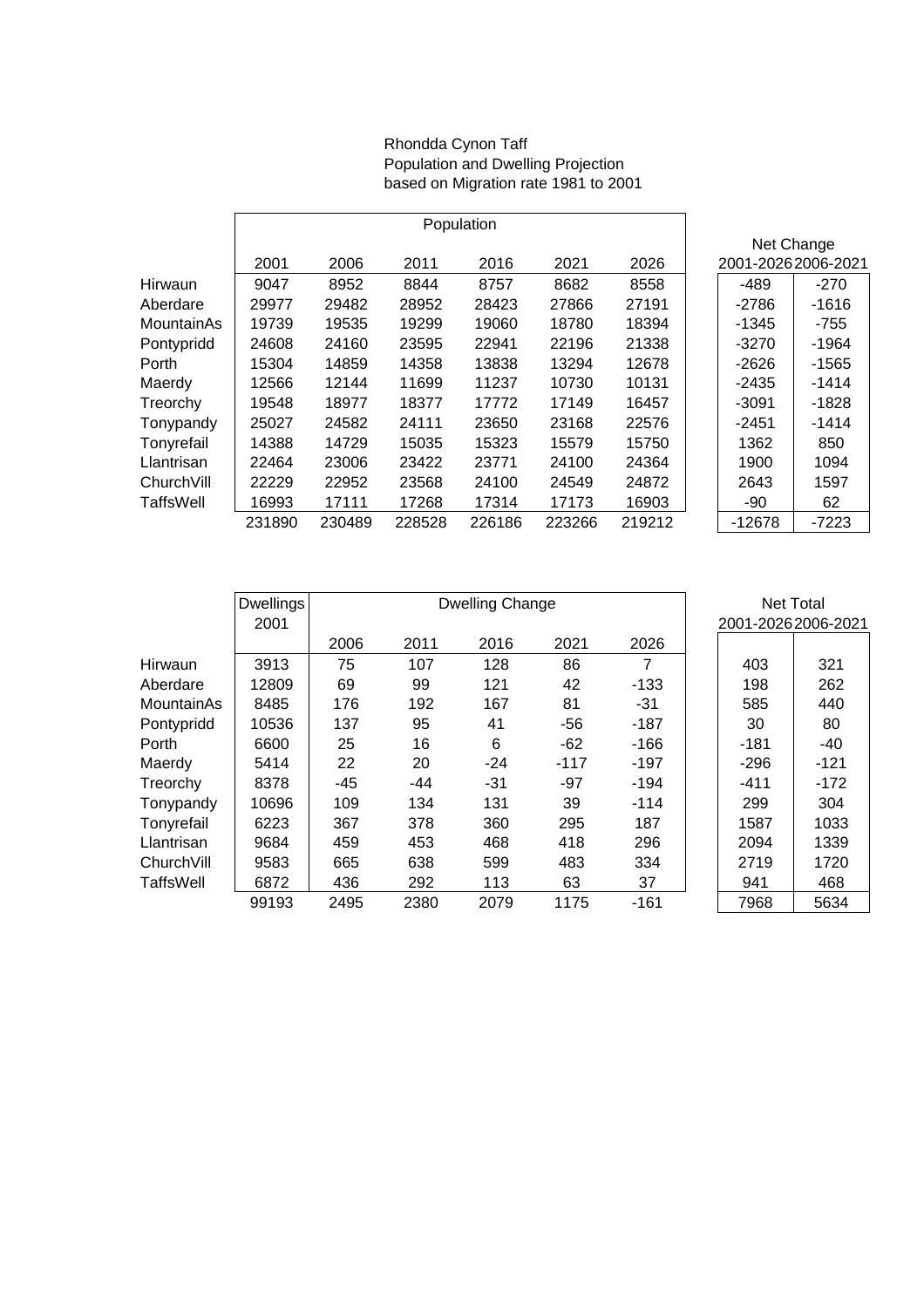#### Recent Migration Estimate

The average migration rate from 1996 to 2001 has been used to make a projection. The recent rate shows a net inflow of population for the area. This is the migration rate that is presently being used by the Welsh Assembly Government for its projections. Table 4 summarises the results of the projection using the recent term migration pattern as the basis of the projection.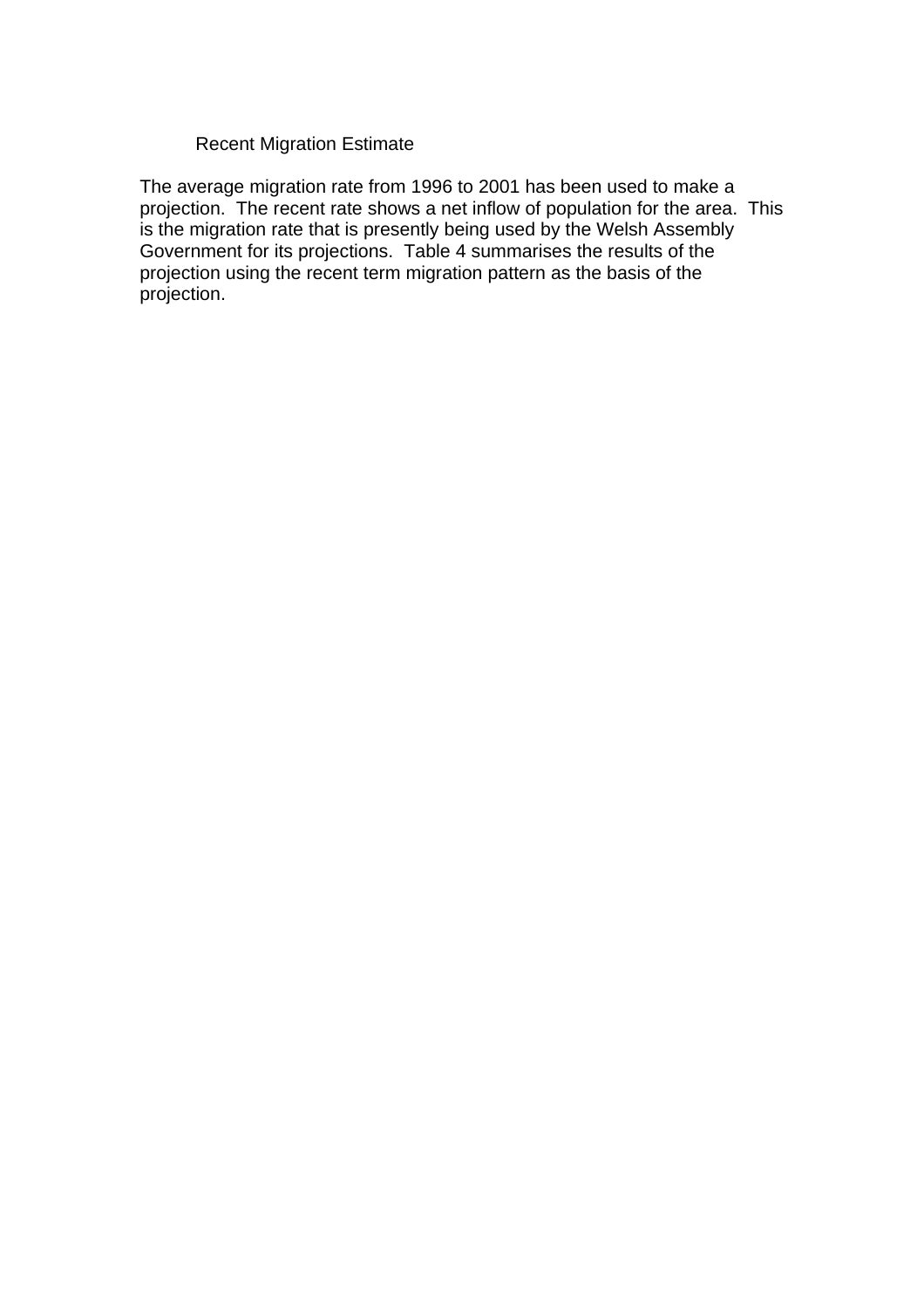#### Rhondda Cynon Taff Population and Dwelling Projection based on Migration Rate 1996 to 2001

|            |        |        |        | Population |        |        |                     |        |
|------------|--------|--------|--------|------------|--------|--------|---------------------|--------|
|            |        |        |        |            |        |        | Net Change          |        |
|            | 2001   | 2006   | 2011   | 2016       | 2021   | 2026   | 2001-2026 2006-2021 |        |
| Hirwaun    | 9047   | 9072   | 9096   | 9147       | 9215   | 9240   | 193                 | 143    |
| Aberdare   | 29977  | 29882  | 29789  | 29726      | 29656  | 29490  | $-487$              | $-226$ |
| MountainAs | 19739  | 19805  | 19862  | 19939      | 19989  | 19944  | 205                 | 184    |
| Pontypridd | 24608  | 24760  | 24848  | 24894      | 24886  | 24789  | 181                 | 126    |
| Porth      | 15304  | 15284  | 15244  | 15218      | 15190  | 15109  | $-195$              | -94    |
| Maerdy     | 12566  | 12569  | 12584  | 12620      | 12634  | 12576  | 10                  | 65     |
| Treorchy   | 19548  | 19402  | 19263  | 19156      | 19054  | 18903  | $-645$              | $-348$ |
| Tonypandy  | 25027  | 25007  | 24999  | 25034      | 25074  | 25027  | 0                   | 67     |
| Tonyrefail | 14388  | 14629  | 14824  | 14997      | 15129  | 15174  | 786                 | 500    |
| Llantrisan | 22464  | 22756  | 22899  | 22959      | 22979  | 22924  | 460                 | 223    |
| ChurchVill | 22229  | 22702  | 23046  | 23288      | 23434  | 23441  | 1212                | 732    |
| TaffsWell  | 16993  | 17321  | 17707  | 18000      | 18118  | 18114  | 1121                | 797    |
| RCT        | 231890 | 233189 | 234161 | 234978     | 235358 | 234731 | 2841                | 2169   |

|            | <b>Dwellings</b> |      | Dwelling Change |      |      |      |                  |                     |
|------------|------------------|------|-----------------|------|------|------|------------------|---------------------|
|            | 2001             |      |                 |      |      |      | <b>Net Total</b> |                     |
|            |                  | 2006 | 2011            | 2016 | 2021 | 2026 |                  | 2001-2026 2006-2021 |
| Hirwaun    | 3913             | 118  | 160             | 180  | 147  | 73   | 678              | 487                 |
| Aberdare   | 12809            | 204  | 257             | 294  | 227  | 73   | 1055             | 778                 |
| MountainAs | 8485             | 272  | 300             | 293  | 213  | 114  | 1192             | 806                 |
| Pontypridd | 10536            | 340  | 336             | 304  | 233  | 120  | 1333             | 873                 |
| Porth      | 6600             | 172  | 187             | 194  | 139  | 49   | 741              | 520                 |
| Maerdy     | 5414             | 170  | 190             | 167  | 89   | 25   | 641              | 446                 |
| Treorchy   | 8378             | 98   | 120             | 150  | 102  | 16   | 486              | 372                 |
| Tonypandy  | 10696            | 256  | 303             | 315  | 242  | 108  | 1224             | 860                 |
| Tonyrefail | 6223             | 330  | 335             | 315  | 245  | 134  | 1359             | 895                 |
| Llantrisan | 9684             | 372  | 353             | 361  | 295  | 166  | 1547             | 1009                |
| ChurchVill | 9583             | 576  | 534             | 485  | 360  | 198  | 2153             | 1379                |
| TaffsWell  | 6872             | 512  | 379             | 211  | 167  | 144  | 1413             | 757                 |
|            | 99193            | 3420 | 3454            | 3269 | 2459 | 1220 | 13822            | 9182                |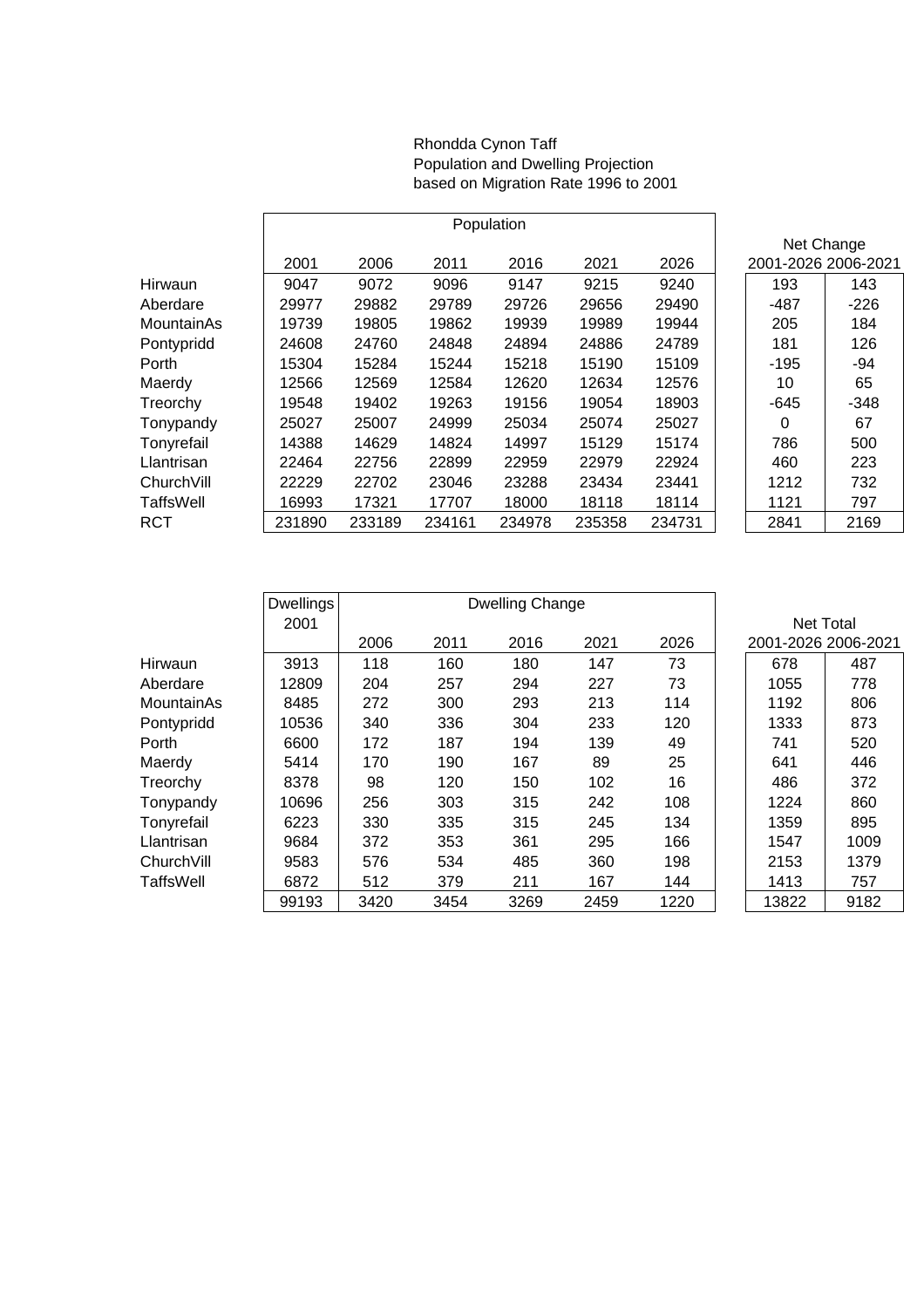Appendix 1 Ward to Zone Correspondence

This appendix lists the wards comprising each zone. The wards were grouped into 12 areas or zones in order to examine the variation in population and dwelling changes in each zone.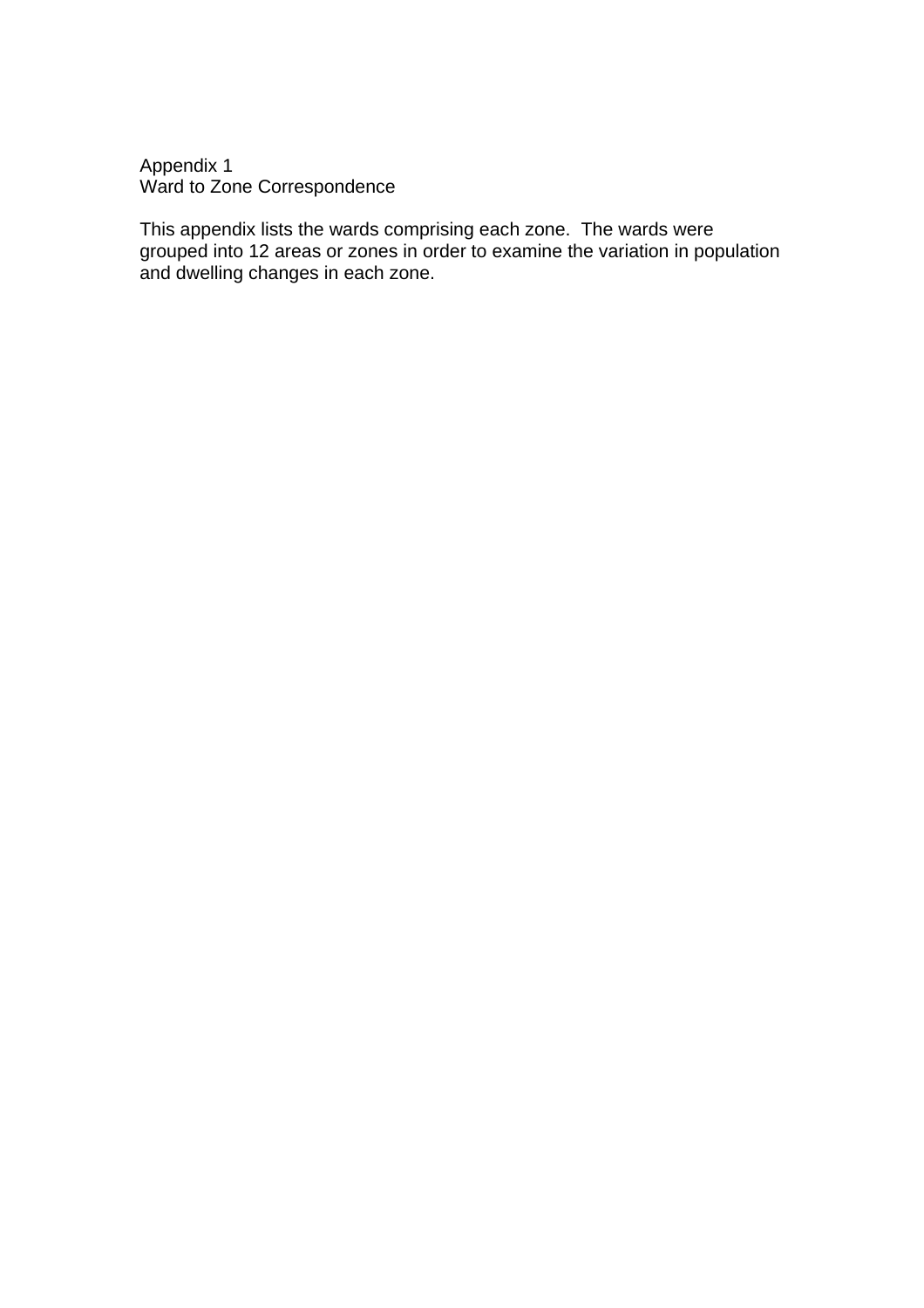### Rhondda Cynon Taff Ward to Zone Correspondence

| 1              |                               | Aberdare Aberaman North          |
|----------------|-------------------------------|----------------------------------|
| $\overline{c}$ |                               | Aberdare Aberaman South          |
| 3              |                               | Aberdare Aberdare East           |
| 4              |                               | Aberdare Aberdare West/Llwydcoed |
| 5              |                               | Aberdare Cwmbach                 |
| 6              | Church Village Beddau         |                                  |
| $\overline{7}$ | Church Village Church Village |                                  |
| 8              |                               | Church Village Llantwit Fardre   |
| 9              | Church Village Tonteg         |                                  |
| 10             | Church Village Tyn y nant     |                                  |
| 11             | Hirwaun Hirwaun               |                                  |
| 12             |                               | Hirwaun Penywaun                 |
| 13             | Hirwaun Rhigos                |                                  |
| 14             | Llantrisant Brynna            |                                  |
| 15             | Llantrisant Llanharan         |                                  |
| 16             | Llantrisant Llanharry         |                                  |
| 17             |                               | Llantrisant Llantrisant Town     |
| 18             | Llantrisant Pontyclun         |                                  |
| 19             |                               | <b>Llantrisant Talbot Green</b>  |
| 20             |                               | Maerdy Ferndale                  |
| 21             |                               | Maerdy Maerdy                    |
| 22             |                               | Maerdy Tylorstown                |
| 23             | Mountain Ash Abercynon        |                                  |
| 24             |                               | Mountain Ash Mountain Ash East   |
| 25             |                               | Mountain Ash Mountain Ash West   |
| 26             |                               | Mountain Ash Penrhiwceiber       |
| 27             | Pontypridd Cilfynydd          |                                  |
| 28             | Pontypridd                    | Glyncoch                         |
| 29             | Pontypridd                    | Graig                            |
| 30             |                               | Pontypridd Pontypridd Town       |
| 31             | Pontypridd Rhondda            |                                  |
| 32             | Pontypridd Trallwng           |                                  |
| 33             | Pontypridd Ynysybwl           |                                  |
| 34             | Porth                         | Cymmer                           |
| 35             |                               | Porth Porth                      |
| 36             |                               | Porth Ynyshir                    |
| 37             | Taffs Well Hawthorn           |                                  |
| 38             |                               | Taffs Well Rhydyfelin Central    |
| 39             |                               | <b>Taffs Well Taffs Well</b>     |
| 40             | <b>Taffs Well Treforest</b>   |                                  |
| 41             |                               | Tonypandy Cwm Clydach            |
| 42             | Tonypandy                     | Llwynypia                        |
| 43             | Tonypandy                     | Penygraig                        |
| 44             | Tonypandy                     | Tonypandy                        |
| 45             | Tonypandy                     | Trealaw                          |
| 46             | Tonypandy                     | Ystrad                           |
| 47             | Tonyrefail                    | Gilfach Goch                     |
| 48             |                               | Tonyrefail Tonyrefail East       |
| 49             |                               | Tonyrefail Tonyrefail West       |
| 50             | Treorchy Pentre               |                                  |
| 51             |                               | Treorchy Treherbert              |
| 52             |                               | Treorchy Treorchy                |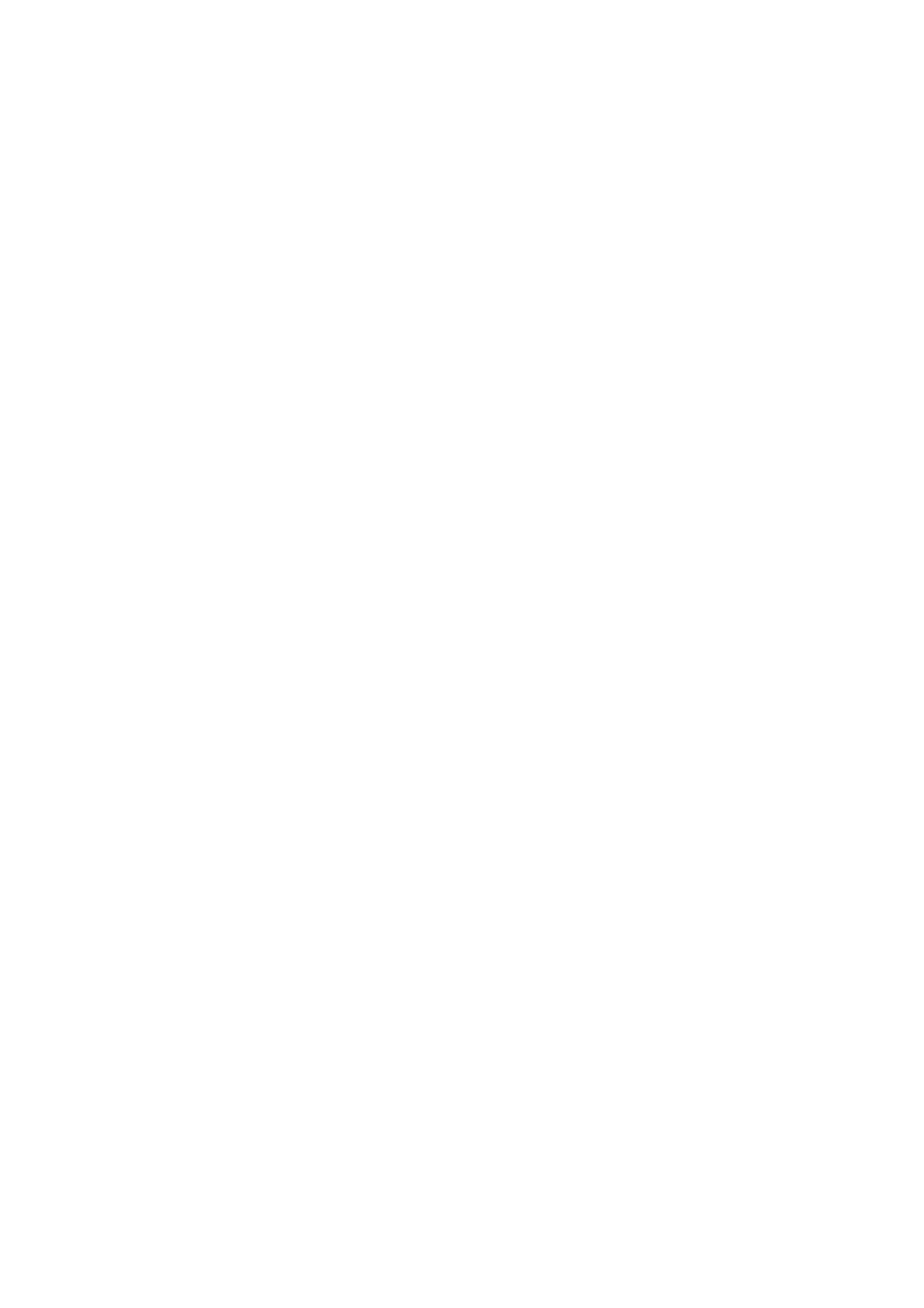Appendix 2

Detailed Population Projection for Medium Building Estimate

This appendix shows the results of the Chelmer Population and Housing Model (CPHM) for RCT and zones. The medium build rate is assumed even over the projection period.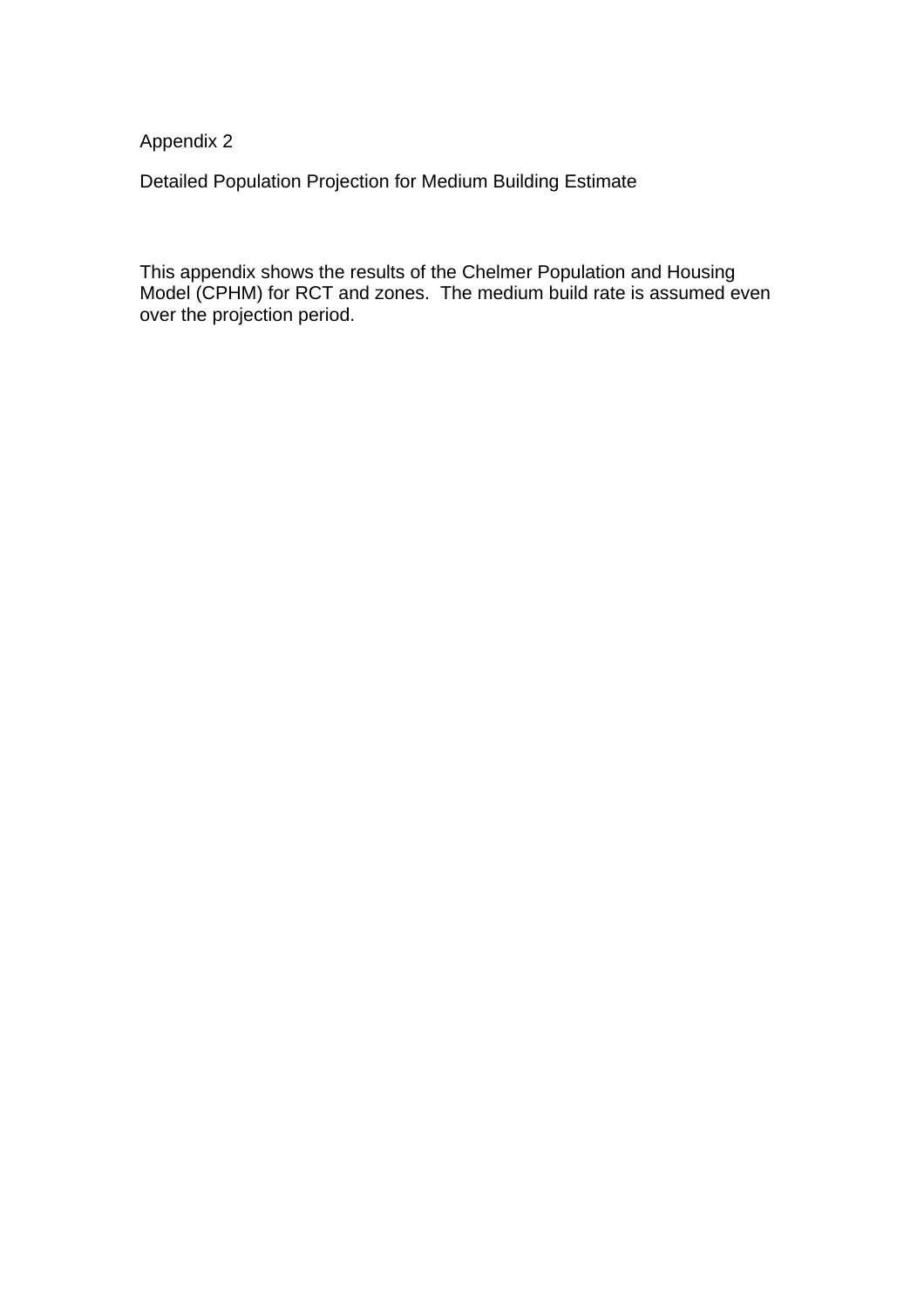| Projection for |  |
|----------------|--|
| Hirwaun        |  |

|               |                                                  | Base year Per.end |             | Per.end          | Per.end      | Per.e<br>nd  | Per.end     |
|---------------|--------------------------------------------------|-------------------|-------------|------------------|--------------|--------------|-------------|
|               |                                                  | 2001              | 2006        | 2011             |              | 2016 2021    | 2026        |
|               | Base dwellings                                   | <b>NA</b>         |             |                  |              |              |             |
|               | Building program                                 |                   | <b>NA</b>   | 13               | 13           | 13           | 13          |
|               | Demol. program                                   |                   | <b>NA</b>   | $\mathbf 0$      | $\mathbf 0$  | $\mathbf 0$  | $\mathbf 0$ |
|               | <b>Total dwellings</b>                           | 3913              | 4031        | 4044             |              | 4057 4070    | 4083        |
|               | Vacancy rates<br><b>Dwellings</b>                | 4.79              | 4.79        | 4.79             | 4.79         | 4.79         | 4.79        |
|               | Shared dwellings<br>2001                         | 1                 | 1           | 1                | 1            | 1            | 1           |
|               | Sharing h/holds                                  | 5                 | 5           | 5                | 5            | 5            | 5           |
|               | Absent households                                | 0                 |             |                  |              |              |             |
|               | <b>Total households</b>                          | 3730              | 3842        | 3854             |              | 3867 3879    | 3891        |
|               | Concealed hhds.                                  | 45                | 52          | 54               | 52           | 49           | 46          |
|               | Sharing rates                                    | 0.14              | 0.14        | 0.14             | 0.14         | 0.14         | 0.14        |
|               | Sharing factors                                  | 5.07              | 5.07        | 5.07             | 5.07         | 5.07         | 5.07        |
|               | Average hhd. size                                | 2.43              | 2.36        | 2.26             | 2.15         | 2.08         | 2.05        |
|               | Priv. h/hold pop.                                | 9047              | 9072        | 8693             |              | 8317 8056    | 7961        |
|               | Non-Domestic pop.                                | 0                 | $\mathbf 0$ | 0                | $\mathbf 0$  | 0            | $\mathbf 0$ |
|               | Transient pop.                                   | $\mathbf 0$       | $\mathbf 0$ | 0                | 0            | 0            | $\mathbf 0$ |
|               | Services pop.                                    | 0                 | $\Omega$    | $\Omega$         | 0            | $\Omega$     | 0           |
|               | Total population                                 | 9047              | 9072        | 8693             |              | 8317 8056    | 7961        |
|               | Local birth corr.                                | 1                 | 1           | 1                | 1            | 1            | 1           |
|               | Local death corr.                                | 1                 | 1           | 1                | 1            | 1            | 1           |
|               | Control                                          |                   | MIG.        | DWL.             | DWL.         | DWL.         | DWL.        |
|               | <b>CHANGES</b>                                   |                   |             |                  |              |              |             |
| <b>Totals</b> |                                                  |                   |             |                  |              |              |             |
|               | 4797 Migrant h/hold in                           |                   | 1072        | 945              | 910          | 911          | 959         |
|               | 5127 Migrant h/hold out<br>$-330$                |                   | 1059        | 1074             | 1036         | 995<br>$-84$ | 963<br>$-4$ |
|               | net                                              |                   | 13<br>3109  | $-129$           | $-126$       |              |             |
|               | 13740 Migrant persons in                         |                   |             |                  |              |              |             |
|               |                                                  |                   |             | 2716             |              | 2598 2593    | 2724        |
|               | 14844 Migrant persons out                        |                   | 3109        | 3119             |              | 2989 2858    | 2769        |
|               | $-1104$<br>net                                   |                   | 0           | $-403$           | $-391$       | $-265$       | $-45$       |
|               | OInternat. migrants                              |                   | 0           | $\boldsymbol{0}$ | $\mathbf 0$  | 0            | $\mathbf 0$ |
|               | 2343 Start pop. births                           |                   | 490         | 494              | 476          | 459          | 424         |
|               | 2275 End pop. births                             |                   | 489         | 470              | 453          | 443          | 420         |
|               | 2325 Start pop. deaths<br>2307 End pop. deaths   |                   | 465<br>464  | 470<br>464       | 461<br>455   | 455<br>451   | 474<br>473  |
|               |                                                  |                   |             |                  |              |              |             |
|               | 170 Dwellings change                             |                   | 118         | 13               | 13           | 13           | 13          |
|               | 161 Households change<br>-1086 Total pop. change |                   | 112<br>25   | 12<br>$-379$     | 13<br>$-376$ | 12<br>$-261$ | 12<br>$-95$ |
|               |                                                  |                   |             |                  |              |              |             |

region 910WALES district 562RHONDDACYT

Base year Per.end Per.end Per.end nd Per.end

Per.e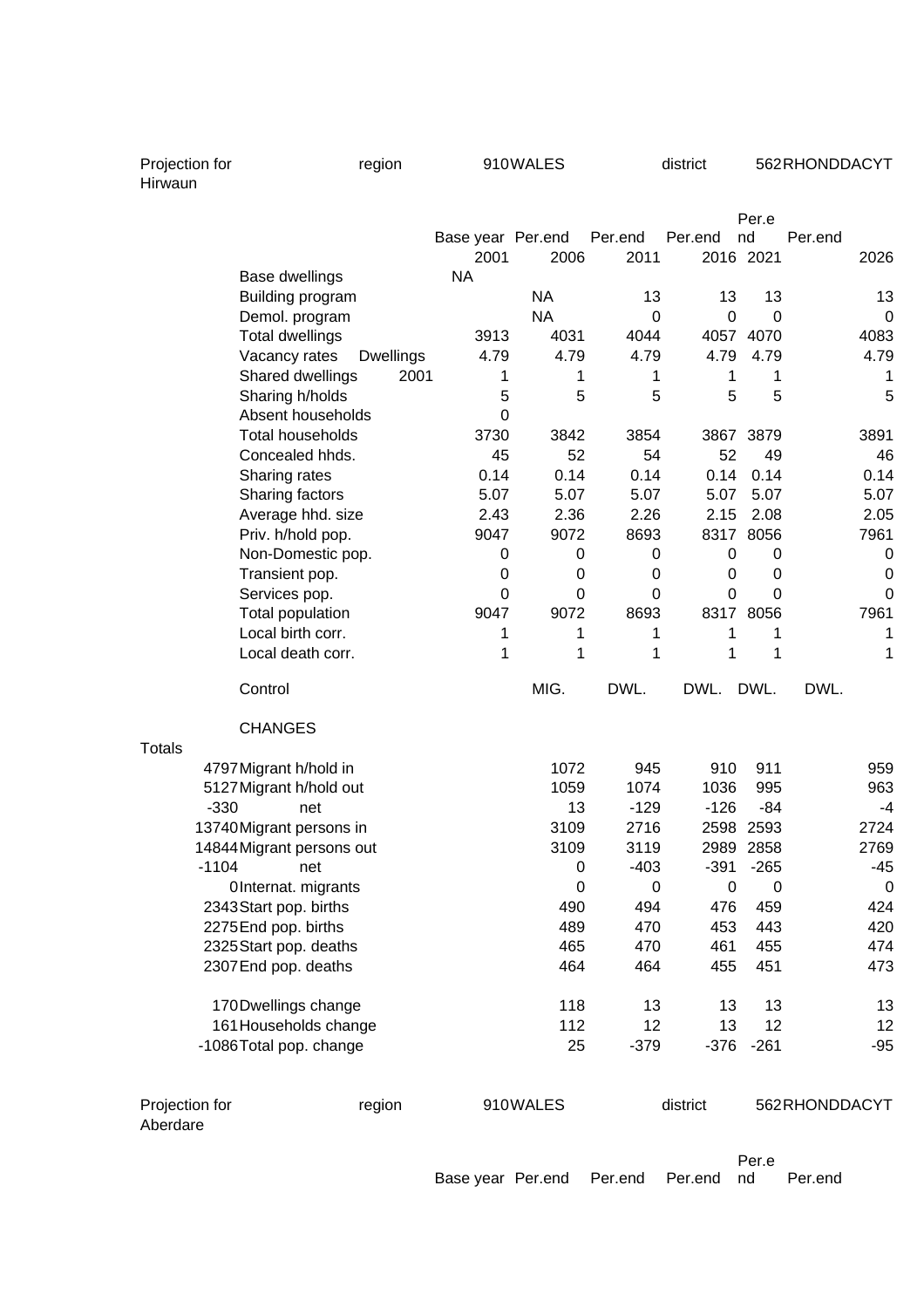|                              |                           | 2001              | 2006        | 2011           |                | 2016 2021      | 2026           |
|------------------------------|---------------------------|-------------------|-------------|----------------|----------------|----------------|----------------|
|                              | Base dwellings            | <b>NA</b>         |             |                |                |                |                |
|                              | Building program          |                   | <b>NA</b>   | 200            | 200            | 200            | 200            |
|                              | Demol. program            |                   | <b>NA</b>   | 0              | $\mathbf 0$    | $\Omega$       | 0              |
|                              | <b>Total dwellings</b>    | 12809             | 13013       | 13213          | 1341313613     |                | 13813          |
|                              | Vacancy rates             | 4.79              | 4.79        | 4.79           | 4.79           | 4.79           | 4.79           |
|                              | Shared dwellings          | 3                 | 3           | 4              | $\overline{4}$ | $\overline{4}$ | 4              |
|                              | Sharing h/holds           | 17                | 17          | 18             | 18             | 18             | 18             |
|                              | Absent households         | 0                 |             |                |                |                |                |
|                              | Total households          | 12209             | 12404       | 12594          | 1278412975     |                | 13166          |
|                              | Concealed hhds.           | 152               | 164         | 173            | 175            | 177            | 173            |
|                              | Sharing rates             | 0.14              | 0.14        | 0.14           | 0.14           | 0.14           | 0.14           |
|                              | Sharing factors           | 5.07              | 5.07        | 5.07           | 5.07           | 5.07           | 5.07           |
|                              | Average hhd. size         | 2.43              | 2.38        | 2.32           | 2.26           | 2.22           | 2.2            |
|                              | Priv. h/hold pop.         | 29613             | 29500       | 29231          | 2889328740     |                | 28911          |
|                              | Non-Domestic pop.         | 364               | 382         | 390            | 399            | 424            | 468            |
|                              | Transient pop.            | 364               | 382         | 390            | 399            | 424            | 468            |
|                              | Services pop.             | 364               | 382         | 390            | 399            | 424            | 468            |
|                              | Total population          | 29977             | 29882       | 29621          | 2929229164     |                | 29379          |
|                              | Local birth corr.         | 1                 | 1           | 1              | 1              | 1              | 1              |
|                              | Local death corr.         | 1                 | 1           | 1              | 1              | 1              | 1              |
|                              |                           |                   |             |                |                |                |                |
|                              | Control                   |                   | MIG.        | DWL.           | DWL.           | DWL.           | DWL.           |
|                              | <b>CHANGES</b>            |                   |             |                |                |                |                |
| <b>Totals</b>                |                           |                   |             |                |                |                |                |
|                              | 16726 Migrant h/hold in   |                   | 3346        | 3312           |                | 3278 3330      | 3460           |
|                              | 16562 Migrant h/hold out  |                   | 3309        | 3332           |                | 3327 3305      | 3289           |
|                              | 164<br>net                |                   | 37          | $-20$          | $-49$          | 25             | 171            |
|                              | 50824 Migrant persons in  |                   | 10304       | 10103          |                | 993210048      | 10437          |
|                              | 50857 Migrant persons out |                   | 10304       | 10271          | 1018410072     |                | 10026          |
|                              | $-33$<br>net              |                   | $\mathbf 0$ | $-168$         | $-252$         | $-24$          | 411            |
|                              | OInternat. migrants       |                   | 0           | 0              | $\mathbf 0$    | 0              | 0              |
|                              | 7768 Start pop. births    |                   | 1603        | 1566           |                | 1556 1542      | 1501           |
|                              | 7747 End pop. births      |                   | 1599        | 1553           |                | 1538 1537      | 1520           |
|                              | 8333 Start pop. deaths    |                   | 1698        | 1659           |                | 1633 1646      | 1697           |
|                              | 8313End pop. deaths       |                   | 1694        | 1654           |                | 1626 1641      | 1698           |
|                              | 1004 Dwellings change     |                   | 204         | 200            | 200            | 200            | 200            |
|                              | 957 Households change     |                   | 195         | 190            | 190            | 191            | 191            |
|                              | -598 Total pop. change    |                   | $-95$       | $-261$         | $-329$         | $-128$         | 215            |
|                              |                           |                   |             |                |                |                |                |
| Projection for<br>MountainAs | region                    |                   | 910WALES    |                | district       |                | 562RHONDDACYT  |
|                              |                           |                   |             |                |                |                |                |
|                              |                           |                   |             |                |                | Per.e          |                |
|                              |                           | Base year Per.end |             | Per.end        | Per.end        | nd             | Per.end        |
|                              |                           | 2001              | 2006        | 2011           |                | 2016 2021      | 2026           |
|                              | Base dwellings            | <b>NA</b>         |             |                |                |                |                |
|                              | Building program          |                   | <b>NA</b>   | 17             | 17             | 17             | 17             |
|                              | Demol. program            |                   | <b>NA</b>   | 0              | $\mathbf 0$    | 0              | 0              |
|                              | <b>Total dwellings</b>    | 8485              | 8757        | 8774           |                | 8791 8808      | 8825           |
|                              | Vacancy rates             | 4.79              | 4.79        | 4.79           | 4.79           | 4.79           | 4.79           |
|                              | Shared dwellings          | $\overline{c}$    | 2           | $\overline{2}$ | $\overline{2}$ | $\overline{c}$ | $\overline{c}$ |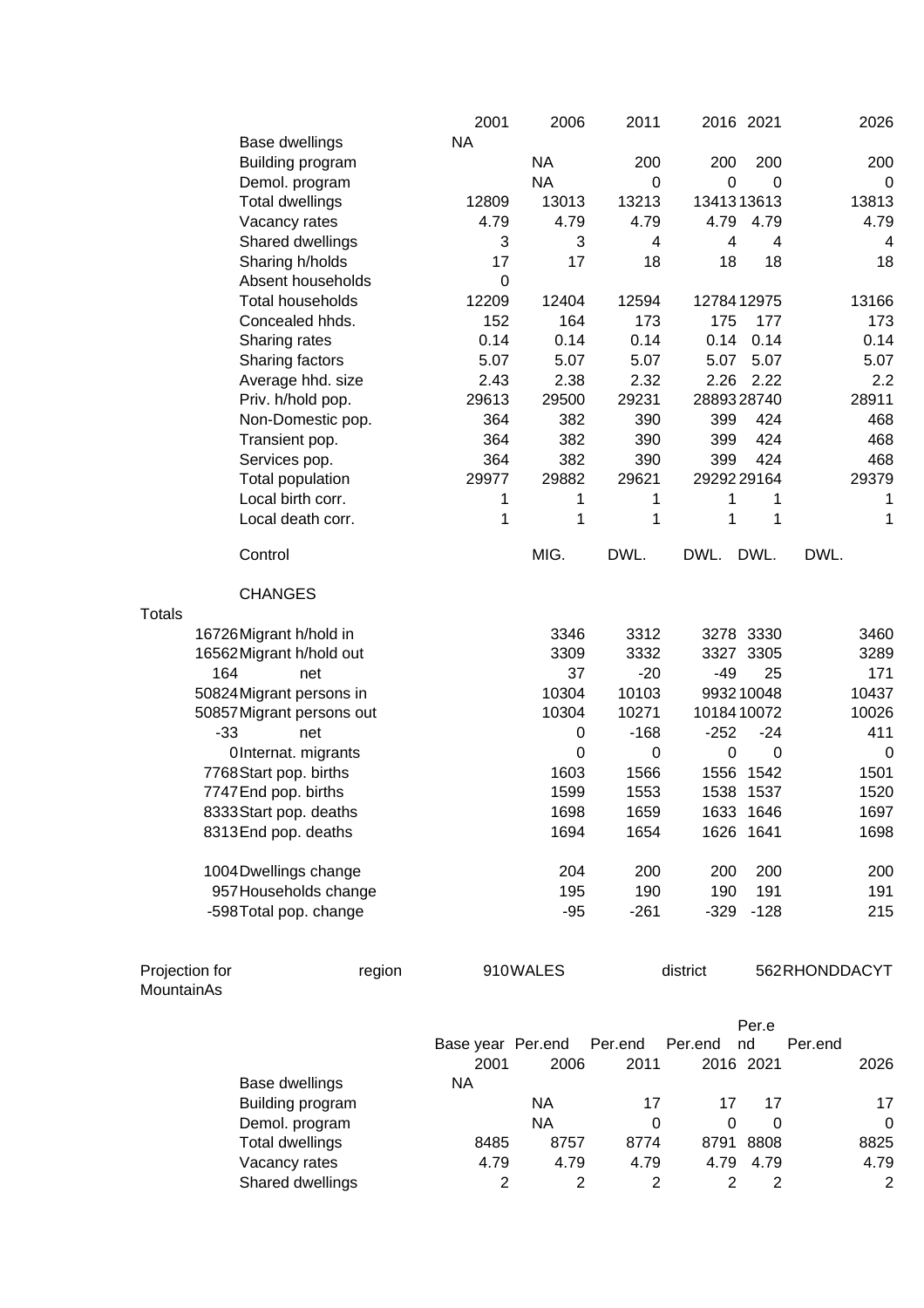|                | Sharing h/holds<br>Absent households  | 11<br>$\mathbf 0$ | 12          | 12          | 12          | 12             | 12            |
|----------------|---------------------------------------|-------------------|-------------|-------------|-------------|----------------|---------------|
|                | <b>Total households</b>               | 8088              | 8347        | 8363        |             | 8379 8395      | 8412          |
|                | Concealed hhds.                       | 103               | 113         | 115         | 111         | 107            | 102           |
|                | Sharing rates                         | 0.14              | 0.14        | 0.14        | 0.14        | 0.14           | 0.14          |
|                | Sharing factors                       | 5.07              | 5.07        | 5.07        | 5.07        | 5.07           | 5.07          |
|                | Average hhd. size                     | 2.43              | 2.36        | 2.26        | 2.18        | 2.12           | 2.09          |
|                | Priv. h/hold pop.                     | 19619             | 19672       | 18916       | 18274 17830 |                | 17567         |
|                | Non-Domestic pop.                     | 120               | 133         | 148         | 153         | 166            | 180           |
|                | Transient pop.                        | 120               | 133         | 148         | 153         | 166            | 180           |
|                |                                       | 120               | 133         | 148         | 153         | 166            | 180           |
|                | Services pop.                         | 19739             | 19805       | 19064       | 1842717996  |                | 17747         |
|                | Total population<br>Local birth corr. |                   |             |             |             |                |               |
|                |                                       | 1                 | 1           | 1           | 1           | 1              | 1             |
|                | Local death corr.                     | 1                 | 1           | 1           | 1           | 1              | 1             |
|                | Control                               |                   | MIG.        | DWL.        | DWL.        | DWL.           | DWL.          |
|                | <b>CHANGES</b>                        |                   |             |             |             |                |               |
| <b>Totals</b>  |                                       |                   |             |             |             |                |               |
|                | 10539 Migrant h/hold in               |                   | 2291        | 2051        |             | 2030 2060      | 2107          |
|                | 11074 Migrant h/hold out              |                   | 2269        | 2300        |             | 2230 2163      | 2112          |
|                | $-535$<br>net                         |                   | 22          | $-249$      | $-200$      | $-103$         | -5            |
|                | 30788 Migrant persons in              |                   | 6786        | 6012        | 5911        | 5973           | 6106          |
|                | 32669 Migrant persons out             |                   | 6786        | 6810        |             | 6555 6333      | 6185          |
|                | $-1881$<br>net                        |                   | $\mathbf 0$ | $-798$      | $-644$      | $-360$         | $-79$         |
|                | OInternat. migrants                   |                   | $\mathbf 0$ | 0           | $\mathbf 0$ | $\overline{0}$ | 0             |
|                | 5089 Start pop. births                |                   | 1080        | 1092        | 1039        | 976            | 902           |
|                | 4974 End pop. births                  |                   | 1078        | 1046        | 1001        | 954            | 895           |
|                | 5200 Start pop. deaths                |                   | 1014        | 1035        |             | 1032 1047      | 1072          |
|                | 5166 End pop. deaths                  |                   | 1011        | 1023        |             | 1022 1041      | 1069          |
|                | 340 Dwellings change                  |                   | 272         | 17          | 17          | 17             | 17            |
|                | 324 Households change                 |                   | 259         | 16          | 16          | 16             | 17            |
|                | -1992 Total pop. change               |                   | 66          | $-741$      | $-637$      | $-431$         | $-249$        |
|                |                                       |                   |             |             |             |                |               |
| Projection for | region                                |                   | 910WALES    |             | district    |                | 562RHONDDACYT |
| Pontypridd     |                                       |                   |             |             |             |                |               |
|                |                                       |                   |             |             |             | Per.e          |               |
|                |                                       | Base year Per.end |             | Per.end     | Per.end     | nd             | Per.end       |
|                |                                       | 2001              | 2006        | 2011        |             | 2016 2021      | 2026          |
|                | Base dwellings                        | <b>NA</b>         |             |             |             |                |               |
|                | Building program                      |                   | <b>NA</b>   | 113         | 113         | 113            | 113           |
|                | Demol. program                        |                   | <b>NA</b>   | $\mathbf 0$ | 0           | $\mathbf 0$    | $\Omega$      |
|                | <b>Total dwellings</b>                | 10536             | 10876       | 10989       | 1110211215  |                | 11328         |
|                | Vacancy rates                         | 4.79              | 4.79        | 4.79        | 4.79        | 4.79           | 4.79          |
|                | Shared dwellings                      | 3                 | 3           | 3           | 3           | 3              | 3             |
|                | Sharing h/holds                       | 14                | 15          | 15          | 15          | 15             | 15            |
|                | Absent households                     | 0                 |             |             |             |                |               |
|                | <b>Total households</b>               | 10042             | 10367       | 10475       | 1058210691  |                | 10797         |
|                | Concealed hhds.                       | 134               | 140         | 140         | 139         | 140            | 137           |
|                | Sharing rates                         | 0.14              | 0.14        | 0.14        | 0.14        | 0.14           | 0.14          |
|                | Sharing factors                       | 5.07              | 5.07        | 5.07        | 5.07        | 5.07           | 5.07          |
|                | Average hhd. size                     | 2.43              | 2.36        | 2.28        |             | 2.21 2.16      | 2.13          |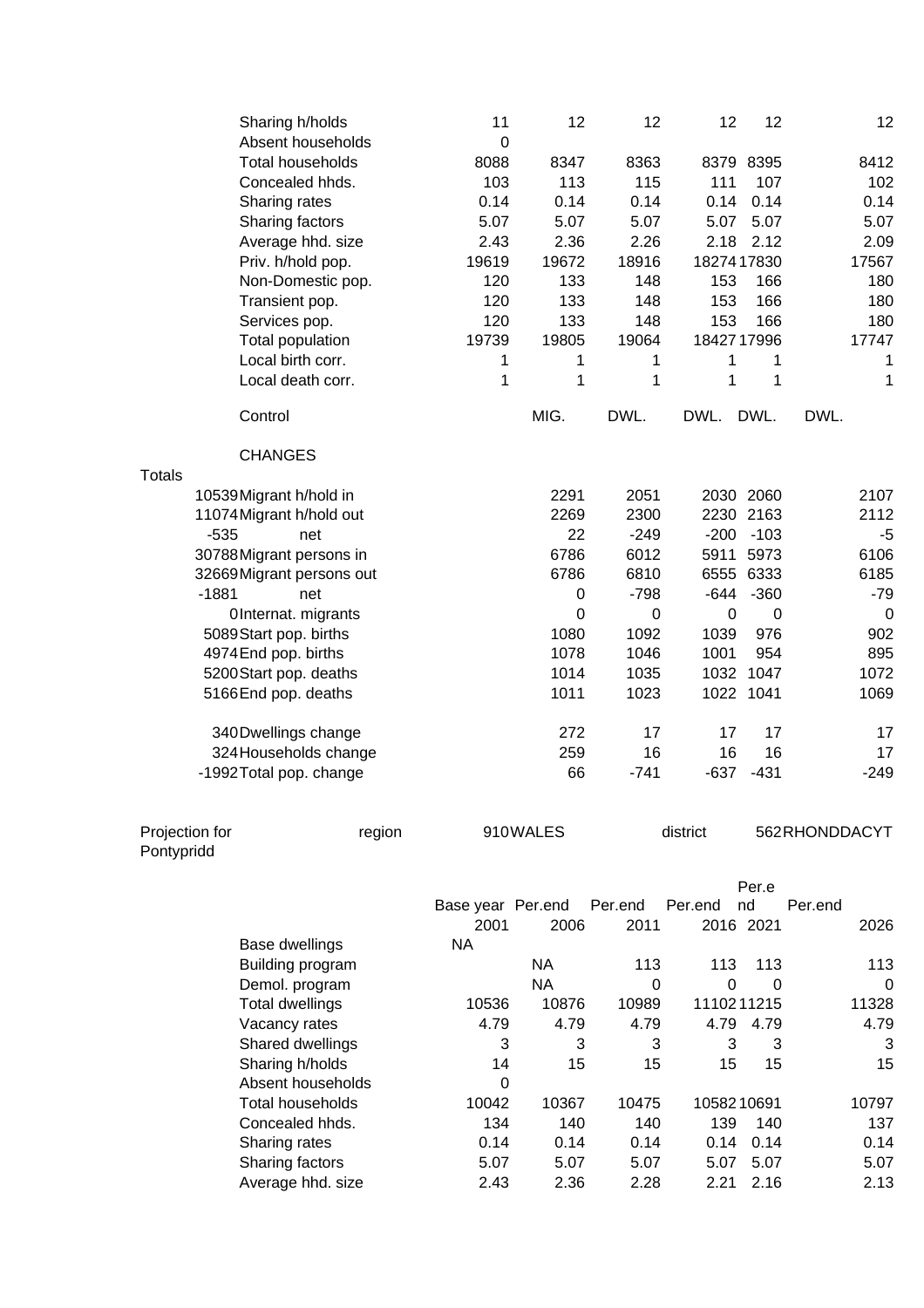|                         | Priv. h/hold pop.<br>Non-Domestic pop.<br>Transient pop.<br>Services pop.<br>Total population<br>Local birth corr.<br>Local death corr. | 24357<br>251<br>251<br>251<br>24608<br>1<br>1 | 24475<br>285<br>285<br>285<br>24760<br>1<br>1 | 23887<br>312<br>312<br>312<br>24199<br>1<br>1 | 2340823091<br>332<br>332<br>332<br>2374023442<br>1<br>1 | 351<br>351<br>351<br>1<br>1     | 22990<br>385<br>385<br>385<br>23375<br>1<br>1 |
|-------------------------|-----------------------------------------------------------------------------------------------------------------------------------------|-----------------------------------------------|-----------------------------------------------|-----------------------------------------------|---------------------------------------------------------|---------------------------------|-----------------------------------------------|
|                         | Control                                                                                                                                 |                                               | MIG.                                          | DWL.                                          | DWL.                                                    | DWL.                            | DWL.                                          |
|                         | <b>CHANGES</b>                                                                                                                          |                                               |                                               |                                               |                                                         |                                 |                                               |
| <b>Totals</b>           |                                                                                                                                         |                                               |                                               |                                               |                                                         |                                 |                                               |
| $-246$                  | 13469 Migrant h/hold in<br>13715 Migrant h/hold out<br>net                                                                              |                                               | 2786<br>2755<br>31                            | 2616<br>2802<br>$-186$                        | $-121$                                                  | 2637 2679<br>2758 2717<br>$-38$ | 2751<br>2683<br>68                            |
|                         | 40344 Migrant persons in                                                                                                                |                                               | 8458                                          | 7866                                          |                                                         | 7876 7964                       | 8180                                          |
|                         | 41518 Migrant persons out                                                                                                               |                                               | 8458                                          | 8515                                          |                                                         | 8321 8163                       | 8061                                          |
| $-1174$                 | net                                                                                                                                     |                                               | 0                                             | $-649$                                        | -445                                                    | $-199$                          | 119                                           |
|                         | OInternat. migrants                                                                                                                     |                                               | 0                                             | $\pmb{0}$                                     | $\mathbf 0$                                             | 0                               | $\mathbf 0$                                   |
|                         | 6332 Start pop. births                                                                                                                  |                                               | 1409                                          | 1356                                          | 1250                                                    | 1181                            | 1136                                          |
|                         | 6252 End pop. births                                                                                                                    |                                               | 1406                                          | 1317                                          |                                                         | 1222 1167                       | 1140                                          |
|                         | 6391 Start pop. deaths<br>6362 End pop. deaths                                                                                          |                                               | 1257<br>1254                                  | 1268<br>1257                                  |                                                         | 1264 1280<br>1256 1275          | 1322<br>1320                                  |
|                         |                                                                                                                                         |                                               |                                               |                                               |                                                         |                                 |                                               |
|                         | 792 Dwellings change                                                                                                                    |                                               | 340                                           | 113                                           | 113                                                     | 113                             | 113                                           |
|                         | 755 Households change                                                                                                                   |                                               | 325                                           | 108                                           | 107                                                     | 109                             | 106                                           |
|                         | -1233 Total pop. change                                                                                                                 |                                               | 152                                           | $-561$                                        | $-459$                                                  | $-298$                          | $-67$                                         |
|                         |                                                                                                                                         |                                               |                                               |                                               |                                                         |                                 |                                               |
| Projection for<br>Porth | region                                                                                                                                  |                                               | 910WALES                                      |                                               | district                                                |                                 | 562RHONDDACYT                                 |
|                         |                                                                                                                                         | Base year Per.end                             |                                               | Per.end                                       | Per.end                                                 | Per.e<br>nd                     | Per.end                                       |
|                         |                                                                                                                                         | 2001                                          | 2006                                          | 2011                                          |                                                         | 2016 2021                       | 2026                                          |
|                         | Base dwellings                                                                                                                          | <b>NA</b>                                     |                                               |                                               |                                                         |                                 |                                               |
|                         | Building program                                                                                                                        |                                               | <b>NA</b>                                     | 13                                            | 13                                                      | 13                              | 13                                            |
|                         | Demol. program                                                                                                                          |                                               | <b>NA</b>                                     | $\mathbf 0$                                   | $\pmb{0}$                                               | 0                               | $\mathbf 0$                                   |
|                         | <b>Total dwellings</b>                                                                                                                  | 6600                                          | 6772                                          | 6785                                          | 6798                                                    | 6811                            | 6824                                          |
|                         | Vacancy rates                                                                                                                           | 4.79                                          | 4.79                                          | 4.79                                          | 4.79                                                    | 4.79                            | 4.79                                          |
|                         | Shared dwellings                                                                                                                        | $\overline{c}$<br>9                           | $\overline{c}$<br>9                           | $\overline{\mathbf{c}}$<br>9                  | $\mathbf{2}$<br>9                                       | $\overline{2}$<br>9             | $\overline{c}$<br>9                           |
|                         | Sharing h/holds<br>Absent households                                                                                                    | $\mathbf 0$                                   |                                               |                                               |                                                         |                                 |                                               |
|                         | <b>Total households</b>                                                                                                                 | 6291                                          | 6455                                          | 6467                                          |                                                         | 6479 6494                       | 6504                                          |
|                         | Concealed hhds.                                                                                                                         | 79                                            | 85                                            | 87                                            | 85                                                      | 83                              | 79                                            |
|                         | Sharing rates                                                                                                                           | 0.14                                          | 0.14                                          | 0.14                                          | 0.14                                                    | 0.14                            | 0.14                                          |
|                         | Sharing factors                                                                                                                         | 5.07                                          | 5.07                                          | 5.07                                          | 5.07                                                    | 5.07                            | 5.07                                          |
|                         | Average hhd. size                                                                                                                       | 2.43                                          | 2.36                                          | 2.27                                          | 2.19                                                    | 2.13                            | 2.1                                           |
|                         | Priv. h/hold pop.                                                                                                                       | 15260                                         | 15233                                         | 14688                                         | 1417513832                                              |                                 | 13679                                         |
|                         | Non-Domestic pop.                                                                                                                       | 44                                            | 51                                            | 58                                            | 58                                                      | 62                              | 65                                            |
|                         | Transient pop.                                                                                                                          | 44                                            | 51                                            | 58                                            | 58                                                      | 62                              | 65                                            |
|                         | Services pop.                                                                                                                           | 44<br>15304                                   | 51<br>15284                                   | 58<br>14746                                   | 58<br>1423313894                                        | 62                              | 65<br>13744                                   |
|                         | Total population<br>Local birth corr.                                                                                                   | 1                                             | 1                                             | 1                                             | 1                                                       | 1                               | 1                                             |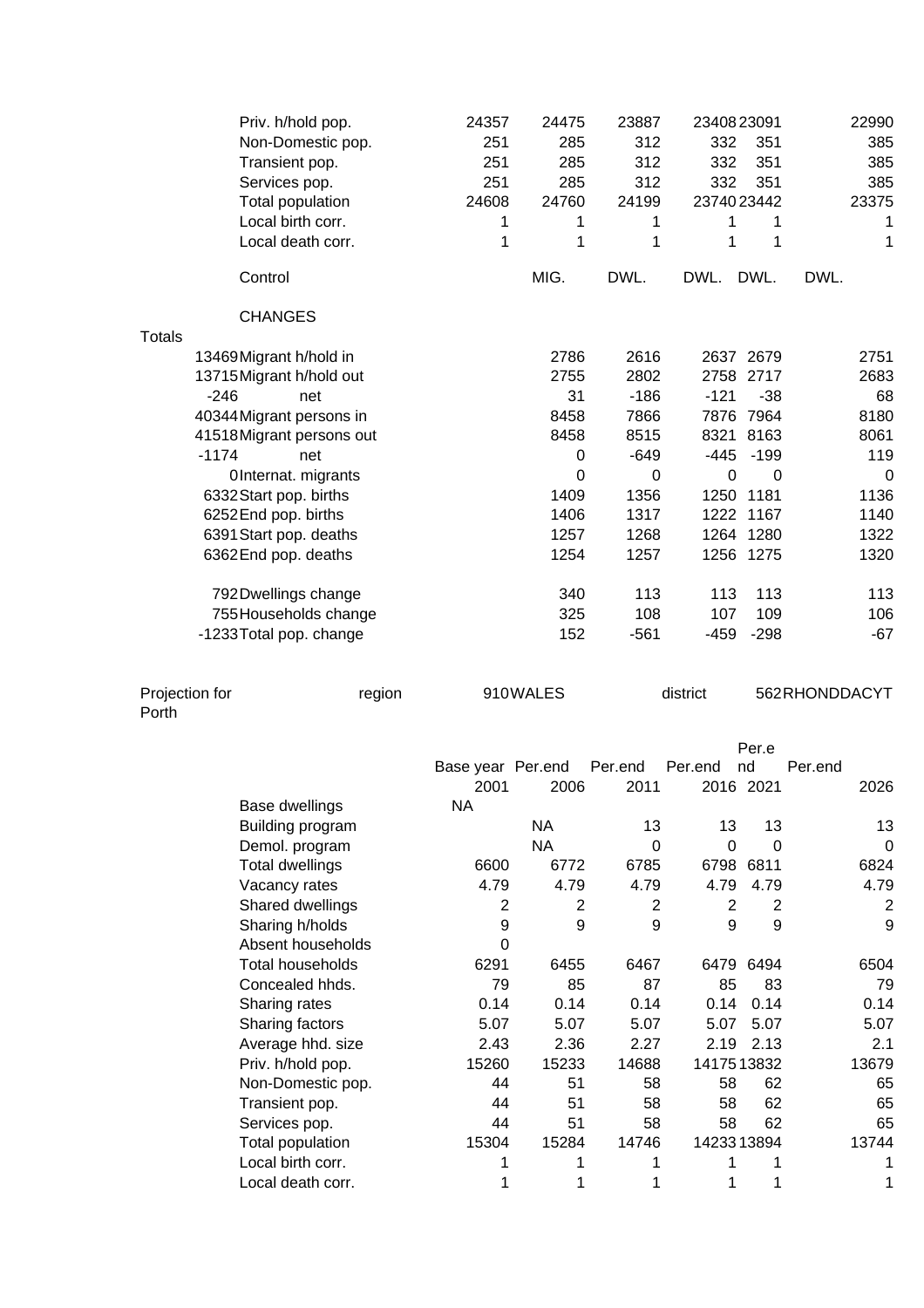|                                    | Control                                                                                                                                                                                                                                                                                                                         |                               | MIG.                                                                                                    | DWL.                                                                                                            | DWL.                                                                                    | DWL.                                                                                                                            | DWL.                                                                                                      |
|------------------------------------|---------------------------------------------------------------------------------------------------------------------------------------------------------------------------------------------------------------------------------------------------------------------------------------------------------------------------------|-------------------------------|---------------------------------------------------------------------------------------------------------|-----------------------------------------------------------------------------------------------------------------|-----------------------------------------------------------------------------------------|---------------------------------------------------------------------------------------------------------------------------------|-----------------------------------------------------------------------------------------------------------|
|                                    | <b>CHANGES</b>                                                                                                                                                                                                                                                                                                                  |                               |                                                                                                         |                                                                                                                 |                                                                                         |                                                                                                                                 |                                                                                                           |
| <b>Totals</b><br>$-304$<br>$-1165$ | 8014 Migrant h/hold in<br>8318 Migrant h/hold out<br>net<br>24087 Migrant persons in<br>25252 Migrant persons out<br>net<br>OInternat. migrants<br>3768 Start pop. births<br>3694 End pop. births<br>4163 Start pop. deaths<br>4141 End pop. deaths<br>224 Dwellings change<br>213 Households change<br>-1560 Total pop. change |                               | 1728<br>1710<br>18<br>5262<br>5262<br>$\pmb{0}$<br>0<br>805<br>803<br>825<br>824<br>172<br>164<br>$-20$ | 1577<br>1724<br>$-147$<br>4757<br>5255<br>$-498$<br>$\pmb{0}$<br>797<br>767<br>837<br>829<br>13<br>12<br>$-538$ | 1675<br>$-132$<br>-444<br>$\mathbf 0$<br>758<br>732<br>827<br>819<br>13<br>12<br>$-513$ | 1543 1561<br>1623<br>$-62$<br>4626 4655<br>5070 4890<br>$-235$<br>$\mathbf 0$<br>723<br>708<br>827<br>823<br>13<br>15<br>$-339$ | 1605<br>1586<br>19<br>4787<br>4775<br>12<br>$\mathbf 0$<br>685<br>684<br>847<br>846<br>13<br>10<br>$-150$ |
| Projection for<br>Maerdy           | region                                                                                                                                                                                                                                                                                                                          |                               | 910WALES                                                                                                |                                                                                                                 | district                                                                                |                                                                                                                                 | 562RHONDDACYT                                                                                             |
|                                    |                                                                                                                                                                                                                                                                                                                                 | Base year Per.end             |                                                                                                         | Per.end                                                                                                         | Per.end                                                                                 | Per.e<br>nd                                                                                                                     | Per.end                                                                                                   |
|                                    |                                                                                                                                                                                                                                                                                                                                 | 2001                          | 2006                                                                                                    | 2011                                                                                                            |                                                                                         | 2016 2021                                                                                                                       | 2026                                                                                                      |
|                                    | Base dwellings                                                                                                                                                                                                                                                                                                                  | <b>NA</b>                     |                                                                                                         |                                                                                                                 |                                                                                         |                                                                                                                                 |                                                                                                           |
|                                    | Building program<br>Demol. program                                                                                                                                                                                                                                                                                              |                               | <b>NA</b><br><b>NA</b>                                                                                  | 13<br>0                                                                                                         | 13<br>$\mathbf 0$                                                                       | 13<br>$\Omega$                                                                                                                  | 13<br>$\mathbf 0$                                                                                         |
|                                    | <b>Total dwellings</b>                                                                                                                                                                                                                                                                                                          | 5414                          | 5584                                                                                                    | 5597                                                                                                            |                                                                                         | 5610 5623                                                                                                                       | 5636                                                                                                      |
|                                    | Vacancy rates                                                                                                                                                                                                                                                                                                                   | 4.79                          | 4.79                                                                                                    | 4.79                                                                                                            | 4.79                                                                                    | 4.79                                                                                                                            | 4.79                                                                                                      |
|                                    | Shared dwellings                                                                                                                                                                                                                                                                                                                | 1                             | 1                                                                                                       | 1                                                                                                               | 1                                                                                       | $\overline{2}$                                                                                                                  | $\overline{2}$                                                                                            |
|                                    | Sharing h/holds<br>Absent households                                                                                                                                                                                                                                                                                            | $\overline{7}$<br>$\mathbf 0$ | $\overline{7}$                                                                                          | $\overline{7}$                                                                                                  | $\overline{7}$                                                                          | 8                                                                                                                               | 8                                                                                                         |
|                                    | Total households                                                                                                                                                                                                                                                                                                                | 5161                          | 5323                                                                                                    | 5335                                                                                                            |                                                                                         | 5347 5361                                                                                                                       | 5371                                                                                                      |
|                                    | Concealed hhds.                                                                                                                                                                                                                                                                                                                 | 65                            | 73                                                                                                      | 74                                                                                                              | 70                                                                                      | 68                                                                                                                              | 66                                                                                                        |
|                                    | Sharing rates                                                                                                                                                                                                                                                                                                                   | 0.14                          | 0.14                                                                                                    | 0.14                                                                                                            | 0.14                                                                                    | 0.14                                                                                                                            | 0.14                                                                                                      |
|                                    | Sharing factors                                                                                                                                                                                                                                                                                                                 | 5.07                          | 5.07                                                                                                    | 5.07                                                                                                            | 5.07                                                                                    | 5.07                                                                                                                            | 5.07                                                                                                      |
|                                    | Average hhd. size                                                                                                                                                                                                                                                                                                               | 2.43                          | 2.35                                                                                                    | 2.25                                                                                                            | 2.18<br>11658 11486                                                                     | 2.14                                                                                                                            | 2.13                                                                                                      |
|                                    | Priv. h/hold pop.<br>Non-Domestic pop.                                                                                                                                                                                                                                                                                          | 12520<br>46                   | 12516<br>53                                                                                             | 12023<br>55                                                                                                     | 57                                                                                      | 67                                                                                                                              | 11418<br>71                                                                                               |
|                                    | Transient pop.                                                                                                                                                                                                                                                                                                                  | 46                            | 53                                                                                                      | 55                                                                                                              | 57                                                                                      | 67                                                                                                                              | 71                                                                                                        |
|                                    | Services pop.                                                                                                                                                                                                                                                                                                                   | 46                            | 53                                                                                                      | 55                                                                                                              | 57                                                                                      | 67                                                                                                                              | 71                                                                                                        |
|                                    | Total population                                                                                                                                                                                                                                                                                                                | 12566                         | 12569                                                                                                   | 12078                                                                                                           | 1171511553                                                                              |                                                                                                                                 | 11489                                                                                                     |
|                                    | Local birth corr.                                                                                                                                                                                                                                                                                                               | 1                             | 1                                                                                                       | 1                                                                                                               | 1                                                                                       | 1                                                                                                                               | 1                                                                                                         |
|                                    | Local death corr.                                                                                                                                                                                                                                                                                                               | 1                             | 1                                                                                                       | 1                                                                                                               | 1                                                                                       | 1                                                                                                                               | 1                                                                                                         |
|                                    | Control                                                                                                                                                                                                                                                                                                                         |                               | MIG.                                                                                                    | DWL.                                                                                                            | DWL.                                                                                    | DWL.                                                                                                                            | DWL.                                                                                                      |
| <b>Totals</b>                      | <b>CHANGES</b>                                                                                                                                                                                                                                                                                                                  |                               |                                                                                                         |                                                                                                                 |                                                                                         |                                                                                                                                 |                                                                                                           |
|                                    | 6707 Migrant h/hold in                                                                                                                                                                                                                                                                                                          |                               | 1438                                                                                                    | 1282                                                                                                            |                                                                                         | 1286 1332                                                                                                                       | 1369                                                                                                      |
|                                    | 6940 Migrant h/hold out                                                                                                                                                                                                                                                                                                         |                               | 1423                                                                                                    | 1438                                                                                                            |                                                                                         | 1392 1352                                                                                                                       | 1335                                                                                                      |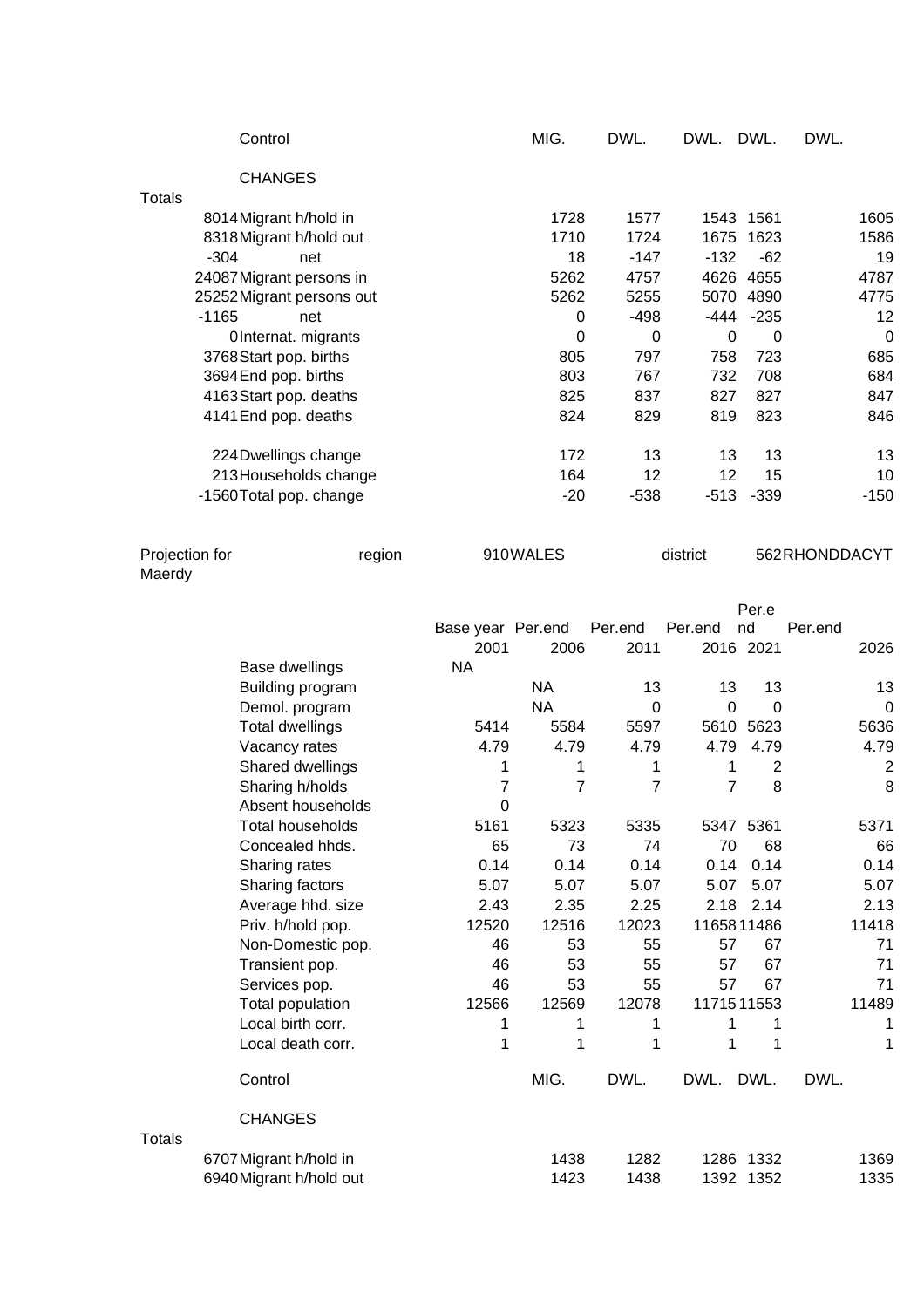| $-233$<br>net             | 15   | -156   | $-106$    | $-20$        | 34       |
|---------------------------|------|--------|-----------|--------------|----------|
| 19893 Migrant persons in  | 4322 | 3818   | 3800 3921 |              | 4032     |
| 20795 Migrant persons out | 4322 | 4324   |           | 4154 4024    | 3971     |
| $-902$<br>net             | 0    | $-506$ |           | $-354 - 103$ | 61       |
| OInternat. migrants       | 0    | 0      | 0         | 0            | $\Omega$ |
| 3248 Start pop. births    | 670  | 695    | 667       | 631          | 585      |
| 3190 End pop. births      | 668  | 665    | 646       | 624          | 587      |
| 3423 Start pop. deaths    | 667  | 680    | 676       | 690          | 710      |
| 3403 End pop. deaths      | 665  | 672    | 670       | 687          | 709      |
| 222 Dwellings change      | 170  | 13     | 13        | 13           | 13       |
| 210 Households change     | 162  | 12     | 12        | 14           | 10       |
| -1077 Total pop. change   | 3    | -491   | $-363$    | $-162$       | -64      |

| Projection for  | region | 910WALES | district | 562RHONDDACYT |
|-----------------|--------|----------|----------|---------------|
|                 |        |          |          |               |
| <b>Treorchy</b> |        |          |          |               |

|                           |                   |                |                |                  | Per.e          |                |
|---------------------------|-------------------|----------------|----------------|------------------|----------------|----------------|
|                           | Base year Per.end |                | Per.end        | Per.end          | nd             | Per.end        |
|                           | 2001              | 2006           | 2011           |                  | 2016 2021      | 2026           |
| Base dwellings            | <b>NA</b>         | <b>NA</b>      |                |                  |                |                |
| Building program          |                   |                | 13             | 13               | 13             | 13             |
| Demol. program            |                   | <b>NA</b>      | 0              | $\mathbf 0$      | $\overline{0}$ | 0              |
| <b>Total dwellings</b>    | 8378              | 8476           | 8489           |                  | 8502 8515      | 8528           |
| Vacancy rates             | 4.79              | 4.79           | 4.79           | 4.79             | 4.79           | 4.79           |
| Shared dwellings          | 2                 | $\overline{2}$ | $\overline{2}$ | $\overline{2}$   | $\overline{2}$ | $\overline{2}$ |
| Sharing h/holds           | 11                | 11             | 11             | 11               | 11             | 11             |
| Absent households         | $\overline{0}$    |                |                |                  |                |                |
| <b>Total households</b>   | 7986              | 8079           | 8092           |                  | 8106 8118      | 8130           |
| Concealed hhds.           | 98                | 106            | 111            | 110              | 109            | 105            |
| Sharing rates             | 0.14              | 0.14           | 0.14           | 0.14             | 0.14           | 0.14           |
| Sharing factors           | 5.07              | 5.07           | 5.07           | 5.07             | 5.07           | 5.07           |
| Average hhd. size         | 2.43              | 2.38           | 2.32           | 2.25             | 2.21           | 2.19           |
| Priv. h/hold pop.         | 19371             | 19214          | 18751          | 18261 17922      |                | 17780          |
| Non-Domestic pop.         | 177               | 188            | 198            | 200              | 209            | 222            |
| Transient pop.            | 177               | 188            | 198            | 200              | 209            | 222            |
| Services pop.             | 177               | 188            | 198            | 200              | 209            | 222            |
| Total population          | 19548             | 19402          | 18949          | 1846118131       |                | 18002          |
| Local birth corr.         | 1                 | 1              | 1              | 1                | 1              | 1              |
| Local death corr.         | 1                 | 1              | 1              | 1                | 1              | 1              |
| Control                   |                   | MIG.           | DWL.           | DWL.             | DWL.           | DWL.           |
| <b>CHANGES</b>            |                   |                |                |                  |                |                |
| 10328 Migrant h/hold in   |                   | 2158           | 2060           |                  | 2012 2026      | 2072           |
| 10462 Migrant h/hold out  |                   | 2135           | 2139           |                  | 2104 2060      | 2024           |
| $-134$<br>net             |                   | 23             | $-79$          | $-92$            | $-34$          | 48             |
| 31732 Migrant persons in  |                   | 6720           | 6355           |                  | 6160 6177      | 6320           |
| 32483 Migrant persons out |                   | 6720           | 6669           |                  | 6512 6347      | 6235           |
| $-751$<br>net             |                   | $\mathbf 0$    | $-314$         | $-352$           | $-170$         | 85             |
| OInternat. migrants       |                   | $\mathbf 0$    | $\mathbf 0$    | $\boldsymbol{0}$ | $\mathbf 0$    | $\mathbf 0$    |
| 4890 Start pop. births    |                   | 1017           | 1012           | 992              | 959            | 910            |
| 4835 End pop. births      |                   | 1014           | 992            | 970              | 947            | 912            |
|                           |                   |                |                |                  |                |                |

Totals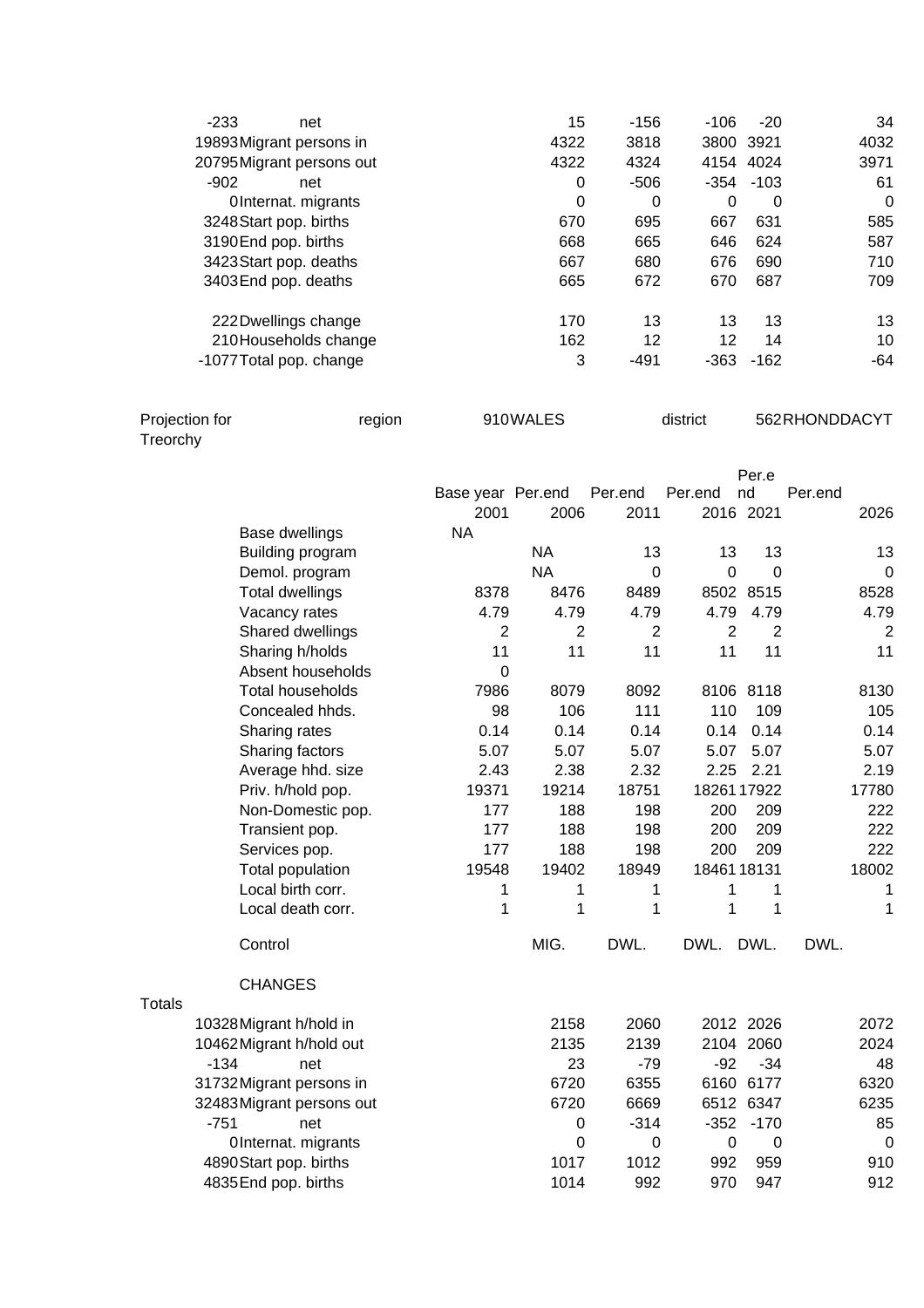| 98<br>13<br>13<br>13<br>13<br>150 Dwellings change<br>12<br>93<br>13<br>144 Households change<br>14<br>12 <sup>2</sup> |   |
|------------------------------------------------------------------------------------------------------------------------|---|
| $-146$<br>$-453$<br>$-488$<br>$-330$<br>$-129$<br>-1546 Total pop. change                                              |   |
| Projection for<br>910WALES<br>district<br>562RHONDDACYT<br>region<br>Tonypandy                                         |   |
| Per.e                                                                                                                  |   |
| Per.end<br>Per.end<br>nd<br>Per.end<br>Base year Per.end                                                               |   |
| 2001<br>2016 2021<br>2006<br>2011<br>2026                                                                              |   |
| <b>NA</b><br><b>Base dwellings</b>                                                                                     |   |
| <b>NA</b><br>Building program<br>33<br>33<br>33<br>33                                                                  |   |
| <b>NA</b><br>$\mathbf 0$<br>$\mathbf 0$<br>0<br>Demol. program                                                         | 0 |
| <b>Total dwellings</b><br>10696<br>10952<br>1101811051<br>10985<br>11084                                               |   |
| 4.79<br>4.79<br>4.79<br>4.79<br>Vacancy rates<br>4.79<br>4.79                                                          |   |
| Shared dwellings<br>3<br>3<br>3<br>3<br>3                                                                              | 3 |
| 15<br>Sharing h/holds<br>14<br>15<br>15<br>15<br>15                                                                    |   |
| Absent households<br>0                                                                                                 |   |
| <b>Total households</b><br>10439<br>1050110535<br>10565<br>10195<br>10470                                              |   |
| Concealed hhds.<br>128<br>141<br>144<br>138<br>131<br>141                                                              |   |
| 0.14<br>0.14<br>0.14<br>0.14<br>Sharing rates<br>0.14<br>0.14                                                          |   |
| Sharing factors<br>5.07<br>5.07<br>5.07<br>5.07<br>5.07<br>5.07                                                        |   |
| Average hhd. size<br>2.43<br>2.36<br>2.28<br>2.2<br>2.15<br>2.12                                                       |   |
| 24729<br>24677<br>2312822628<br>Priv. h/hold pop.<br>23867<br>22395                                                    |   |
| 330<br>354<br>372<br>390<br>427<br>Non-Domestic pop.<br>298                                                            |   |
| 354<br>390<br>427<br>Transient pop.<br>298<br>330<br>372                                                               |   |
| 330<br>354<br>372<br>390<br>427<br>Services pop.<br>298<br>25027                                                       |   |
| Total population<br>22822<br>25007<br>24221<br>2350023018<br>Local birth corr.<br>1<br>1<br>1<br>1<br>1                | 1 |
| 1<br>1<br>Local death corr.<br>1<br>1<br>1                                                                             | 1 |
| MIG.<br>DWL.<br>DWL.<br>DWL.<br>DWL.<br>Control                                                                        |   |
|                                                                                                                        |   |
| <b>CHANGES</b><br><b>Totals</b>                                                                                        |   |
| 2850<br>2615<br>2573 2597<br>2673<br>13308 Migrant h/hold in                                                           |   |
| 2821<br>13801 Migrant h/hold out<br>2847<br>2777 2705<br>2651                                                          |   |
| $-493$<br>29<br>$-232$<br>$-204 - 108$<br>22<br>net                                                                    |   |
| 7900<br>39641 Migrant persons in<br>8605<br>7819<br>7640 7677                                                          |   |
| 8605<br>7914<br>41518 Migrant persons out<br>8597<br>8326 8076                                                         |   |
| $-399$<br>$-1877$<br>$-778$<br>-686<br>-14<br>net<br>0                                                                 |   |
| 0<br>0<br>OInternat. migrants<br>0<br>0                                                                                | 0 |
| 1289 1238<br>1162<br>6350 Start pop. births<br>1326<br>1335                                                            |   |
| 6231 End pop. births<br>1323<br>1248 1213<br>1158<br>1289                                                              |   |
| 6678 Start pop. deaths<br>1346<br>1343<br>1324 1321<br>1344                                                            |   |
| 1330<br>1312 1313<br>6638 End pop. deaths<br>1342<br>1341                                                              |   |
| 256<br>33<br>33<br>33<br>388 Dwellings change<br>33                                                                    |   |
| 244<br>31<br>31<br>34<br>370 Households change<br>30                                                                   |   |
| $-20$<br>$-721$<br>$-482$<br>-2205 Total pop. change<br>$-786$<br>$-196$                                               |   |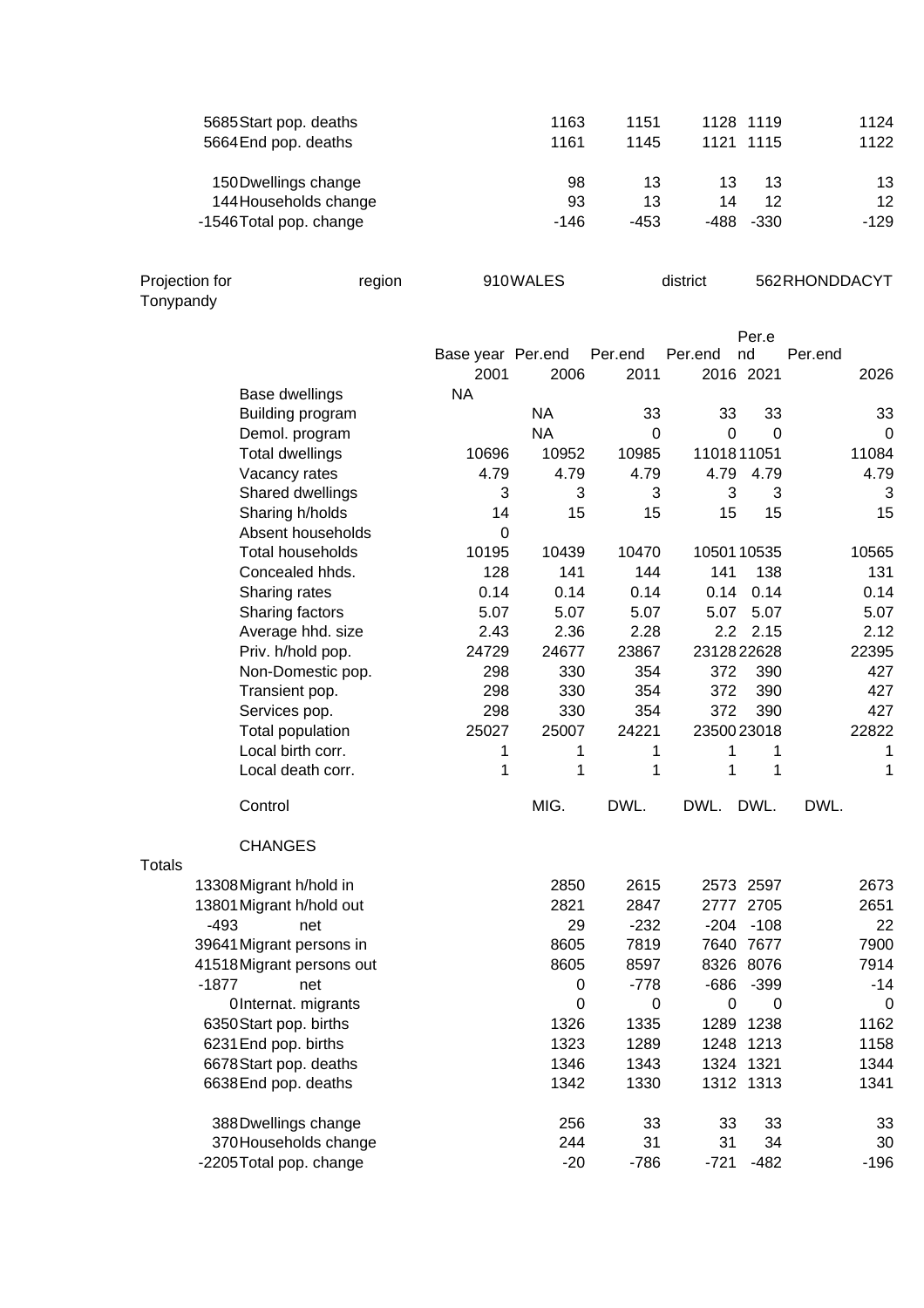Projection for The region Region and MONALES and Matrict 562RHONDDACYT

| Tonyrefail |  |
|------------|--|
|            |  |
|            |  |

|                |                                                |        |                   |                |                |                | Per.e          |               |                |
|----------------|------------------------------------------------|--------|-------------------|----------------|----------------|----------------|----------------|---------------|----------------|
|                |                                                |        | Base year Per.end |                | Per.end        | Per.end        | nd             | Per.end       |                |
|                |                                                |        | 2001              | 2006           | 2011           |                | 2016 2021      |               | 2026           |
|                | Base dwellings                                 |        | <b>NA</b>         |                |                |                |                |               |                |
|                | Building program                               |        |                   | <b>NA</b>      | 383            | 383            | 383            |               | 383            |
|                | Demol. program                                 |        |                   | <b>NA</b>      | 0              | 0              | 0              |               | $\mathbf 0$    |
|                | <b>Total dwellings</b>                         |        | 6223              | 6553           | 6936           | 7319           | 7702           |               | 8085           |
|                | Vacancy rates                                  |        | 4.79              | 4.79           | 4.79           | 4.79           | 4.79           |               | 4.79           |
|                | Shared dwellings                               |        | $\overline{2}$    | $\overline{2}$ | $\overline{2}$ | $\overline{2}$ | $\overline{2}$ |               | $\overline{2}$ |
|                | Sharing h/holds                                |        | 8                 | 9              | 9              | 10             | 10             |               | 11             |
|                | Absent households                              |        | $\mathbf 0$       |                |                |                |                |               |                |
|                | Total households                               |        | 5932              | 6246           | 6612           |                | 6977 7340      |               | 7706           |
|                | Concealed hhds.                                |        | 77                | 85             | 93             | 96             | 99             |               | 101            |
|                | Sharing rates                                  |        | 0.14              | 0.14           | 0.14           | 0.14           | 0.14           |               | 0.14           |
|                | Sharing factors                                |        | 5.07              | 5.07           | 5.07           | 5.07           | 5.07           |               | 5.07           |
|                | Average hhd. size                              |        | 2.41              | 2.32           | 2.24           | 2.17           | 2.12           |               | 2.11           |
|                | Priv. h/hold pop.                              |        | 14290             | 14506          | 14809          | 1512315576     |                |               | 16227          |
|                | Non-Domestic pop.                              |        | 98                | 123            | 148            | 179            | 214            |               | 261            |
|                | Transient pop.                                 |        | 98                | 123            | 148            | 179            | 214            |               | 261            |
|                | Services pop.                                  |        | 98                | 123            | 148            | 179            | 214            |               | 261            |
|                | Total population                               |        | 14388             | 14629          | 14957          | 1530215790     |                |               | 16488          |
|                | Local birth corr.                              |        |                   | 1              | 1              | 1              | 1              |               | 1              |
|                |                                                |        | 1                 |                |                | 1              |                |               |                |
|                | Local death corr.                              |        | 1                 | 1              | 1              |                | 1              |               | 1              |
|                | Control                                        |        |                   | MIG.           | DWL.           | DWL.           | DWL.           | DWL.          |                |
| <b>Totals</b>  | <b>CHANGES</b>                                 |        |                   |                |                |                |                |               |                |
|                |                                                |        |                   | 1734           | 1826           |                | 1888 2001      |               | 2154           |
|                | 9603 Migrant h/hold in                         |        |                   | 1716           | 1759           | 1812           | 1864           |               | 1921           |
|                | 9072 Migrant h/hold out<br>531                 | net    |                   | 18             | 67             | 76             | 137            |               | 233            |
|                |                                                |        |                   | 4948           | 5161           | 5301           | 5594           |               | 6031           |
|                | 27035 Migrant persons in                       |        |                   | 4948           | 5028           | 5141           | 5262           |               | 5427           |
|                | 25806 Migrant persons out<br>1229              | net    |                   | 0              | 133            | 160            | 332            |               | 604            |
|                |                                                |        |                   | $\mathbf 0$    | $\mathbf 0$    | 0              | 0              |               | $\mathbf 0$    |
|                | OInternat. migrants                            |        |                   |                |                |                |                |               | 876            |
|                | 4240 Start pop. births<br>4299 End pop. births |        |                   | 820<br>818     | 816<br>821     | 851<br>858     | 877            |               | 908            |
|                |                                                |        |                   |                |                |                | 894            |               |                |
|                | 3369 Start pop. deaths                         |        |                   | 579            | 621            | 666            | 721            |               | 782            |
|                | 3373End pop. deaths                            |        |                   | 577            | 621            | 666            | 723            |               | 786            |
|                | 1862 Dwellings change                          |        |                   | 330            | 383            | 383            | 383            |               | 383            |
|                | 1774 Households change                         |        |                   | 314            | 366            | 365            | 363            |               | 366            |
|                | 2100 Total pop. change                         |        |                   | 241            | 328            | 345            | 488            |               | 698            |
| Projection for |                                                | region |                   | 910WALES       |                | district       |                | 562RHONDDACYT |                |
| Llantrisan     |                                                |        |                   |                |                |                |                |               |                |
|                |                                                |        |                   |                |                |                | Per.e          |               |                |

|                                              |      |      |           | . |      |
|----------------------------------------------|------|------|-----------|---|------|
| Base year Per.end Per.end Per.end nd Per.end |      |      |           |   |      |
| 2001                                         | 2006 | 2011 | 2016 2021 |   | 2026 |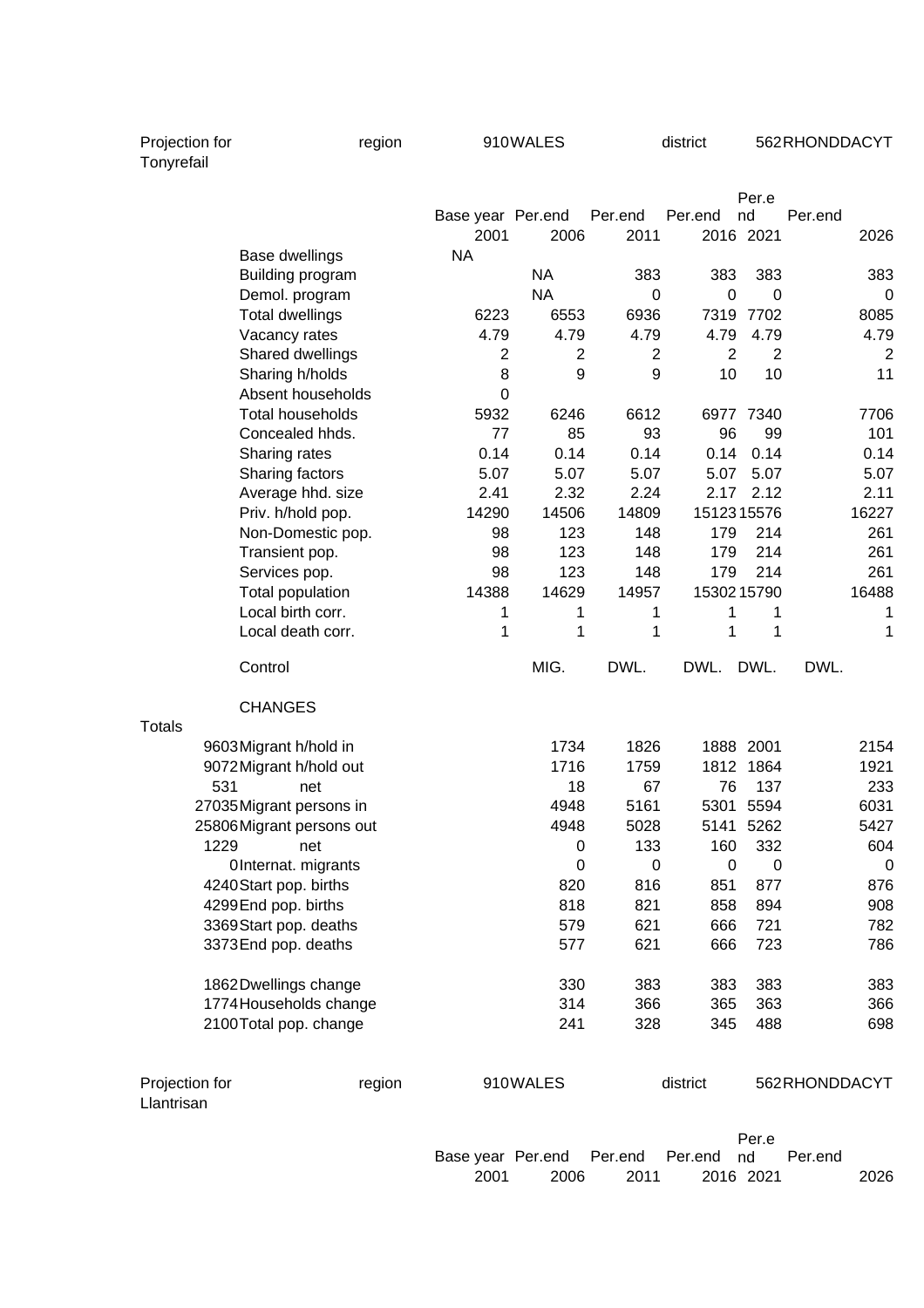| Base dwellings                         | <b>NA</b>         |             |             |               |             |               |
|----------------------------------------|-------------------|-------------|-------------|---------------|-------------|---------------|
| Building program                       |                   | <b>NA</b>   | 1133        | 1133 1133     |             | 1133          |
| Demol. program                         |                   | <b>NA</b>   | $\mathbf 0$ | 0             | 0           | 0             |
| <b>Total dwellings</b>                 | 9684              | 10056       | 11189       | 1232213455    |             | 14588         |
| Vacancy rates                          | 4.79              | 4.79        | 4.79        | 4.79          | 4.79        | 4.79          |
| Shared dwellings                       | 3                 | 3           | 3           | 3             | 4           | 4             |
| Sharing h/holds                        | 13                | 13          | 15          | 16            | 18          | 19            |
| Absent households                      | $\boldsymbol{0}$  |             |             |               |             |               |
| <b>Total households</b>                | 9230              | 9585        | 10664       | 1174412824    |             | 13905         |
| Concealed hhds.                        | 121               | 123         | 156         | 176           | 194         | 206           |
| Sharing rates                          | 0.14              | 0.14        | 0.14        | 0.14          | 0.14        | 0.14          |
| Sharing factors                        | 5.07              | 5.07        | 5.07        | 5.07          | 5.07        | 5.07          |
| Average hhd. size                      | 2.43              | 2.37        | 2.35        | 2.31          | 2.29        | 2.29          |
| Priv. h/hold pop.                      | 22384             | 22670       | 25035       | 2714129354    |             | 31788         |
| Non-Domestic pop.                      | 80                | 86          | 93          | 98            | 105         | 112           |
|                                        | 80                | 86          | 93          | 98            | 105         | 112           |
| Transient pop.                         | 80                | 86          | 93          | 98            | 105         | 112           |
| Services pop.                          |                   |             |             |               |             |               |
| Total population                       | 22464             | 22756       | 25128       | 2723929459    |             | 31900         |
| Local birth corr.                      | 1                 | 1           | 1           | 1             | 1           | 1             |
| Local death corr.                      | 1                 | 1           | 1           | 1             | 1           | 1             |
| Control                                |                   | MIG.        | DWL.        | DWL.          | DWL.        | DWL.          |
| <b>CHANGES</b>                         |                   |             |             |               |             |               |
| <b>Totals</b>                          |                   |             |             |               |             |               |
| 17359 Migrant h/hold in                |                   | 2556        | 3360        | 3532 3794     |             | 4117          |
| 14516 Migrant h/hold out               |                   | 2527        | 2589        | 2878 3134     |             | 3388          |
| 2843<br>net                            |                   | 29          | 771         | 654           | 660         | 729           |
| 51676 Migrant persons in               |                   | 7721        | 10053       | 1049411223    |             | 12185         |
| 43678 Migrant persons out              |                   | 7721        | 7824        | 8640 9365     |             | 10128         |
| 7998<br>net                            |                   | $\pmb{0}$   | 2229        | 1854 1858     |             | 2057          |
| OInternat. migrants                    |                   | $\mathbf 0$ | 0           | 0             | $\mathbf 0$ | 0             |
| 7277 Start pop. births                 |                   | 1302        | 1200        | 1409          | 1611        | 1755          |
| 7704 End pop. births                   |                   | 1299        | 1321        | 1509          | 1710        | 1865          |
| 5839 Start pop. deaths                 |                   | 1010        | 1057        | 1152 1249     |             | 1371          |
| 5915 End pop. deaths                   |                   | 1008        | 1081        | 1170 1267     |             | 1389          |
| 4904 Dwellings change                  |                   | 372         | 1133        | 1133 1133     |             | 1133          |
| 4675 Households change                 |                   | 355         | 1079        | 1080 1080     |             | 1081          |
| 9436 Total pop. change                 |                   | 292         | 2372        | 2111 2220     |             | 2441          |
|                                        |                   |             |             |               |             |               |
| Projection for<br>region<br>ChurchVill |                   | 910WALES    |             | district      |             | 562RHONDDACYT |
|                                        |                   |             |             |               | Per.e       |               |
|                                        | Base year Per.end |             | Per.end     | nd<br>Per.end |             | Per.end       |
|                                        | 2001              | 2006        | 2011        | 2016 2021     |             | 2026          |
| Base dwellings                         | <b>NA</b>         |             |             |               |             |               |
| Building program                       |                   | <b>NA</b>   | 433         | 433           | 433         | 433           |
| Demol. program                         |                   | <b>NA</b>   | $\Omega$    | 0             | $\Omega$    | 0             |
| <b>Total dwellings</b>                 | 9583              | 10159       | 10592       | 1102511458    |             | 11891         |
| Vacancy rates                          | 4.79              | 4.79        | 4.79        | 4.79          | 4.79        | 4.79          |
| Shared dwellings                       | 3                 | 3           | 3           | 3             | 3           | 3             |
| Sharing h/holds                        | 13                | 14          | 14          | 15            | 15          | 16            |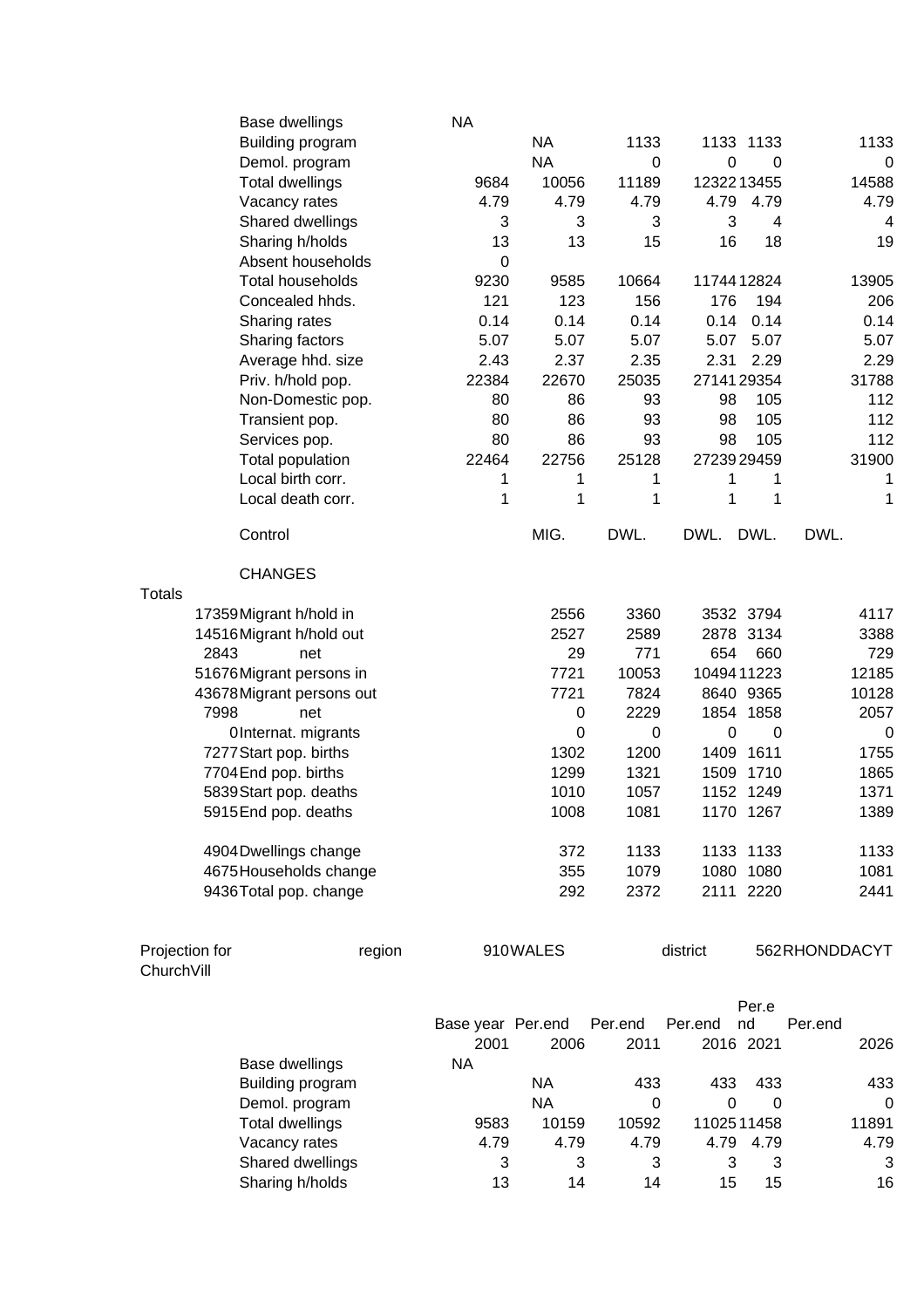|                                    | Absent households<br><b>Total households</b><br>Concealed hhds. | $\mathbf 0$<br>9134<br>126 | 9683<br>130 | 10096<br>136 | 1051010921<br>139 | 143            | 11334<br>144   |
|------------------------------------|-----------------------------------------------------------------|----------------------------|-------------|--------------|-------------------|----------------|----------------|
|                                    | Sharing rates                                                   | 0.14                       | 0.14        | 0.14         | 0.14              | 0.14           | 0.14           |
|                                    | Sharing factors                                                 | 5.07                       | 5.07        | 5.07         | 5.07              | 5.07           | 5.07           |
|                                    | Average hhd. size                                               | 2.43                       | 2.34        | 2.25         | 2.17              | 2.12           | 2.1            |
|                                    | Priv. h/hold pop.                                               | 22155                      | 22618       | 22672        | 2278523126        |                | 23755          |
|                                    | Non-Domestic pop.                                               | 74                         | 84          | 92           | 99                | 113            | 136            |
|                                    | Transient pop.                                                  | 74                         | 84          | 92           | 99                | 113            | 136            |
|                                    | Services pop.                                                   | 74                         | 84          | 92           | 99                | 113            | 136            |
|                                    | Total population                                                | 22229                      | 22702       | 22764        | 2288423239        |                | 23891          |
|                                    | Local birth corr.                                               | 1                          | 1           | 1            | 1                 | 1              | 1              |
|                                    | Local death corr.                                               | 1                          | 1           | 1            | 1                 | 1              | 1              |
|                                    | Control                                                         |                            | MIG.        | DWL.         | DWL.              | DWL.           | DWL.           |
|                                    | <b>CHANGES</b>                                                  |                            |             |              |                   |                |                |
| <b>Totals</b>                      |                                                                 |                            |             |              |                   |                |                |
|                                    | 13692 Migrant h/hold in                                         |                            | 2604        | 2588         |                   | 2677 2819      | 3004           |
|                                    | 13376 Migrant h/hold out                                        |                            | 2578        | 2657         |                   | 2684 2708      | 2749           |
| 316                                | net                                                             |                            | 26          | $-69$        | $-7$              | 111            | 255            |
|                                    | 39648 Migrant persons in                                        |                            | 7646        | 7525         |                   | 7732 8106      | 8639           |
|                                    | 39134 Migrant persons out                                       |                            | 7646        | 7807         |                   | 7827 7865      | 7989           |
| 514                                | net                                                             |                            | 0           | $-282$       | $-95$             | 241            | 650            |
|                                    | OInternat. migrants                                             |                            | 0           | 0            | $\boldsymbol{0}$  | $\mathbf 0$    | 0              |
|                                    | 6191 Start pop. births                                          |                            | 1325        | 1261         | 1205              | 1195           | 1205           |
|                                    | 6204 End pop. births                                            |                            | 1322        | 1242         | 1197              | 1205           | 1238           |
|                                    | 5043 Start pop. deaths                                          |                            | 852         | 917          | 990               | 1081           | 1203           |
|                                    | 5032 End pop. deaths                                            |                            | 848         | 910          |                   | 986 1081       | 1207           |
|                                    | 2308 Dwellings change                                           |                            | 576         | 433          | 433               | 433            | 433            |
|                                    | 2200 Households change                                          |                            | 549         | 413          | 414               | 411            | 413            |
|                                    | 1662 Total pop. change                                          |                            | 473         | 62           | 120               | 355            | 652            |
| Projection for<br><b>TaffsWell</b> | region                                                          |                            | 910WALES    |              | district          |                | 562RHONDDACYT  |
|                                    |                                                                 |                            |             |              |                   | Per.e          |                |
|                                    |                                                                 | Base year Per.end          |             | Per.end      | Per.end           | nd             | Per.end        |
|                                    |                                                                 | 2001                       | 2006        | 2011         |                   | 2016 2021      | 2026           |
|                                    | Base dwellings                                                  | <b>NA</b>                  |             |              |                   |                |                |
|                                    | Building program                                                |                            | <b>NA</b>   | 13           | 13                | 13             | 13             |
|                                    | Demol. program                                                  |                            | <b>NA</b>   | $\mathbf 0$  | $\mathbf 0$       | $\mathbf 0$    | 0              |
|                                    | <b>Total dwellings</b>                                          | 6872                       | 7384        | 7397         |                   | 7410 7423      | 7436           |
|                                    | Vacancy rates                                                   | 4.79                       | 4.79        | 4.79         | 4.79              | 4.79           | 4.79           |
|                                    | Shared dwellings                                                | 2                          | 2           | 2            | 2                 | $\overline{2}$ | $\overline{2}$ |
|                                    | Sharing h/holds                                                 | 9                          | 10          | 10           | 10                | 10             | 10             |
|                                    | Absent households                                               | 0                          |             |              |                   |                |                |
|                                    | <b>Total households</b>                                         | 6550                       | 7038        | 7050         |                   | 7063 7075      | 7086           |
|                                    | Concealed hhds.                                                 | 116                        | 108         | 92           | 86                | 88             | 92             |
|                                    | Sharing rates                                                   | 0.14                       | 0.14        | 0.14         | 0.14              | 0.14           | 0.14           |
|                                    | Sharing factors                                                 | 5.07                       | 5.07        | 5.07         | 5.07              | 5.07           | 5.07           |
|                                    | Average hhd. size                                               | 2.43                       | 2.3         | 2.21         |                   | 2.18 2.14      | 2.09           |
|                                    | Priv. h/hold pop.                                               | 15887                      | 16202       | 15575        | 1538215123        |                | 14796          |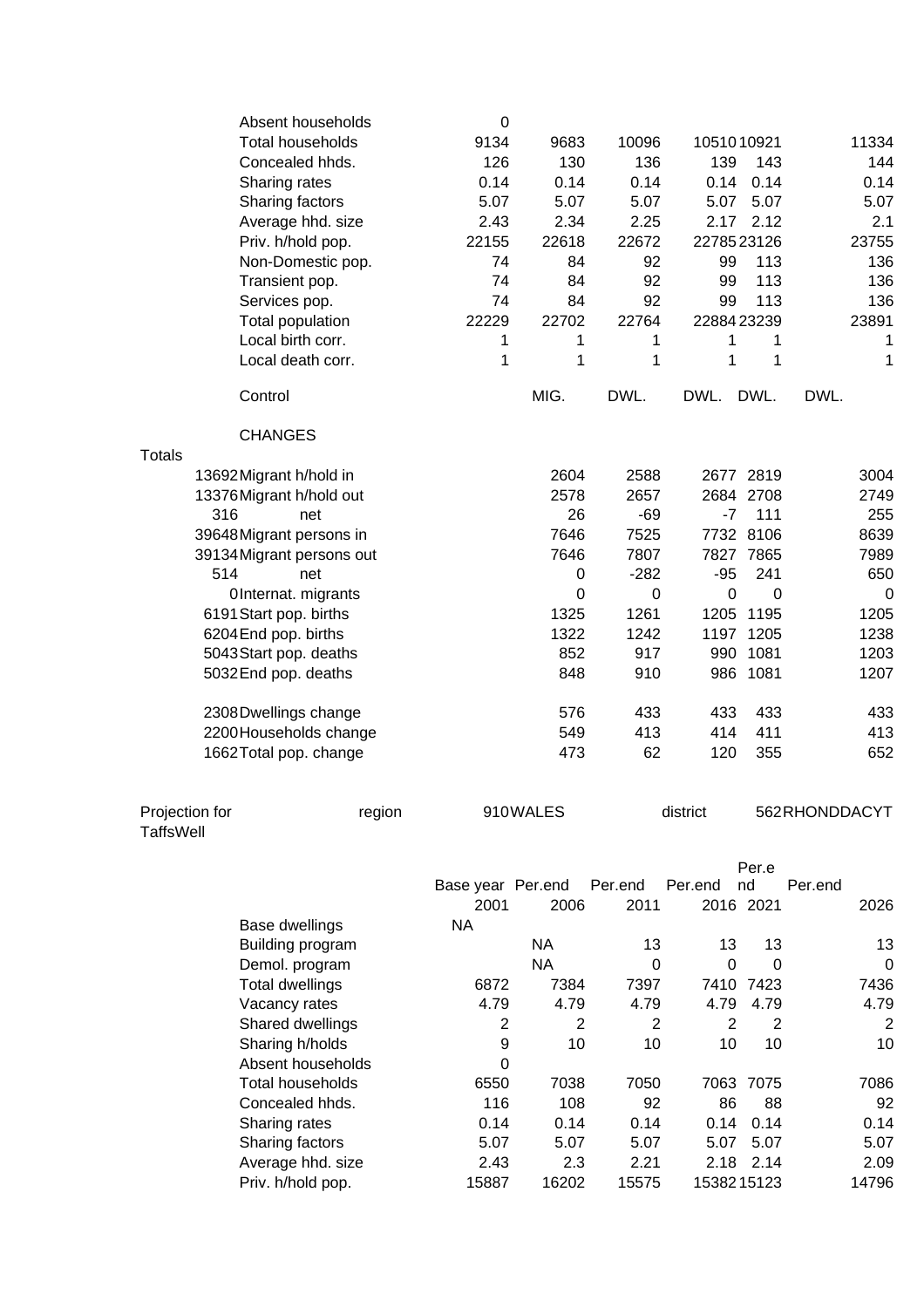|                | Non-Domestic pop.<br>Transient pop.<br>Services pop.<br>Total population<br>Local birth corr.<br>Local death corr. | 1106<br>1106<br>1106<br>16993<br>1<br>1 | 1119<br>1119<br>1119<br>17321<br>1<br>1 | 1122<br>1122<br>1122<br>16697<br>1<br>1 | 1650616252<br>1<br>1 | 1124 1129<br>1124 1129<br>1124 1129<br>1<br>1 | 1139<br>1139<br>1139<br>15935<br>1<br>1 |
|----------------|--------------------------------------------------------------------------------------------------------------------|-----------------------------------------|-----------------------------------------|-----------------------------------------|----------------------|-----------------------------------------------|-----------------------------------------|
|                | Control                                                                                                            |                                         | MIG.                                    | DWL.                                    | DWL. DWL.            |                                               | DWL.                                    |
|                | <b>CHANGES</b>                                                                                                     |                                         |                                         |                                         |                      |                                               |                                         |
| <b>Totals</b>  |                                                                                                                    |                                         |                                         |                                         |                      |                                               |                                         |
|                | 9395 Migrant h/hold in                                                                                             |                                         | 2010<br>1989                            | 1720                                    |                      | 1870 1904<br>1973                             | 1891                                    |
|                | 9942 Migrant h/hold out<br>$-547$<br>net                                                                           |                                         | 21                                      | 2050<br>$-330$                          | 1988<br>$-118$       | $-69$                                         | 1942<br>$-51$                           |
|                | 26940 Migrant persons in                                                                                           |                                         | 5843                                    | 4949                                    |                      | 5347 5417                                     | 5384                                    |
|                | 28804 Migrant persons out                                                                                          |                                         | 5843                                    | 5959                                    |                      | 5741 5674                                     | 5587                                    |
|                | $-1864$<br>net                                                                                                     |                                         | 0                                       | $-1010$                                 | $-394$               | $-257$                                        | $-203$                                  |
|                | OInternat. migrants                                                                                                |                                         | 0                                       | 0                                       | $\mathbf 0$          | $\mathbf 0$                                   | 0                                       |
|                | 4713 Start pop. births                                                                                             |                                         | 1134                                    | 1178                                    | 966                  | 765                                           | 670                                     |
|                | 4600 End pop. births                                                                                               |                                         | 1132                                    | 1120                                    | 942                  | 749                                           | 657                                     |
|                | 3907 Start pop. deaths                                                                                             |                                         | 806                                     | 792                                     | 763                  | 762                                           | 784                                     |
|                | 3875 End pop. deaths                                                                                               |                                         | 804                                     | 777                                     | 757                  | 757                                           | 780                                     |
|                | 564 Dwellings change                                                                                               |                                         | 512                                     | 13                                      | 13                   | 13                                            | 13                                      |
|                | 536 Households change                                                                                              |                                         | 488                                     | 12                                      | 13                   | 12                                            | 11                                      |
|                | -1058 Total pop. change                                                                                            |                                         | 328                                     | $-624$                                  | $-191$               | $-254$                                        | $-317$                                  |
| Projection for | region                                                                                                             |                                         | 910WALES                                |                                         | district             |                                               | 562RHONDDACYT                           |
|                | All zone totals.                                                                                                   |                                         |                                         |                                         |                      |                                               |                                         |
|                |                                                                                                                    |                                         |                                         |                                         |                      | Per.e                                         |                                         |
|                |                                                                                                                    | Base year Per.end                       |                                         | Per.end                                 | Per.end              | nd                                            | Per.end                                 |
|                |                                                                                                                    | 2001                                    | 2006                                    | 2011                                    | 2016 2021            |                                               | 2026                                    |
|                | Base dwellings                                                                                                     | <b>NA</b>                               |                                         |                                         |                      |                                               |                                         |
|                | Building program<br>Demol. program                                                                                 |                                         | <b>NA</b><br><b>NA</b>                  | 2377<br>$\mathbf 0$                     |                      | 2377 2377<br>$0\qquad 0$                      | 2377<br>$\mathbf 0$                     |
|                |                                                                                                                    |                                         | 102613                                  | 104990                                  | 107367               | 10974<br>$\overline{4}$                       | 112121                                  |
|                | <b>Total dwellings</b><br>Vacancy rates                                                                            | 99193<br>4.79                           | 4.79                                    | 4.79                                    | 4.79                 | 4.79                                          | 4.79                                    |
|                | Shared dwellings                                                                                                   | 27                                      | 27                                      | 28                                      | 28                   | 30                                            | 30                                      |
|                | Sharing h/holds                                                                                                    | 131                                     | 137                                     | 140                                     | 143                  | 146                                           | 149                                     |
|                | Absent households                                                                                                  | $\boldsymbol{0}$                        |                                         |                                         |                      |                                               |                                         |
|                |                                                                                                                    |                                         |                                         |                                         |                      | 10460                                         |                                         |
|                | Total households                                                                                                   | 94548                                   | 97808                                   | 100072                                  | 102339               | 8                                             | 106867                                  |
|                | Concealed hhds.                                                                                                    | 1244                                    | 1320                                    | 1375                                    | 1380                 | 1395                                          | 1382                                    |
|                | Sharing rates                                                                                                      | 0.14                                    | 0.14                                    | 0.14<br>5                               | 0.14                 | 0.14                                          | 0.14                                    |
|                | Sharing factors<br>Average hhd. size                                                                               | 4.85<br>2.42                            | 5.07<br>2.36                            | 2.28                                    | 5.11<br>2.21         | 4.87<br>2.17                                  | 4.97<br>2.15                            |
|                |                                                                                                                    | 229232                                  | 230355                                  | 228147                                  | 226545               | 22676<br>4                                    | 229267                                  |
|                | Priv. h/hold pop.<br>Non-Domestic pop.                                                                             | 2658                                    | 2834                                    | 2970                                    |                      | 3071 3230                                     | 3466                                    |
|                | Transient pop.                                                                                                     | 2658                                    | 2834                                    | 2970                                    |                      | 3071 3230                                     | 3466                                    |
|                | Services pop.                                                                                                      | 2658                                    | 2834                                    | 2970                                    |                      | 3071 3230                                     | 3466                                    |
|                | Total population                                                                                                   | 231890                                  | 233189                                  | 231117                                  | 229616               | 22999<br>4                                    | 232733                                  |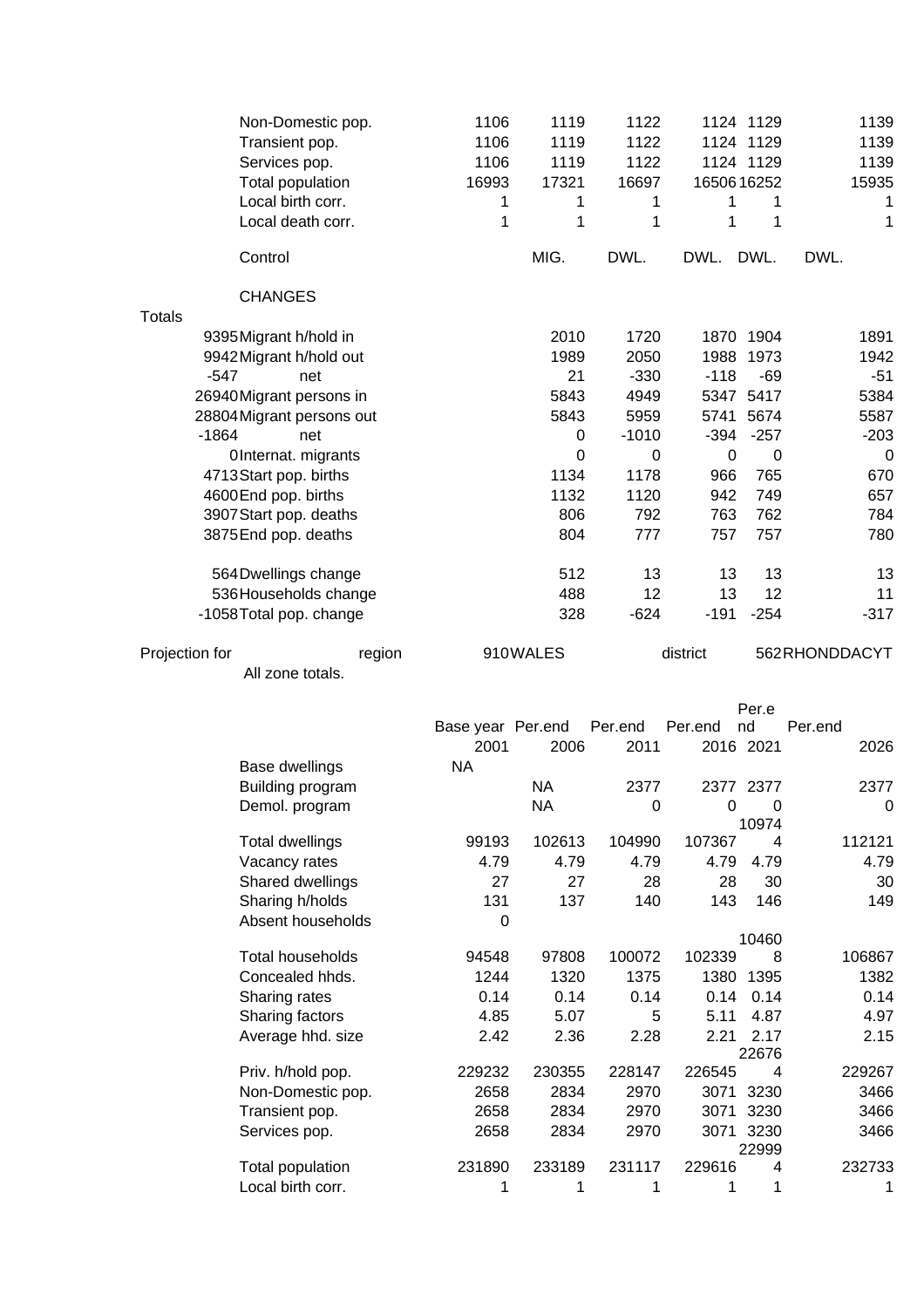|       |         | 1              | 1     |
|-------|---------|----------------|-------|
| MIG.  | DWL.    | DWL.<br>DWL.   | DWL.  |
|       |         |                |       |
|       |         |                |       |
| 26573 | 25952   | 2623627014     | 28162 |
| 26291 | 26711   | 2666126599     | 26643 |
| 282   | $-759$  | -425<br>415    | 1519  |
| 79724 | 77134   | 7741779348     | 82725 |
| 79724 | 80178   | 7946078929     | 79067 |
| 0     | $-3044$ | $-2043$<br>419 | 3658  |
| 0     | 0       | 0<br>0         | 0     |
| 12981 | 12802   | 1245812157     | 11811 |
| 12951 | 12603   | 1231612151     | 11984 |
| 11682 | 11830   | 1191612198     | 12730 |
| 11652 | 11763   | 1186012174     | 12740 |
| 3420  | 2377    | 2377 2377      | 2377  |
| 3260  | 2264    | 2267<br>2269   | 2259  |
| 1299  | $-2072$ | $-1501$<br>378 | 2739  |
|       |         |                |       |

#### CHELMER POPULATION AND HOUSING MODEL (5 year cohorts) Version 2003.1 page 36 28/07/2006

| Projection for region 910 WALES district 562 RHONDDACYT All zones     |               |                                         |
|-----------------------------------------------------------------------|---------------|-----------------------------------------|
| Using parameter file :- C:\Work\RCTPopProj\CPHMDataZones\RCTF01ZN.par |               |                                         |
| option file :- C:\Work\RCTPopProj\CPHMDataZones\hhold96.opt           |               |                                         |
| Database variant 1 Cen Pre2001//98geog (2000fert/mort,96hho           |               |                                         |
| Head/hhold rep rates                                                  | (var 2)       | (D)HPS 98-based                         |
| Migrant head/hhold rep rates                                          | (var 2)       | (D)HPS 98-based                         |
| Migrant age/sex                                                       | (var 2)       | (D)CENSUS91 FROM SPEC MIGN STATS(rev)   |
| Internat. migration profile                                           | (var 1)       | (N)INTNETMIGN PROF GAD 2001-6           |
| Vacancy rates                                                         | (var 8)       | (D)Dwlvac Cen2001 HolAcc/2ndHom.        |
| Sharing factors                                                       | $($ var 8 $)$ | (D)Census2001 (Table S048)              |
| Base population                                                       | (var 7)       | JR CENSUS2001 Residents, CENSUS2001 INS |
| Fertility rates                                                       | (var 7)       | 1991-2031; WALES 2000-BASED (ONS/GAD)   |
| Mortality rates                                                       | (var 7)       | 1991-2031; WALES 2000-BASED (ONS/GAD)   |
| Infant mortality rates                                                | (var 7)       | 1991-2031; WALES 2000-BASED (ONS/GAD)   |
| Local correction factors                                              | (var 2)       | NONE JR                                 |
| Dwelling control                                                      | (var 5)       | <b>JR Estimate</b>                      |
| Control type                                                          | (var 1)       | <b>DWELLINGS TARGETS</b>                |
| Household correction                                                  | (var 2)       | (D)Hholds cor. Cen2001                  |
| No local edits file.                                                  |               |                                         |
| Anecraan adite haya haan mada to                                      |               |                                         |

Onscreen edits have been made to Control type the set of the set of the set of the set of the set of the set of the set of the set of the set of the set of the set of the set of the set of the set of the set of the set of the set of the set of the set of

With modelling options In migration profiles. Out migration profiles. Composite head/hhold representative rates. Institute pop. is proportional to domestic pop. for some age bands. Base dwellings are calculated.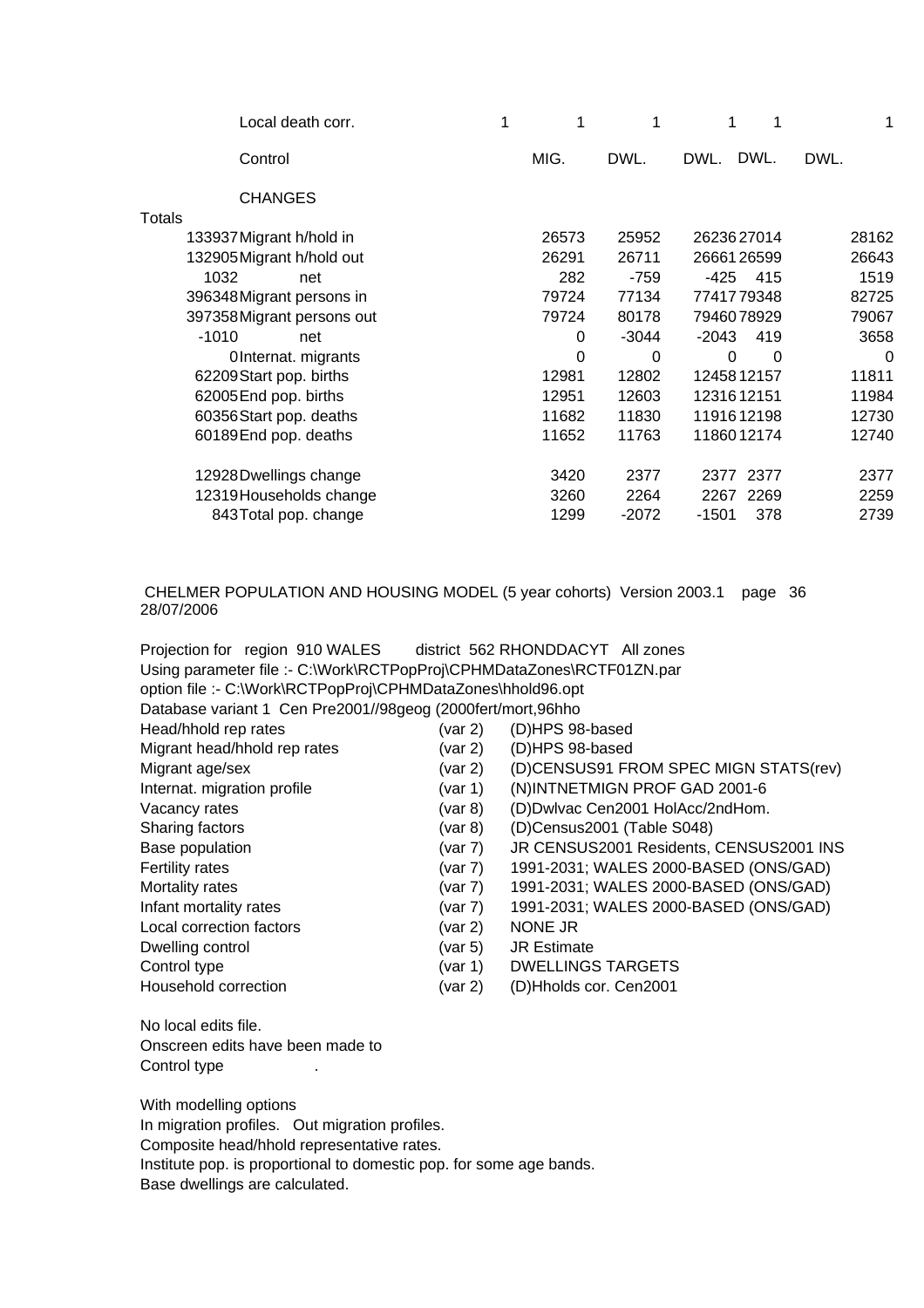Mortality rates applied to non-transient population. Local corrections are calculated.

Notes on the standard report.

- 1. Average household size = (total inst. pop.)/total households.
- 2. Start population births and deaths result from applying fertility and mortality to the population at the start of a period. The end population births and deaths are an estimate of the registrations in that area.
- 3. Calculated local corrections use the default data for net migration control and international migration.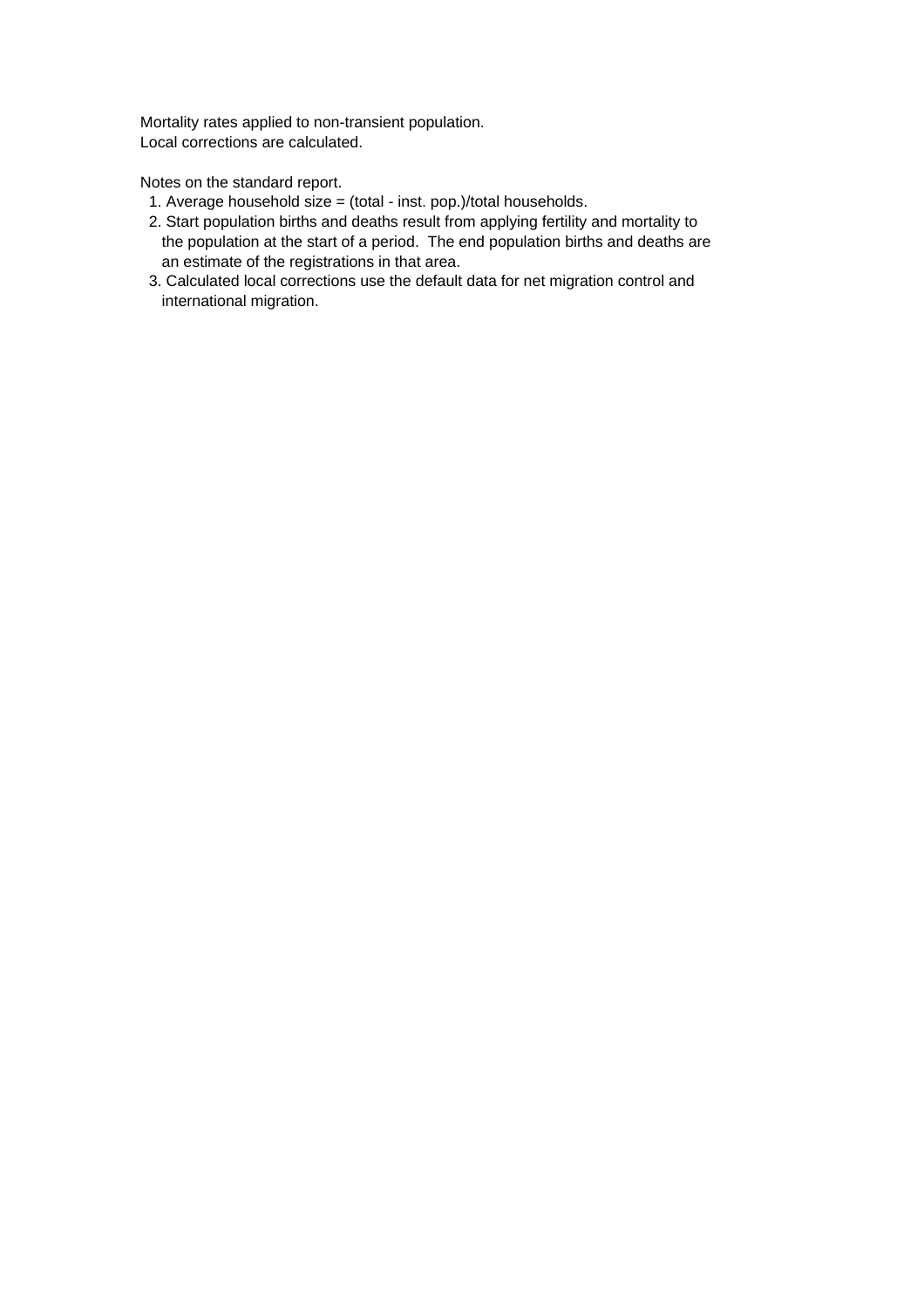Appendix 3

Detailed Population Projection for Upper Building Estimate This appendix shows the results of the Chelmer Population and Housing Model (CPHM) for RCT and zones. The high build rate is assumed even over the projection period.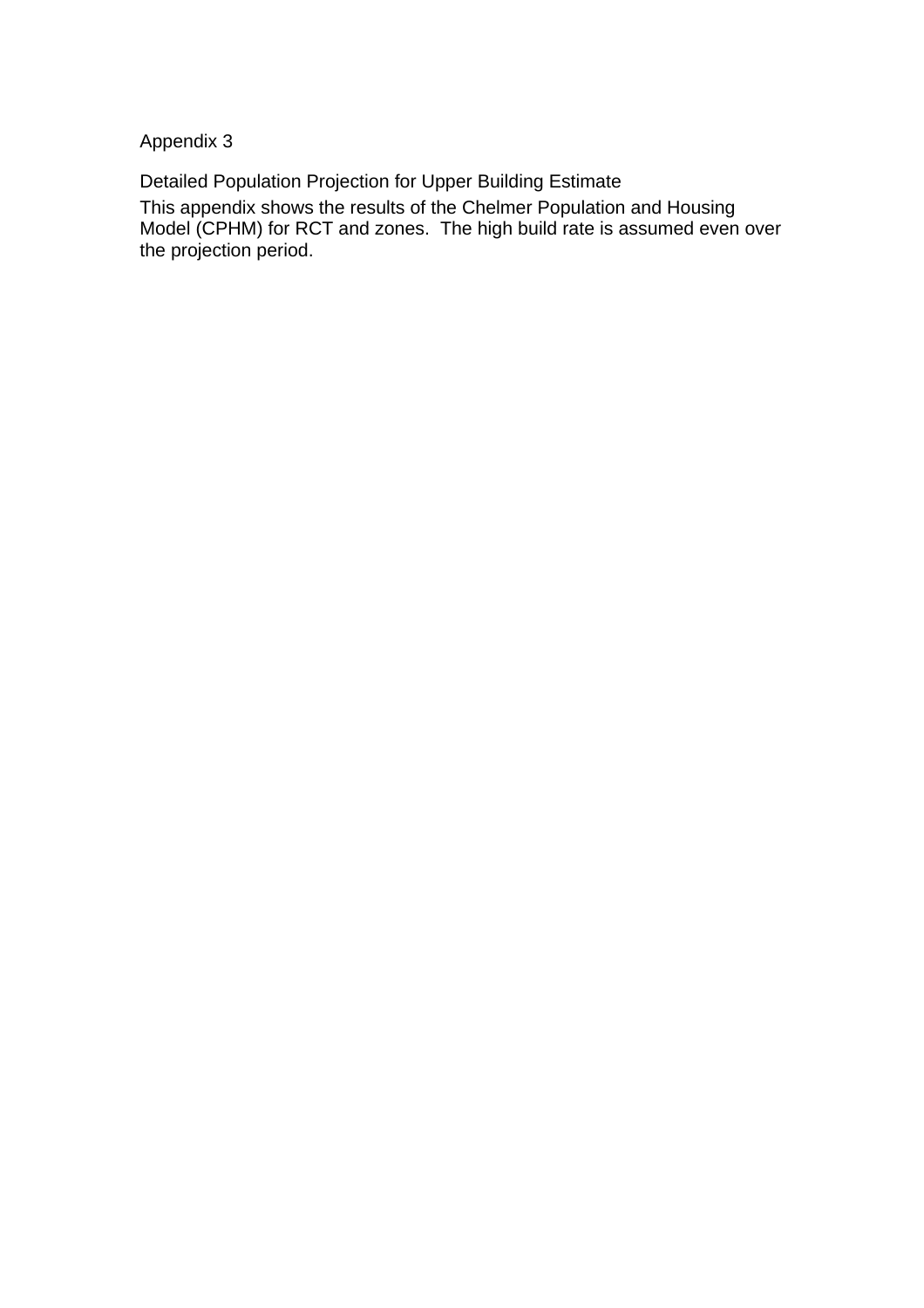| Projection for<br>Hirwaun  | region                             |           |             | 910WALES        |                 | district        |                  | 562RCT          |  |
|----------------------------|------------------------------------|-----------|-------------|-----------------|-----------------|-----------------|------------------|-----------------|--|
|                            |                                    | Base year | 2001        | Per.end<br>2006 | Per.end<br>2011 | Per.end<br>2016 | Per.end<br>2021  | Per.end<br>2026 |  |
|                            | Base dwellings                     | <b>NA</b> |             |                 |                 |                 |                  |                 |  |
|                            | Building program                   |           |             | <b>NA</b>       | 180             | 180             | 180              | 180             |  |
|                            | Demol. program                     |           |             | <b>NA</b>       | 0               | 0               | 0                | 0               |  |
|                            | <b>Total dwellings</b>             |           | 3913        | 4031            | 4211            | 4391            | 4571             | 4751            |  |
|                            | Vacancy rates                      |           | 4.79        | 4.79            | 4.79            | 4.79            | 4.79             | 4.79            |  |
|                            | Shared dwellings                   |           | 1           | 1               | 1               | 1               | 1                | 1               |  |
|                            | Sharing h/holds                    |           | 5           | 5               | 6               | 6               | 6                | $6\phantom{1}6$ |  |
|                            | Absent households                  |           | 0           |                 |                 |                 |                  |                 |  |
|                            | <b>Total households</b>            |           | 3730        | 3842            | 4014            | 4186            | 4357             | 4528            |  |
|                            | Concealed hhds.                    |           | 45          | 52              | 58              | 59              | 60               | 59              |  |
|                            | Sharing rates                      |           | 0.14        | 0.14            | 0.14            | 0.14            | 0.14             | 0.14            |  |
|                            | Sharing factors                    |           | 5.07        | 5.07            | 5.07            | 5.07            | 5.07             | 5.07            |  |
|                            | Average hhd. size                  |           | 2.43        | 2.36            | 2.28            | 2.2             | 2.15             | 2.14            |  |
|                            | Priv. h/hold pop.                  |           | 9047        | 9072            | 9153            | 9195            | 9351             | 9669            |  |
|                            | Non-Domestic pop.                  |           | 0           | 0               | 0               | $\pmb{0}$       | $\mathbf 0$      | 0               |  |
|                            | Transient pop.                     |           | 0           | 0               | $\mathbf 0$     | $\mathbf 0$     | 0                | 0               |  |
|                            | Services pop.                      |           | $\mathbf 0$ | $\mathbf 0$     | 0               | $\mathbf 0$     | 0                | 0               |  |
|                            | <b>Total population</b>            |           | 9047        | 9072            | 9153            | 9195            | 9351             | 9669            |  |
|                            | Local birth corr.                  |           | 1           | 1               | 1               | 1               | 1                | 1               |  |
|                            | Local death corr.                  |           | 1           | 1               | 1               | 1               | 1                |                 |  |
|                            | Control                            |           |             | MIG.            | DWL.            | DWL.            | DWL.             | DWL.            |  |
| <b>Totals</b>              | <b>CHANGES</b>                     |           |             |                 |                 |                 |                  |                 |  |
|                            | 5647 Migrant h/hold in             |           |             | 1072            | 1105            | 1097            | 1142             | 1231            |  |
|                            | 5441 Migrant h/hold out            |           |             | 1059            | 1074            | 1089            | 1099             | 1120            |  |
| 206                        | net                                |           |             | 13              | 31              | 8               | 43               | 111             |  |
|                            | 16158 Migrant persons in           |           |             | 3109            | 3176            | 3131            | 3243             | 3499            |  |
|                            | 15746 Migrant persons out          |           |             | 3109            | 3119            | 3145            | 3158             | 3215            |  |
| 412                        | net                                |           |             | 0               | 57              | -14             | 85               | 284             |  |
|                            | OInternat. migrants                |           |             | 0               | $\mathbf 0$     | $\mathbf 0$     | $\boldsymbol{0}$ | $\mathbf 0$     |  |
|                            | 2592 Start pop. births             |           |             | 490             | 494             | 527             | 546              | 535             |  |
|                            | 2608End pop. births                |           |             | 489             | 496             | 525             | 549              | 549             |  |
|                            | 2382 Start pop. deaths             |           |             | 465             | 470             | 471             | 475              | 501             |  |
|                            | 2382End pop. deaths                |           |             | 464             | 470             | 470             | 475              | 503             |  |
|                            | 838Dwellings change                |           |             | 118             | 180             | 180             | 180              | 180             |  |
|                            | 798 Households change              |           |             | 112             | 172             | 172             | 171              | 171             |  |
|                            | 622Total pop. change               |           |             | 25              | 81              | 42              | 156              | 318             |  |
|                            |                                    |           |             | 910WALES        |                 |                 |                  |                 |  |
| Projection for<br>Aberdare | region                             |           |             |                 |                 | district        |                  | 562RCT          |  |
|                            |                                    | Base year |             | Per.end         | Per.end         | Per.end         | Per.end          | Per.end         |  |
|                            |                                    |           | 2001        | 2006            | 2011            | 2016            | 2021             | 2026            |  |
|                            | Base dwellings<br>Building program | <b>NA</b> |             | <b>NA</b>       | 367             | 367             | 367              | 367             |  |
|                            | Demol. program                     |           |             | <b>NA</b>       | 0               | 0               | 0                | 0               |  |
|                            |                                    |           |             |                 |                 |                 |                  |                 |  |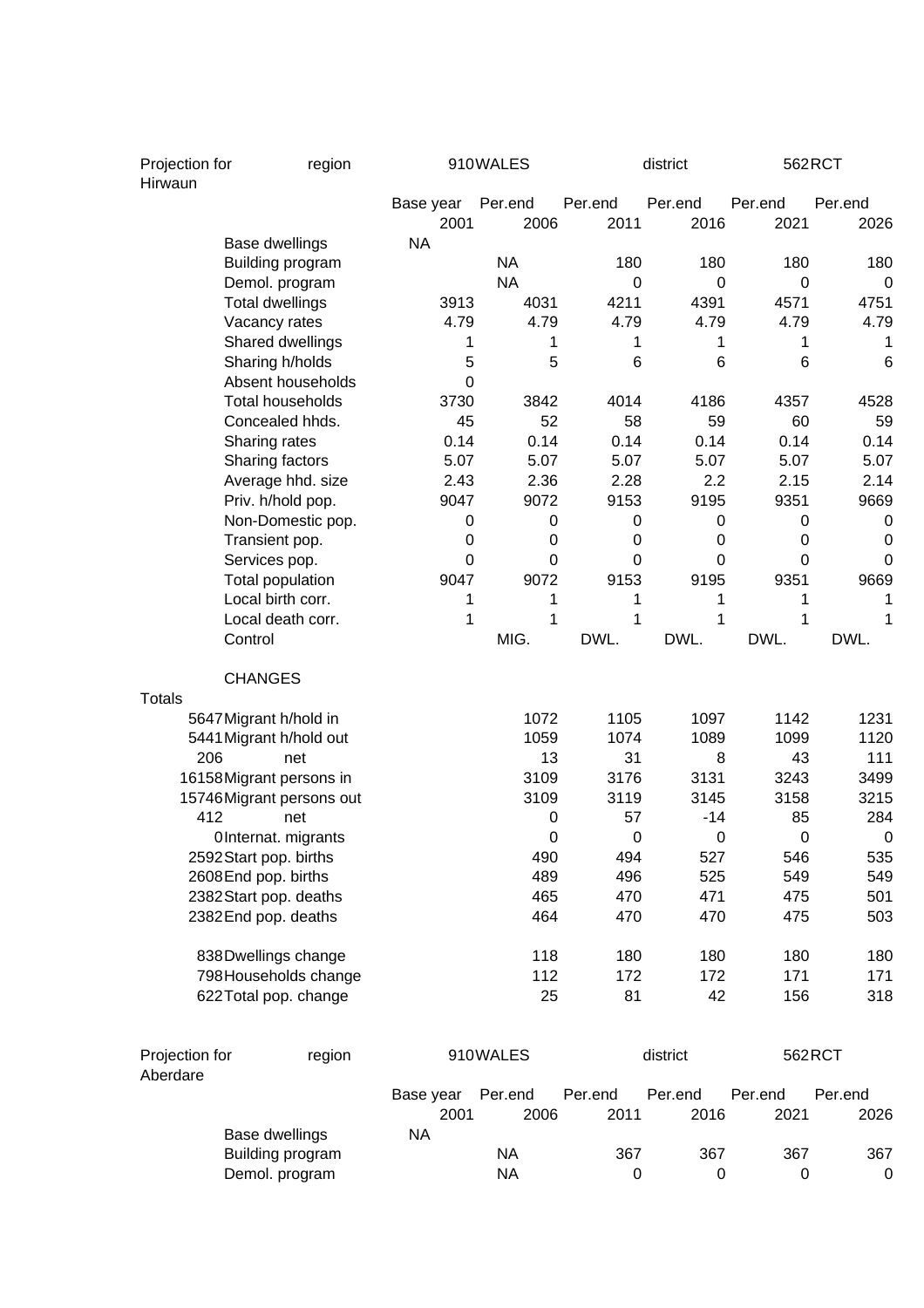| <b>Total dwellings</b>    | 12809        | 13013     | 13380          | 13747          | 14114          | 14481     |
|---------------------------|--------------|-----------|----------------|----------------|----------------|-----------|
| Vacancy rates             | 4.79         | 4.79      | 4.79           | 4.79           | 4.79           | 4.79      |
| Shared dwellings          | 3            | 3         | $\overline{4}$ | $\overline{4}$ | $\overline{4}$ | 4         |
| Sharing h/holds           | 17           | 17        | 18             | 18             | 19             | 19        |
| Absent households         | $\pmb{0}$    |           |                |                |                |           |
| <b>Total households</b>   | 12209        | 12404     | 12752          | 13104          | 13453          | 13802     |
| Concealed hhds.           | 152          | 164       | 178            | 184            | 188            | 187       |
| Sharing rates             | 0.14         | 0.14      | 0.14           | 0.14           | 0.14           | 0.14      |
| Sharing factors           | 5.07         | 5.07      | 5.07           | 5.07           | 5.07           | 5.07      |
| Average hhd. size         | 2.43         | 2.38      | 2.33           | 2.28           | 2.24           | 2.23      |
| Priv. h/hold pop.         | 29613        | 29500     | 29717          | 29841          | 30128          | 30728     |
| Non-Domestic pop.         | 364          | 382       | 392            | 402            | 428            | 473       |
| Transient pop.            | 364          | 382       | 392            | 402            | 428            | 473       |
| Services pop.             | 364          | 382       | 392            | 402            | 428            | 473       |
| Total population          | 29977        | 29882     | 30109          | 30243          | 30556          | 31201     |
| Local birth corr.         | 1            | 1         | 1              | 1              | 1              | 1         |
| Local death corr.         | $\mathbf{1}$ | 1         | 1              | 1              | 1              | 1         |
| Control                   |              | MIG.      | DWL.           | DWL.           | DWL.           | DWL.      |
| <b>CHANGES</b>            |              |           |                |                |                |           |
| <b>Totals</b>             |              |           |                |                |                |           |
| 17580 Migrant h/hold in   |              | 3346      | 3472           | 3472           | 3561           | 3729      |
| 16882 Migrant h/hold out  |              | 3309      | 3332           | 3383           | 3412           | 3446      |
| 698<br>net                |              | 37        | 140            | 89             | 149            | 283       |
| 53406Migrant persons in   |              | 10304     | 10591          | 10521          | 10740          | 11250     |
| 51833 Migrant persons out |              | 10304     | 10271          | 10354          | 10399          | 10505     |
| 1573<br>net               |              | $\pmb{0}$ | 320            | 167            | 341            | 745       |
| OInternat. migrants       |              | $\pmb{0}$ | $\mathbf 0$    | $\mathbf 0$    | $\mathbf 0$    | $\pmb{0}$ |
| 8039Start pop. births     |              | 1603      | 1566           | 1611           | 1638           | 1621      |
| 8106End pop. births       |              | 1599      | 1580           | 1616           | 1653           | 1658      |
| 8388Start pop. deaths     |              | 1698      | 1659           | 1644           | 1666           | 1721      |
| 8387 End pop. deaths      |              | 1694      | 1659           | 1642           | 1666           | 1726      |
| 1672Dwellings change      |              | 204       | 367            | 367            | 367            | 367       |
| 1593 Households change    |              | 195       | 348            | 352            | 349            | 349       |
| 1224 Total pop. change    |              | $-95$     | 227            | 134            | 313            | 645       |

| Projection for | region            | 910WALES  |         | district | 562RCT  |          |         |
|----------------|-------------------|-----------|---------|----------|---------|----------|---------|
| MountainAs     |                   |           |         |          |         |          |         |
|                |                   | Base year | Per.end | Per.end  | Per.end | Per.end  | Per.end |
|                |                   | 2001      | 2006    | 2011     | 2016    | 2021     | 2026    |
|                | Base dwellings    | NA        |         |          |         |          |         |
|                | Building program  |           | NA      | 183      | 183     | 183      | 183     |
|                | Demol. program    |           | ΝA      | 0        | 0       | $\Omega$ | 0       |
|                | Total dwellings   | 8485      | 8757    | 8940     | 9123    | 9306     | 9489    |
|                | Vacancy rates     | 4.79      | 4.79    | 4.79     | 4.79    | 4.79     | 4.79    |
|                | Shared dwellings  | 2         | 2       | 2        | 2       | 2        | 3       |
|                | Sharing h/holds   | 11        | 12      | 12       | 12      | 12       | 13      |
|                | Absent households | 0         |         |          |         |          |         |
|                | Total households  | 8088      | 8347    | 8523     | 8696    | 8871     | 9044    |
|                | Concealed hhds.   | 103       | 113     | 120      | 119     | 117      | 115     |
|                | Sharing rates     | 0.14      | 0.14    | 0.14     | 0.14    | 0.14     | 0.14    |
|                | Sharing factors   | 5.07      | 5.07    | 5.07     | 5.07    | 5.07     | 5.07    |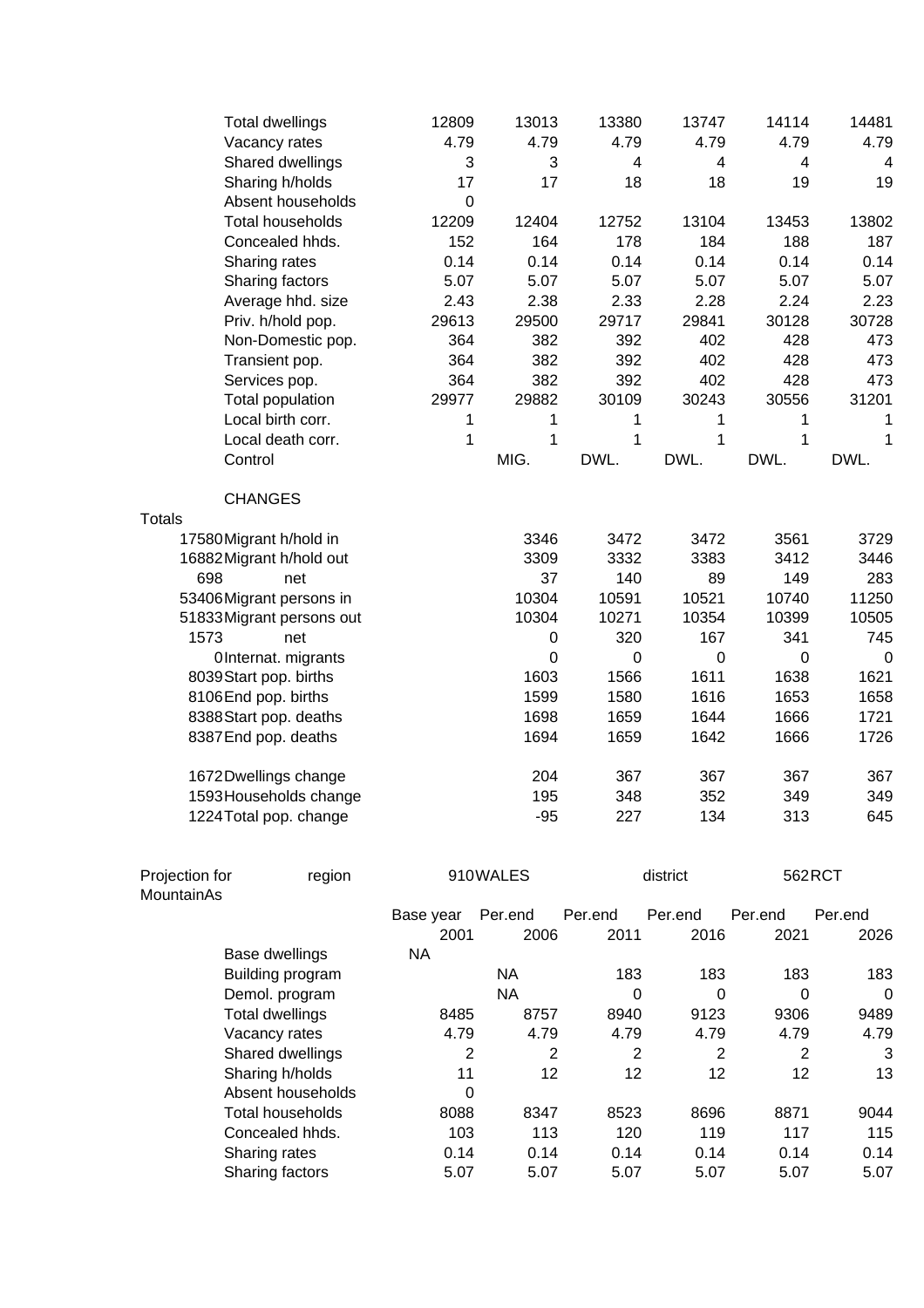| <b>CHANGES</b><br><b>Totals</b><br>2291<br>2212<br>2219<br>2288<br>2378<br>11388 Migrant h/hold in<br>2269<br>2300<br>2284<br>2268<br>11390 Migrant h/hold out<br>2269<br>22<br>$-88$<br>19<br>110<br>net<br>$-65$<br>-2<br>6786<br>6484<br>6632<br>6893<br>33253 Migrant persons in<br>6458<br>6786<br>6810<br>6717<br>6644<br>6638<br>33595 Migrant persons out<br>$-342$<br>$-326$<br>$-12$<br>net<br>0<br>$-259$<br>255<br>$\mathbf 0$<br>$\pmb{0}$<br>$\mathbf 0$<br>0<br>OInternat. migrants<br>0<br>1080<br>1066<br>5344 Start pop. births<br>1092<br>1091<br>1015<br>5314End pop. births<br>1078<br>1072<br>1074<br>1063<br>1027<br>5256 Start pop. deaths<br>1014<br>1035<br>1044<br>1063<br>1100<br>1011<br>1028<br>1038<br>1061<br>1100<br>5238 End pop. deaths<br>272<br>183<br>1004 Dwellings change<br>183<br>183<br>183<br>259<br>176<br>956 Households change<br>173<br>175<br>173<br>66<br>$-269$<br>$-212$<br>-9<br>-254 Total pop. change<br>170<br>562RCT<br>Projection for<br>910WALES<br>district<br>region<br>Pontypridd<br>Per.end<br>Per.end<br>Base year<br>Per.end<br>Per.end<br>Per.end<br>2011<br>2001<br>2006<br>2016<br>2021<br>2026<br><b>NA</b><br>Base dwellings<br><b>NA</b><br>147<br>147<br>147<br>147<br>Building program<br><b>NA</b><br>$\boldsymbol{0}$<br>Demol. program<br>0<br>0<br>10536<br>10876<br>11023<br>11170<br>11317<br><b>Total dwellings</b><br>4.79<br>Vacancy rates<br>4.79<br>4.79<br>4.79<br>4.79<br>Shared dwellings<br>3<br>3<br>3<br>3<br>3<br>3<br>Sharing h/holds<br>14<br>15<br>15<br>15<br>15<br>15<br>Absent households<br>$\Omega$<br>10927<br><b>Total households</b><br>10042<br>10367<br>10506<br>10648<br>10786<br>140<br>Concealed hhds.<br>134<br>141<br>140<br>142<br>140<br>0.14<br>0.14<br>0.14<br>0.14<br>0.14<br>Sharing rates<br>0.14<br>5.07<br>5.07<br>Sharing factors<br>5.07<br>5.07<br>5.07<br>5.07<br>2.43<br>Average hhd. size<br>2.36<br>2.28<br>2.22<br>2.17<br>2.14<br>23358<br>Priv. h/hold pop.<br>24357<br>24475<br>23982<br>23599<br>23368<br>251<br>285<br>312<br>331<br>353<br>387<br>Non-Domestic pop.<br>Transient pop.<br>251<br>285<br>312<br>331<br>353<br>387<br>Services pop.<br>251<br>285<br>312<br>331<br>353<br>387<br>24760<br>24294<br>23930<br>23721<br>Total population<br>24608<br>23745<br>Local birth corr.<br>1<br>1<br>1<br>Local death corr.<br>1<br>1<br>1<br>1<br>1<br>1<br>MIG.<br>DWL.<br>DWL.<br>DWL.<br>DWL.<br>Control | Control | Average hhd. size<br>Priv. h/hold pop.<br>Non-Domestic pop.<br>Transient pop.<br>Services pop.<br>Total population<br>Local birth corr.<br>Local death corr. | 2.43<br>19619<br>120<br>120<br>120<br>19739<br>1<br>1 | 2.36<br>19672<br>133<br>133<br>133<br>19805<br>1<br>1<br>MIG. | 2.27<br>19387<br>149<br>149<br>149<br>19536<br>1<br>1<br>DWL. | 2.2<br>19169<br>155<br>155<br>155<br>19324<br>1<br>1<br>DWL. | 2.16<br>19146<br>169<br>169<br>169<br>19315<br>1<br>1<br>DWL. | 2.13<br>19302<br>183<br>183<br>183<br>19485<br>1<br>1<br>DWL. |
|----------------------------------------------------------------------------------------------------------------------------------------------------------------------------------------------------------------------------------------------------------------------------------------------------------------------------------------------------------------------------------------------------------------------------------------------------------------------------------------------------------------------------------------------------------------------------------------------------------------------------------------------------------------------------------------------------------------------------------------------------------------------------------------------------------------------------------------------------------------------------------------------------------------------------------------------------------------------------------------------------------------------------------------------------------------------------------------------------------------------------------------------------------------------------------------------------------------------------------------------------------------------------------------------------------------------------------------------------------------------------------------------------------------------------------------------------------------------------------------------------------------------------------------------------------------------------------------------------------------------------------------------------------------------------------------------------------------------------------------------------------------------------------------------------------------------------------------------------------------------------------------------------------------------------------------------------------------------------------------------------------------------------------------------------------------------------------------------------------------------------------------------------------------------------------------------------------------------------------------------------------------------------------------------------------------------------------------------------------------------------------------------------------------------------------------------------|---------|--------------------------------------------------------------------------------------------------------------------------------------------------------------|-------------------------------------------------------|---------------------------------------------------------------|---------------------------------------------------------------|--------------------------------------------------------------|---------------------------------------------------------------|---------------------------------------------------------------|
|                                                                                                                                                                                                                                                                                                                                                                                                                                                                                                                                                                                                                                                                                                                                                                                                                                                                                                                                                                                                                                                                                                                                                                                                                                                                                                                                                                                                                                                                                                                                                                                                                                                                                                                                                                                                                                                                                                                                                                                                                                                                                                                                                                                                                                                                                                                                                                                                                                                    |         |                                                                                                                                                              |                                                       |                                                               |                                                               |                                                              |                                                               |                                                               |
|                                                                                                                                                                                                                                                                                                                                                                                                                                                                                                                                                                                                                                                                                                                                                                                                                                                                                                                                                                                                                                                                                                                                                                                                                                                                                                                                                                                                                                                                                                                                                                                                                                                                                                                                                                                                                                                                                                                                                                                                                                                                                                                                                                                                                                                                                                                                                                                                                                                    |         |                                                                                                                                                              |                                                       |                                                               |                                                               |                                                              |                                                               |                                                               |
|                                                                                                                                                                                                                                                                                                                                                                                                                                                                                                                                                                                                                                                                                                                                                                                                                                                                                                                                                                                                                                                                                                                                                                                                                                                                                                                                                                                                                                                                                                                                                                                                                                                                                                                                                                                                                                                                                                                                                                                                                                                                                                                                                                                                                                                                                                                                                                                                                                                    |         |                                                                                                                                                              |                                                       |                                                               |                                                               |                                                              |                                                               |                                                               |
|                                                                                                                                                                                                                                                                                                                                                                                                                                                                                                                                                                                                                                                                                                                                                                                                                                                                                                                                                                                                                                                                                                                                                                                                                                                                                                                                                                                                                                                                                                                                                                                                                                                                                                                                                                                                                                                                                                                                                                                                                                                                                                                                                                                                                                                                                                                                                                                                                                                    |         |                                                                                                                                                              |                                                       |                                                               |                                                               |                                                              |                                                               |                                                               |
|                                                                                                                                                                                                                                                                                                                                                                                                                                                                                                                                                                                                                                                                                                                                                                                                                                                                                                                                                                                                                                                                                                                                                                                                                                                                                                                                                                                                                                                                                                                                                                                                                                                                                                                                                                                                                                                                                                                                                                                                                                                                                                                                                                                                                                                                                                                                                                                                                                                    |         |                                                                                                                                                              |                                                       |                                                               |                                                               |                                                              |                                                               |                                                               |
|                                                                                                                                                                                                                                                                                                                                                                                                                                                                                                                                                                                                                                                                                                                                                                                                                                                                                                                                                                                                                                                                                                                                                                                                                                                                                                                                                                                                                                                                                                                                                                                                                                                                                                                                                                                                                                                                                                                                                                                                                                                                                                                                                                                                                                                                                                                                                                                                                                                    |         |                                                                                                                                                              |                                                       |                                                               |                                                               |                                                              |                                                               |                                                               |
|                                                                                                                                                                                                                                                                                                                                                                                                                                                                                                                                                                                                                                                                                                                                                                                                                                                                                                                                                                                                                                                                                                                                                                                                                                                                                                                                                                                                                                                                                                                                                                                                                                                                                                                                                                                                                                                                                                                                                                                                                                                                                                                                                                                                                                                                                                                                                                                                                                                    |         |                                                                                                                                                              |                                                       |                                                               |                                                               |                                                              |                                                               |                                                               |
|                                                                                                                                                                                                                                                                                                                                                                                                                                                                                                                                                                                                                                                                                                                                                                                                                                                                                                                                                                                                                                                                                                                                                                                                                                                                                                                                                                                                                                                                                                                                                                                                                                                                                                                                                                                                                                                                                                                                                                                                                                                                                                                                                                                                                                                                                                                                                                                                                                                    |         |                                                                                                                                                              |                                                       |                                                               |                                                               |                                                              |                                                               |                                                               |
|                                                                                                                                                                                                                                                                                                                                                                                                                                                                                                                                                                                                                                                                                                                                                                                                                                                                                                                                                                                                                                                                                                                                                                                                                                                                                                                                                                                                                                                                                                                                                                                                                                                                                                                                                                                                                                                                                                                                                                                                                                                                                                                                                                                                                                                                                                                                                                                                                                                    |         |                                                                                                                                                              |                                                       |                                                               |                                                               |                                                              |                                                               |                                                               |
|                                                                                                                                                                                                                                                                                                                                                                                                                                                                                                                                                                                                                                                                                                                                                                                                                                                                                                                                                                                                                                                                                                                                                                                                                                                                                                                                                                                                                                                                                                                                                                                                                                                                                                                                                                                                                                                                                                                                                                                                                                                                                                                                                                                                                                                                                                                                                                                                                                                    |         |                                                                                                                                                              |                                                       |                                                               |                                                               |                                                              |                                                               |                                                               |
|                                                                                                                                                                                                                                                                                                                                                                                                                                                                                                                                                                                                                                                                                                                                                                                                                                                                                                                                                                                                                                                                                                                                                                                                                                                                                                                                                                                                                                                                                                                                                                                                                                                                                                                                                                                                                                                                                                                                                                                                                                                                                                                                                                                                                                                                                                                                                                                                                                                    |         |                                                                                                                                                              |                                                       |                                                               |                                                               |                                                              |                                                               |                                                               |
|                                                                                                                                                                                                                                                                                                                                                                                                                                                                                                                                                                                                                                                                                                                                                                                                                                                                                                                                                                                                                                                                                                                                                                                                                                                                                                                                                                                                                                                                                                                                                                                                                                                                                                                                                                                                                                                                                                                                                                                                                                                                                                                                                                                                                                                                                                                                                                                                                                                    |         |                                                                                                                                                              |                                                       |                                                               |                                                               |                                                              |                                                               |                                                               |
|                                                                                                                                                                                                                                                                                                                                                                                                                                                                                                                                                                                                                                                                                                                                                                                                                                                                                                                                                                                                                                                                                                                                                                                                                                                                                                                                                                                                                                                                                                                                                                                                                                                                                                                                                                                                                                                                                                                                                                                                                                                                                                                                                                                                                                                                                                                                                                                                                                                    |         |                                                                                                                                                              |                                                       |                                                               |                                                               |                                                              |                                                               |                                                               |
|                                                                                                                                                                                                                                                                                                                                                                                                                                                                                                                                                                                                                                                                                                                                                                                                                                                                                                                                                                                                                                                                                                                                                                                                                                                                                                                                                                                                                                                                                                                                                                                                                                                                                                                                                                                                                                                                                                                                                                                                                                                                                                                                                                                                                                                                                                                                                                                                                                                    |         |                                                                                                                                                              |                                                       |                                                               |                                                               |                                                              |                                                               |                                                               |
|                                                                                                                                                                                                                                                                                                                                                                                                                                                                                                                                                                                                                                                                                                                                                                                                                                                                                                                                                                                                                                                                                                                                                                                                                                                                                                                                                                                                                                                                                                                                                                                                                                                                                                                                                                                                                                                                                                                                                                                                                                                                                                                                                                                                                                                                                                                                                                                                                                                    |         |                                                                                                                                                              |                                                       |                                                               |                                                               |                                                              |                                                               |                                                               |
|                                                                                                                                                                                                                                                                                                                                                                                                                                                                                                                                                                                                                                                                                                                                                                                                                                                                                                                                                                                                                                                                                                                                                                                                                                                                                                                                                                                                                                                                                                                                                                                                                                                                                                                                                                                                                                                                                                                                                                                                                                                                                                                                                                                                                                                                                                                                                                                                                                                    |         |                                                                                                                                                              |                                                       |                                                               |                                                               |                                                              |                                                               |                                                               |
|                                                                                                                                                                                                                                                                                                                                                                                                                                                                                                                                                                                                                                                                                                                                                                                                                                                                                                                                                                                                                                                                                                                                                                                                                                                                                                                                                                                                                                                                                                                                                                                                                                                                                                                                                                                                                                                                                                                                                                                                                                                                                                                                                                                                                                                                                                                                                                                                                                                    |         |                                                                                                                                                              |                                                       |                                                               |                                                               |                                                              |                                                               |                                                               |
|                                                                                                                                                                                                                                                                                                                                                                                                                                                                                                                                                                                                                                                                                                                                                                                                                                                                                                                                                                                                                                                                                                                                                                                                                                                                                                                                                                                                                                                                                                                                                                                                                                                                                                                                                                                                                                                                                                                                                                                                                                                                                                                                                                                                                                                                                                                                                                                                                                                    |         |                                                                                                                                                              |                                                       |                                                               |                                                               |                                                              |                                                               |                                                               |
|                                                                                                                                                                                                                                                                                                                                                                                                                                                                                                                                                                                                                                                                                                                                                                                                                                                                                                                                                                                                                                                                                                                                                                                                                                                                                                                                                                                                                                                                                                                                                                                                                                                                                                                                                                                                                                                                                                                                                                                                                                                                                                                                                                                                                                                                                                                                                                                                                                                    |         |                                                                                                                                                              |                                                       |                                                               |                                                               |                                                              |                                                               |                                                               |
|                                                                                                                                                                                                                                                                                                                                                                                                                                                                                                                                                                                                                                                                                                                                                                                                                                                                                                                                                                                                                                                                                                                                                                                                                                                                                                                                                                                                                                                                                                                                                                                                                                                                                                                                                                                                                                                                                                                                                                                                                                                                                                                                                                                                                                                                                                                                                                                                                                                    |         |                                                                                                                                                              |                                                       |                                                               |                                                               |                                                              |                                                               |                                                               |
|                                                                                                                                                                                                                                                                                                                                                                                                                                                                                                                                                                                                                                                                                                                                                                                                                                                                                                                                                                                                                                                                                                                                                                                                                                                                                                                                                                                                                                                                                                                                                                                                                                                                                                                                                                                                                                                                                                                                                                                                                                                                                                                                                                                                                                                                                                                                                                                                                                                    |         |                                                                                                                                                              |                                                       |                                                               |                                                               |                                                              |                                                               |                                                               |
|                                                                                                                                                                                                                                                                                                                                                                                                                                                                                                                                                                                                                                                                                                                                                                                                                                                                                                                                                                                                                                                                                                                                                                                                                                                                                                                                                                                                                                                                                                                                                                                                                                                                                                                                                                                                                                                                                                                                                                                                                                                                                                                                                                                                                                                                                                                                                                                                                                                    |         |                                                                                                                                                              |                                                       |                                                               |                                                               |                                                              |                                                               |                                                               |
|                                                                                                                                                                                                                                                                                                                                                                                                                                                                                                                                                                                                                                                                                                                                                                                                                                                                                                                                                                                                                                                                                                                                                                                                                                                                                                                                                                                                                                                                                                                                                                                                                                                                                                                                                                                                                                                                                                                                                                                                                                                                                                                                                                                                                                                                                                                                                                                                                                                    |         |                                                                                                                                                              |                                                       |                                                               |                                                               |                                                              |                                                               | 0                                                             |
|                                                                                                                                                                                                                                                                                                                                                                                                                                                                                                                                                                                                                                                                                                                                                                                                                                                                                                                                                                                                                                                                                                                                                                                                                                                                                                                                                                                                                                                                                                                                                                                                                                                                                                                                                                                                                                                                                                                                                                                                                                                                                                                                                                                                                                                                                                                                                                                                                                                    |         |                                                                                                                                                              |                                                       |                                                               |                                                               |                                                              |                                                               | 11464                                                         |
|                                                                                                                                                                                                                                                                                                                                                                                                                                                                                                                                                                                                                                                                                                                                                                                                                                                                                                                                                                                                                                                                                                                                                                                                                                                                                                                                                                                                                                                                                                                                                                                                                                                                                                                                                                                                                                                                                                                                                                                                                                                                                                                                                                                                                                                                                                                                                                                                                                                    |         |                                                                                                                                                              |                                                       |                                                               |                                                               |                                                              |                                                               | 4.79                                                          |
|                                                                                                                                                                                                                                                                                                                                                                                                                                                                                                                                                                                                                                                                                                                                                                                                                                                                                                                                                                                                                                                                                                                                                                                                                                                                                                                                                                                                                                                                                                                                                                                                                                                                                                                                                                                                                                                                                                                                                                                                                                                                                                                                                                                                                                                                                                                                                                                                                                                    |         |                                                                                                                                                              |                                                       |                                                               |                                                               |                                                              |                                                               |                                                               |
|                                                                                                                                                                                                                                                                                                                                                                                                                                                                                                                                                                                                                                                                                                                                                                                                                                                                                                                                                                                                                                                                                                                                                                                                                                                                                                                                                                                                                                                                                                                                                                                                                                                                                                                                                                                                                                                                                                                                                                                                                                                                                                                                                                                                                                                                                                                                                                                                                                                    |         |                                                                                                                                                              |                                                       |                                                               |                                                               |                                                              |                                                               |                                                               |
|                                                                                                                                                                                                                                                                                                                                                                                                                                                                                                                                                                                                                                                                                                                                                                                                                                                                                                                                                                                                                                                                                                                                                                                                                                                                                                                                                                                                                                                                                                                                                                                                                                                                                                                                                                                                                                                                                                                                                                                                                                                                                                                                                                                                                                                                                                                                                                                                                                                    |         |                                                                                                                                                              |                                                       |                                                               |                                                               |                                                              |                                                               |                                                               |
|                                                                                                                                                                                                                                                                                                                                                                                                                                                                                                                                                                                                                                                                                                                                                                                                                                                                                                                                                                                                                                                                                                                                                                                                                                                                                                                                                                                                                                                                                                                                                                                                                                                                                                                                                                                                                                                                                                                                                                                                                                                                                                                                                                                                                                                                                                                                                                                                                                                    |         |                                                                                                                                                              |                                                       |                                                               |                                                               |                                                              |                                                               |                                                               |
|                                                                                                                                                                                                                                                                                                                                                                                                                                                                                                                                                                                                                                                                                                                                                                                                                                                                                                                                                                                                                                                                                                                                                                                                                                                                                                                                                                                                                                                                                                                                                                                                                                                                                                                                                                                                                                                                                                                                                                                                                                                                                                                                                                                                                                                                                                                                                                                                                                                    |         |                                                                                                                                                              |                                                       |                                                               |                                                               |                                                              |                                                               |                                                               |
|                                                                                                                                                                                                                                                                                                                                                                                                                                                                                                                                                                                                                                                                                                                                                                                                                                                                                                                                                                                                                                                                                                                                                                                                                                                                                                                                                                                                                                                                                                                                                                                                                                                                                                                                                                                                                                                                                                                                                                                                                                                                                                                                                                                                                                                                                                                                                                                                                                                    |         |                                                                                                                                                              |                                                       |                                                               |                                                               |                                                              |                                                               |                                                               |
|                                                                                                                                                                                                                                                                                                                                                                                                                                                                                                                                                                                                                                                                                                                                                                                                                                                                                                                                                                                                                                                                                                                                                                                                                                                                                                                                                                                                                                                                                                                                                                                                                                                                                                                                                                                                                                                                                                                                                                                                                                                                                                                                                                                                                                                                                                                                                                                                                                                    |         |                                                                                                                                                              |                                                       |                                                               |                                                               |                                                              |                                                               |                                                               |
|                                                                                                                                                                                                                                                                                                                                                                                                                                                                                                                                                                                                                                                                                                                                                                                                                                                                                                                                                                                                                                                                                                                                                                                                                                                                                                                                                                                                                                                                                                                                                                                                                                                                                                                                                                                                                                                                                                                                                                                                                                                                                                                                                                                                                                                                                                                                                                                                                                                    |         |                                                                                                                                                              |                                                       |                                                               |                                                               |                                                              |                                                               |                                                               |
|                                                                                                                                                                                                                                                                                                                                                                                                                                                                                                                                                                                                                                                                                                                                                                                                                                                                                                                                                                                                                                                                                                                                                                                                                                                                                                                                                                                                                                                                                                                                                                                                                                                                                                                                                                                                                                                                                                                                                                                                                                                                                                                                                                                                                                                                                                                                                                                                                                                    |         |                                                                                                                                                              |                                                       |                                                               |                                                               |                                                              |                                                               |                                                               |
|                                                                                                                                                                                                                                                                                                                                                                                                                                                                                                                                                                                                                                                                                                                                                                                                                                                                                                                                                                                                                                                                                                                                                                                                                                                                                                                                                                                                                                                                                                                                                                                                                                                                                                                                                                                                                                                                                                                                                                                                                                                                                                                                                                                                                                                                                                                                                                                                                                                    |         |                                                                                                                                                              |                                                       |                                                               |                                                               |                                                              |                                                               |                                                               |
|                                                                                                                                                                                                                                                                                                                                                                                                                                                                                                                                                                                                                                                                                                                                                                                                                                                                                                                                                                                                                                                                                                                                                                                                                                                                                                                                                                                                                                                                                                                                                                                                                                                                                                                                                                                                                                                                                                                                                                                                                                                                                                                                                                                                                                                                                                                                                                                                                                                    |         |                                                                                                                                                              |                                                       |                                                               |                                                               |                                                              |                                                               |                                                               |
|                                                                                                                                                                                                                                                                                                                                                                                                                                                                                                                                                                                                                                                                                                                                                                                                                                                                                                                                                                                                                                                                                                                                                                                                                                                                                                                                                                                                                                                                                                                                                                                                                                                                                                                                                                                                                                                                                                                                                                                                                                                                                                                                                                                                                                                                                                                                                                                                                                                    |         |                                                                                                                                                              |                                                       |                                                               |                                                               |                                                              |                                                               |                                                               |
|                                                                                                                                                                                                                                                                                                                                                                                                                                                                                                                                                                                                                                                                                                                                                                                                                                                                                                                                                                                                                                                                                                                                                                                                                                                                                                                                                                                                                                                                                                                                                                                                                                                                                                                                                                                                                                                                                                                                                                                                                                                                                                                                                                                                                                                                                                                                                                                                                                                    |         |                                                                                                                                                              |                                                       |                                                               |                                                               |                                                              |                                                               |                                                               |
|                                                                                                                                                                                                                                                                                                                                                                                                                                                                                                                                                                                                                                                                                                                                                                                                                                                                                                                                                                                                                                                                                                                                                                                                                                                                                                                                                                                                                                                                                                                                                                                                                                                                                                                                                                                                                                                                                                                                                                                                                                                                                                                                                                                                                                                                                                                                                                                                                                                    |         |                                                                                                                                                              |                                                       |                                                               |                                                               |                                                              |                                                               |                                                               |
|                                                                                                                                                                                                                                                                                                                                                                                                                                                                                                                                                                                                                                                                                                                                                                                                                                                                                                                                                                                                                                                                                                                                                                                                                                                                                                                                                                                                                                                                                                                                                                                                                                                                                                                                                                                                                                                                                                                                                                                                                                                                                                                                                                                                                                                                                                                                                                                                                                                    |         |                                                                                                                                                              |                                                       |                                                               |                                                               |                                                              |                                                               |                                                               |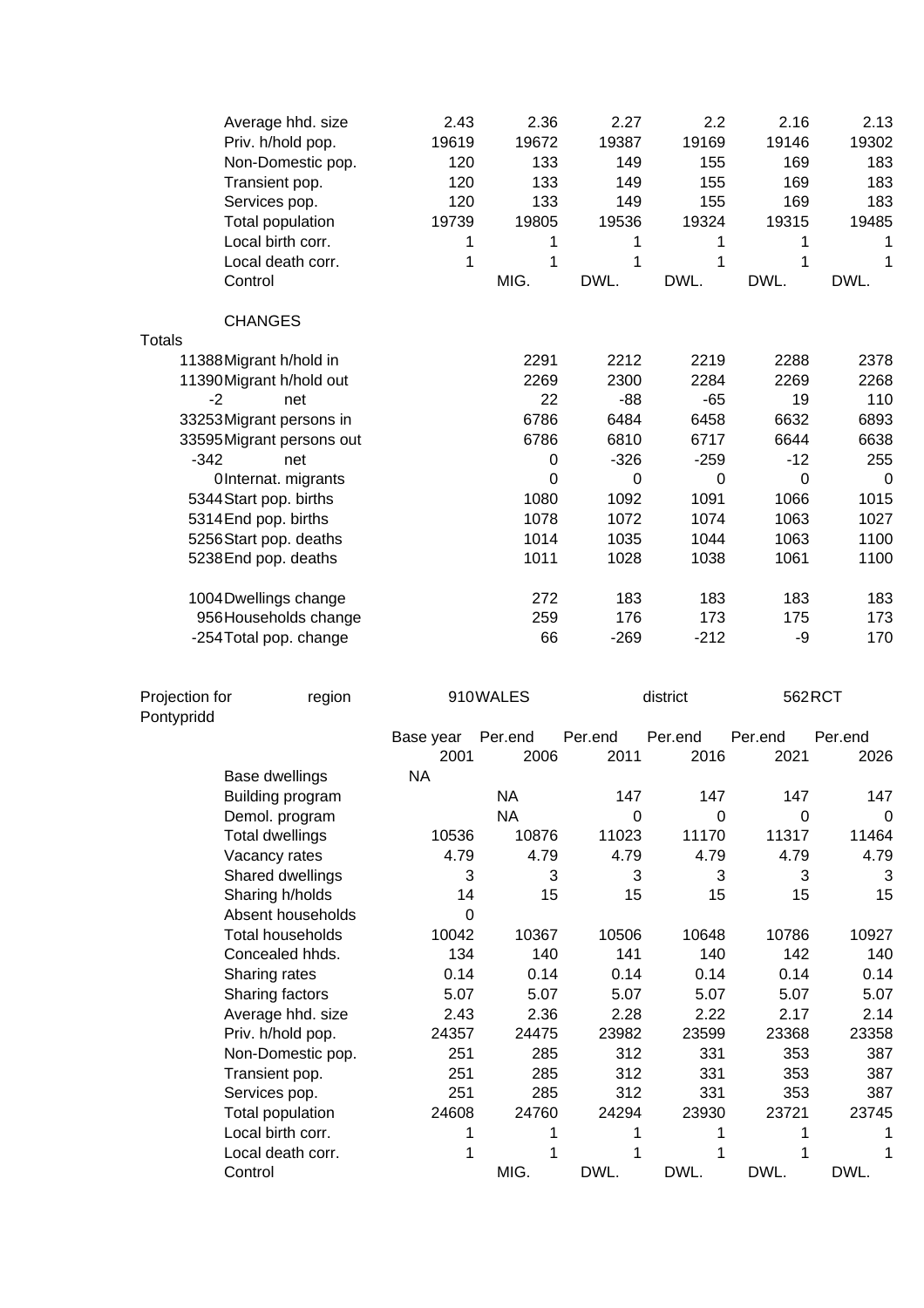CHANGES

| ט∟שותו וט                 |      |        |        |        |          |
|---------------------------|------|--------|--------|--------|----------|
| Totals                    |      |        |        |        |          |
| 13640 Migrant h/hold in   | 2786 | 2647   | 2676   | 2724   | 2807     |
| 13778Migrant h/hold out   | 2755 | 2802   | 2767   | 2738   | 2716     |
| $-138$<br>net             | 31   | $-155$ | -91    | $-14$  | 91       |
| 40856Migrant persons in   | 8458 | 7961   | 7991   | 8100   | 8346     |
| 41703 Migrant persons out | 8458 | 8515   | 8349   | 8225   | 8156     |
| -847<br>net               | 0    | $-554$ | $-358$ | $-125$ | 190      |
| OInternat. migrants       | 0    | 0      | 0      | 0      | $\Omega$ |
| 6385 Start pop. births    | 1409 | 1356   | 1261   | 1199   | 1160     |
| 6322End pop. births       | 1406 | 1322   | 1238   | 1189   | 1167     |
| 6401 Start pop. deaths    | 1257 | 1268   | 1267   | 1283   | 1326     |
| 6376End pop. deaths       | 1254 | 1258   | 1260   | 1278   | 1326     |
| 928 Dwellings change      | 340  | 147    | 147    | 147    | 147      |
| 885 Households change     | 325  | 139    | 142    | 138    | 141      |
| -863 Total pop. change    | 152  | $-466$ | $-364$ | $-209$ | 24       |
|                           |      |        |        |        |          |

| Projection for<br>Porth |                           | region |           | 910WALES       |                | district       | 562RCT         |                |
|-------------------------|---------------------------|--------|-----------|----------------|----------------|----------------|----------------|----------------|
|                         |                           |        | Base year | Per.end        | Per.end        | Per.end        | Per.end        | Per.end        |
|                         |                           |        | 2001      | 2006           | 2011           | 2016           | 2021           | 2026           |
|                         | Base dwellings            |        | <b>NA</b> |                |                |                |                |                |
|                         | Building program          |        |           | <b>NA</b>      | 13             | 13             | 13             | 13             |
|                         | Demol. program            |        |           | <b>NA</b>      | $\mathbf 0$    | $\mathbf 0$    | $\overline{0}$ | $\mathbf 0$    |
|                         | <b>Total dwellings</b>    |        | 6600      | 6772           | 6785           | 6798           | 6811           | 6824           |
|                         | Vacancy rates             |        | 4.79      | 4.79           | 4.79           | 4.79           | 4.79           | 4.79           |
|                         | Shared dwellings          |        | 2         | $\overline{2}$ | $\overline{2}$ | $\overline{2}$ | $\overline{2}$ | $\overline{2}$ |
|                         | Sharing h/holds           |        | 9         | 9              | 9              | 9              | 9              | 9              |
|                         | Absent households         |        | $\Omega$  |                |                |                |                |                |
|                         | <b>Total households</b>   |        | 6291      | 6455           | 6467           | 6479           | 6494           | 6504           |
|                         | Concealed hhds.           |        | 79        | 85             | 87             | 85             | 83             | 79             |
|                         | Sharing rates             |        | 0.14      | 0.14           | 0.14           | 0.14           | 0.14           | 0.14           |
|                         | Sharing factors           |        | 5.07      | 5.07           | 5.07           | 5.07           | 5.07           | 5.07           |
|                         | Average hhd. size         |        | 2.43      | 2.36           | 2.27           | 2.19           | 2.13           | 2.1            |
|                         | Priv. h/hold pop.         |        | 15260     | 15233          | 14688          | 14175          | 13832          | 13679          |
|                         | Non-Domestic pop.         |        | 44        | 51             | 58             | 58             | 62             | 65             |
|                         | Transient pop.            |        | 44        | 51             | 58             | 58             | 62             | 65             |
|                         | Services pop.             |        | 44        | 51             | 58             | 58             | 62             | 65             |
|                         | Total population          |        | 15304     | 15284          | 14746          | 14233          | 13894          | 13744          |
|                         | Local birth corr.         |        | 1         | 1              | 1              | 1              | 1              |                |
|                         | Local death corr.         |        | 1         | 1              | 1              | 1              | 1              | 1              |
|                         | Control                   |        |           | MIG.           | DWL.           | DWL.           | DWL.           | DWL.           |
|                         | <b>CHANGES</b>            |        |           |                |                |                |                |                |
| <b>Totals</b>           |                           |        |           |                |                |                |                |                |
|                         | 8014 Migrant h/hold in    |        |           | 1728           | 1577           | 1543           | 1561           | 1605           |
|                         | 8318 Migrant h/hold out   |        |           | 1710           | 1724           | 1675           | 1623           | 1586           |
|                         | $-304$                    | net    |           | 18             | $-147$         | $-132$         | $-62$          | 19             |
|                         | 24087 Migrant persons in  |        |           | 5262           | 4757           | 4626           | 4655           | 4787           |
|                         | 25252 Migrant persons out |        |           | 5262           | 5255           | 5070           | 4890           | 4775           |
| $-1165$                 |                           | net    |           | 0              | $-498$         | $-444$         | $-235$         | 12             |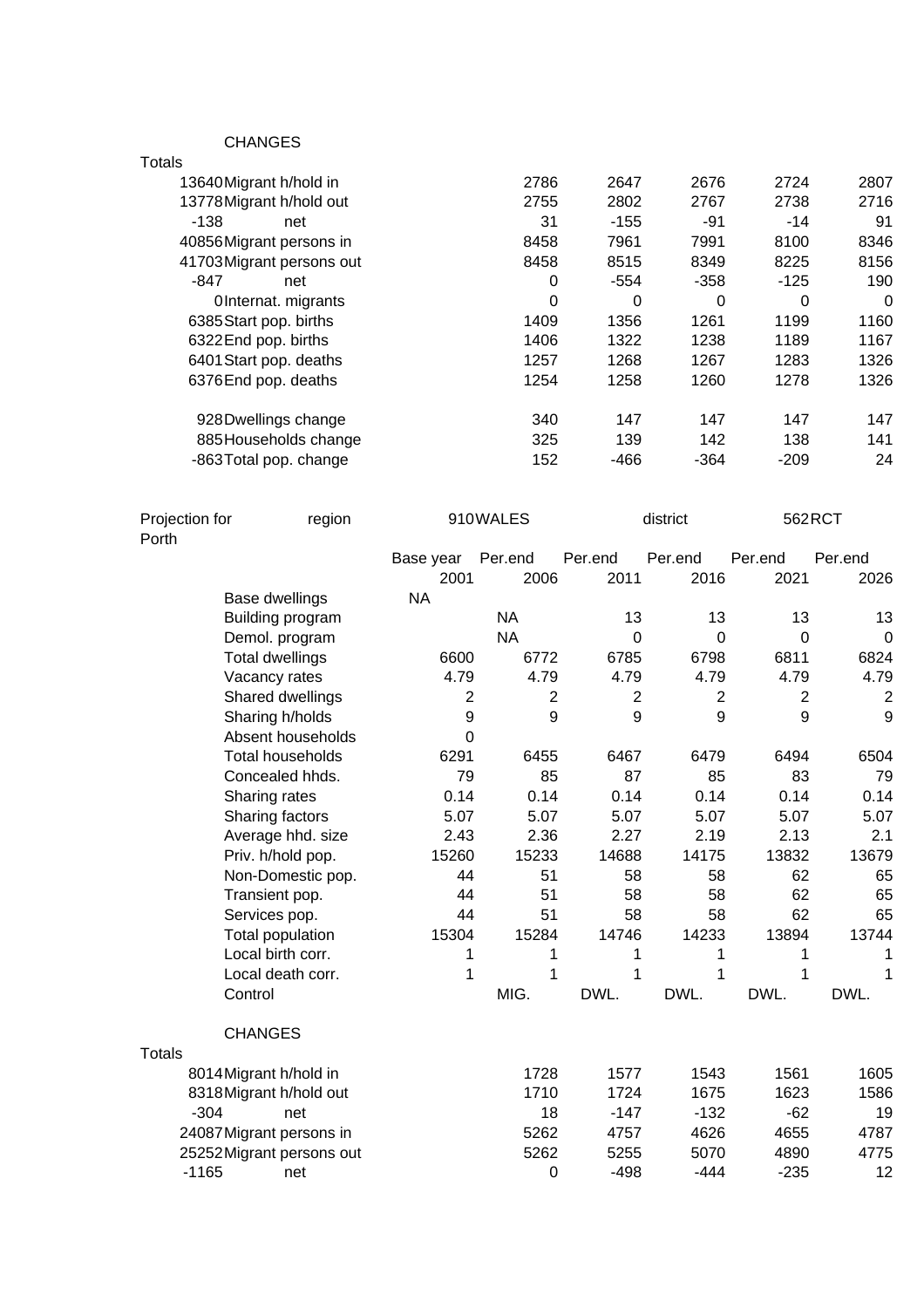| OInternat. migrants     | 0     | 0    | 0      | 0      | 0      |
|-------------------------|-------|------|--------|--------|--------|
| 3768 Start pop. births  | 805   | 797  | 758    | 723    | 685    |
| 3694 End pop. births    | 803   | 767  | 732    | 708    | 684    |
| 4163Start pop. deaths   | 825   | 837  | 827    | 827    | 847    |
| 4141 End pop. deaths    | 824   | 829  | 819    | 823    | 846    |
| 224 Dwellings change    | 172   | 13   | 13     | 13     | 13     |
| 213 Households change   | 164   | 12   | 12     | 15     | 10     |
| -1560 Total pop. change | $-20$ | -538 | $-513$ | $-339$ | $-150$ |

| Projection for<br>Maerdy | region                    |                | 910WALES    |             | district       | 562RCT         |                |
|--------------------------|---------------------------|----------------|-------------|-------------|----------------|----------------|----------------|
|                          |                           | Base year      | Per.end     | Per.end     | Per.end        | Per.end        | Per.end        |
|                          |                           | 2001           | 2006        | 2011        | 2016           | 2021           | 2026           |
|                          | Base dwellings            | <b>NA</b>      |             |             |                |                |                |
|                          | Building program          |                | <b>NA</b>   | 13          | 13             | 13             | 13             |
|                          | Demol. program            |                | <b>NA</b>   | $\mathbf 0$ | $\mathbf 0$    | $\overline{0}$ | $\mathbf 0$    |
|                          | <b>Total dwellings</b>    | 5414           | 5584        | 5597        | 5610           | 5623           | 5636           |
|                          | Vacancy rates             | 4.79           | 4.79        | 4.79        | 4.79           | 4.79           | 4.79           |
|                          | Shared dwellings          | 1              | 1           | 1           | 1              | $\overline{2}$ | $\overline{2}$ |
|                          | Sharing h/holds           | $\overline{7}$ | 7           | 7           | $\overline{7}$ | 8              | 8              |
|                          | Absent households         | 0              |             |             |                |                |                |
|                          | <b>Total households</b>   | 5161           | 5323        | 5335        | 5347           | 5361           | 5371           |
|                          | Concealed hhds.           | 65             | 73          | 74          | 70             | 68             | 66             |
|                          | Sharing rates             | 0.14           | 0.14        | 0.14        | 0.14           | 0.14           | 0.14           |
|                          | Sharing factors           | 5.07           | 5.07        | 5.07        | 5.07           | 5.07           | 5.07           |
|                          | Average hhd. size         | 2.43           | 2.35        | 2.25        | 2.18           | 2.14           | 2.13           |
|                          | Priv. h/hold pop.         | 12520          | 12516       | 12023       | 11658          | 11486          | 11418          |
|                          | Non-Domestic pop.         | 46             | 53          | 55          | 57             | 67             | 71             |
|                          | Transient pop.            | 46             | 53          | 55          | 57             | 67             | 71             |
|                          | Services pop.             | 46             | 53          | 55          | 57             | 67             | 71             |
|                          | Total population          | 12566          | 12569       | 12078       | 11715          | 11553          | 11489          |
|                          | Local birth corr.         | 1              | 1           | 1           | 1              | 1              | 1              |
|                          | Local death corr.         | 1              | 1           | 1           | 1              | 1              | 1              |
|                          | Control                   |                | MIG.        | DWL.        | DWL.           | DWL.           | DWL.           |
|                          | <b>CHANGES</b>            |                |             |             |                |                |                |
| <b>Totals</b>            |                           |                |             |             |                |                |                |
|                          | 6707 Migrant h/hold in    |                | 1438        | 1282        | 1286           | 1332           | 1369           |
|                          | 6940 Migrant h/hold out   |                | 1423        | 1438        | 1392           | 1352           | 1335           |
| $-233$                   | net                       |                | 15          | $-156$      | $-106$         | $-20$          | 34             |
|                          | 19893 Migrant persons in  |                | 4322        | 3818        | 3800           | 3921           | 4032           |
|                          | 20795 Migrant persons out |                | 4322        | 4324        | 4154           | 4024           | 3971           |
| $-902$                   | net                       |                | 0           | $-506$      | $-354$         | $-103$         | 61             |
|                          | OInternat. migrants       |                | $\mathbf 0$ | 0           | 0              | 0              | $\mathbf 0$    |
|                          | 3248 Start pop. births    |                | 670         | 695         | 667            | 631            | 585            |
|                          | 3190End pop. births       |                | 668         | 665         | 646            | 624            | 587            |
|                          | 3423 Start pop. deaths    |                | 667         | 680         | 676            | 690            | 710            |
|                          | 3403End pop. deaths       |                | 665         | 672         | 670            | 687            | 709            |
|                          | 222Dwellings change       |                | 170         | 13          | 13             | 13             | 13             |
|                          | 210 Households change     |                | 162         | 12          | 12             | 14             | 10             |
|                          | -1077 Total pop. change   |                | 3           | $-491$      | $-363$         | $-162$         | $-64$          |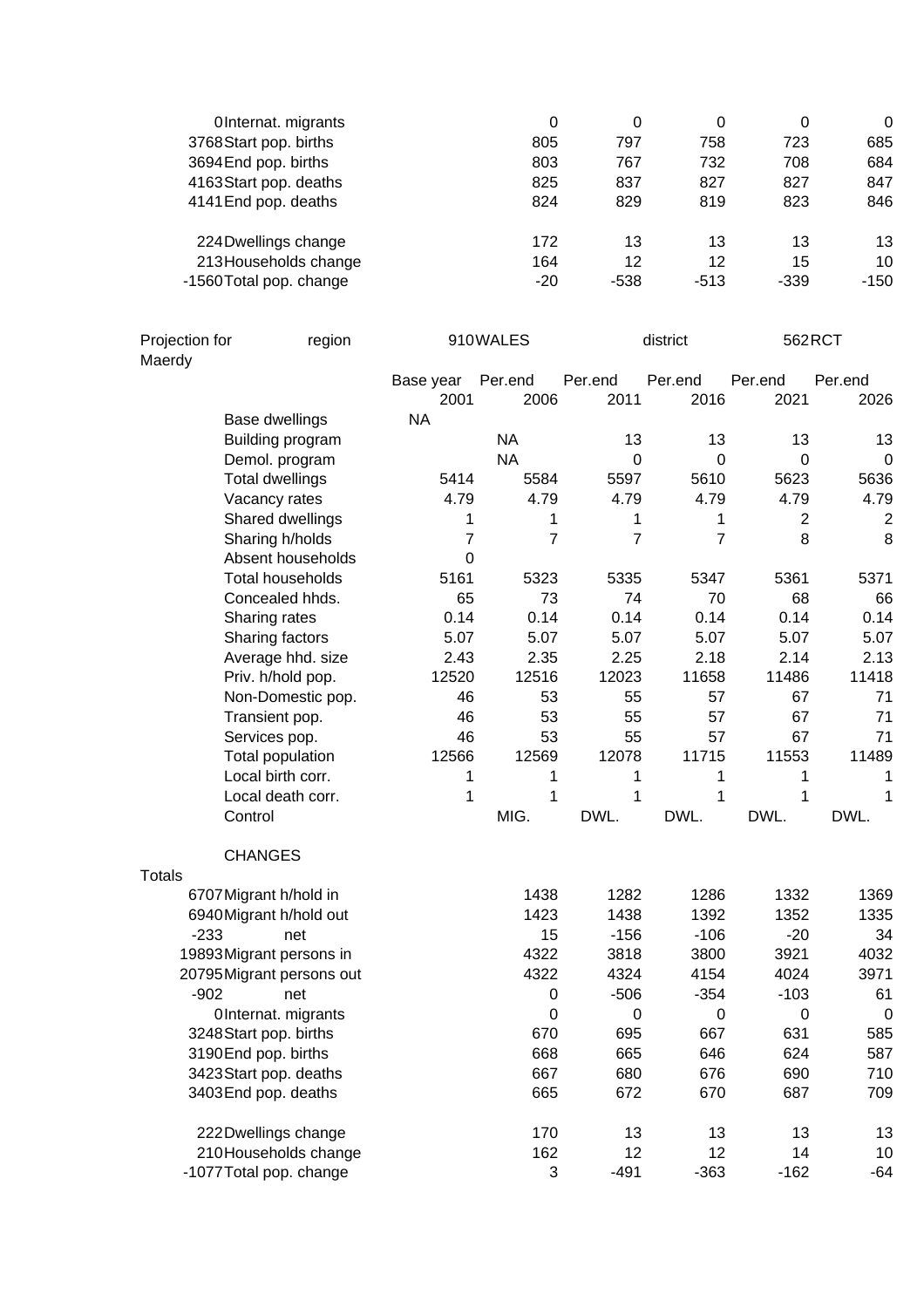| Projection for<br>Treorchy |                          | region |                   | 910WALES         |                 | district        |                  | 562RCT          |  |
|----------------------------|--------------------------|--------|-------------------|------------------|-----------------|-----------------|------------------|-----------------|--|
|                            |                          |        | Base year<br>2001 | Per.end<br>2006  | Per.end<br>2011 | Per.end<br>2016 | Per.end<br>2021  | Per.end<br>2026 |  |
|                            | Base dwellings           |        | <b>NA</b>         |                  |                 |                 |                  |                 |  |
|                            | Building program         |        |                   | <b>NA</b>        | 13              | 13              | 13               | 13              |  |
|                            | Demol. program           |        |                   | <b>NA</b>        | 0               | $\mathbf 0$     | 0                | 0               |  |
|                            | <b>Total dwellings</b>   |        | 8378              | 8476             | 8489            | 8502            | 8515             | 8528            |  |
|                            | Vacancy rates            |        | 4.79              | 4.79             | 4.79            | 4.79            | 4.79             | 4.79            |  |
|                            | Shared dwellings         |        | $\overline{2}$    | $\overline{2}$   | $\overline{2}$  | $\overline{2}$  | $\overline{2}$   | $\overline{2}$  |  |
|                            | Sharing h/holds          |        | 11                | 11               | 11              | 11              | 11               | 11              |  |
|                            | Absent households        |        | $\mathbf 0$       |                  |                 |                 |                  |                 |  |
|                            | <b>Total households</b>  |        | 7986              | 8079             | 8092            | 8106            | 8118             | 8130            |  |
|                            | Concealed hhds.          |        | 98                | 106              | 111             | 110             | 109              | 105             |  |
|                            | Sharing rates            |        | 0.14              | 0.14             | 0.14            | 0.14            | 0.14             | 0.14            |  |
|                            | Sharing factors          |        | 5.07              | 5.07             | 5.07            | 5.07            | 5.07             | 5.07            |  |
|                            | Average hhd. size        |        | 2.43              | 2.38             | 2.32            | 2.25            | 2.21             | 2.19            |  |
|                            | Priv. h/hold pop.        |        | 19371             | 19214            | 18751           | 18261           | 17922            | 17780           |  |
|                            | Non-Domestic pop.        |        | 177               | 188              | 198             | 200             | 209              | 222             |  |
|                            | Transient pop.           |        | 177               | 188              | 198             | 200             | 209              | 222             |  |
|                            | Services pop.            |        | 177               | 188              | 198             | 200             | 209              | 222             |  |
|                            | Total population         |        | 19548             | 19402            | 18949           | 18461           | 18131            | 18002           |  |
|                            | Local birth corr.        |        | 1                 | 1                | 1               | 1               | 1                | 1               |  |
|                            | Local death corr.        |        | 1                 | 1                | 1               | 1               | 1                | 1               |  |
|                            | Control                  |        |                   | MIG.             | DWL.            | DWL.            | DWL.             | DWL.            |  |
| <b>Totals</b>              | <b>CHANGES</b>           |        |                   |                  |                 |                 |                  |                 |  |
|                            | 10328 Migrant h/hold in  |        |                   | 2158             | 2060            | 2012            | 2026             | 2072            |  |
|                            | 10462 Migrant h/hold out |        |                   | 2135             | 2139            | 2104            | 2060             | 2024            |  |
| $-134$                     | net                      |        |                   | 23               | $-79$           | $-92$           | $-34$            | 48              |  |
|                            | 31732Migrant persons in  |        |                   | 6720             | 6355            | 6160            | 6177             | 6320            |  |
|                            | 32483Migrant persons out |        |                   | 6720             | 6669            | 6512            | 6347             | 6235            |  |
| $-751$                     | net                      |        |                   | 0                | $-314$          | $-352$          | $-170$           | 85              |  |
|                            | OInternat. migrants      |        |                   | $\boldsymbol{0}$ | $\mathbf 0$     | $\mathbf 0$     | $\boldsymbol{0}$ | $\mathbf 0$     |  |
|                            | 4890 Start pop. births   |        |                   | 1017             | 1012            | 992             | 959              | 910             |  |
|                            | 4835 End pop. births     |        |                   | 1014             | 992             | 970             | 947              | 912             |  |
|                            | 5685 Start pop. deaths   |        |                   | 1163             | 1151            | 1128            | 1119             | 1124            |  |
|                            | 5664 End pop. deaths     |        |                   | 1161             | 1145            | 1121            | 1115             | 1122            |  |
|                            | 150Dwellings change      |        |                   | 98               | 13              | 13              | 13               | 13              |  |
|                            | 144 Households change    |        |                   | 93               | 13              | 14              | 12               | 12              |  |
|                            | -1546 Total pop. change  |        |                   | $-146$           | $-453$          | $-488$          | $-330$           | $-129$          |  |
| Projection for             |                          | region |                   | 910WALES         |                 | district        |                  | 562RCT          |  |
| Tonypandy                  |                          |        |                   |                  |                 |                 |                  |                 |  |
|                            |                          |        | Base year         | Per.end          | Per.end         | Per.end         | Per.end          | Per.end         |  |
|                            |                          |        | 2001              | 2006             | 2011            | 2016            | 2021             | 2026            |  |
|                            | Base dwellings           |        | <b>NA</b>         |                  |                 |                 |                  |                 |  |
|                            | Building program         |        |                   | <b>NA</b>        | 33              | 33              | 33               | 33              |  |
| Demol. program             |                          |        |                   | <b>NA</b>        | $\pmb{0}$       | $\mathbf 0$     | 0                | 0               |  |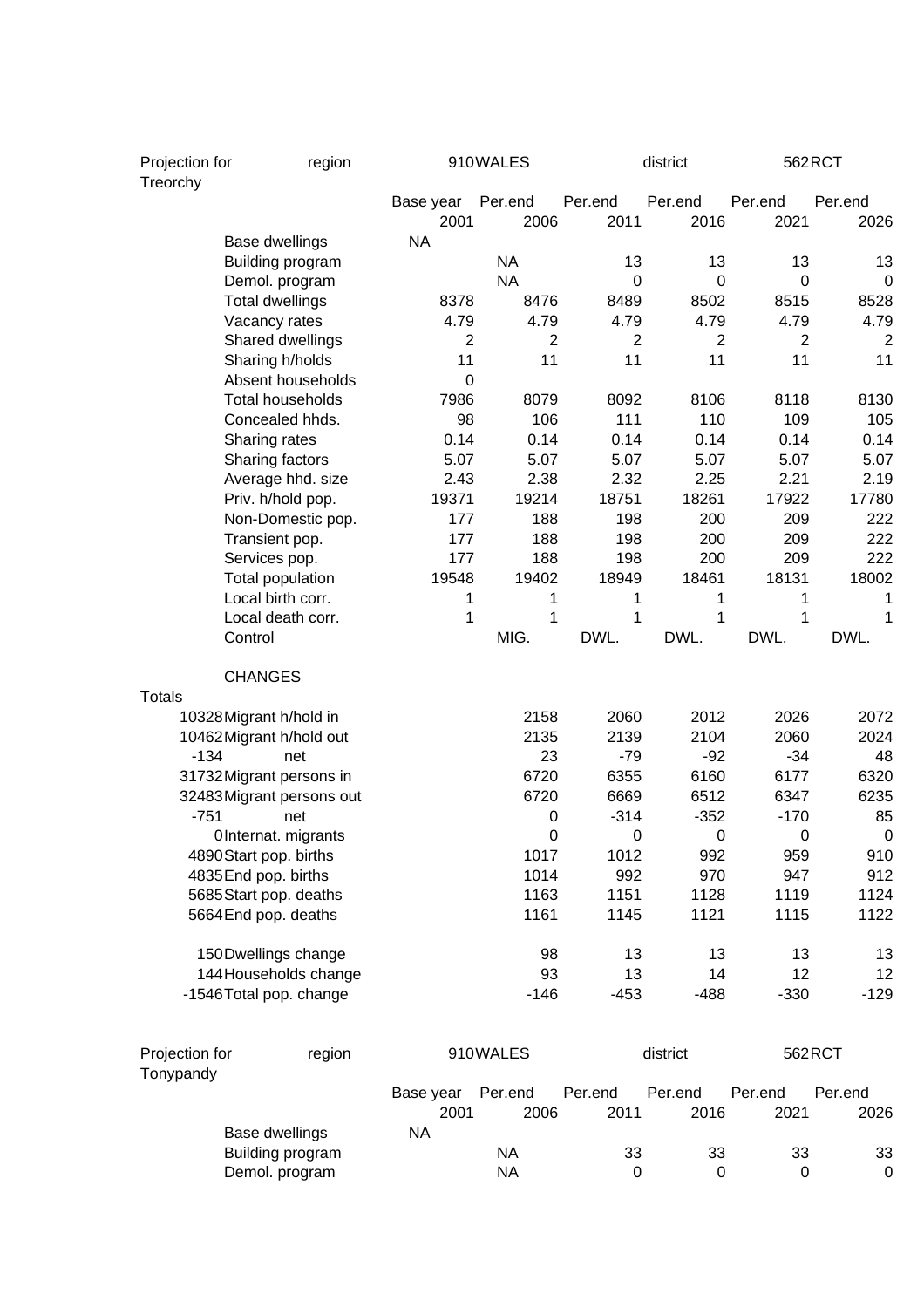| <b>Total dwellings</b>   | 10696       | 10952       | 10985  | 11018       | 11051       | 11084 |
|--------------------------|-------------|-------------|--------|-------------|-------------|-------|
| Vacancy rates            | 4.79        | 4.79        | 4.79   | 4.79        | 4.79        | 4.79  |
| Shared dwellings         | 3           | 3           | 3      | 3           | 3           | 3     |
| Sharing h/holds          | 14          | 15          | 15     | 15          | 15          | 15    |
| Absent households        | $\mathbf 0$ |             |        |             |             |       |
| <b>Total households</b>  | 10195       | 10439       | 10470  | 10501       | 10535       | 10565 |
| Concealed hhds.          | 128         | 141         | 144    | 141         | 138         | 131   |
| Sharing rates            | 0.14        | 0.14        | 0.14   | 0.14        | 0.14        | 0.14  |
| Sharing factors          | 5.07        | 5.07        | 5.07   | 5.07        | 5.07        | 5.07  |
| Average hhd. size        | 2.43        | 2.36        | 2.28   | 2.2         | 2.15        | 2.12  |
| Priv. h/hold pop.        | 24729       | 24677       | 23867  | 23128       | 22628       | 22395 |
| Non-Domestic pop.        | 298         | 330         | 354    | 372         | 390         | 427   |
| Transient pop.           | 298         | 330         | 354    | 372         | 390         | 427   |
| Services pop.            | 298         | 330         | 354    | 372         | 390         | 427   |
| Total population         | 25027       | 25007       | 24221  | 23500       | 23018       | 22822 |
| Local birth corr.        | 1           | 1           | 1      | 1           | 1           | 1     |
| Local death corr.        | 1           | 1           | 1      | 1           | $\mathbf 1$ | 1     |
| Control                  |             | MIG.        | DWL.   | DWL.        | DWL.        | DWL.  |
|                          |             |             |        |             |             |       |
| <b>CHANGES</b>           |             |             |        |             |             |       |
| <b>Totals</b>            |             |             |        |             |             |       |
| 13308 Migrant h/hold in  |             | 2850        | 2615   | 2573        | 2597        | 2673  |
| 13801 Migrant h/hold out |             | 2821        | 2847   | 2777        | 2705        | 2651  |
| $-493$<br>net            |             | 29          | $-232$ | $-204$      | $-108$      | 22    |
| 39641 Migrant persons in |             | 8605        | 7819   | 7640        | 7677        | 7900  |
| 41518Migrant persons out |             | 8605        | 8597   | 8326        | 8076        | 7914  |
| $-1877$<br>net           |             | 0           | $-778$ | $-686$      | $-399$      | $-14$ |
| OInternat. migrants      |             | $\mathbf 0$ | 0      | $\mathbf 0$ | $\mathbf 0$ | 0     |
| 6350Start pop. births    |             | 1326        | 1335   | 1289        | 1238        | 1162  |
| 6231 End pop. births     |             | 1323        | 1289   | 1248        | 1213        | 1158  |
| 6678Start pop. deaths    |             | 1346        | 1343   | 1324        | 1321        | 1344  |
| 6638 End pop. deaths     |             | 1342        | 1330   | 1312        | 1313        | 1341  |
| 388Dwellings change      |             | 256         | 33     | 33          | 33          | 33    |
| 370 Households change    |             | 244         | 31     | 31          | 34          | 30    |

| Projection for<br>Tonyrefail | region            | 910WALES  |         |         | district | 562RCT  |         |
|------------------------------|-------------------|-----------|---------|---------|----------|---------|---------|
|                              |                   | Base year | Per.end | Per.end | Per.end  | Per.end | Per.end |
|                              |                   | 2001      | 2006    | 2011    | 2016     | 2021    | 2026    |
|                              | Base dwellings    | NA        |         |         |          |         |         |
|                              | Building program  |           | NА      | 550     | 550      | 550     | 550     |
|                              | Demol. program    |           | ΝA      | 0       | 0        | 0       | 0       |
|                              | Total dwellings   | 6223      | 6553    | 7103    | 7653     | 8203    | 8753    |
|                              | Vacancy rates     | 4.79      | 4.79    | 4.79    | 4.79     | 4.79    | 4.79    |
|                              | Shared dwellings  | 2         | 2       | 2       | 2        | 2       | 2       |
|                              | Sharing h/holds   | 8         | 9       | 9       | 10       | 11      | 12      |
|                              | Absent households | $\Omega$  |         |         |          |         |         |
|                              | Total households  | 5932      | 6246    | 6770    | 7292     | 7818    | 8344    |
|                              | Concealed hhds.   | 77        | 85      | 98      | 104      | 110     | 114     |
|                              | Sharing rates     | 0.14      | 0.14    | 0.14    | 0.14     | 0.14    | 0.14    |
|                              | Sharing factors   | 5.07      | 5.07    | 5.07    | 5.07     | 5.07    | 5.07    |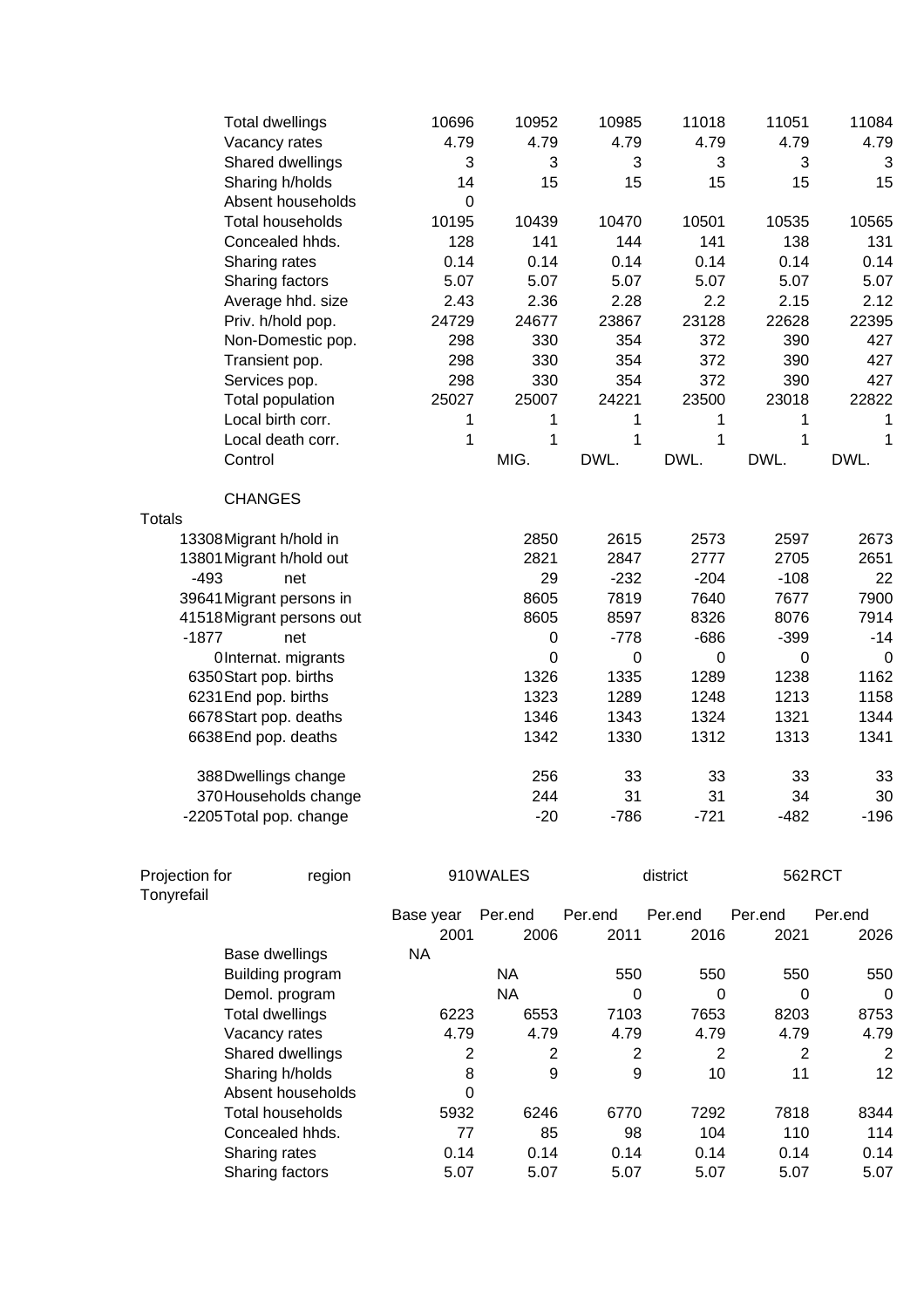|                | Average hhd. size<br>Priv. h/hold pop.<br>Non-Domestic pop.<br>Transient pop.<br>Services pop.<br>Total population<br>Local birth corr.<br>Local death corr.<br>Control | 2.41<br>14290<br>98<br>98<br>98<br>14388<br>1<br>1 | 2.32<br>14506<br>123<br>123<br>123<br>14629<br>1<br>1<br>MIG. | 2.25<br>15259<br>150<br>150<br>150<br>15409<br>1<br>1<br>DWL. | 2.19<br>15990<br>184<br>184<br>184<br>16174<br>1<br>1<br>DWL. | 2.16<br>16859<br>222<br>222<br>222<br>17081<br>1<br>1<br>DWL. | 2.15<br>17903<br>269<br>269<br>269<br>18172<br>1<br>1<br>DWL. |
|----------------|-------------------------------------------------------------------------------------------------------------------------------------------------------------------------|----------------------------------------------------|---------------------------------------------------------------|---------------------------------------------------------------|---------------------------------------------------------------|---------------------------------------------------------------|---------------------------------------------------------------|
|                | <b>CHANGES</b>                                                                                                                                                          |                                                    |                                                               |                                                               |                                                               |                                                               |                                                               |
| <b>Totals</b>  |                                                                                                                                                                         |                                                    |                                                               |                                                               |                                                               |                                                               |                                                               |
|                | 10458Migrant h/hold in                                                                                                                                                  |                                                    | 1734                                                          | 1986                                                          | 2078                                                          | 2234                                                          | 2426                                                          |
|                | 9391 Migrant h/hold out                                                                                                                                                 |                                                    | 1716                                                          | 1759                                                          | 1868                                                          | 1970                                                          | 2078                                                          |
| 1067           | net                                                                                                                                                                     |                                                    | 18                                                            | 227                                                           | 210                                                           | 264                                                           | 348                                                           |
|                | 29420Migrant persons in                                                                                                                                                 |                                                    | 4948                                                          | 5613                                                          | 5837                                                          | 6240                                                          | 6782                                                          |
|                | 26708 Migrant persons out                                                                                                                                               |                                                    | 4948                                                          | 5028                                                          | 5298                                                          | 5561                                                          | 5873                                                          |
| 2712           | net                                                                                                                                                                     |                                                    | 0                                                             | 585                                                           | 539                                                           | 679                                                           | 909                                                           |
|                | OInternat. migrants                                                                                                                                                     |                                                    | $\mathbf 0$                                                   | $\mathbf 0$                                                   | $\pmb{0}$                                                     | 0                                                             | 0                                                             |
|                | 4491 Start pop. births                                                                                                                                                  |                                                    | 820                                                           | 816                                                           | 902                                                           | 965                                                           | 988                                                           |
|                | 4630End pop. births                                                                                                                                                     |                                                    | 818                                                           | 846                                                           | 930                                                           | 1000                                                          | 1036                                                          |
|                | 3419 Start pop. deaths                                                                                                                                                  |                                                    | 579<br>577                                                    | 621                                                           | 676                                                           | 737<br>742                                                    | 806<br>814                                                    |
|                | 3440 End pop. deaths                                                                                                                                                    |                                                    |                                                               | 627                                                           | 680                                                           |                                                               |                                                               |
|                | 2530 Dwellings change                                                                                                                                                   |                                                    | 330                                                           | 550                                                           | 550                                                           | 550                                                           | 550                                                           |
|                | 2412 Households change                                                                                                                                                  |                                                    | 314                                                           | 524                                                           | 522                                                           | 526                                                           | 526                                                           |
|                | 3784 Total pop. change                                                                                                                                                  |                                                    | 241                                                           | 780                                                           | 765                                                           | 907                                                           | 1091                                                          |
|                |                                                                                                                                                                         |                                                    |                                                               |                                                               |                                                               |                                                               |                                                               |
| Projection for | region                                                                                                                                                                  |                                                    | 910WALES                                                      |                                                               | district                                                      |                                                               | 562RCT                                                        |
| Llantrisan     |                                                                                                                                                                         |                                                    | Per.end                                                       | Per.end                                                       | Per.end                                                       | Per.end                                                       | Per.end                                                       |
|                |                                                                                                                                                                         | Base year<br>2001                                  | 2006                                                          | 2011                                                          | 2016                                                          | 2021                                                          | 2026                                                          |
|                |                                                                                                                                                                         |                                                    |                                                               |                                                               |                                                               |                                                               |                                                               |
|                |                                                                                                                                                                         |                                                    |                                                               |                                                               |                                                               |                                                               |                                                               |
|                | Base dwellings                                                                                                                                                          | <b>NA</b>                                          | <b>NA</b>                                                     | 1467                                                          | 1467                                                          | 1467                                                          | 1467                                                          |
|                | Building program                                                                                                                                                        |                                                    | <b>NA</b>                                                     | 0                                                             | $\pmb{0}$                                                     | 0                                                             | 0                                                             |
|                | Demol. program<br><b>Total dwellings</b>                                                                                                                                | 9684                                               | 10056                                                         | 11523                                                         | 12990                                                         | 14457                                                         | 15924                                                         |
|                | Vacancy rates                                                                                                                                                           | 4.79                                               | 4.79                                                          | 4.79                                                          | 4.79                                                          | 4.79                                                          | 4.79                                                          |
|                | Shared dwellings                                                                                                                                                        | 3                                                  | 3                                                             | 3                                                             | 3                                                             | 4                                                             | 4                                                             |
|                | Sharing h/holds                                                                                                                                                         | 13                                                 | 13                                                            | 15                                                            | 17                                                            | 19                                                            | 21                                                            |
|                | Absent households                                                                                                                                                       | $\Omega$                                           |                                                               |                                                               |                                                               |                                                               |                                                               |
|                | <b>Total households</b>                                                                                                                                                 | 9230                                               | 9585                                                          | 10983                                                         | 12382                                                         | 13780                                                         | 15176                                                         |
|                | Concealed hhds.                                                                                                                                                         | 121                                                | 123                                                           | 165                                                           | 191                                                           | 215                                                           | 233                                                           |
|                | Sharing rates                                                                                                                                                           | 0.14                                               | 0.14                                                          | 0.14                                                          | 0.14                                                          | 0.14                                                          | 0.14                                                          |
|                | Sharing factors                                                                                                                                                         | 5.07                                               | 5.07                                                          | 5.07                                                          | 5.07                                                          | 5.07                                                          | 5.07                                                          |
|                | Average hhd. size                                                                                                                                                       | 2.43                                               | 2.37                                                          | 2.37                                                          | 2.34                                                          | 2.33                                                          | 2.33                                                          |
|                | Priv. h/hold pop.                                                                                                                                                       | 22384                                              | 22670                                                         | 25991                                                         | 28987                                                         | 32067                                                         | 35347                                                         |
|                | Non-Domestic pop.                                                                                                                                                       | 80                                                 | 86                                                            | 95                                                            | 100                                                           | 106                                                           | 116                                                           |
|                | Transient pop.                                                                                                                                                          | 80                                                 | 86                                                            | 95                                                            | 100                                                           | 106                                                           | 116                                                           |
|                | Services pop.                                                                                                                                                           | 80                                                 | 86                                                            | 95                                                            | 100                                                           | 106                                                           | 116                                                           |
|                | Total population                                                                                                                                                        | 22464                                              | 22756                                                         | 26086                                                         | 29087<br>1                                                    | 32173                                                         | 35463                                                         |
|                | Local birth corr.<br>Local death corr.                                                                                                                                  | 1<br>1                                             | 1<br>1                                                        | 1<br>1                                                        | 1                                                             | 1                                                             | 1                                                             |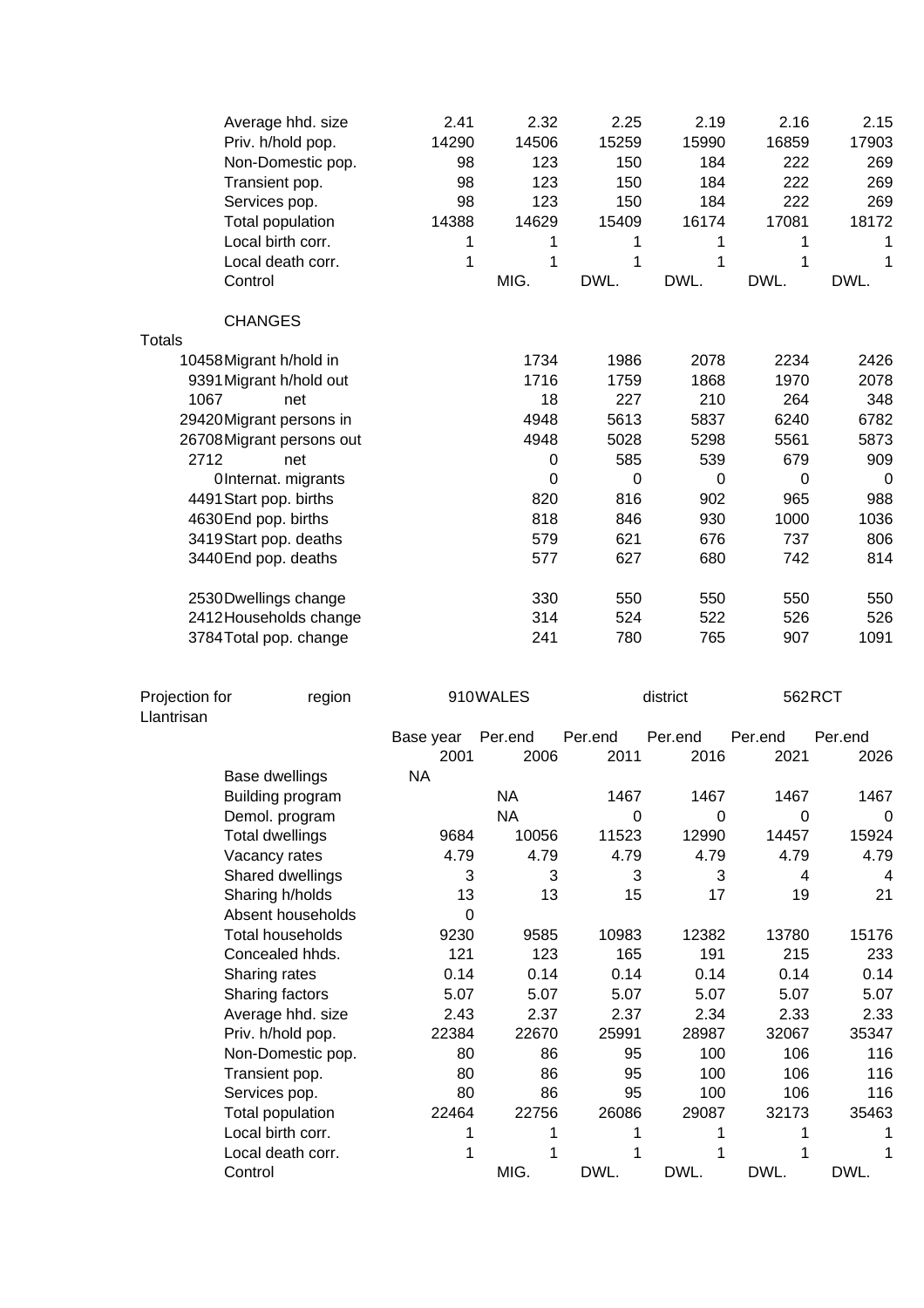CHANGES

| Totals                    |          |       |       |       |       |
|---------------------------|----------|-------|-------|-------|-------|
| 19063 Migrant h/hold in   | 2556     | 3680  | 3915  | 4253  | 4659  |
| 15151 Migrant h/hold out  | 2527     | 2589  | 2989  | 3346  | 3700  |
| 3912<br>net               | 29       | 1091  | 926   | 907   | 959   |
| 56727 Migrant persons in  | 7721     | 11011 | 11630 | 12579 | 13786 |
| 45575 Migrant persons out | 7721     | 7824  | 8970  | 9999  | 11061 |
| 11152<br>net              | 0        | 3187  | 2660  | 2580  | 2725  |
| OInternat. migrants       | $\Omega$ | 0     | 0     | 0     | 0     |
| 7802 Start pop. births    | 1302     | 1200  | 1515  | 1794  | 1991  |
| 8402End pop. births       | 1299     | 1374  | 1659  | 1933  | 2137  |
| 5955 Start pop. deaths    | 1010     | 1057  | 1174  | 1288  | 1426  |
| 6065 End pop. deaths      | 1008     | 1092  | 1201  | 1313  | 1451  |
| 6240 Dwellings change     | 372      | 1467  | 1467  | 1467  | 1467  |
| 5946 Households change    | 355      | 1398  | 1399  | 1398  | 1396  |
| 12999Total pop. change    | 292      | 3330  | 3001  | 3086  | 3290  |
|                           |          |       |       |       |       |

| Projection for<br>region<br>ChurchVill |                           |                | 910WALES         |         | district |                | 562RCT  |  |
|----------------------------------------|---------------------------|----------------|------------------|---------|----------|----------------|---------|--|
|                                        |                           | Base year      | Per.end          | Per.end | Per.end  | Per.end        | Per.end |  |
|                                        |                           | 2001           | 2006             | 2011    | 2016     | 2021           | 2026    |  |
|                                        | Base dwellings            | <b>NA</b>      |                  |         |          |                |         |  |
|                                        | Building program          |                | <b>NA</b>        | 1100    | 1100     | 1100           | 1100    |  |
|                                        | Demol. program            |                | <b>NA</b>        | 0       | 0        | 0              | 0       |  |
|                                        | <b>Total dwellings</b>    | 9583           | 10159            | 11259   | 12359    | 13459          | 14559   |  |
|                                        | Vacancy rates             | 4.79           | 4.79             | 4.79    | 4.79     | 4.79           | 4.79    |  |
|                                        | Shared dwellings          | 3              | 3                | 3       | 3        | $\overline{4}$ | 4       |  |
|                                        | Sharing h/holds           | 13             | 14               | 15      | 16       | 18             | 19      |  |
|                                        | Absent households         | $\overline{0}$ |                  |         |          |                |         |  |
|                                        | <b>Total households</b>   | 9134           | 9683             | 10731   | 11778    | 12827          | 13877   |  |
|                                        | Concealed hhds.           | 126            | 130              | 154     | 169      | 184            | 197     |  |
|                                        | Sharing rates             | 0.14           | 0.14             | 0.14    | 0.14     | 0.14           | 0.14    |  |
|                                        | Sharing factors           | 5.07           | 5.07             | 5.07    | 5.07     | 5.07           | 5.07    |  |
|                                        | Average hhd. size         | 2.43           | 2.34             | 2.29    | 2.24     | 2.21           | 2.21    |  |
|                                        | Priv. h/hold pop.         | 22155          | 22618            | 24523   | 26341    | 28376          | 30649   |  |
|                                        | Non-Domestic pop.         | 74             | 84               | 96      | 106      | 123            | 150     |  |
|                                        | Transient pop.            | 74             | 84               | 96      | 106      | 123            | 150     |  |
|                                        | Services pop.             | 74             | 84               | 96      | 106      | 123            | 150     |  |
|                                        | Total population          | 22229          | 22702            | 24619   | 26447    | 28499          | 30799   |  |
|                                        | Local birth corr.         | 1              | 1                | 1       | 1        | 1              | 1       |  |
|                                        | Local death corr.         | 1              | 1                | 1       | 1        | 1              | 1       |  |
|                                        | Control                   |                | MIG.             | DWL.    | DWL.     | DWL.           | DWL.    |  |
|                                        | <b>CHANGES</b>            |                |                  |         |          |                |         |  |
| <b>Totals</b>                          |                           |                |                  |         |          |                |         |  |
|                                        | 17083 Migrant h/hold in   |                | 2604             | 3226    | 3431     | 3737           | 4085    |  |
|                                        | 14636Migrant h/hold out   |                | 2578             | 2657    | 2898     | 3130           | 3373    |  |
| 2447                                   | net                       |                | 26               | 569     | 533      | 607            | 712     |  |
|                                        | 49422 Migrant persons in  |                | 7646             | 9380    | 9908     | 10745          | 11743   |  |
|                                        | 42807 Migrant persons out |                | 7646             | 7807    | 8462     | 9092           | 9800    |  |
| 6615                                   | net                       |                | $\boldsymbol{0}$ | 1573    | 1446     | 1653           | 1943    |  |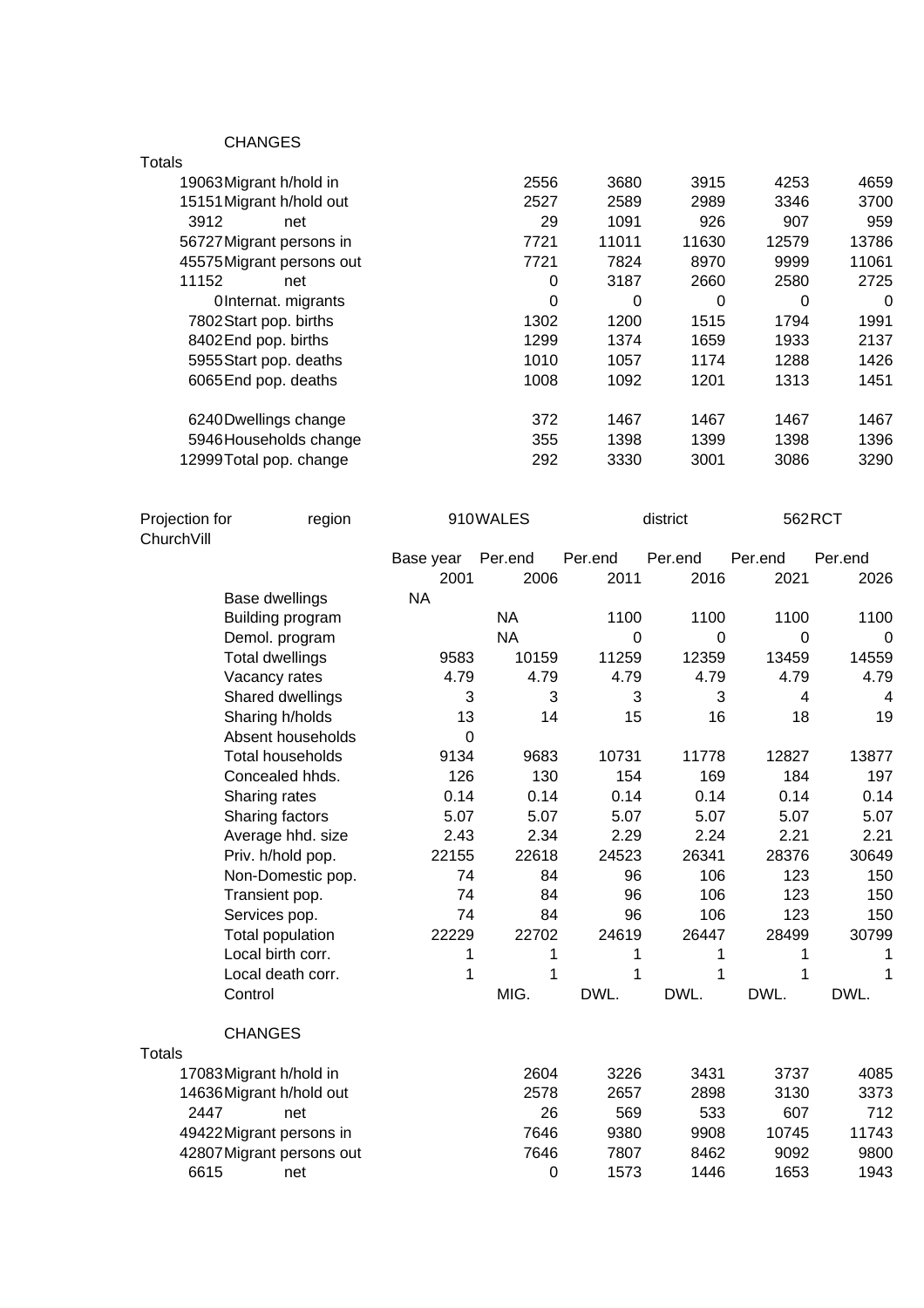| OInternat. migrants    | 0    | 0    | 0    | 0    | 0    |
|------------------------|------|------|------|------|------|
| 7209 Start pop. births | 1325 | 1261 | 1412 | 1550 | 1661 |
| 7559 End pop. births   | 1322 | 1345 | 1489 | 1638 | 1765 |
| 5254 Start pop. deaths | 852  | 917  | 1030 | 1151 | 1304 |
| 5311 End pop. deaths   | 848  | 933  | 1043 | 1166 | 1321 |
| 4976 Dwellings change  | 576  | 1100 | 1100 | 1100 | 1100 |
| 4743 Households change | 549  | 1048 | 1047 | 1049 | 1050 |
| 8570 Total pop. change | 473  | 1917 | 1828 | 2052 | 2300 |

| Projection for<br>region<br><b>TaffsWell</b> |                           |                | 910WALES       |             | district       |             | 562RCT         |  |
|----------------------------------------------|---------------------------|----------------|----------------|-------------|----------------|-------------|----------------|--|
|                                              |                           | Base year      | Per.end        | Per.end     | Per.end        | Per.end     | Per.end        |  |
|                                              |                           | 2001           | 2006           | 2011        | 2016           | 2021        | 2026           |  |
|                                              | Base dwellings            | <b>NA</b>      |                |             |                |             |                |  |
|                                              | Building program          |                | <b>NA</b>      | 13          | 13             | 13          | 13             |  |
|                                              | Demol. program            |                | <b>NA</b>      | $\mathbf 0$ | $\mathbf 0$    | $\mathbf 0$ | $\mathbf 0$    |  |
|                                              | <b>Total dwellings</b>    | 6872           | 7384           | 7397        | 7410           | 7423        | 7436           |  |
|                                              | Vacancy rates             | 4.79           | 4.79           | 4.79        | 4.79           | 4.79        | 4.79           |  |
|                                              | Shared dwellings          | $\overline{2}$ | $\overline{2}$ | 2           | $\overline{2}$ | 2           | $\overline{2}$ |  |
|                                              | Sharing h/holds           | 9              | 10             | 10          | 10             | 10          | 10             |  |
|                                              | Absent households         | $\overline{0}$ |                |             |                |             |                |  |
|                                              | <b>Total households</b>   | 6550           | 7038           | 7050        | 7063           | 7075        | 7086           |  |
|                                              | Concealed hhds.           | 116            | 108            | 92          | 86             | 88          | 92             |  |
|                                              | Sharing rates             | 0.14           | 0.14           | 0.14        | 0.14           | 0.14        | 0.14           |  |
|                                              | Sharing factors           | 5.07           | 5.07           | 5.07        | 5.07           | 5.07        | 5.07           |  |
|                                              | Average hhd. size         | 2.43           | 2.3            | 2.21        | 2.18           | 2.14        | 2.09           |  |
|                                              | Priv. h/hold pop.         | 15887          | 16202          | 15575       | 15382          | 15123       | 14796          |  |
|                                              | Non-Domestic pop.         | 1106           | 1119           | 1122        | 1124           | 1129        | 1139           |  |
|                                              | Transient pop.            | 1106           | 1119           | 1122        | 1124           | 1129        | 1139           |  |
|                                              | Services pop.             | 1106           | 1119           | 1122        | 1124           | 1129        | 1139           |  |
|                                              | Total population          | 16993          | 17321          | 16697       | 16506          | 16252       | 15935          |  |
|                                              | Local birth corr.         | 1              | 1              | 1           | 1              | 1           | 1              |  |
|                                              | Local death corr.         | 1              | 1              | 1           | 1              | 1           | 1              |  |
|                                              | Control                   |                | MIG.           | DWL.        | DWL.           | DWL.        | DWL.           |  |
| <b>Totals</b>                                | <b>CHANGES</b>            |                |                |             |                |             |                |  |
|                                              | 9395 Migrant h/hold in    |                | 2010           | 1720        | 1870           | 1904        | 1891           |  |
|                                              | 9942 Migrant h/hold out   |                | 1989           | 2050        | 1988           | 1973        | 1942           |  |
| $-547$                                       | net                       |                | 21             | $-330$      | $-118$         | $-69$       | $-51$          |  |
|                                              | 26940Migrant persons in   |                | 5843           | 4949        | 5347           | 5417        | 5384           |  |
|                                              | 28804 Migrant persons out |                | 5843           | 5959        | 5741           | 5674        | 5587           |  |
| $-1864$                                      | net                       |                | 0              | $-1010$     | $-394$         | $-257$      | $-203$         |  |
|                                              | OInternat. migrants       |                | $\Omega$       | 0           | 0              | 0           | $\mathbf 0$    |  |
|                                              | 4713Start pop. births     |                | 1134           | 1178        | 966            | 765         | 670            |  |
|                                              | 4600End pop. births       |                | 1132           | 1120        | 942            | 749         | 657            |  |
|                                              | 3907 Start pop. deaths    |                | 806            | 792         | 763            | 762         | 784            |  |
|                                              | 3875End pop. deaths       |                | 804            | 777         | 757            | 757         | 780            |  |
|                                              | 564Dwellings change       |                | 512            | 13          | 13             | 13          | 13             |  |
|                                              | 536 Households change     |                | 488            | 12          | 13             | 12          | 11             |  |
|                                              | -1058 Total pop. change   |                | 328            | $-624$      | $-191$         | $-254$      | $-317$         |  |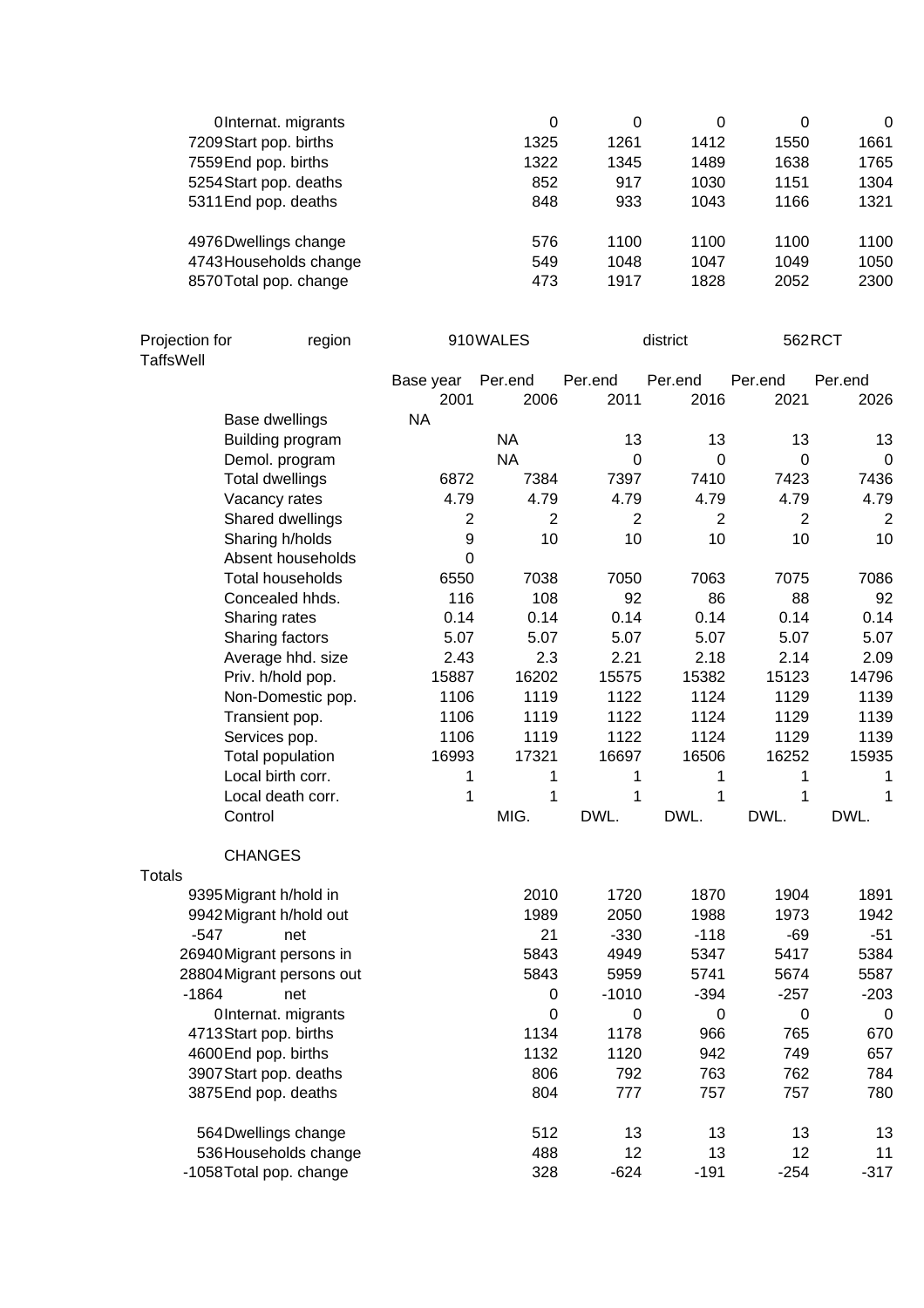| Projection for |                           | region                    |           | 910WALES  |         | district         |             | 562RCT      |
|----------------|---------------------------|---------------------------|-----------|-----------|---------|------------------|-------------|-------------|
|                | All zone totals.          |                           |           |           |         |                  |             |             |
|                |                           |                           | Base year | Per.end   | Per.end | Per.end          | Per.end     | Per.end     |
|                |                           |                           | 2001      | 2006      | 2011    | 2016             | 2021        | 2026        |
|                | <b>Base dwellings</b>     |                           | <b>NA</b> |           |         |                  |             |             |
|                | Building program          |                           |           | <b>NA</b> | 4079    | 4079             | 4079        | 4079        |
|                | Demol. program            |                           |           | <b>NA</b> | 0       | 0                | $\mathbf 0$ | 0           |
|                | <b>Total dwellings</b>    |                           | 99193     | 102613    | 106692  | 110771           | 114850      | 118929      |
|                | Vacancy rates             |                           | 4.79      | 4.79      | 4.79    | 4.79             | 4.79        | 4.79        |
|                | Shared dwellings          |                           | 27        | 27        | 28      | 28               | 31          | 32          |
|                | Sharing h/holds           |                           | 131       | 137       | 142     | 146              | 153         | 158         |
|                | Absent households         |                           | 0         |           |         |                  |             |             |
|                | <b>Total households</b>   |                           | 94548     | 97808     | 101693  | 105582           | 109475      | 113354      |
|                | Concealed hhds.           |                           | 1244      | 1320      | 1422    | 1458             | 1502        | 1518        |
|                | Sharing rates             |                           | 0.14      | 0.14      | 0.14    | 0.14             | 0.14        | 0.14        |
|                | Sharing factors           |                           | 4.85      | 5.07      | 5.07    | 5.21             | 4.94        | 4.94        |
|                | Average hhd. size         |                           | 2.42      | 2.36      | 2.29    | 2.23             | 2.19        | 2.18        |
|                | Priv. h/hold pop.         |                           | 229232    | 230355    | 232916  | 235726           | 240286      | 247024      |
|                | Non-Domestic pop.         |                           | 2658      | 2834      | 2981    | 3089             | 3258        | 3502        |
|                | Transient pop.            |                           | 2658      | 2834      | 2981    | 3089             | 3258        | 3502        |
|                | Services pop.             |                           | 2658      | 2834      | 2981    | 3089             | 3258        | 3502        |
|                | Total population          |                           | 231890    | 233189    | 235897  | 238815           | 243544      | 250526      |
|                | Local birth corr.         |                           | 1         | 1         | 1       | 1                | 1           | 1           |
|                | Local death corr.         |                           | 1         | 1         | 1       | 1                | 1           | 1           |
|                | Control                   |                           |           | MIG.      | DWL.    | DWL.             | DWL.        | DWL.        |
|                | <b>CHANGES</b>            |                           |           |           |         |                  |             |             |
| <b>Totals</b>  |                           |                           |           |           |         |                  |             |             |
|                | 142611 Migrant h/hold in  |                           |           | 26573     | 27582   | 28172            | 29359       | 30925       |
|                | 136132 Migrant h/hold out |                           |           | 26291     | 26711   | 27214            | 27677       | 28239       |
| 6479           |                           | net                       |           | 282       | 871     | 958              | 1682        | 2686        |
|                | 421535 Migrant persons in |                           |           | 79724     | 81914   | 83049            | 86126       | 90722       |
|                |                           | 406819Migrant persons out |           | 79724     | 80178   | 81098            | 82089       | 83730       |
| 14716          |                           | net                       |           | 0         | 1736    | 1951             | 4037        | 6992        |
|                | OInternat. migrants       |                           |           | 0         | 0       | $\boldsymbol{0}$ | 0           | $\mathbf 0$ |
|                | 64831 Start pop. births   |                           |           | 12981     | 12802   | 12991            | 13074       | 12983       |
|                | 65491 End pop. births     |                           |           | 12951     | 12868   | 13069            | 13266       | 13337       |
|                | 60911 Start pop. deaths   |                           |           | 11682     | 11830   | 12024            | 12382       | 12993       |
|                | 60920End pop. deaths      |                           |           | 11652     | 11820   | 12013            | 12396       | 13039       |
|                | 19736Dwellings change     |                           |           | 3420      | 4079    | 4079             | 4079        | 4079        |
|                |                           | 18806 Households change   |           | 3260      | 3885    | 3889             | 3893        | 3879        |
|                | 18636Total pop. change    |                           |           | 1299      | 2708    | 2918             | 4729        | 6982        |

CHELMER POPULATION AND HOUSING MODEL (5 year cohorts) Version 2003.1 page 0 28/07/2006

Projection for region 910 WALES district 562 RHONDDACYT All zones Using parameter file :- C:\Work\RCTPopProj\CPHMDataZones\RCTF01ZN.par option file :- C:\Work\RCTPopProj\CPHMDataZones\hhold96.opt Database variant 1 Cen Pre2001//98geog (2000fert/mort,96hho Head/hhold rep rates (var 2) (D)HPS 98-based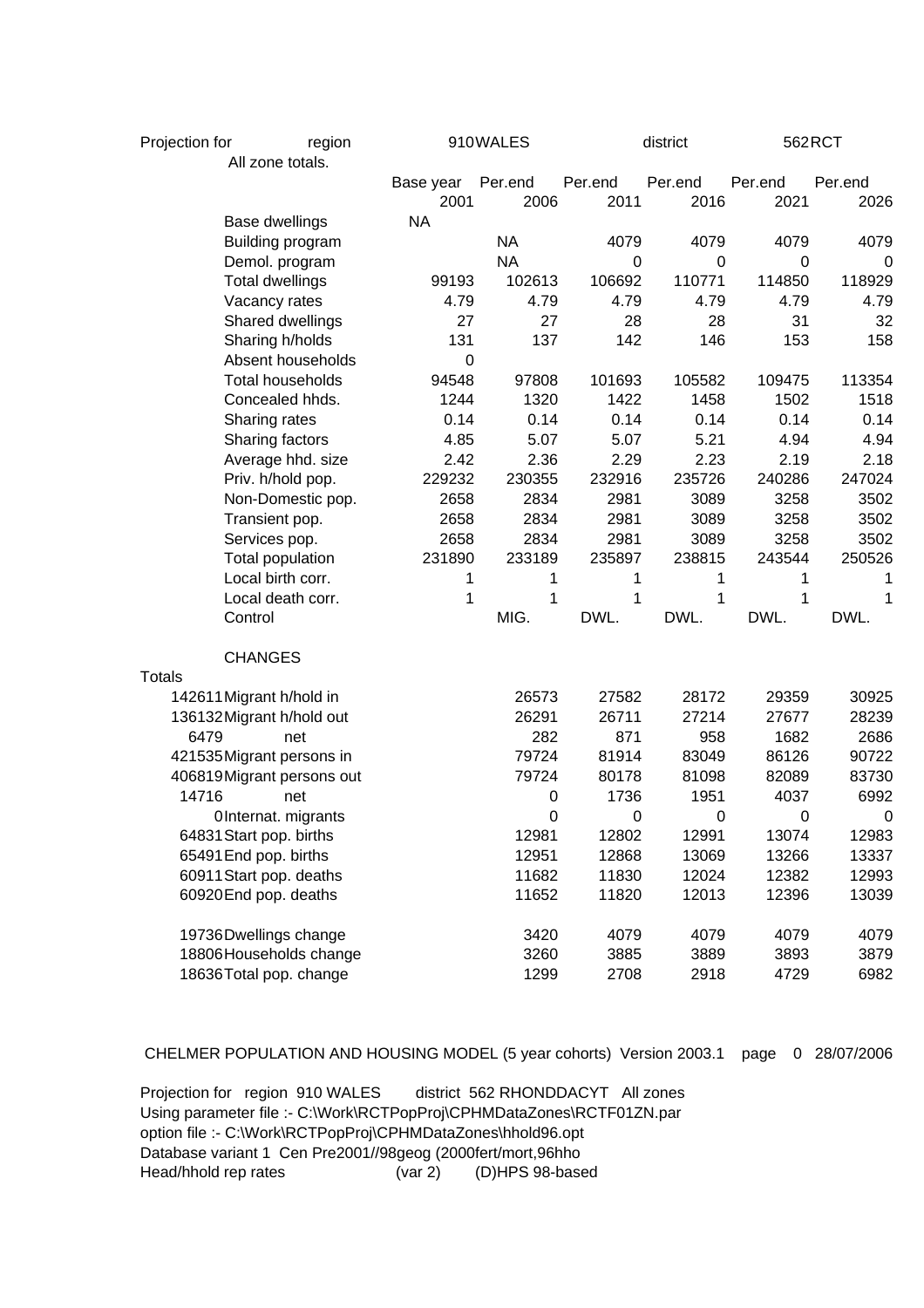| Migrant head/hhold rep rates | (var 2)       | (D)HPS 98-based                         |
|------------------------------|---------------|-----------------------------------------|
| Migrant age/sex              | (var 2)       | (D)CENSUS91 FROM SPEC MIGN STATS(rev)   |
| Internat. migration profile  | (var 1)       | (N)INTNETMIGN PROF GAD 2001-6           |
| Vacancy rates                | (var 8)       | (D)Dwlvac Cen2001 HolAcc/2ndHom.        |
| Sharing factors              | $($ var 8 $)$ | (D)Census2001 (Table S048)              |
| Base population              | (var 7)       | JR CENSUS2001 Residents, CENSUS2001 INS |
| Fertility rates              | (var 7)       | 1991-2031; WALES 2000-BASED (ONS/GAD)   |
| Mortality rates              | (var 7)       | 1991-2031; WALES 2000-BASED (ONS/GAD)   |
| Infant mortality rates       | (var 7)       | 1991-2031; WALES 2000-BASED (ONS/GAD)   |
| Local correction factors     | (var 2)       | <b>NONE JR</b>                          |
| Dwelling control             | (var 6)       | <b>JR Estimate</b>                      |
| Control type                 | (var 1)       | <b>DWELLINGS TARGETS</b>                |
| Household correction         | (var 2)       | (D)Hholds cor. Cen2001                  |

No local edits file. Onscreen edits have been made to Control type  $\qquad \qquad$ .

With modelling options In migration profiles. Out migration profiles. Composite head/hhold representative rates. Institute pop. is proportional to domestic pop. for some age bands. Base dwellings are calculated. Mortality rates applied to non-transient population. Local corrections are calculated.

Notes on the standard report.

- 1. Average household size = (total inst. pop.)/total households.
- 2. Start population births and deaths result from applying fertility and mortality to the population at the start of a period. The end population births and deaths are an estimate of the registrations in that area.
- 3. Calculated local corrections use the default data for net migration control and international migration.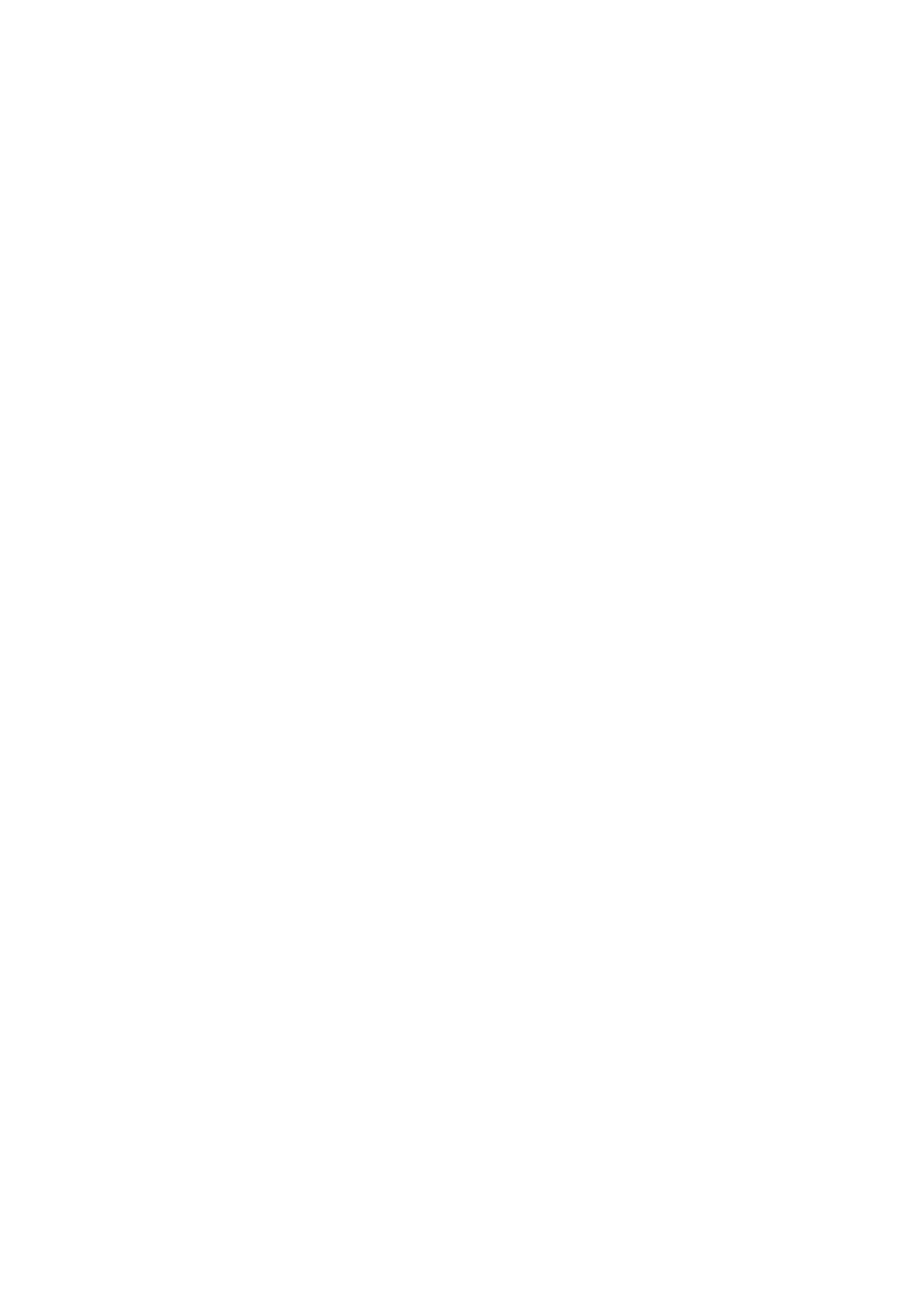Appendix 4

Detailed Population Projection for Migration Rate from 1981 to 2001 This appendix shows the results of the Chelmer Population and Housing Model (CPHM) for RCT and zones. The average migration rate from 1981 to 2001 was assumed to continue over the projection period.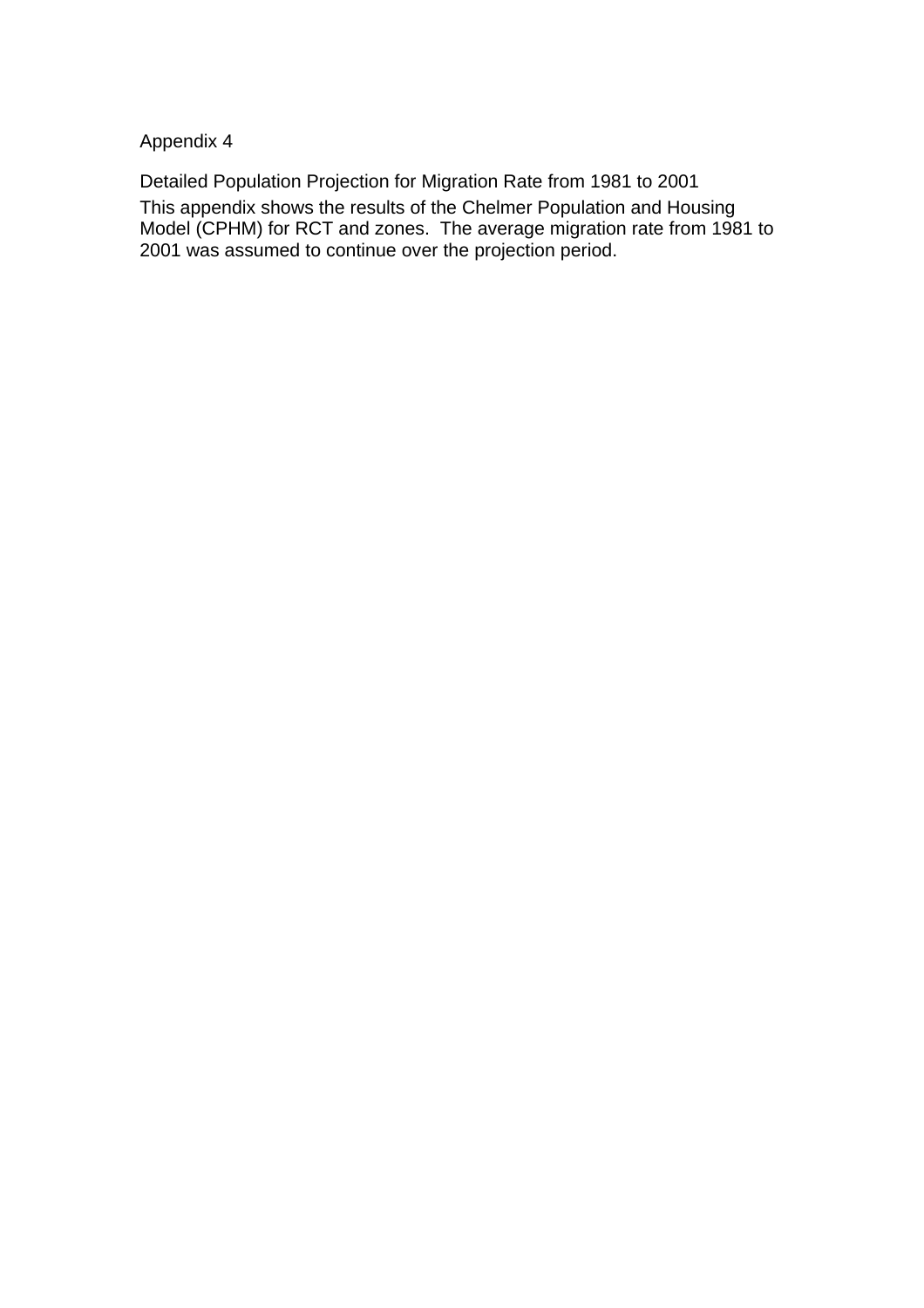| Projection for<br>region<br>Hirwaun |                           | 910WALES |                   |                 | district        | 562RCT          |                 |                 |
|-------------------------------------|---------------------------|----------|-------------------|-----------------|-----------------|-----------------|-----------------|-----------------|
|                                     |                           |          | Base year<br>2001 | Per.end<br>2006 | Per.end<br>2011 | Per.end<br>2016 | Per.end<br>2021 | Per.end<br>2026 |
|                                     | Base dwellings            |          | <b>NA</b>         |                 |                 |                 |                 |                 |
|                                     | Building program          |          |                   | <b>NA</b>       | <b>NA</b>       | <b>NA</b>       | <b>NA</b>       | <b>NA</b>       |
|                                     | Demol. program            |          |                   | <b>NA</b>       | <b>NA</b>       | <b>NA</b>       | <b>NA</b>       | <b>NA</b>       |
|                                     | <b>Total dwellings</b>    |          | 3913              | 3988            | 4095            | 4223            | 4309            | 4316            |
|                                     | Vacancy rates             |          | 4.79              | 4.79            | 4.79            | 4.79            | 4.79            | 4.79            |
|                                     | Shared dwellings          |          | 1                 | 1               | 1               | 1               | 1               | 1               |
|                                     | Sharing h/holds           |          | 5                 | 5               | 5               | 6               | 6               | 6               |
|                                     | Absent households         |          | 0                 |                 |                 |                 |                 |                 |
|                                     | <b>Total households</b>   |          | 3730              | 3801            | 3903            | 4026            | 4108            | 4114            |
|                                     | Concealed hhds.           |          | 45                | 51              | 56              | 56              | 54              | 49              |
|                                     | Sharing rates             |          | 0.14              | 0.14            | 0.14            | 0.14            | 0.14            | 0.14            |
|                                     | Sharing factors           |          | 5.07              | 5.07            | 5.07            | 5.07            | 5.07            | 5.07            |
|                                     | Average hhd. size         |          | 2.43              | 2.36            | 2.27            | 2.18            | 2.11            | 2.08            |
|                                     | Priv. h/hold pop.         |          | 9047              | 8952            | 8844            | 8757            | 8682            | 8558            |
|                                     | Non-Domestic pop.         |          | 0                 | 0               | 0               | $\pmb{0}$       | $\mathbf 0$     | 0               |
|                                     | Transient pop.            |          | 0                 | 0               | 0               | $\mathbf 0$     | $\mathbf 0$     | 0               |
|                                     | Services pop.             |          | $\mathbf 0$       | 0               | 0               | 0               | $\mathbf 0$     | 0               |
|                                     | Total population          |          | 9047              | 8952            | 8844            | 8757            | 8682            | 8558            |
|                                     | Local birth corr.         |          | 1                 | 1               | 1               | 1               | 1               | 1               |
|                                     | Local death corr.         |          | 1                 | 1               | 1               | 1               | 1               | 1               |
|                                     | Control                   |          |                   | MIG.            | MIG.            | MIG.            | MIG.            | MIG.            |
| <b>Totals</b>                       | <b>CHANGES</b>            |          |                   |                 |                 |                 |                 |                 |
|                                     | 5106Migrant h/hold in     |          |                   | 1031            | 1029            | 1023            | 1016            | 1007            |
|                                     | 5261 Migrant h/hold out   |          |                   | 1059            | 1061            | 1053            | 1049            | 1039            |
| $-155$                              | net                       |          |                   | $-28$           | $-32$           | $-30$           | $-33$           | $-32$           |
|                                     | 14622 Migrant persons in  |          |                   | 2989            | 2959            | 2920            | 2890            | 2864            |
|                                     | 15222 Migrant persons out |          |                   | 3109            | 3079            | 3040            | 3010            | 2984            |
| $-600$                              | net                       |          |                   | $-120$          | $-120$          | $-120$          | $-120$          | $-120$          |
|                                     | OInternat. migrants       |          |                   | 0               | 0               | 0               | $\mathbf 0$     | 0               |
|                                     | 2457 Start pop. births    |          |                   | 490             | 480             | 496             | 509             | 482             |
|                                     | 2417 End pop. births      |          |                   | 482             | 472             | 488             | 501             | 474             |
|                                     | 2346 Start pop. deaths    |          |                   | 465             | 468             | 463             | 464             | 486             |
|                                     | 2332 End pop. deaths      |          |                   | 463             | 465             | 460             | 461             | 483             |
|                                     | 403Dwellings change       |          |                   | 75              | 107             | 128             | 86              | 7               |
|                                     | 384 Households change     |          |                   | 71              | 102             | 123             | 82              | 6               |
|                                     | -489Total pop. change     |          |                   | $-95$           | $-108$          | $-87$           | $-75$           | $-124$          |
|                                     |                           |          |                   |                 |                 |                 |                 |                 |
| Projection for<br>Aberdare          |                           | region   |                   | 910WALES        |                 | district        |                 | 562RCT          |
|                                     |                           |          | Base year         | Per.end         | Per.end         | Per.end         | Per.end         | Per.end         |
|                                     |                           |          | 2001              | 2006            | 2011            | 2016            | 2021            | 2026            |
|                                     | Base dwellings            |          | <b>NA</b>         |                 |                 |                 |                 |                 |
|                                     | Building program          |          |                   | <b>NA</b>       | <b>NA</b>       | <b>NA</b>       | <b>NA</b>       | <b>NA</b>       |
|                                     | Demol. program            |          |                   | <b>NA</b>       | <b>NA</b>       | <b>NA</b>       | <b>NA</b>       | <b>NA</b>       |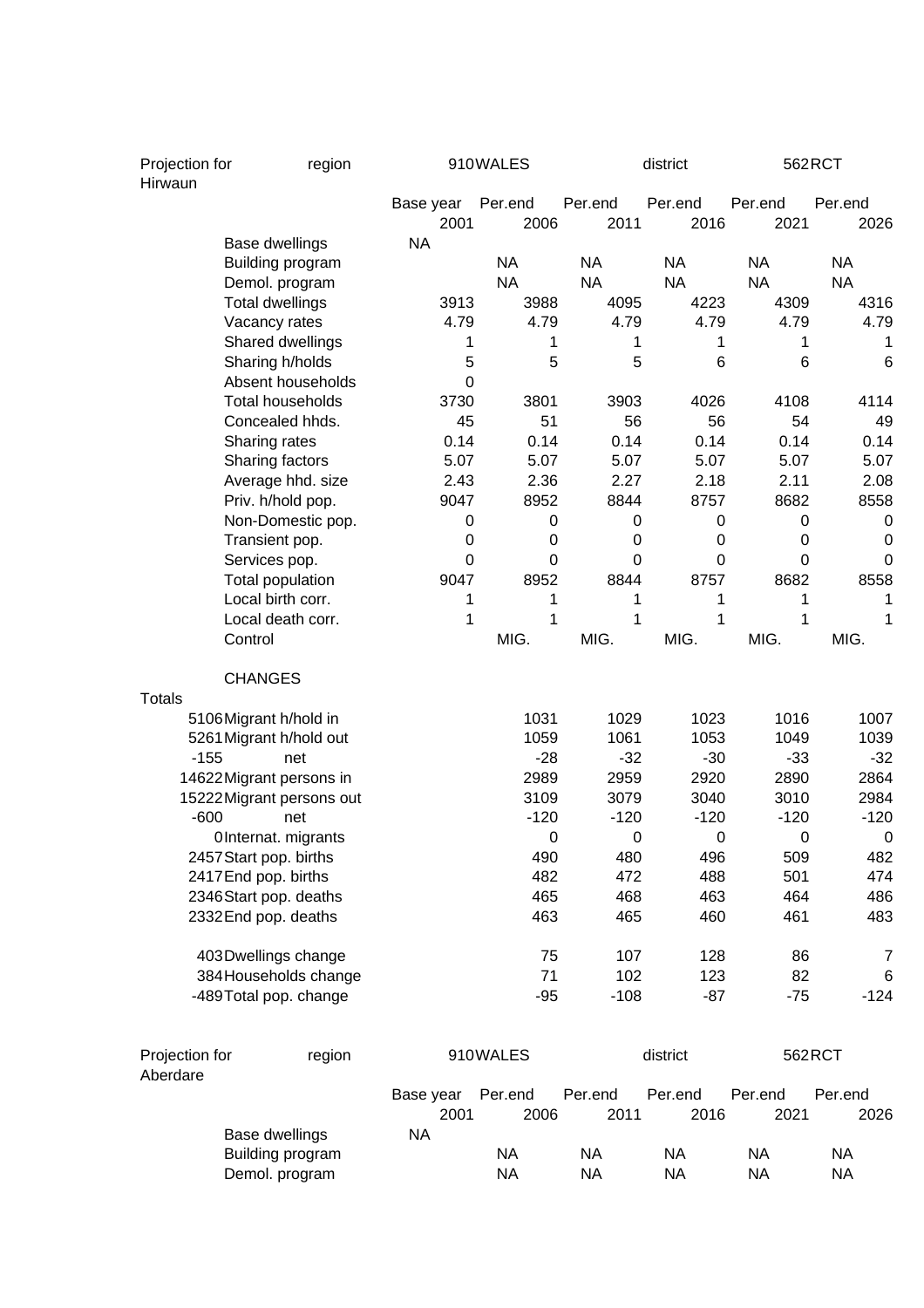| <b>Total dwellings</b>    | 12809       | 12878       | 12977       | 13098  | 13140  | 13007  |
|---------------------------|-------------|-------------|-------------|--------|--------|--------|
| Vacancy rates             | 4.79        | 4.79        | 4.79        | 4.79   | 4.79   | 4.79   |
| Shared dwellings          | 3           | 3           | 3           | 3      | 4      | 3      |
| Sharing h/holds           | 17          | 17          | 17          | 17     | 18     | 17     |
| Absent households         | $\mathbf 0$ |             |             |        |        |        |
| <b>Total households</b>   | 12209       | 12275       | 12369       | 12485  | 12525  | 12398  |
| Concealed hhds.           | 152         | 160         | 167         | 169    | 167    | 155    |
| Sharing rates             | 0.14        | 0.14        | 0.14        | 0.14   | 0.14   | 0.14   |
| Sharing factors           | 5.07        | 5.07        | 5.07        | 5.07   | 5.07   | 5.07   |
| Average hhd. size         | 2.43        | 2.37        | 2.31        | 2.24   | 2.19   | 2.16   |
| Priv. h/hold pop.         | 29613       | 29102       | 28565       | 28027  | 27448  | 26731  |
| Non-Domestic pop.         | 364         | 380         | 387         | 396    | 418    | 460    |
| Transient pop.            | 364         | 380         | 387         | 396    | 418    | 460    |
| Services pop.             | 364         | 380         | 387         | 396    | 418    | 460    |
| Total population          | 29977       | 29482       | 28952       | 28423  | 27866  | 27191  |
| Local birth corr.         | 1           | 1           | 1           | 1      | 1      | 1      |
| Local death corr.         | 1           | $\mathbf 1$ | $\mathbf 1$ | 1      | 1      | 1      |
| Control                   |             | MIG.        | MIG.        | MIG.   | MIG.   | MIG.   |
|                           |             |             |             |        |        |        |
| <b>CHANGES</b>            |             |             |             |        |        |        |
| <b>Totals</b>             |             |             |             |        |        |        |
| 15709 Migrant h/hold in   |             | 3216        | 3190        | 3154   | 3106   | 3043   |
| 16199Migrant h/hold out   |             | 3309        | 3287        | 3253   | 3206   | 3144   |
| $-490$<br>net             |             | $-93$       | $-97$       | $-99$  | $-100$ | $-101$ |
| 47750 Migrant persons in  |             | 9904        | 9735        | 9558   | 9372   | 9181   |
| 49750 Migrant persons out |             | 10304       | 10135       | 9958   | 9772   | 9581   |
| $-2000$<br>net            |             | $-400$      | $-400$      | $-400$ | $-400$ | $-400$ |
| OInternat. migrants       |             | 0           | $\mathbf 0$ | 0      | 0      | 0      |
| 7484 Start pop. births    |             | 1603        | 1521        | 1490   | 1472   | 1398   |
| 7355 End pop. births      |             | 1577        | 1495        | 1465   | 1446   | 1372   |
| 8270 Start pop. deaths    |             | 1698        | 1651        | 1619   | 1629   | 1673   |
| 8229 End pop. deaths      |             | 1690        | 1643        | 1610   | 1621   | 1665   |
| 198Dwellings change       |             | 69          | 99          | 121    | 42     | $-133$ |
| 189Households change      |             | 66          | 94          | 116    | 40     | $-127$ |
| -2786 Total pop. change   |             | $-495$      | $-530$      | $-529$ | $-557$ | $-675$ |

| Projection for<br>region |                   | 910WALES  |         |           | district  | 562RCT  |           |
|--------------------------|-------------------|-----------|---------|-----------|-----------|---------|-----------|
| MountainAs               |                   |           |         |           |           |         |           |
|                          |                   | Base year | Per.end | Per.end   | Per.end   | Per.end | Per.end   |
|                          |                   | 2001      | 2006    | 2011      | 2016      | 2021    | 2026      |
|                          | Base dwellings    | NA        |         |           |           |         |           |
|                          | Building program  |           | NA      | <b>NA</b> | <b>NA</b> | NA.     | <b>NA</b> |
|                          | Demol. program    |           | NA.     | <b>NA</b> | <b>NA</b> | ΝA      | <b>NA</b> |
|                          | Total dwellings   | 8485      | 8661    | 8853      | 9020      | 9101    | 9070      |
|                          | Vacancy rates     | 4.79      | 4.79    | 4.79      | 4.79      | 4.79    | 4.79      |
|                          | Shared dwellings  | 2         | 2       | 2         | 2         | 2       | 2         |
|                          | Sharing h/holds   | 11        | 12      | 12        | 12        | 12      | 12        |
|                          | Absent households | 0         |         |           |           |         |           |
|                          | Total households  | 8088      | 8255    | 8438      | 8598      | 8675    | 8646      |
|                          | Concealed hhds.   | 103       | 111     | 118       | 117       | 112     | 106       |
|                          | Sharing rates     | 0.14      | 0.14    | 0.14      | 0.14      | 0.14    | 0.14      |
|                          | Sharing factors   | 5.07      | 5.07    | 5.07      | 5.07      | 5.07    | 5.07      |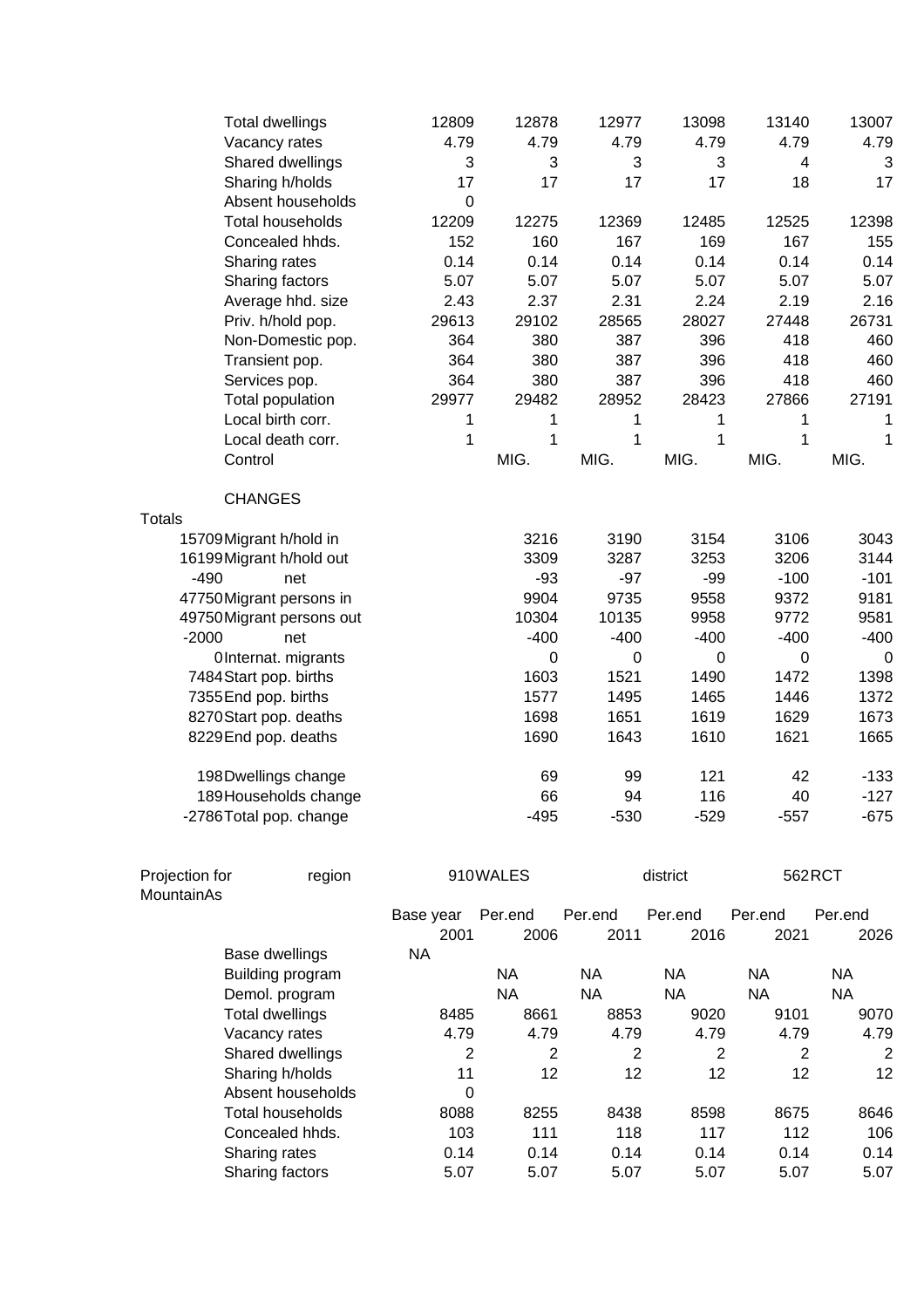|                | Average hhd. size<br>Priv. h/hold pop.<br>Non-Domestic pop.<br>Transient pop.<br>Services pop.<br>Total population<br>Local birth corr.<br>Local death corr.<br>Control | 2.43<br>19619<br>120<br>120<br>120<br>19739<br>1<br>1 | 2.35<br>19402<br>133<br>133<br>133<br>19535<br>1<br>1<br>MIG. | 2.27<br>19150<br>149<br>149<br>149<br>19299<br>1<br>1<br>MIG. | 2.2<br>18905<br>155<br>155<br>155<br>19060<br>1<br>1<br>MIG. | 2.15<br>18612<br>168<br>168<br>168<br>18780<br>1<br>1<br>MIG. | 2.11<br>18212<br>182<br>182<br>182<br>18394<br>1<br>1<br>MIG. |
|----------------|-------------------------------------------------------------------------------------------------------------------------------------------------------------------------|-------------------------------------------------------|---------------------------------------------------------------|---------------------------------------------------------------|--------------------------------------------------------------|---------------------------------------------------------------|---------------------------------------------------------------|
|                | <b>CHANGES</b>                                                                                                                                                          |                                                       |                                                               |                                                               |                                                              |                                                               |                                                               |
| <b>Totals</b>  |                                                                                                                                                                         |                                                       |                                                               |                                                               |                                                              |                                                               |                                                               |
|                | 10886Migrant h/hold in                                                                                                                                                  |                                                       | 2200                                                          | 2200                                                          | 2186                                                         | 2166                                                          | 2134                                                          |
|                | 11237 Migrant h/hold out                                                                                                                                                |                                                       | 2269                                                          | 2268                                                          | 2258                                                         | 2238                                                          | 2204                                                          |
| $-351$         | net                                                                                                                                                                     |                                                       | $-69$                                                         | $-68$                                                         | $-72$                                                        | $-72$                                                         | $-70$                                                         |
|                | 31798Migrant persons in                                                                                                                                                 |                                                       | 6516                                                          | 6447                                                          | 6366                                                         | 6283                                                          | 6186                                                          |
|                | 33148 Migrant persons out                                                                                                                                               |                                                       | 6786                                                          | 6717                                                          | 6636                                                         | 6553                                                          | 6456                                                          |
| $-1350$        | net                                                                                                                                                                     |                                                       | $-270$                                                        | $-270$                                                        | $-270$                                                       | $-270$                                                        | $-270$                                                        |
|                | OInternat. migrants                                                                                                                                                     |                                                       | 0                                                             | $\pmb{0}$                                                     | $\pmb{0}$                                                    | 0                                                             | 0                                                             |
|                | 5231 Start pop. births                                                                                                                                                  |                                                       | 1080                                                          | 1062                                                          | 1070                                                         | 1048                                                          | 971                                                           |
|                | 5146End pop. births                                                                                                                                                     |                                                       | 1063                                                          | 1045                                                          | 1053                                                         | 1031                                                          | 954                                                           |
|                | 5226 Start pop. deaths                                                                                                                                                  |                                                       | 1014                                                          | 1028                                                          | 1039                                                         | 1058                                                          | 1087                                                          |
|                | 5196End pop. deaths                                                                                                                                                     |                                                       | 1007                                                          | 1022                                                          | 1033                                                         | 1052                                                          | 1082                                                          |
|                | 585 Dwellings change                                                                                                                                                    |                                                       | 176                                                           | 192                                                           | 167                                                          | 81                                                            | $-31$                                                         |
|                | 558 Households change                                                                                                                                                   |                                                       | 167                                                           | 183                                                           | 160                                                          | 77                                                            | $-29$                                                         |
|                | -1345 Total pop. change                                                                                                                                                 |                                                       | $-204$                                                        | $-236$                                                        | $-239$                                                       | $-280$                                                        | $-386$                                                        |
| Projection for | region                                                                                                                                                                  |                                                       | 910WALES                                                      |                                                               | district                                                     | 562RCT                                                        |                                                               |
| Pontypridd     |                                                                                                                                                                         |                                                       |                                                               |                                                               |                                                              |                                                               |                                                               |
|                |                                                                                                                                                                         | Base year<br>2001                                     | Per.end<br>2006                                               | Per.end<br>2011                                               | Per.end<br>2016                                              | Per.end<br>2021                                               | Per.end<br>2026                                               |
|                | Base dwellings                                                                                                                                                          | <b>NA</b>                                             |                                                               |                                                               |                                                              |                                                               |                                                               |
|                | Building program                                                                                                                                                        |                                                       | <b>NA</b>                                                     | <b>NA</b>                                                     | <b>NA</b>                                                    | <b>NA</b>                                                     | <b>NA</b>                                                     |
|                | Demol. program                                                                                                                                                          |                                                       | <b>NA</b>                                                     | <b>NA</b>                                                     | <b>NA</b>                                                    | <b>NA</b>                                                     | <b>NA</b>                                                     |
|                | <b>Total dwellings</b>                                                                                                                                                  | 10536                                                 | 10673                                                         | 10768                                                         | 10809                                                        | 10753                                                         | 10566                                                         |
|                | Vacancy rates                                                                                                                                                           | 4.79                                                  | 4.79                                                          | 4.79                                                          | 4.79                                                         | 4.79                                                          | 4.79                                                          |
|                | Shared dwellings                                                                                                                                                        | 3                                                     | 3                                                             | 3                                                             | 3                                                            | 3                                                             | 3                                                             |
|                | Sharing h/holds                                                                                                                                                         | 14                                                    | 14                                                            | 14                                                            | 14                                                           | 14                                                            | 14                                                            |
|                | Absent households                                                                                                                                                       | $\Omega$                                              |                                                               |                                                               |                                                              |                                                               |                                                               |
|                | <b>Total households</b>                                                                                                                                                 | 10042                                                 | 10173                                                         | 10264                                                         | 10303                                                        | 10250                                                         | 10071                                                         |
|                | Concealed hhds.                                                                                                                                                         | 134                                                   | 134                                                           | 136                                                           | 133                                                          | 129                                                           | 120                                                           |
|                | Sharing rates                                                                                                                                                           | 0.14                                                  | 0.14                                                          | 0.14                                                          | 0.14                                                         | 0.14                                                          | 0.14                                                          |
|                | Sharing factors                                                                                                                                                         | 5.07                                                  | 5.07                                                          | 5.07                                                          | 5.07                                                         | 5.07                                                          | 5.07                                                          |
|                | Average hhd. size                                                                                                                                                       | 2.43                                                  | 2.35                                                          | 2.27                                                          | 2.19                                                         | 2.13                                                          | 2.08                                                          |
|                | Priv. h/hold pop.                                                                                                                                                       | 24357                                                 | 23879                                                         | 23284                                                         | 22613                                                        | 21848                                                         | 20962                                                         |
|                | Non-Domestic pop.                                                                                                                                                       | 251                                                   | 281                                                           | 311                                                           | 328                                                          | 348                                                           | 376                                                           |
|                | Transient pop.                                                                                                                                                          | 251                                                   | 281<br>281                                                    | 311<br>311                                                    | 328                                                          | 348                                                           | 376                                                           |
|                | Services pop.                                                                                                                                                           | 251<br>24608                                          | 24160                                                         | 23595                                                         | 328<br>22941                                                 | 348<br>22196                                                  | 376<br>21338                                                  |
|                | Total population<br>Local birth corr.                                                                                                                                   | 1                                                     | 1                                                             | 1                                                             | 1                                                            |                                                               |                                                               |
|                | Local death corr.                                                                                                                                                       | 1                                                     | 1                                                             | 1                                                             | 1                                                            | 1                                                             | 1                                                             |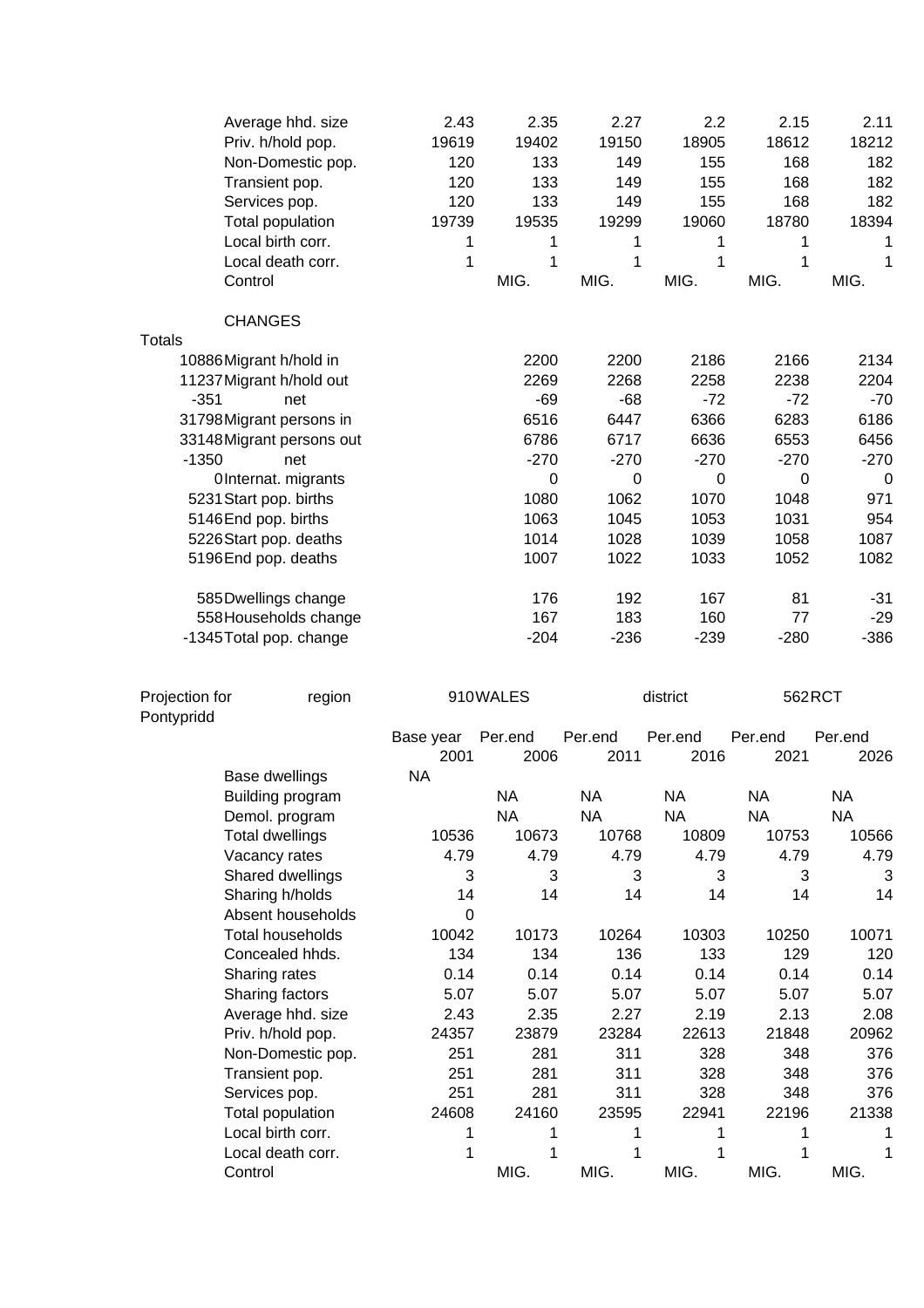CHANGES

| Totals                    |        |        |        |        |          |
|---------------------------|--------|--------|--------|--------|----------|
| 12479Migrant h/hold in    | 2588   | 2561   | 2514   | 2451   | 2365     |
| 13343 Migrant h/hold out  | 2755   | 2732   | 2689   | 2626   | 2541     |
| -864<br>net               | $-167$ | $-171$ | $-175$ | $-175$ | -176     |
| 37391 Migrant persons in  | 7858   | 7704   | 7510   | 7288   | 7031     |
| 40391 Migrant persons out | 8458   | 8304   | 8110   | 7888   | 7631     |
| $-3000$<br>net            | $-600$ | $-600$ | $-600$ | $-600$ | -600     |
| OInternat. migrants       | 0      | 0      | 0      | 0      | $\Omega$ |
| 6056 Start pop. births    | 1409   | 1290   | 1197   | 1121   | 1039     |
| 5876End pop. births       | 1373   | 1254   | 1161   | 1085   | 1003     |
| 6326 Start pop. deaths    | 1257   | 1255   | 1251   | 1266   | 1297     |
| 6278 End pop. deaths      | 1247   | 1245   | 1241   | 1257   | 1288     |
| 30 Dwellings change       | 137    | 95     | 41     | $-56$  | -187     |
| 29 Households change      | 131    | 91     | 39     | -53    | -179     |
| -3270 Total pop. change   | $-448$ | -565   | $-654$ | -745   | -858     |
|                           |        |        |        |        |          |

| Projection for<br>Porth | region                    |           | 910WALES       |                | district       | 562RCT         |              |
|-------------------------|---------------------------|-----------|----------------|----------------|----------------|----------------|--------------|
|                         |                           | Base year | Per.end        | Per.end        | Per.end        | Per.end        | Per.end      |
|                         |                           | 2001      | 2006           | 2011           | 2016           | 2021           | 2026         |
|                         | Base dwellings            | <b>NA</b> |                |                |                |                |              |
|                         | Building program          |           | <b>NA</b>      | <b>NA</b>      | <b>NA</b>      | <b>NA</b>      | <b>NA</b>    |
|                         | Demol. program            |           | <b>NA</b>      | <b>NA</b>      | <b>NA</b>      | <b>NA</b>      | <b>NA</b>    |
|                         | <b>Total dwellings</b>    | 6600      | 6625           | 6641           | 6647           | 6585           | 6419         |
|                         | Vacancy rates             | 4.79      | 4.79           | 4.79           | 4.79           | 4.79           | 4.79         |
|                         | Shared dwellings          | 2         | $\overline{2}$ | $\overline{2}$ | $\overline{2}$ | $\overline{c}$ | $\mathbf{2}$ |
|                         | Sharing h/holds           | 9         | 9              | 9              | 9              | 9              | 9            |
|                         | Absent households         | 0         |                |                |                |                |              |
|                         | Total households          | 6291      | 6315           | 6330           | 6336           | 6277           | 6119         |
|                         | Concealed hhds.           | 79        | 81             | 84             | 83             | 79             | 70           |
|                         | Sharing rates             | 0.14      | 0.14           | 0.14           | 0.14           | 0.14           | 0.14         |
|                         | Sharing factors           | 5.07      | 5.07           | 5.07           | 5.07           | 5.07           | 5.07         |
|                         | Average hhd. size         | 2.43      | 2.34           | 2.26           | 2.17           | 2.11           | 2.06         |
|                         | Priv. h/hold pop.         | 15260     | 14808          | 14300          | 13780          | 13233          | 12614        |
|                         | Non-Domestic pop.         | 44        | 51             | 58             | 58             | 61             | 64           |
|                         | Transient pop.            | 44        | 51             | 58             | 58             | 61             | 64           |
|                         | Services pop.             | 44        | 51             | 58             | 58             | 61             | 64           |
|                         | Total population          | 15304     | 14859          | 14358          | 13838          | 13294          | 12678        |
|                         | Local birth corr.         | 1         | 1              | 1              | 1              | 1              | 1            |
|                         | Local death corr.         | 1         | 1              | 1              | 1              | 1              | 1            |
| Control                 |                           |           | MIG.           | MIG.           | MIG.           | MIG.           | MIG.         |
|                         | <b>CHANGES</b>            |           |                |                |                |                |              |
| <b>Totals</b>           |                           |           |                |                |                |                |              |
|                         | 7487 Migrant h/hold in    |           | 1589           | 1550           | 1506           | 1453           | 1389         |
|                         | 8110Migrant h/hold out    |           | 1710           | 1674           | 1632           | 1579           | 1515         |
| $-623$                  | net                       |           | $-121$         | $-124$         | $-126$         | $-126$         | $-126$       |
|                         | 22509 Migrant persons in  |           | 4837           | 4681           | 4512           | 4336           | 4143         |
|                         | 24634 Migrant persons out |           | 5262           | 5106           | 4937           | 4761           | 4568         |
| $-2125$                 | net                       |           | $-425$         | $-425$         | $-425$         | $-425$         | $-425$       |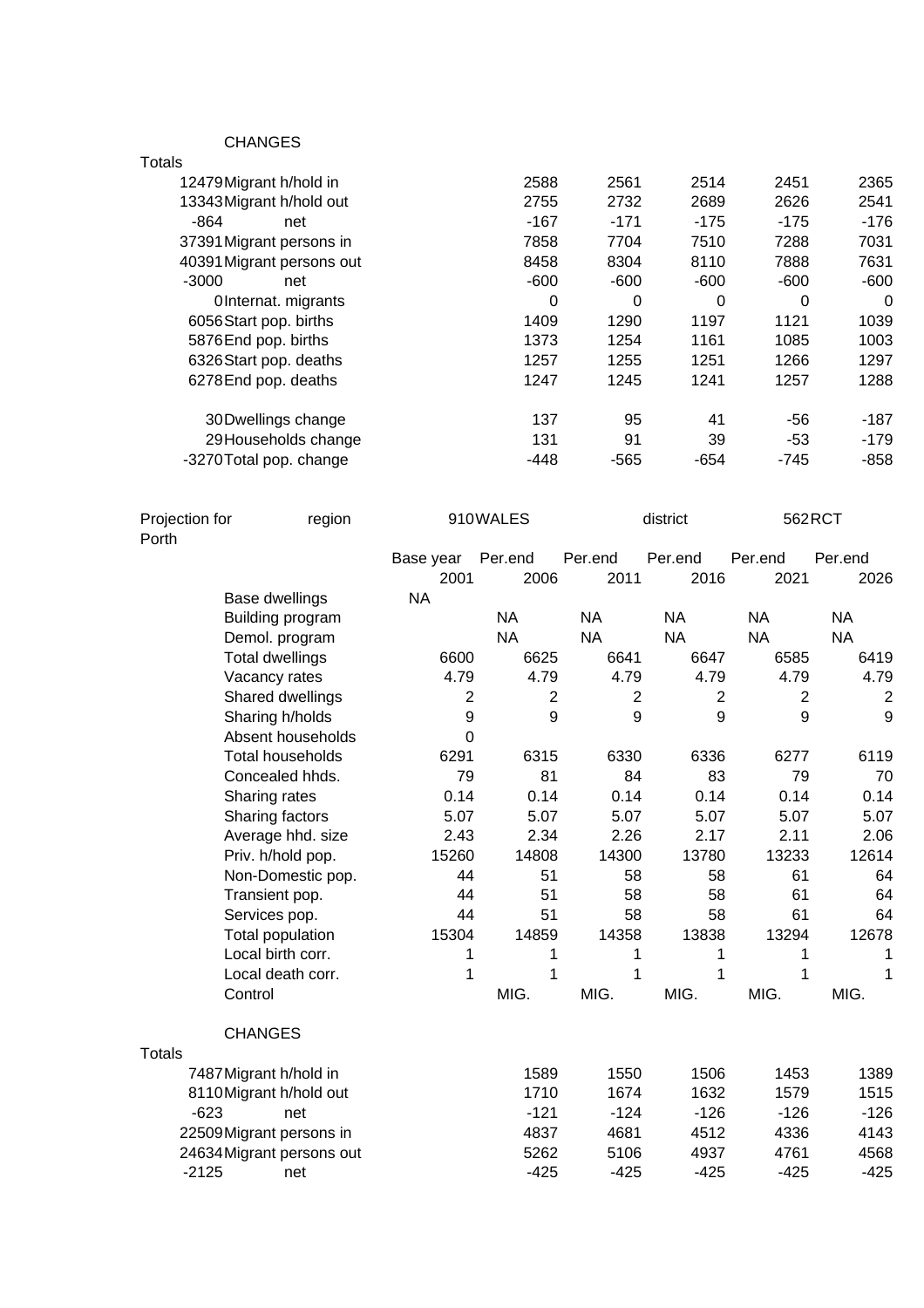| OInternat. migrants    | 0    | 0      | 0      | 0     | $\Omega$ |
|------------------------|------|--------|--------|-------|----------|
| 3624 Start pop. births | 805  | 750    | 725    | 701   | 643      |
| 3499 End pop. births   | 780  | 725    | 700    | 676   | 618      |
| 4125 Start pop. deaths | 825  | 826    | 820    | 820   | 834      |
| 4091 End pop. deaths   | 817  | 819    | 813    | 814   | 828      |
| -181 Dwellings change  | 25   | 16     | 6      | $-62$ | -166     |
| -172 Households change | 24   | 15     | 6      | -59   | $-158$   |
| -2626Total pop. change | -445 | $-501$ | $-520$ | -544  | -616     |

| Projection for | region                    |                   | 910WALES        |                 | district        |                 | 562RCT          |
|----------------|---------------------------|-------------------|-----------------|-----------------|-----------------|-----------------|-----------------|
| Maerdy         |                           |                   |                 |                 |                 |                 |                 |
|                |                           | Base year<br>2001 | Per.end<br>2006 | Per.end<br>2011 | Per.end<br>2016 | Per.end<br>2021 | Per.end<br>2026 |
|                | Base dwellings            | <b>NA</b>         |                 |                 |                 |                 |                 |
|                | Building program          |                   | <b>NA</b>       | <b>NA</b>       | <b>NA</b>       | <b>NA</b>       | <b>NA</b>       |
|                | Demol. program            |                   | <b>NA</b>       | <b>NA</b>       | <b>NA</b>       | <b>NA</b>       | <b>NA</b>       |
|                | <b>Total dwellings</b>    | 5414              | 5436            | 5456            | 5432            | 5315            | 5118            |
|                | Vacancy rates             | 4.79              | 4.79            | 4.79            | 4.79            | 4.79            | 4.79            |
|                | Shared dwellings          | 1                 | 1               | 1               | 1               | 1               | 1               |
|                | Sharing h/holds           | $\overline{7}$    | $\overline{7}$  | $\overline{7}$  | $\overline{7}$  | $\overline{7}$  | $\overline{7}$  |
|                | Absent households         | 0                 |                 |                 |                 |                 |                 |
|                | Total households          | 5161              | 5182            | 5201            | 5178            | 5066            | 4878            |
|                | Concealed hhds.           | 65                | 69              | 72              | 66              | 61              | 55              |
|                | Sharing rates             | 0.14              | 0.14            | 0.14            | 0.14            | 0.14            | 0.14            |
|                | Sharing factors           | 5.07              | 5.07            | 5.07            | 5.07            | 5.07            | 5.07            |
|                | Average hhd. size         | 2.43              | 2.33            | 2.24            | 2.16            | 2.11            | 2.06            |
|                | Priv. h/hold pop.         | 12520             | 12091           | 11644           | 11180           | 10664           | 10061           |
|                | Non-Domestic pop.         | 46                | 53              | 55              | 57              | 66              | 70              |
|                | Transient pop.            | 46                | 53              | 55              | 57              | 66              | 70              |
|                | Services pop.             | 46                | 53              | 55              | 57              | 66              | 70              |
|                | Total population          | 12566             | 12144           | 11699           | 11237           | 10730           | 10131           |
|                | Local birth corr.         | 1                 | 1               | 1               | 1               | 1               | 1               |
|                | Local death corr.         | 1                 | 1               | 1               | 1               | 1               | 1               |
|                | Control                   |                   | MIG.            | MIG.            | MIG.            | MIG.            | MIG.            |
|                | <b>CHANGES</b>            |                   |                 |                 |                 |                 |                 |
| <b>Totals</b>  |                           |                   |                 |                 |                 |                 |                 |
|                | 6051 Migrant h/hold in    |                   | 1297            | 1261            | 1216            | 1167            | 1110            |
|                | 6698 Migrant h/hold out   |                   | 1423            | 1389            | 1345            | 1299            | 1242            |
| $-647$         | net                       |                   | $-126$          | $-128$          | $-129$          | $-132$          | $-132$          |
|                | 17946Migrant persons in   |                   | 3897            | 3750            | 3595            | 3437            | 3267            |
|                | 20071 Migrant persons out |                   | 4322            | 4175            | 4020            | 3862            | 3692            |
| $-2125$        | net                       |                   | $-425$          | $-425$          | $-425$          | $-425$          | $-425$          |
|                | OInternat. migrants       |                   | 0               | 0               | $\pmb{0}$       | $\pmb{0}$       | $\mathbf 0$     |
|                | 3068Start pop. births     |                   | 670             | 648             | 634             | 597             | 519             |
|                | 2943End pop. births       |                   | 645             | 623             | 609             | 572             | 494             |
|                | 3378Start pop. deaths     |                   | 667             | 668             | 671             | 679             | 693             |
|                | 3346End pop. deaths       |                   | 659             | 662             | 665             | 673             | 687             |
|                | -296Dwellings change      |                   | 22              | 20              | $-24$           | $-117$          | $-197$          |
|                | -283 Households change    |                   | 21              | 19              | $-23$           | $-112$          | $-188$          |
|                | -2435 Total pop. change   |                   | $-422$          | $-445$          | $-462$          | $-507$          | $-599$          |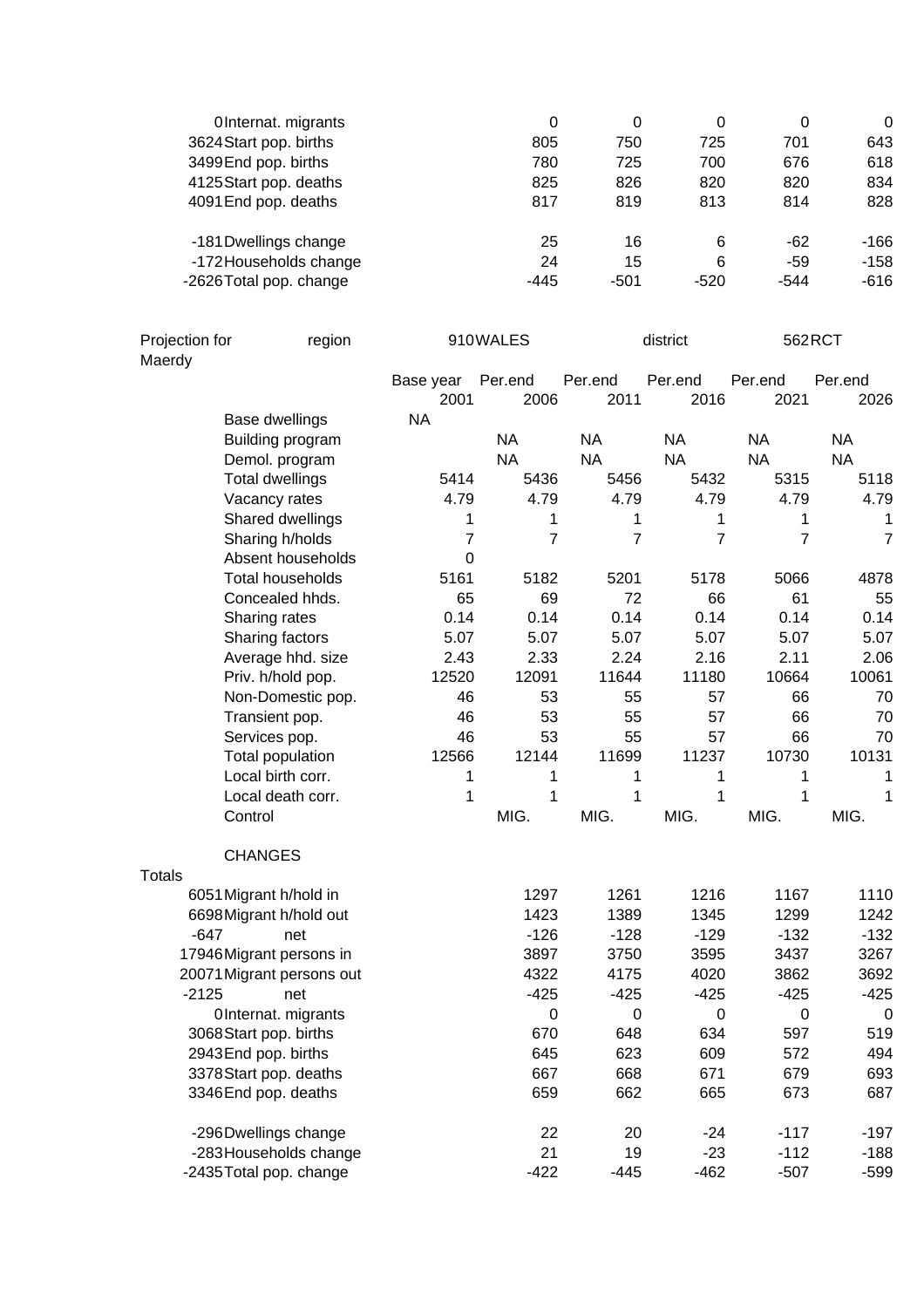| Projection for<br>Treorchy |                                 | region |                   | 910WALES        |                  | district         |                  | 562RCT          |
|----------------------------|---------------------------------|--------|-------------------|-----------------|------------------|------------------|------------------|-----------------|
|                            |                                 |        | Base year<br>2001 | Per.end<br>2006 | Per.end<br>2011  | Per.end<br>2016  | Per.end<br>2021  | Per.end<br>2026 |
|                            | Base dwellings                  |        | <b>NA</b>         |                 |                  |                  |                  |                 |
|                            | Building program                |        |                   | <b>NA</b>       | <b>NA</b>        | <b>NA</b>        | <b>NA</b>        | <b>NA</b>       |
|                            | Demol. program                  |        |                   | <b>NA</b>       | <b>NA</b>        | <b>NA</b>        | <b>NA</b>        | <b>NA</b>       |
|                            | <b>Total dwellings</b>          |        | 8378              | 8333            | 8289             | 8258             | 8161             | 7967            |
|                            | Vacancy rates                   |        | 4.79              | 4.79            | 4.79             | 4.79             | 4.79             | 4.79            |
|                            | Shared dwellings                |        | 2                 | 2               | $\overline{2}$   | $\overline{c}$   | 2                | $\overline{2}$  |
|                            | Sharing h/holds                 |        | 11                | 11              | 11               | 11               | 11               | 11              |
|                            | Absent households               |        | 0                 |                 |                  |                  |                  |                 |
|                            | <b>Total households</b>         |        | 7986              | 7943            | 7901             | 7871             | 7779             | 7594            |
|                            | Concealed hhds.                 |        | 98                | 102             | 106              | 105              | 101              | 92              |
|                            | Sharing rates                   |        | 0.14              | 0.14            | 0.14             | 0.14             | 0.14             | 0.14            |
|                            | Sharing factors                 |        | 5.07              | 5.07            | 5.07             | 5.07             | 5.07             | 5.07            |
|                            | Average hhd. size               |        | 2.43              | 2.37            | 2.3              | 2.23             | 2.18             | 2.14            |
|                            | Priv. h/hold pop.               |        | 19371             | 18790           | 18180            | 17575            | 16941            | 16241           |
|                            | Non-Domestic pop.               |        | 177<br>177        | 187<br>187      | 197<br>197       | 197<br>197       | 208<br>208       | 216<br>216      |
|                            | Transient pop.<br>Services pop. |        | 177               | 187             | 197              | 197              | 208              | 216             |
|                            | Total population                |        | 19548             | 18977           | 18377            | 17772            | 17149            | 16457           |
|                            | Local birth corr.               |        | 1                 | 1               | 1                | 1                | 1                | 1               |
|                            | Local death corr.               |        | 1                 | 1               | 1                | 1                | 1                | 1               |
|                            | Control                         |        |                   | MIG.            | MIG.             | MIG.             | MIG.             | MIG.            |
|                            | <b>CHANGES</b>                  |        |                   |                 |                  |                  |                  |                 |
| <b>Totals</b>              |                                 |        |                   |                 |                  |                  |                  |                 |
|                            | 9578 Migrant h/hold in          |        |                   | 2021            | 1977             | 1924             | 1863             | 1793            |
|                            | 10162 Migrant h/hold out        |        |                   | 2135            | 2092             | 2041             | 1982             | 1912            |
| $-584$                     | net                             |        |                   | $-114$          | $-115$           | $-117$           | $-119$           | $-119$          |
|                            | 29442Migrant persons in         |        |                   | 6295            | 6099             | 5895             | 5684             | 5469            |
|                            | 31567 Migrant persons out       |        |                   | 6720            | 6524             | 6320             | 6109             | 5894            |
| $-2125$                    | net                             |        |                   | $-425$          | $-425$           | $-425$           | $-425$           | $-425$          |
|                            | OInternat. migrants             |        |                   | 0               | $\boldsymbol{0}$ | $\boldsymbol{0}$ | $\boldsymbol{0}$ | $\mathbf 0$     |
|                            | 4663Start pop. births           |        |                   | 1017            | 965              | 937              | 906              | 838             |
|                            | 4534 End pop. births            |        |                   | 991             | 940              | 911              | 880              | 812             |
|                            | 5629Start pop. deaths           |        |                   | 1163            | 1140             | 1117             | 1104             | 1105            |
|                            | 5593End pop. deaths             |        |                   | 1155            | 1133             | 1109             | 1097             | 1099            |
|                            | -411 Dwellings change           |        |                   | $-45$           | $-44$            | $-31$            | $-97$            | $-194$          |
|                            | -392 Households change          |        |                   | $-43$           | $-42$            | $-30$            | $-92$            | $-185$          |
|                            | -3091 Total pop. change         |        |                   | $-571$          | $-600$           | $-605$           | $-623$           | $-692$          |
| Projection for             |                                 |        |                   | 910WALES        |                  | district         |                  | 562RCT          |
| Tonypandy                  |                                 | region |                   |                 |                  |                  |                  |                 |
|                            |                                 |        | Base year         | Per.end         | Per.end          | Per.end          | Per.end          | Per.end         |
|                            |                                 |        | 2001              | 2006            | 2011             | 2016             | 2021             | 2026            |
|                            | Base dwellings                  |        | <b>NA</b>         |                 |                  |                  |                  |                 |
|                            | Building program                |        |                   | <b>NA</b>       | <b>NA</b>        | <b>NA</b>        | <b>NA</b>        | <b>NA</b>       |
|                            | Demol. program                  |        |                   | <b>NA</b>       | <b>NA</b>        | <b>NA</b>        | <b>NA</b>        | <b>NA</b>       |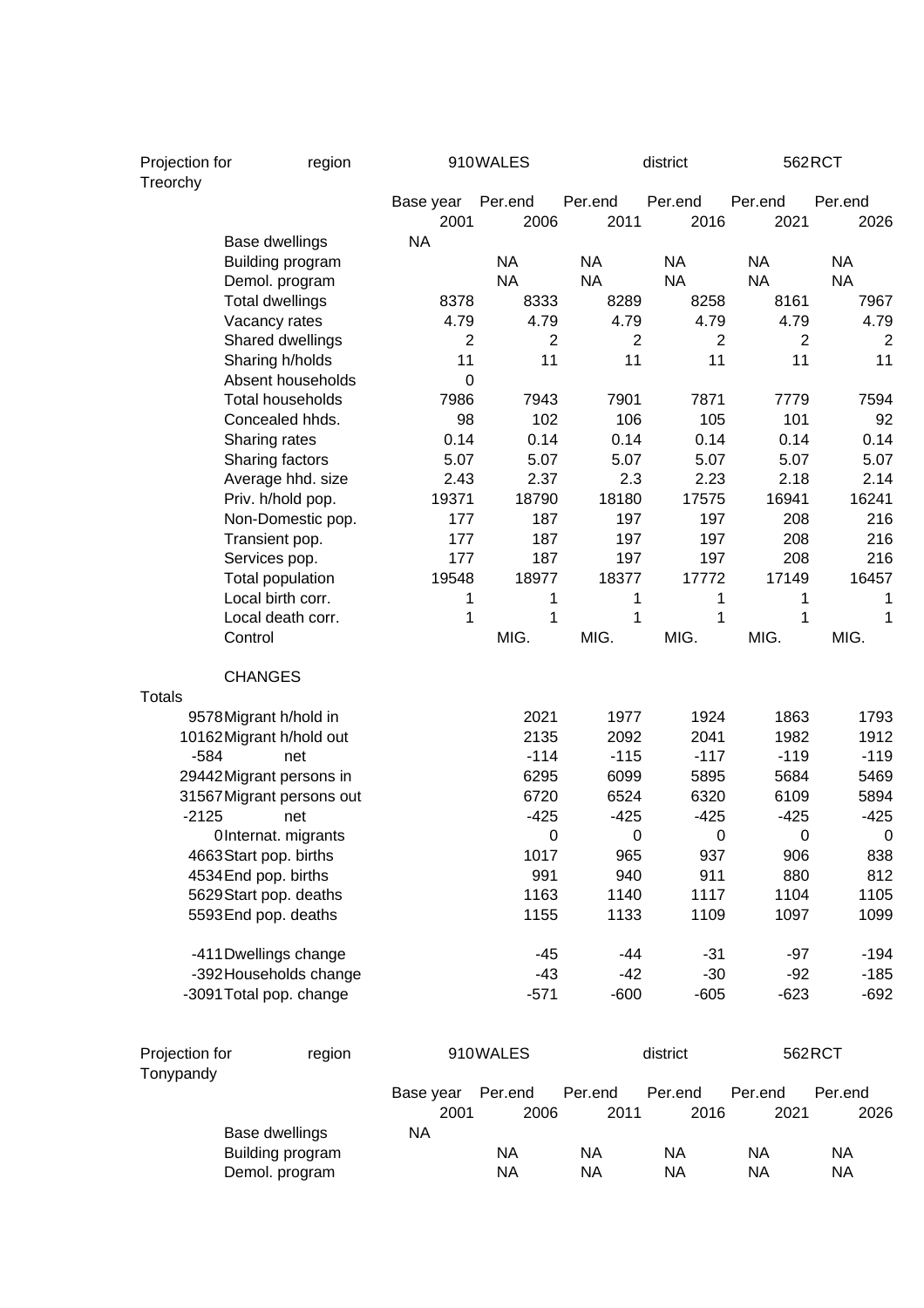|               | <b>Total dwellings</b>    | 10696       | 10805  | 10939  | 11070       | 11109  | 10995  |
|---------------|---------------------------|-------------|--------|--------|-------------|--------|--------|
|               | Vacancy rates             | 4.79        | 4.79   | 4.79   | 4.79        | 4.79   | 4.79   |
|               | Shared dwellings          | 3           | 3      | 3      | 3           | 3      | 3      |
|               | Sharing h/holds           | 14          | 14     | 15     | 15          | 15     | 15     |
|               | Absent households         | $\mathbf 0$ |        |        |             |        |        |
|               | <b>Total households</b>   | 10195       | 10299  | 10427  | 10552       | 10589  | 10480  |
|               | Concealed hhds.           | 128         | 137    | 145    | 144         | 139    | 128    |
|               | Sharing rates             | 0.14        | 0.14   | 0.14   | 0.14        | 0.14   | 0.14   |
|               | Sharing factors           | 5.07        | 5.07   | 5.07   | 5.07        | 5.07   | 5.07   |
|               | Average hhd. size         | 2.43        | 2.35   | 2.28   | 2.21        | 2.15   | 2.11   |
|               | Priv. h/hold pop.         | 24729       | 24253  | 23758  | 23278       | 22776  | 22149  |
|               | Non-Domestic pop.         | 298         | 329    | 353    | 372         | 392    | 427    |
|               | Transient pop.            | 298         | 329    | 353    | 372         | 392    | 427    |
|               | Services pop.             | 298         | 329    | 353    | 372         | 392    | 427    |
|               | Total population          | 25027       | 24582  | 24111  | 23650       | 23168  | 22576  |
|               | Local birth corr.         | 1           | 1      | 1      | 1           | 1      | 1      |
|               | Local death corr.         | 1           | 1      | 1      | 1           | 1      | 1      |
|               | Control                   |             | MIG.   | MIG.   | MIG.        | MIG.   | MIG.   |
|               | <b>CHANGES</b>            |             |        |        |             |        |        |
|               |                           |             |        |        |             |        |        |
| <b>Totals</b> |                           |             |        |        |             |        |        |
|               | 13200 Migrant h/hold in   |             | 2709   | 2684   | 2649        | 2607   | 2551   |
|               | 13771 Migrant h/hold out  |             | 2821   | 2798   | 2763        | 2722   | 2667   |
| $-571$        | net                       |             | $-112$ | $-114$ | $-114$      | $-115$ | $-116$ |
|               | 39310Migrant persons in   |             | 8180   | 8023   | 7863        | 7704   | 7540   |
|               | 41435 Migrant persons out |             | 8605   | 8448   | 8288        | 8129   | 7965   |
| $-2125$       | net                       |             | $-425$ | $-425$ | $-425$      | $-425$ | $-425$ |
|               | OInternat. migrants       |             | 0      | 0      | $\mathbf 0$ | 0      | 0      |
|               | 6349Start pop. births     |             | 1326   | 1288   | 1285        | 1269   | 1181   |
|               | 6216End pop. births       |             | 1300   | 1261   | 1258        | 1242   | 1155   |
|               | 6675Start pop. deaths     |             | 1346   | 1334   | 1321        | 1326   | 1348   |
|               | 6635End pop. deaths       |             | 1337   | 1326   | 1313        | 1319   | 1340   |
|               | 299Dwellings change       |             | 109    | 134    | 131         | 39     | $-114$ |
|               | 285 Households change     |             | 104    | 128    | 125         | 37     | $-109$ |
|               | -2451 Total pop. change   |             | $-445$ | $-471$ | $-461$      | $-482$ | $-592$ |

| Projection for | region                 |           | 910WALES  |         | district |         | 562RCT  |
|----------------|------------------------|-----------|-----------|---------|----------|---------|---------|
| Tonyrefail     |                        |           |           |         |          |         |         |
|                |                        | Base year | Per.end   | Per.end | Per.end  | Per.end | Per.end |
|                |                        | 2001      | 2006      | 2011    | 2016     | 2021    | 2026    |
|                | Base dwellings         | NA.       |           |         |          |         |         |
|                | Building program       |           | <b>NA</b> | NA.     | NA.      | NA.     | NA      |
|                | Demol. program         |           | <b>NA</b> | NA      | NA       | NA      | NA      |
|                | <b>Total dwellings</b> | 6223      | 6590      | 6968    | 7328     | 7623    | 7810    |
|                | Vacancy rates          | 4.79      | 4.79      | 4.79    | 4.79     | 4.79    | 4.79    |
|                | Shared dwellings       | 2         | 2         | 2       | 2        | 2       | 2       |
|                | Sharing h/holds        | 8         | 9         | 9       | 10       | 10      | 10      |
|                | Absent households      | 0         |           |         |          |         |         |
|                | Total households       | 5932      | 6281      | 6641    | 6985     | 7266    | 7444    |
|                | Concealed hhds.        | 77        | 86        | 94      | 96       | 97      | 94      |
|                | Sharing rates          | 0.14      | 0.14      | 0.14    | 0.14     | 0.14    | 0.14    |
|                | Sharing factors        | 5.07      | 5.07      | 5.07    | 5.07     | 5.07    | 5.07    |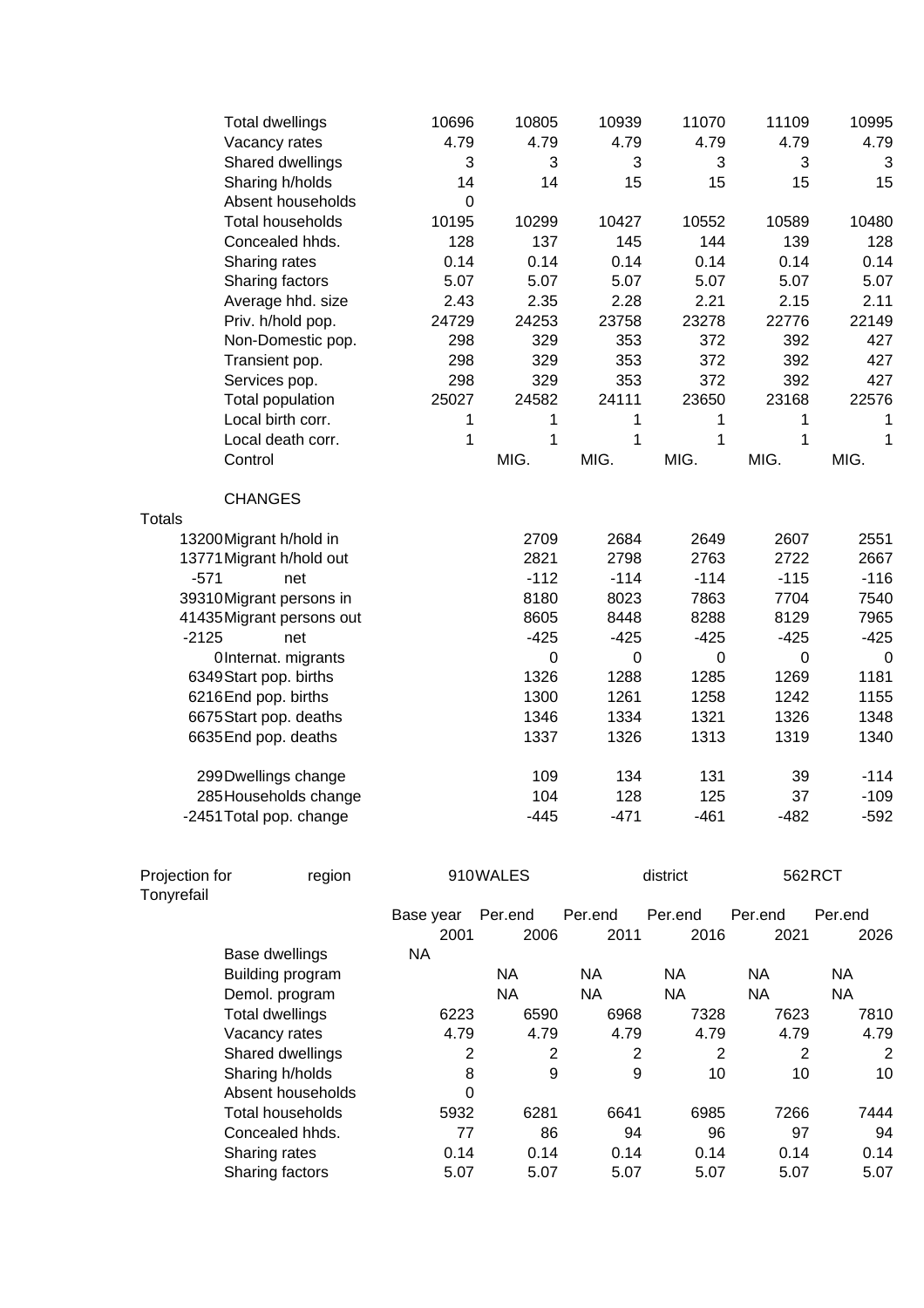|                              | Average hhd. size<br>Priv. h/hold pop.<br>Non-Domestic pop.<br>Transient pop.<br>Services pop.<br>Total population<br>Local birth corr.<br>Local death corr.<br>Control | 2.41<br>14290<br>98<br>98<br>98<br>14388<br>1<br>1 | 2.33<br>14606<br>123<br>123<br>123<br>14729<br>1<br>1<br>MIG. | 2.24<br>14887<br>148<br>148<br>148<br>15035<br>1<br>1<br>MIG. | 2.17<br>15144<br>179<br>179<br>179<br>15323<br>1<br>1<br>MIG. | 2.11<br>15366<br>213<br>213<br>213<br>15579<br>1<br>1<br>MIG. | 2.08<br>15493<br>257<br>257<br>257<br>15750<br>1<br>1<br>MIG. |
|------------------------------|-------------------------------------------------------------------------------------------------------------------------------------------------------------------------|----------------------------------------------------|---------------------------------------------------------------|---------------------------------------------------------------|---------------------------------------------------------------|---------------------------------------------------------------|---------------------------------------------------------------|
|                              | <b>CHANGES</b>                                                                                                                                                          |                                                    |                                                               |                                                               |                                                               |                                                               |                                                               |
| <b>Totals</b>                |                                                                                                                                                                         |                                                    |                                                               |                                                               |                                                               |                                                               |                                                               |
|                              | 9341 Migrant h/hold in                                                                                                                                                  |                                                    | 1769                                                          | 1826                                                          | 1875                                                          | 1920                                                          | 1951                                                          |
|                              | 9071 Migrant h/hold out                                                                                                                                                 |                                                    | 1716                                                          | 1772                                                          | 1820                                                          | 1866                                                          | 1897                                                          |
| 270                          | net                                                                                                                                                                     |                                                    | 53                                                            | 54                                                            | 55                                                            | 54                                                            | 54                                                            |
|                              | 26305Migrant persons in                                                                                                                                                 |                                                    | 5048                                                          | 5165                                                          | 5266                                                          | 5368                                                          | 5458                                                          |
|                              | 25805 Migrant persons out                                                                                                                                               |                                                    | 4948                                                          | 5065                                                          | 5166                                                          | 5268                                                          | 5358                                                          |
| 500                          | net                                                                                                                                                                     |                                                    | 100                                                           | 100                                                           | 100                                                           | 100                                                           | 100                                                           |
|                              | OInternat. migrants                                                                                                                                                     |                                                    | 0                                                             | 0                                                             | $\pmb{0}$                                                     | 0                                                             | 0                                                             |
|                              | 4230 Start pop. births                                                                                                                                                  |                                                    | 820                                                           | 828                                                           | 857                                                           | 876                                                           | 849                                                           |
|                              | 4249End pop. births                                                                                                                                                     |                                                    | 824                                                           | 832                                                           | 861                                                           | 879                                                           | 853                                                           |
|                              | 3368 Start pop. deaths                                                                                                                                                  |                                                    | 579                                                           | 622                                                           | 669                                                           | 720                                                           | 778                                                           |
|                              | 3363End pop. deaths                                                                                                                                                     |                                                    | 578                                                           | 621                                                           | 668                                                           | 719                                                           | 777                                                           |
|                              | 1587 Dwellings change                                                                                                                                                   |                                                    | 367                                                           | 378                                                           | 360                                                           | 295                                                           | 187                                                           |
|                              | 1512 Households change                                                                                                                                                  |                                                    | 349                                                           | 360                                                           | 344                                                           | 281                                                           | 178                                                           |
|                              | 1362 Total pop. change                                                                                                                                                  |                                                    | 341                                                           | 306                                                           | 288                                                           | 256                                                           | 171                                                           |
| Projection for<br>Llantrisan | region                                                                                                                                                                  |                                                    | 910WALES                                                      |                                                               | district                                                      |                                                               | 562RCT                                                        |
|                              |                                                                                                                                                                         | Base year<br>2001                                  | Per.end<br>2006                                               | Per.end<br>2011                                               | Per.end<br>2016                                               | Per.end<br>2021                                               | Per.end<br>2026                                               |
|                              |                                                                                                                                                                         | <b>NA</b>                                          |                                                               |                                                               |                                                               |                                                               |                                                               |
|                              | Base dwellings                                                                                                                                                          |                                                    |                                                               |                                                               |                                                               |                                                               |                                                               |
|                              | Building program                                                                                                                                                        |                                                    | <b>NA</b>                                                     | <b>NA</b>                                                     | <b>NA</b>                                                     | <b>NA</b>                                                     | <b>NA</b>                                                     |
|                              | Demol. program                                                                                                                                                          |                                                    | <b>NA</b>                                                     | <b>NA</b>                                                     | <b>NA</b>                                                     | <b>NA</b>                                                     | <b>NA</b>                                                     |
|                              | <b>Total dwellings</b>                                                                                                                                                  | 9684                                               | 10143                                                         | 10596                                                         | 11064                                                         | 11482                                                         | 11778                                                         |
|                              | Vacancy rates                                                                                                                                                           | 4.79                                               | 4.79                                                          | 4.79                                                          | 4.79                                                          | 4.79                                                          | 4.79                                                          |
|                              | Shared dwellings                                                                                                                                                        | 3                                                  | 3                                                             | 3                                                             | 3                                                             | 3                                                             | 3                                                             |
|                              | Sharing h/holds                                                                                                                                                         | 13                                                 | 14                                                            | 14                                                            | 15                                                            | 15                                                            | 16                                                            |
|                              | Absent households                                                                                                                                                       | 0                                                  |                                                               |                                                               |                                                               |                                                               |                                                               |
|                              | <b>Total households</b>                                                                                                                                                 | 9230                                               | 9668                                                          | 10099                                                         | 10546                                                         | 10944                                                         | 11227                                                         |
|                              | Concealed hhds.                                                                                                                                                         | 121                                                | 126                                                           | 138                                                           | 146                                                           | 151                                                           | 148                                                           |
|                              | Sharing rates                                                                                                                                                           | 0.14                                               | 0.14                                                          | 0.14                                                          | 0.14                                                          | 0.14                                                          | 0.14                                                          |
|                              | Sharing factors                                                                                                                                                         | 5.07                                               | 5.07                                                          | 5.07                                                          | 5.07                                                          | 5.07                                                          | 5.07                                                          |
|                              | Average hhd. size                                                                                                                                                       | 2.43                                               | 2.37                                                          | 2.31                                                          | 2.25                                                          | 2.19                                                          | 2.16                                                          |
|                              | Priv. h/hold pop.                                                                                                                                                       | 22384                                              | 22920                                                         | 23330                                                         | 23676                                                         | 24001                                                         | 24258                                                         |
|                              | Non-Domestic pop.                                                                                                                                                       | 80                                                 | 86<br>86                                                      | 92<br>92                                                      | 95                                                            | 99                                                            | 106                                                           |
|                              | Transient pop.                                                                                                                                                          | 80<br>80                                           | 86                                                            | 92                                                            | 95<br>95                                                      | 99<br>99                                                      | 106<br>106                                                    |
|                              | Services pop.<br>Total population                                                                                                                                       | 22464                                              | 23006                                                         | 23422                                                         | 23771                                                         | 24100                                                         | 24364                                                         |
|                              | Local birth corr.                                                                                                                                                       | 1                                                  | 1                                                             | 1                                                             | 1                                                             | 1                                                             | 1                                                             |
|                              | Local death corr.                                                                                                                                                       | 1                                                  | 1                                                             | 1                                                             | 1                                                             | 1                                                             | 1                                                             |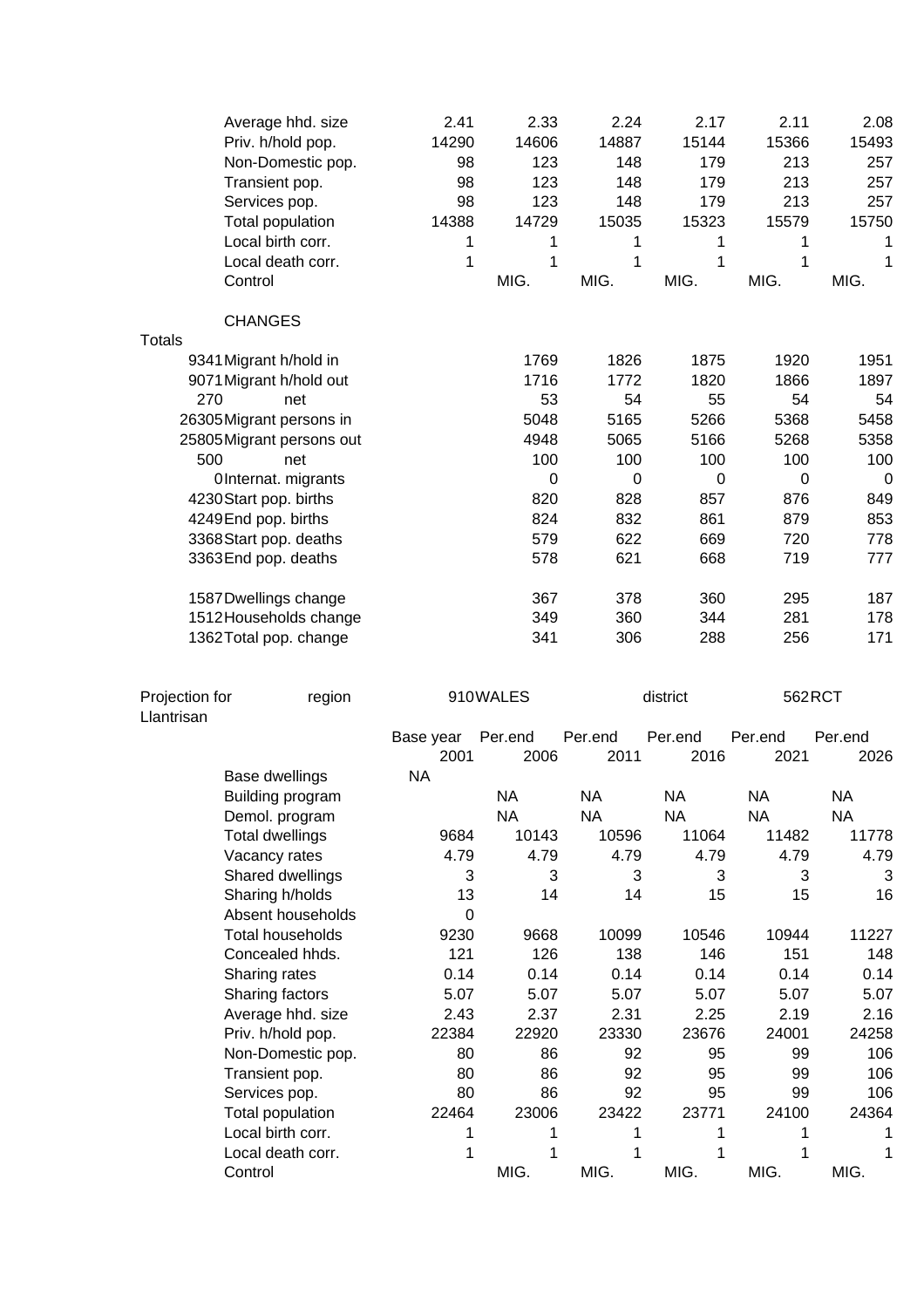CHANGES

| Totals                    |      |      |          |      |          |
|---------------------------|------|------|----------|------|----------|
| 13891 Migrant h/hold in   | 2638 | 2727 | 2793     | 2848 | 2885     |
| 13333 Migrant h/hold out  | 2527 | 2617 | 2683     | 2734 | 2772     |
| 558<br>net                | 111  | 110  | 110      | 114  | 113      |
| 41394 Migrant persons in  | 7971 | 8163 | 8302     | 8423 | 8535     |
| 40144 Migrant persons out | 7721 | 7913 | 8052     | 8173 | 8285     |
| 1250<br>net               | 250  | 250  | 250      | 250  | 250      |
| OInternat. migrants       | 0    | 0    | $\Omega$ | 0    | $\Omega$ |
| 6280Start pop. births     | 1302 | 1228 | 1214     | 1256 | 1280     |
| 6334 End pop. births      | 1312 | 1239 | 1225     | 1267 | 1291     |
| 5630 Start pop. deaths    | 1010 | 1062 | 1115     | 1177 | 1266     |
| 5629 End pop. deaths      | 1011 | 1062 | 1114     | 1177 | 1265     |
| 2094 Dwellings change     | 459  | 453  | 468      | 418  | 296      |
| 1997 Households change    | 438  | 431  | 447      | 398  | 283      |
| 1900 Total pop. change    | 542  | 416  | 349      | 329  | 264      |
|                           |      |      |          |      |          |

| Projection for<br>ChurchVill | region                    |           | 910WALES  |           | district  | 562RCT    |           |
|------------------------------|---------------------------|-----------|-----------|-----------|-----------|-----------|-----------|
|                              |                           | Base year | Per.end   | Per.end   | Per.end   | Per.end   | Per.end   |
|                              |                           | 2001      | 2006      | 2011      | 2016      | 2021      | 2026      |
|                              | Base dwellings            | <b>NA</b> |           |           |           |           |           |
|                              | Building program          |           | <b>NA</b> | <b>NA</b> | <b>NA</b> | <b>NA</b> | <b>NA</b> |
|                              | Demol. program            |           | <b>NA</b> | <b>NA</b> | <b>NA</b> | <b>NA</b> | <b>NA</b> |
|                              | <b>Total dwellings</b>    | 9583      | 10248     | 10886     | 11485     | 11968     | 12302     |
|                              | Vacancy rates             | 4.79      | 4.79      | 4.79      | 4.79      | 4.79      | 4.79      |
|                              | Shared dwellings          | 3         | 3         | 3         | 3         | 3         | 3         |
|                              | Sharing h/holds           | 13        | 14        | 15        | 15        | 16        | 16        |
|                              | Absent households         | $\Omega$  |           |           |           |           |           |
|                              | <b>Total households</b>   | 9134      | 9768      | 10377     | 10947     | 11408     | 11726     |
|                              | Concealed hhds.           | 126       | 132       | 143       | 149       | 152       | 150       |
|                              | Sharing rates             | 0.14      | 0.14      | 0.14      | 0.14      | 0.14      | 0.14      |
|                              | Sharing factors           | 5.07      | 5.07      | 5.07      | 5.07      | 5.07      | 5.07      |
|                              | Average hhd. size         | 2.43      | 2.34      | 2.26      | 2.19      | 2.14      | 2.11      |
|                              | Priv. h/hold pop.         | 22155     | 22867     | 23473     | 23998     | 24434     | 24735     |
|                              | Non-Domestic pop.         | 74        | 85        | 95        | 102       | 115       | 137       |
|                              | Transient pop.            | 74        | 85        | 95        | 102       | 115       | 137       |
|                              | Services pop.             | 74        | 85        | 95        | 102       | 115       | 137       |
|                              | <b>Total population</b>   | 22229     | 22952     | 23568     | 24100     | 24549     | 24872     |
|                              | Local birth corr.         | 1         | 1         | 1         | 1         | 1         | 1         |
|                              | Local death corr.         | 1         | 1         | 1         | 1         | 1         | 1         |
|                              | Control                   |           | MIG.      | MIG.      | MIG.      | MIG.      | MIG.      |
|                              | <b>CHANGES</b>            |           |           |           |           |           |           |
| <b>Totals</b>                |                           |           |           |           |           |           |           |
|                              | 14374 Migrant h/hold in   |           | 2689      | 2801      | 2892      | 2969      | 3023      |
|                              | 13800 Migrant h/hold out  |           | 2579      | 2687      | 2777      | 2852      | 2905      |
| 574                          | net                       |           | 110       | 114       | 115       | 117       | 118       |
|                              | 41614Migrant persons in   |           | 7896      | 8142      | 8352      | 8535      | 8689      |
|                              | 40364 Migrant persons out |           | 7646      | 7892      | 8102      | 8285      | 8439      |
| 1250                         | net                       |           | 250       | 250       | 250       | 250       | 250       |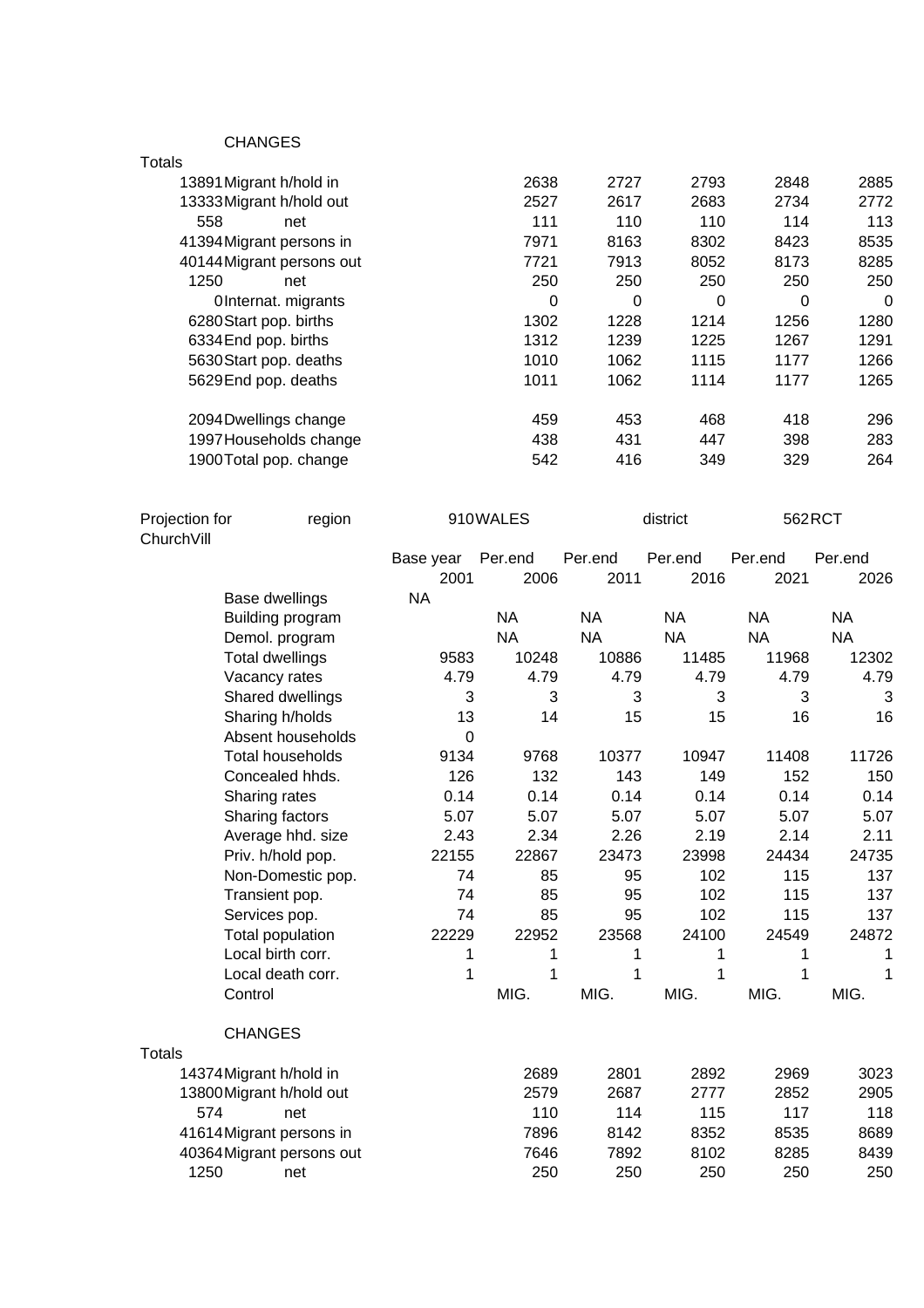| OInternat. migrants    | 0    | 0    | 0    | 0    | 0    |
|------------------------|------|------|------|------|------|
| 6509 Start pop. births | 1325 | 1289 | 1289 | 1306 | 1300 |
| 6563End pop. births    | 1336 | 1300 | 1300 | 1317 | 1310 |
| 5116Start pop. deaths  | 852  | 923  | 1007 | 1107 | 1227 |
| 5116End pop. deaths    | 852  | 924  | 1007 | 1106 | 1227 |
| 2719 Dwellings change  | 665  | 638  | 599  | 483  | 334  |
| 2592 Households change | 634  | 609  | 570  | 461  | 318  |
| 2643 Total pop. change | 723  | 616  | 532  | 449  | 323  |

| Projection for<br><b>TaffsWell</b> | region                  | 910WALES       |                |                | district       | 562RCT         |                |
|------------------------------------|-------------------------|----------------|----------------|----------------|----------------|----------------|----------------|
|                                    |                         | Base year      | Per.end        | Per.end        | Per.end        | Per.end        | Per.end        |
|                                    |                         | 2001           | 2006           | 2011           | 2016           | 2021           | 2026           |
|                                    | Base dwellings          | <b>NA</b>      |                |                |                |                |                |
|                                    | Building program        |                | <b>NA</b>      | <b>NA</b>      | <b>NA</b>      | <b>NA</b>      | <b>NA</b>      |
|                                    | Demol. program          |                | <b>NA</b>      | <b>NA</b>      | <b>NA</b>      | <b>NA</b>      | <b>NA</b>      |
|                                    | <b>Total dwellings</b>  | 6872           | 7308           | 7600           | 7713           | 7776           | 7813           |
|                                    | Vacancy rates           | 4.79           | 4.79           | 4.79           | 4.79           | 4.79           | 4.79           |
|                                    | Shared dwellings        | $\overline{c}$ | $\overline{2}$ | $\overline{2}$ | $\overline{2}$ | $\overline{2}$ | $\overline{2}$ |
|                                    | Sharing h/holds         | 9              | 10             | 10             | 10             | 10             | 10             |
|                                    | Absent households       | 0              |                |                |                |                |                |
|                                    | <b>Total households</b> | 6550           | 6966           | 7244           | 7352           | 7412           | 7447           |
|                                    | Concealed hhds.         | 116            | 106            | 99             | 93             | 94             | 98             |
| Sharing rates                      |                         | 0.14           | 0.14           | 0.14           | 0.14           | 0.14           | 0.14           |
|                                    | Sharing factors         | 5.07           | 5.07           | 5.07           | 5.07           | 5.07           | 5.07           |
|                                    | Average hhd. size       | 2.43           | 2.3            | 2.23           | 2.2            | 2.16           | 2.12           |
|                                    | Priv. h/hold pop.       | 15887          | 15993          | 16144          | 16187          | 16042          | 15761          |
|                                    | Non-Domestic pop.       | 1106           | 1118           | 1124           | 1127           | 1131           | 1142           |
|                                    | Transient pop.          | 1106           | 1118           | 1124           | 1127           | 1131           | 1142           |
| Services pop.                      |                         | 1106           | 1118           | 1124           | 1127           | 1131           | 1142           |
|                                    | Total population        | 16993          | 17111          | 17268          | 17314          | 17173          | 16903          |
|                                    | Local birth corr.       | 1              | 1              | 1              | 1              | 1              | 1              |
|                                    | Local death corr.       | 1              | 1              | 1              | 1              | 1              | 1              |
| Control                            |                         |                | MIG.           | MIG.           | MIG.           | MIG.           | MIG.           |
| <b>CHANGES</b>                     |                         |                |                |                |                |                |                |
| <b>Totals</b>                      |                         |                |                |                |                |                |                |
| 9929 Migrant h/hold in             |                         |                | 1938           | 1969           | 2002           | 2019           | 2001           |
| 10193 Migrant h/hold out           |                         |                | 1989           | 2021           | 2057           | 2072           | 2054           |
| $-264$                             | net                     |                | $-51$          | $-52$          | $-55$          | $-53$          | $-53$          |
| 28470Migrant persons in            |                         |                | 5633           | 5671           | 5726           | 5745           | 5695           |
| 29520 Migrant persons out          |                         |                | 5843           | 5881           | 5936           | 5955           | 5905           |
| $-1050$                            | net                     |                | $-210$         | $-210$         | $-210$         | $-210$         | $-210$         |
|                                    | OInternat. migrants     |                | 0              | 0              | $\mathbf 0$    | $\mathbf 0$    | $\mathbf 0$    |
| 4909Start pop. births              |                         |                | 1134           | 1154           | 1033           | 848            | 740            |
| 4839End pop. births                |                         |                | 1120           | 1140           | 1019           | 834            | 726            |
| 3949 Start pop. deaths             |                         |                | 806            | 787            | 777            | 779            | 800            |
| 3923 End pop. deaths               |                         |                | 801            | 782            | 772            | 773            | 795            |
| 941 Dwellings change               |                         |                | 436            | 292            | 113            | 63             | 37             |
|                                    | 897 Households change   |                | 416            | 278            | 108            | 60             | 35             |
|                                    | -90Total pop. change    |                | 118            | 157            | 46             | $-141$         | $-270$         |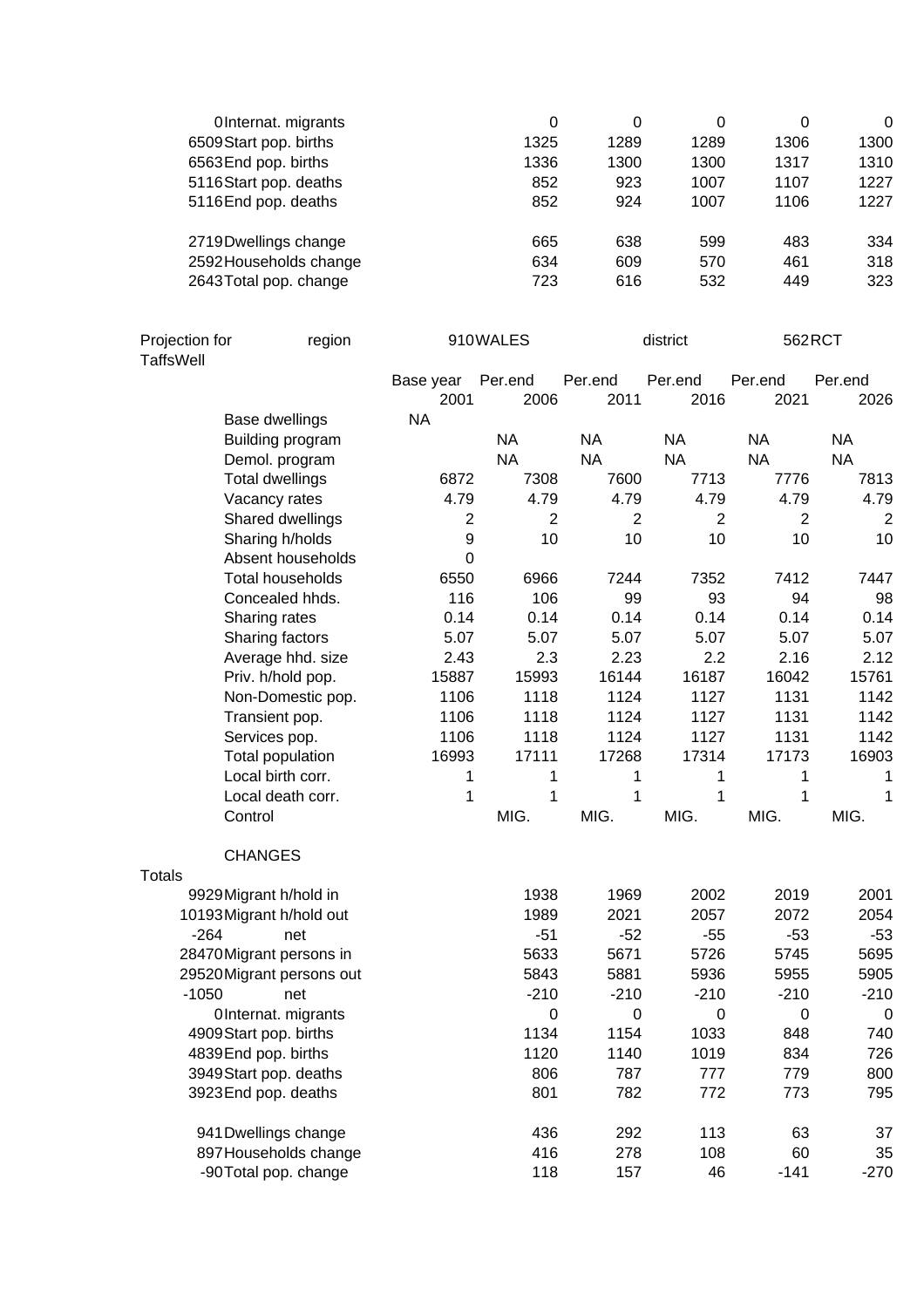| Projection for |                           | region                     |           | 910WALES  | district  |                  |           | 562RCT      |  |
|----------------|---------------------------|----------------------------|-----------|-----------|-----------|------------------|-----------|-------------|--|
|                | All zone totals.          |                            |           |           |           |                  |           |             |  |
|                |                           |                            | Base year | Per.end   | Per.end   | Per.end          | Per.end   | Per.end     |  |
|                |                           |                            | 2001      | 2006      | 2011      | 2016             | 2021      | 2026        |  |
|                | Base dwellings            |                            | <b>NA</b> |           |           |                  |           |             |  |
|                | Building program          |                            |           | <b>NA</b> | <b>NA</b> | <b>NA</b>        | <b>NA</b> | <b>NA</b>   |  |
|                | Demol. program            |                            |           | <b>NA</b> | <b>NA</b> | <b>NA</b>        | <b>NA</b> | <b>NA</b>   |  |
|                | <b>Total dwellings</b>    |                            | 99193     | 101688    | 104068    | 106147           | 107322    | 107161      |  |
|                | Vacancy rates             |                            | 4.79      | 4.79      | 4.79      | 4.79             | 4.79      | 4.79        |  |
|                | Shared dwellings          |                            | 27        | 27        | 27        | 27               | 28        | 27          |  |
|                | Sharing h/holds           |                            | 131       | 136       | 138       | 141              | 143       | 143         |  |
|                | Absent households         |                            | 0         |           |           |                  |           |             |  |
|                | <b>Total households</b>   |                            | 94548     | 96926     | 99194     | 101179           | 102299    | 102144      |  |
|                | Concealed hhds.           |                            | 1244      | 1295      | 1358      | 1357             | 1336      | 1265        |  |
|                | Sharing rates             |                            | 0.14      | 0.14      | 0.14      | 0.14             | 0.14      | 0.14        |  |
|                | Sharing factors           |                            | 4.85      | 5.04      | 5.11      | 5.22             | 5.11      | 5.3         |  |
|                | Average hhd. size         |                            | 2.42      | 2.35      | 2.27      | 2.21             | 2.15      | 2.11        |  |
|                | Priv. h/hold pop.         |                            | 229232    | 227663    | 225559    | 223120           | 220047    | 215775      |  |
|                | Non-Domestic pop.         |                            | 2658      | 2826      | 2969      | 3066             | 3219      | 3437        |  |
|                | Transient pop.            |                            | 2658      | 2826      | 2969      | 3066             | 3219      | 3437        |  |
|                | Services pop.             |                            | 2658      | 2826      | 2969      | 3066             | 3219      | 3437        |  |
|                | Total population          |                            | 231890    | 230489    | 228528    | 226186           | 223266    | 219212      |  |
|                | Local birth corr.         |                            | 1         | 1         | 1         | 1                | 1         | 1           |  |
|                | Local death corr.         |                            | 1         | 1         | 1         | 1                | 1         | 1           |  |
|                | Control                   |                            |           | MIG.      | MIG.      | MIG.             | MIG.      | MIG.        |  |
|                | <b>CHANGES</b>            |                            |           |           |           |                  |           |             |  |
| <b>Totals</b>  |                           |                            |           |           |           |                  |           |             |  |
|                | 128031 Migrant h/hold in  |                            |           | 25685     | 25775     | 25734            | 25585     | 25252       |  |
|                | 131178 Migrant h/hold out |                            |           | 26292     | 26398     | 26371            | 26225     | 25892       |  |
| $-3147$        |                           | net                        |           | $-607$    | $-623$    | $-637$           | $-640$    | $-640$      |  |
|                | 378551 Migrant persons in |                            |           | 77024     | 76539     | 75865            | 75065     | 74058       |  |
|                |                           | 392051 Migrant persons out |           | 79724     | 79239     | 78565            | 77765     | 76758       |  |
| $-13500$       |                           | net                        |           | $-2700$   | $-2700$   | $-2700$          | $-2700$   | $-2700$     |  |
|                | OInternat. migrants       |                            |           | 0         | 0         | $\boldsymbol{0}$ | $\pmb{0}$ | $\mathbf 0$ |  |
|                | 60860 Start pop. births   |                            |           | 12981     | 12503     | 12227            | 11909     | 11240       |  |
|                | 59971 End pop. births     |                            |           | 12803     | 12326     | 12050            | 11730     | 11062       |  |
|                | 60038 Start pop. deaths   |                            |           | 11682     | 11764     | 11869            | 12129     | 12594       |  |
|                | 59731 End pop. deaths     |                            |           | 11617     | 11704     | 11805            | 12069     | 12536       |  |
|                | 7968 Dwellings change     |                            |           | 2495      | 2380      | 2079             | 1175      | $-161$      |  |
|                |                           | 7596 Households change     |           | 2378      | 2268      | 1985             | 1120      | $-155$      |  |
|                | -12678Total pop. change   |                            |           | $-1401$   | $-1961$   | $-2342$          | $-2920$   | $-4054$     |  |

CHELMER POPULATION AND HOUSING MODEL (5 year cohorts) Version 2003.1 page 0 28/07/2006

Projection for region 910 WALES district 562 RHONDDACYT All zones Using parameter file :- C:\Work\RCTPopProj\CPHMDataZones\RCTF01ZN.par option file :- C:\Work\RCTPopProj\CPHMDataZones\hhold96.opt Database variant 1 Cen Pre2001//98geog (2000fert/mort,96hho Head/hhold rep rates (var 2) (D)HPS 98-based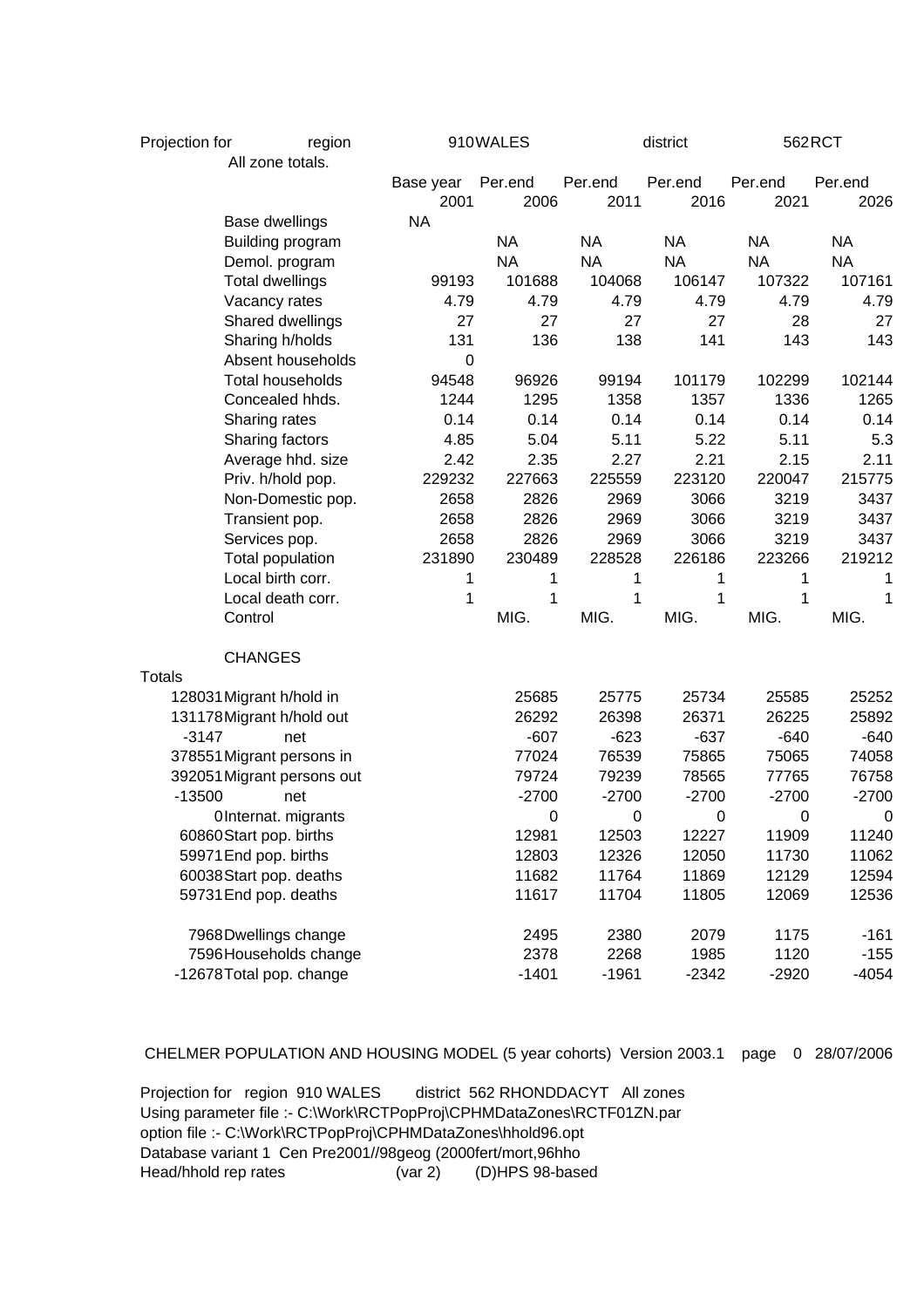| Migrant head/hhold rep rates | (var 2)       | (D)HPS 98-based                         |
|------------------------------|---------------|-----------------------------------------|
| Migrant age/sex              | (var 2)       | (D)CENSUS91 FROM SPEC MIGN STATS(rev)   |
| Internat. migration profile  | (var 1)       | (N)INTNETMIGN PROF GAD 2001-6           |
| Vacancy rates                | (var 8)       | (D)Dwlvac Cen2001 HolAcc/2ndHom.        |
| Sharing factors              | $($ var 8 $)$ | (D)Census2001 (Table S048)              |
| Base population              | (var 7)       | JR CENSUS2001 Residents, CENSUS2001 INS |
| Fertility rates              | (var 7)       | 1991-2031; WALES 2000-BASED (ONS/GAD)   |
| Mortality rates              | (var 7)       | 1991-2031; WALES 2000-BASED (ONS/GAD)   |
| Infant mortality rates       | (var 7)       | 1991-2031; WALES 2000-BASED (ONS/GAD)   |
| Local correction factors     | (var 2)       | <b>NONE JR</b>                          |
| Net Migrants control         | (var 2)       | <b>JR Estimate</b>                      |
| Control type                 | (var 3)       | <b>NET MIGRANTS</b>                     |
| Household correction         | (var 2)       | (D)Hholds cor. Cen2001                  |

Using local edits file C:\Work\RCTPopProj\CPHMDataZones\Migration060728.lcl No screen edits have been made.

With modelling options

In migration profiles. Out migration profiles.

Composite head/hhold representative rates.

Institute pop. is proportional to domestic pop. for some age bands.

Base dwellings are calculated.

Mortality rates applied to non-transient population.

Local corrections are calculated.

Notes on the standard report.

1. Average household size = (total - inst. pop.)/total households.

- 2. Start population births and deaths result from applying fertility and mortality to the population at the start of a period. The end population births and deaths are an estimate of the registrations in that area.
- 3. Calculated local corrections use the default data for net migration control and international migration.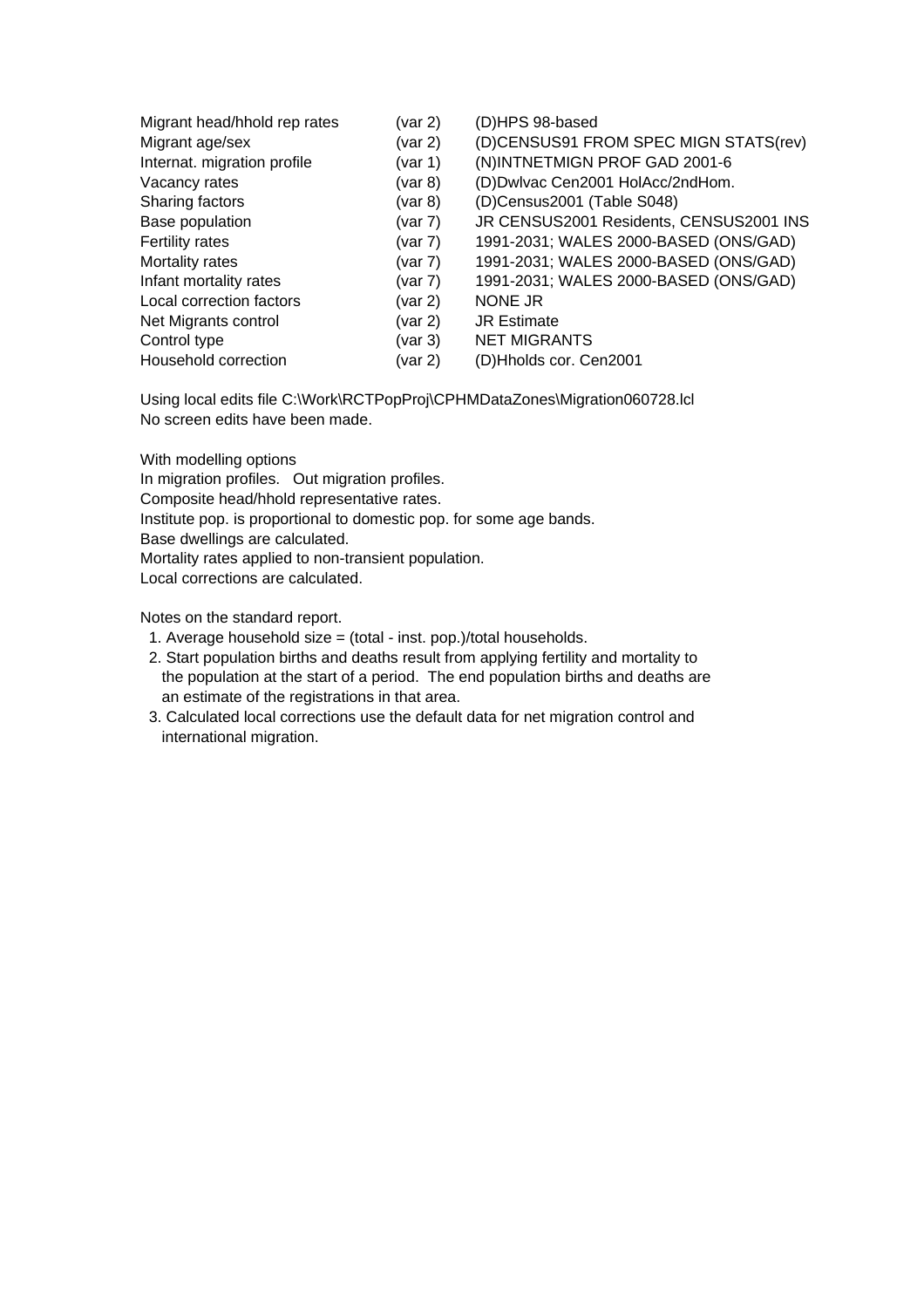Appendix 5

Detailed Population Projection for Migration Rate from 1981 to 2001

This appendix shows the results of the Chelmer Population and Housing Model (CPHM) for RCT and zones. The average migration rate from 1996 to 2001 was assumed to continue over the projection period.

This basis for a population projection is also presently being used by the Welsh Assembly Government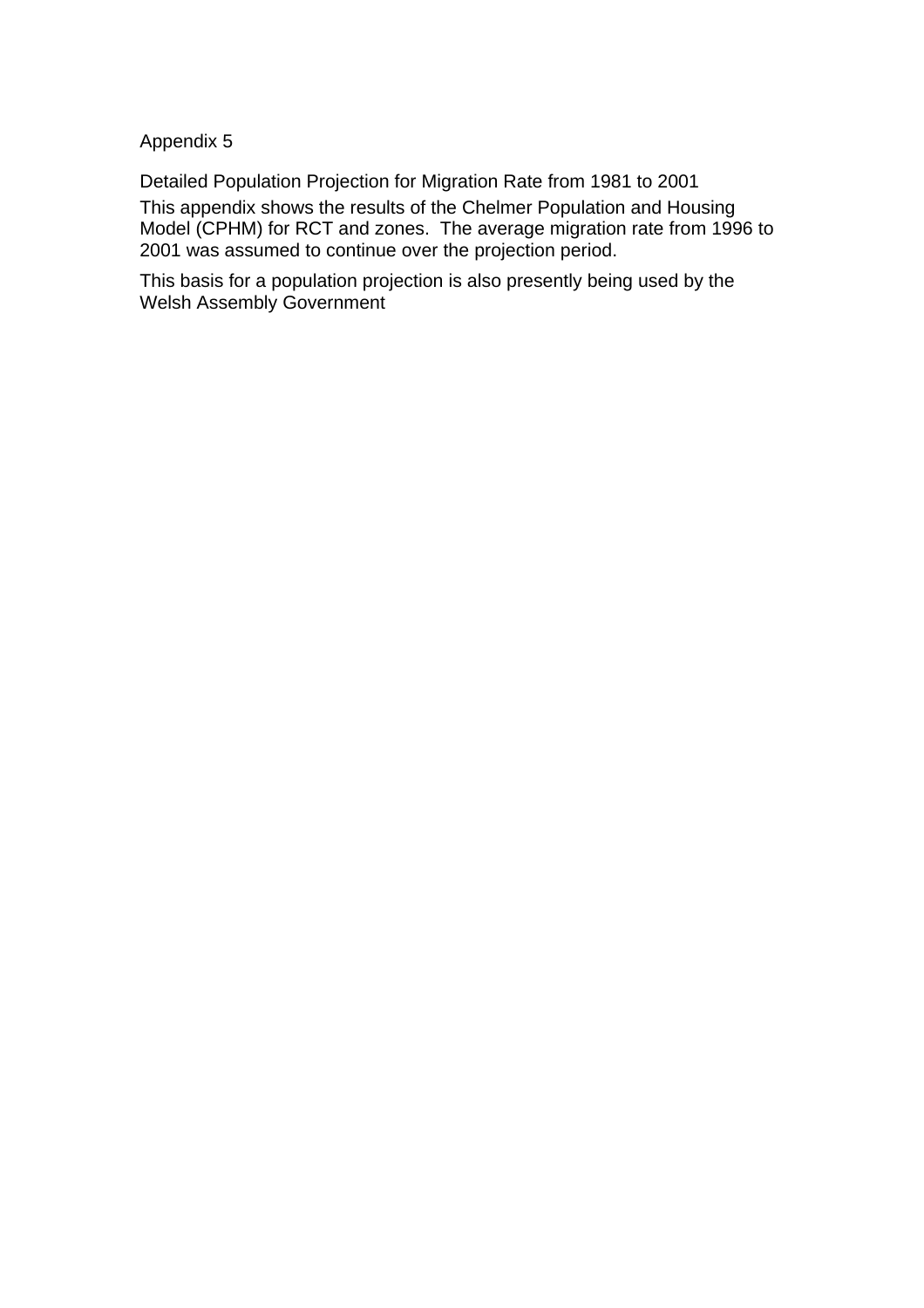| Projection for<br>Hirwaun | region                    |                   | 910WALES         |                 | district        |                 | 562RCT          |
|---------------------------|---------------------------|-------------------|------------------|-----------------|-----------------|-----------------|-----------------|
|                           |                           | Base year<br>2001 | Per.end<br>2006  | Per.end<br>2011 | Per.end<br>2016 | Per.end<br>2021 | Per.end<br>2026 |
|                           | Base dwellings            | <b>NA</b>         |                  |                 |                 |                 |                 |
|                           | Building program          |                   | <b>NA</b>        | <b>NA</b>       | <b>NA</b>       | <b>NA</b>       | <b>NA</b>       |
|                           | Demol. program            |                   | <b>NA</b>        | <b>NA</b>       | <b>NA</b>       | <b>NA</b>       | <b>NA</b>       |
|                           | <b>Total dwellings</b>    | 3913              | 4031             | 4191            | 4371            | 4518            | 4591            |
|                           | Vacancy rates             | 4.79              | 4.79             | 4.79            | 4.79            | 4.79            | 4.79            |
|                           | Shared dwellings          | 1                 | 1                | 1               | 1               | 1               | 1               |
|                           | Sharing h/holds           | 5                 | 5                | 6               | 6               | 6               | 6               |
|                           | Absent households         | 0                 |                  |                 |                 |                 |                 |
|                           | <b>Total households</b>   | 3730              | 3842             | 3994            | 4167            | 4307            | 4376            |
|                           | Concealed hhds.           | 45                | 52               | 58              | 59              | 58              | 55              |
|                           | Sharing rates             | 0.14              | 0.14             | 0.14            | 0.14            | 0.14            | 0.14            |
|                           | Sharing factors           | 5.07              | 5.07             | 5.07            | 5.07            | 5.07            | 5.07            |
|                           | Average hhd. size         | 2.43              | 2.36             | 2.28            | 2.2             | 2.14            | 2.11            |
|                           | Priv. h/hold pop.         | 9047              | 9072             | 9096            | 9147            | 9215            | 9240            |
|                           | Non-Domestic pop.         | 0                 | 0                | $\mathbf 0$     | 0               | 0               | 0               |
|                           | Transient pop.            | 0                 | $\boldsymbol{0}$ | $\mathbf 0$     | $\mathbf 0$     | 0               | 0               |
|                           | Services pop.             | 0                 | $\mathbf 0$      | $\mathbf 0$     | $\mathbf 0$     | 0               | 0               |
|                           | Total population          | 9047              | 9072             | 9096            | 9147            | 9215            | 9240            |
|                           | Local birth corr.         | 1                 | 1                | 1               | 1               | 1               | 1               |
|                           | Local death corr.         | 1                 | 1                | 1               | 1               | 1               | 1               |
|                           | Control                   |                   | MIG.             | MIG.            | MIG.            | MIG.            | MIG.            |
| <b>Totals</b>             | <b>CHANGES</b>            |                   |                  |                 |                 |                 |                 |
|                           | 5475 Migrant h/hold in    |                   | 1072             | 1085            | 1097            | 1106            | 1115            |
|                           | 5412 Migrant h/hold out   |                   | 1059             | 1074            | 1085            | 1093            | 1101            |
| 63                        | net                       |                   | 13               | 11              | 12              | 13              | 14              |
|                           | 15665 Migrant persons in  |                   | 3109             | 3119            | 3127            | 3144            | 3166            |
|                           | 15665 Migrant persons out |                   | 3109             | 3119            | 3127            | 3144            | 3166            |
| 0                         | net                       |                   | 0                | $\mathbf 0$     | 0               | 0               | 0               |
|                           | OInternat. migrants       |                   | 0                | $\mathbf 0$     | $\mathbf 0$     | 0               | $\pmb{0}$       |
|                           | 2570 Start pop. births    |                   | 490              | 494             | 521             | 542             | 523             |
|                           | 2564 End pop. births      |                   | 489              | 493             | 519             | 541             | 522             |
|                           | 2377 Start pop. deaths    |                   | 465              | 470             | 470             | 474             | 498             |
|                           | 2372End pop. deaths       |                   | 464              | 469             | 469             | 473             | 497             |
|                           | 678Dwellings change       |                   | 118              | 160             | 180             | 147             | 73              |
|                           | 646 Households change     |                   | 112              | 152             | 173             | 140             | 69              |
|                           | 193Total pop. change      |                   | 25               | 24              | 51              | 68              | 25              |
| Projection for            | region                    |                   | 910WALES         |                 | district        |                 | 562RCT          |
| Aberdare                  |                           |                   |                  |                 |                 |                 |                 |
|                           |                           | Base year         | Per.end          | Per.end         | Per.end         | Per.end         | Per.end         |
|                           |                           | 2001              | 2006             | 2011            | 2016            | 2021            | 2026            |
|                           | Base dwellings            | <b>NA</b>         |                  |                 |                 |                 |                 |
|                           | Building program          |                   | <b>NA</b>        | <b>NA</b>       | <b>NA</b>       | <b>NA</b>       | <b>NA</b>       |
|                           | Demol. program            |                   | <b>NA</b>        | <b>NA</b>       | <b>NA</b>       | <b>NA</b>       | <b>NA</b>       |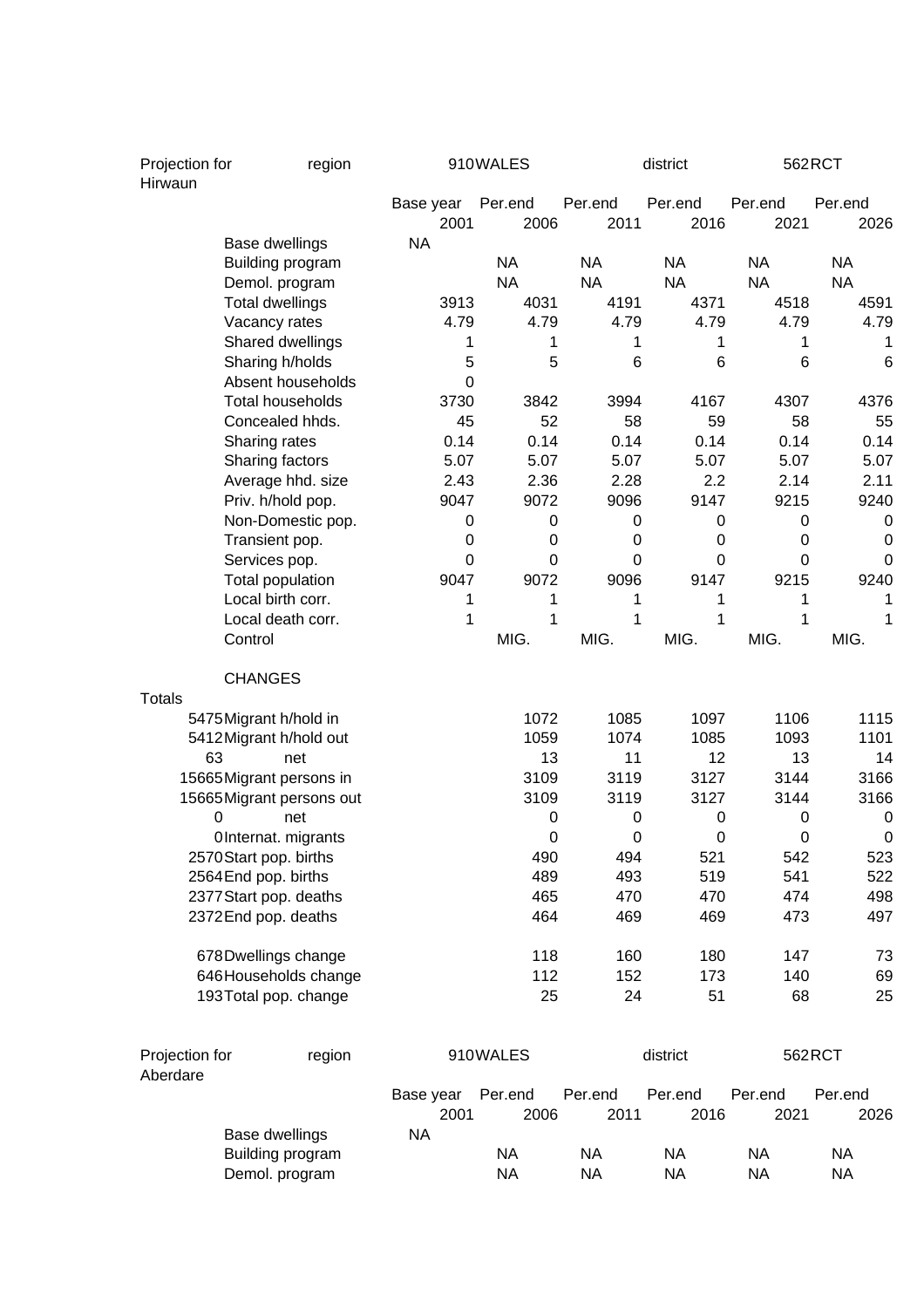|                         | <b>Total dwellings</b>   | 12809       | 13013        | 13270            | 13564            | 13791        | 13864        |
|-------------------------|--------------------------|-------------|--------------|------------------|------------------|--------------|--------------|
|                         | Vacancy rates            | 4.79        | 4.79         | 4.79             | 4.79             | 4.79         | 4.79         |
|                         | Shared dwellings         | 3           | 3            | $\overline{4}$   | $\overline{4}$   | 4            | 4            |
|                         | Sharing h/holds          | 17          | 17           | 18               | 18               | 18           | 19           |
|                         | Absent households        | $\mathbf 0$ |              |                  |                  |              |              |
|                         | <b>Total households</b>  | 12209       | 12404        | 12648            | 12929            | 13145        | 13215        |
|                         | Concealed hhds.          | 152         | 164          | 174              | 179              | 180          | 172          |
|                         | Sharing rates            | 0.14        | 0.14         | 0.14             | 0.14             | 0.14         | 0.14         |
|                         | Sharing factors          | 5.07        | 5.07         | 5.07             | 5.07             | 5.07         | 5.07         |
|                         | Average hhd. size        | 2.43        | 2.38         | 2.32             | 2.27             | 2.22         | 2.2          |
|                         | Priv. h/hold pop.        | 29613       | 29500        | 29398            | 29325            | 29229        | 29022        |
|                         | Non-Domestic pop.        | 364         | 382          | 391              | 401              | 427          | 468          |
|                         | Transient pop.           | 364         | 382          | 391              | 401              | 427          | 468          |
|                         | Services pop.            | 364         | 382          | 391              | 401              | 427          | 468          |
|                         | <b>Total population</b>  | 29977       | 29882        | 29789            | 29726            | 29656        | 29490        |
|                         | Local birth corr.        | 1           | 1            | 1                | 1                | 1            | 1            |
|                         | Local death corr.        | $\mathbf 1$ | $\mathbf{1}$ | $\overline{1}$   | $\mathbf{1}$     | $\mathbf{1}$ | $\mathbf{1}$ |
| Control                 |                          |             | MIG.         | MIG.             | MIG.             | MIG.         | MIG.         |
|                         | <b>CHANGES</b>           |             |              |                  |                  |              |              |
| Totals                  |                          |             |              |                  |                  |              |              |
| 16861 Migrant h/hold in |                          |             | 3346         | 3367             | 3379             | 3388         | 3381         |
|                         | 16687 Migrant h/hold out |             | 3309         | 3332             | 3345             | 3354         | 3347         |
| 174                     | net                      |             | 37           | 35               | 34               | 34           | 34           |
|                         | 51236Migrant persons in  |             | 10304        | 10271            | 10241            | 10222        | 10198        |
|                         | 51236Migrant persons out |             | 10304        | 10271            | 10241            | 10222        | 10198        |
| 0                       | net                      |             | $\pmb{0}$    | $\boldsymbol{0}$ | $\boldsymbol{0}$ | 0            | 0            |
|                         | OInternat. migrants      |             | $\pmb{0}$    | $\mathbf 0$      | $\boldsymbol{0}$ | $\pmb{0}$    | $\mathbf 0$  |
|                         | 7871 Start pop. births   |             | 1603         | 1566             | 1575             | 1587         | 1540         |
| 7851 End pop. births    |                          |             | 1599         | 1562             | 1571             | 1583         | 1536         |
|                         | 8358 Start pop. deaths   |             | 1698         | 1659             | 1638             | 1657         | 1706         |
|                         | 8342End pop. deaths      |             | 1694         | 1656             | 1635             | 1654         | 1703         |
|                         | 1055 Dwellings change    |             | 204          | 257              | 294              | 227          | 73           |
|                         | 1006 Households change   |             | 195          | 244              | 281              | 216          | 70           |
|                         | -487 Total pop. change   |             | $-95$        | $-93$            | $-63$            | $-70$        | $-166$       |
| Projection for          | region                   |             | 910WALES     |                  | district         | 562RCT       |              |

| <u>LIUIGUULLIUL</u> | <u>icyini</u>           |           | <b>JIU WALLU</b> |         | uisuivu |         | 0021001 |
|---------------------|-------------------------|-----------|------------------|---------|---------|---------|---------|
| MountainAs          |                         |           |                  |         |         |         |         |
|                     |                         | Base year | Per.end          | Per.end | Per.end | Per.end | Per.end |
|                     |                         | 2001      | 2006             | 2011    | 2016    | 2021    | 2026    |
|                     | Base dwellings          | <b>NA</b> |                  |         |         |         |         |
|                     | Building program        |           | NA.              | NА      | NA      | NA.     | NA      |
|                     | Demol. program          |           | NA               | NA      | NA      | NA      | NA      |
|                     | Total dwellings         | 8485      | 8757             | 9057    | 9350    | 9563    | 9677    |
|                     | Vacancy rates           | 4.79      | 4.79             | 4.79    | 4.79    | 4.79    | 4.79    |
|                     | Shared dwellings        | 2         | 2                | 2       | 2       | 3       | 3       |
|                     | Sharing h/holds         | 11        | 12               | 12      | 12      | 13      | 13      |
|                     | Absent households       | 0         |                  |         |         |         |         |
|                     | <b>Total households</b> | 8088      | 8347             | 8633    | 8912    | 9115    | 9223    |
|                     | Concealed hhds.         | 103       | 113              | 123     | 124     | 122     | 118     |
|                     | Sharing rates           | 0.14      | 0.14             | 0.14    | 0.14    | 0.14    | 0.14    |
|                     | Sharing factors         | 5.07      | 5.07             | 5.07    | 5.07    | 5.07    | 5.07    |
|                     |                         |           |                  |         |         |         |         |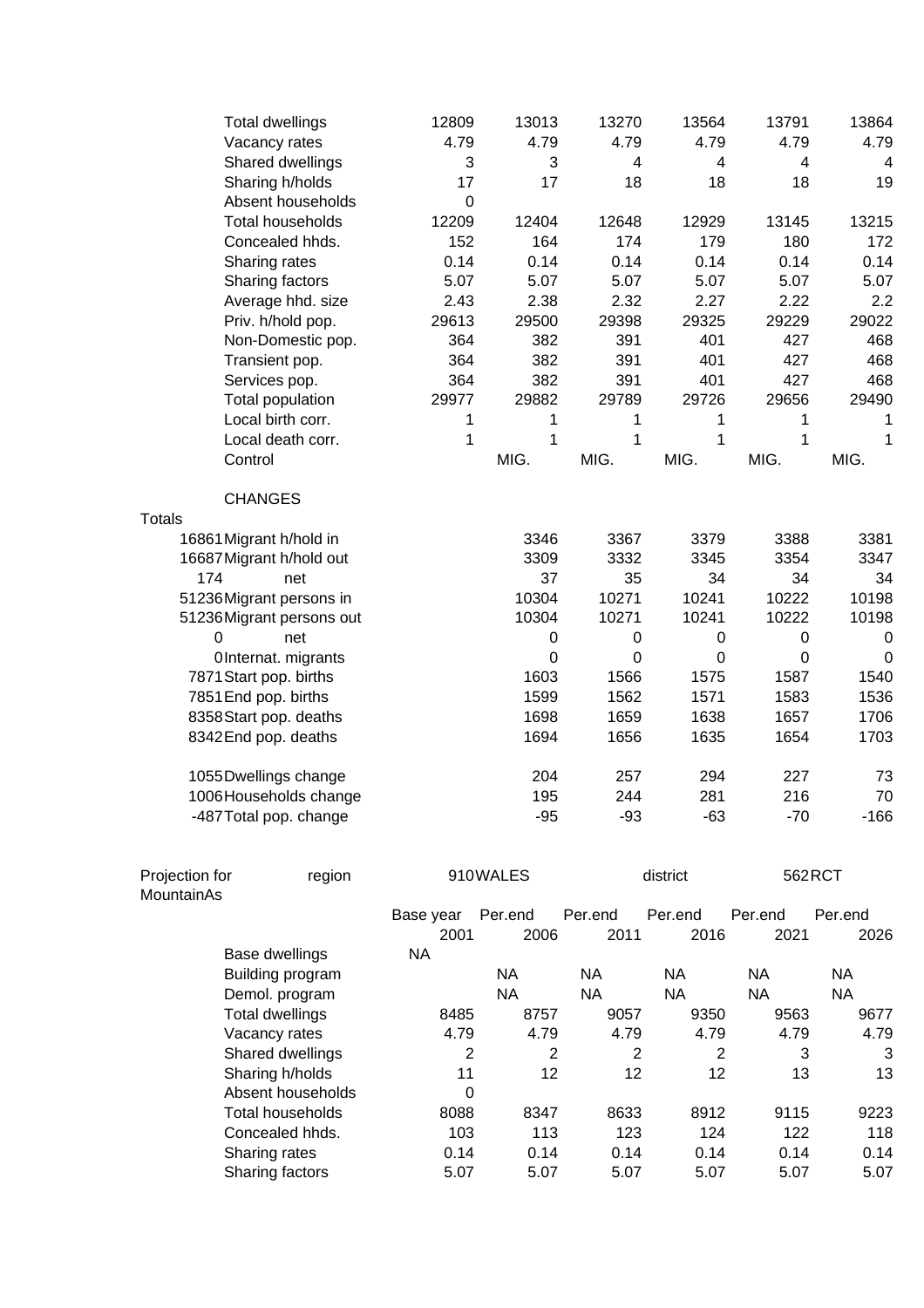| Control                      | Average hhd. size<br>Priv. h/hold pop.<br>Non-Domestic pop.<br>Transient pop.<br>Services pop.<br>Total population<br>Local birth corr.<br>Local death corr. | 2.43<br>19619<br>120<br>120<br>120<br>19739<br>1<br>1 | 2.36<br>19672<br>133<br>133<br>133<br>19805<br>1<br>1<br>MIG. | 2.28<br>19712<br>150<br>150<br>150<br>19862<br>1<br>1<br>MIG. | 2.22<br>19782<br>157<br>157<br>157<br>19939<br>1<br>1<br>MIG. | 2.17<br>19818<br>171<br>171<br>171<br>19989<br>1<br>$\mathbf 1$<br>MIG. | 2.14<br>19760<br>184<br>184<br>184<br>19944<br>1<br>1<br>MIG. |
|------------------------------|--------------------------------------------------------------------------------------------------------------------------------------------------------------|-------------------------------------------------------|---------------------------------------------------------------|---------------------------------------------------------------|---------------------------------------------------------------|-------------------------------------------------------------------------|---------------------------------------------------------------|
|                              | <b>CHANGES</b>                                                                                                                                               |                                                       |                                                               |                                                               |                                                               |                                                                         |                                                               |
| <b>Totals</b>                |                                                                                                                                                              |                                                       |                                                               |                                                               |                                                               |                                                                         |                                                               |
|                              | 11695 Migrant h/hold in                                                                                                                                      |                                                       | 2291                                                          | 2323                                                          | 2346                                                          | 2365                                                                    | 2370                                                          |
|                              | 11576 Migrant h/hold out                                                                                                                                     |                                                       | 2269                                                          | 2300                                                          | 2322                                                          | 2340                                                                    | 2345                                                          |
| 119                          | net                                                                                                                                                          |                                                       | 22                                                            | 23                                                            | 24                                                            | 25                                                                      | 25                                                            |
|                              | 34150Migrant persons in                                                                                                                                      |                                                       | 6786                                                          | 6810                                                          | 6828                                                          | 6853                                                                    | 6873                                                          |
|                              | 34150 Migrant persons out                                                                                                                                    |                                                       | 6786                                                          | 6810                                                          | 6828                                                          | 6853                                                                    | 6873                                                          |
| 0                            | net                                                                                                                                                          |                                                       | 0                                                             | 0                                                             | 0                                                             | 0                                                                       | $\boldsymbol{0}$                                              |
|                              | OInternat. migrants                                                                                                                                          |                                                       | $\mathbf 0$                                                   | 0                                                             | 0                                                             | $\Omega$                                                                | 0                                                             |
|                              | 5493 Start pop. births                                                                                                                                       |                                                       | 1080                                                          | 1092                                                          | 1127                                                          | 1126                                                                    | 1068                                                          |
| 5481 End pop. births         | 5288 Start pop. deaths                                                                                                                                       |                                                       | 1078<br>1014                                                  | 1090<br>1035                                                  | 1124<br>1050                                                  | 1124<br>1076                                                            | 1065<br>1113                                                  |
|                              | 5277 End pop. deaths                                                                                                                                         |                                                       | 1011                                                          | 1033                                                          | 1048                                                          | 1074                                                                    | 1111                                                          |
|                              |                                                                                                                                                              |                                                       |                                                               |                                                               |                                                               |                                                                         |                                                               |
|                              | 1192Dwellings change                                                                                                                                         |                                                       | 272                                                           | 300                                                           | 293                                                           | 213                                                                     | 114                                                           |
|                              | 1135 Households change                                                                                                                                       |                                                       | 259                                                           | 286                                                           | 279                                                           | 203                                                                     | 108                                                           |
|                              | 205Total pop. change                                                                                                                                         |                                                       | 66                                                            | 57                                                            | 77                                                            | 50                                                                      | $-45$                                                         |
|                              |                                                                                                                                                              |                                                       |                                                               |                                                               |                                                               |                                                                         |                                                               |
| Projection for<br>Pontypridd | region                                                                                                                                                       |                                                       | 910WALES                                                      |                                                               | district                                                      |                                                                         | 562RCT                                                        |
|                              |                                                                                                                                                              | Base year<br>2001                                     | Per.end<br>2006                                               | Per.end<br>2011                                               | Per.end<br>2016                                               | Per.end<br>2021                                                         | Per.end<br>2026                                               |
|                              | Base dwellings                                                                                                                                               | <b>NA</b>                                             |                                                               |                                                               |                                                               |                                                                         |                                                               |
|                              | Building program                                                                                                                                             |                                                       | <b>NA</b>                                                     | <b>NA</b>                                                     | <b>NA</b>                                                     | <b>NA</b>                                                               | <b>NA</b>                                                     |
|                              | Demol. program                                                                                                                                               |                                                       | <b>NA</b>                                                     | <b>NA</b>                                                     | <b>NA</b>                                                     | <b>NA</b>                                                               | <b>NA</b>                                                     |
|                              | <b>Total dwellings</b>                                                                                                                                       | 10536                                                 | 10876                                                         | 11212                                                         | 11516                                                         | 11749                                                                   | 11869                                                         |
|                              | Vacancy rates<br>Shared dwellings                                                                                                                            | 4.79<br>3                                             | 4.79<br>3                                                     | 4.79                                                          | 4.79                                                          | 4.79<br>3                                                               | 4.79<br>3                                                     |
|                              |                                                                                                                                                              |                                                       |                                                               |                                                               |                                                               |                                                                         |                                                               |
|                              |                                                                                                                                                              |                                                       |                                                               | 3                                                             | 3                                                             |                                                                         |                                                               |
|                              | Sharing h/holds                                                                                                                                              | 14                                                    | 15                                                            | 15                                                            | 15                                                            | 16                                                                      | 16                                                            |
|                              | Absent households                                                                                                                                            | 0                                                     |                                                               |                                                               |                                                               |                                                                         |                                                               |
|                              | <b>Total households</b>                                                                                                                                      | 10042                                                 | 10367                                                         | 10687                                                         | 10976                                                         | 11199                                                                   | 11313                                                         |
|                              | Concealed hhds.                                                                                                                                              | 134<br>0.14                                           | 140                                                           | 146<br>0.14                                                   | 148<br>0.14                                                   | 150<br>0.14                                                             | 147                                                           |
|                              | Sharing rates<br>Sharing factors                                                                                                                             | 5.07                                                  | 0.14<br>5.07                                                  | 5.07                                                          | 5.07                                                          | 5.07                                                                    | 0.14<br>5.07                                                  |
|                              | Average hhd. size                                                                                                                                            | 2.43                                                  | 2.36                                                          | 2.3                                                           | 2.24                                                          | 2.19                                                                    | 2.16                                                          |
|                              | Priv. h/hold pop.                                                                                                                                            | 24357                                                 | 24475                                                         | 24532                                                         | 24556                                                         | 24527                                                                   | 24397                                                         |
|                              | Non-Domestic pop.                                                                                                                                            | 251                                                   | 285                                                           | 316                                                           | 338                                                           | 359                                                                     | 392                                                           |
|                              | Transient pop.                                                                                                                                               | 251                                                   | 285                                                           | 316                                                           | 338                                                           | 359                                                                     | 392                                                           |
|                              | Services pop.                                                                                                                                                | 251                                                   | 285                                                           | 316                                                           | 338                                                           | 359                                                                     | 392                                                           |
|                              | Total population                                                                                                                                             | 24608                                                 | 24760                                                         | 24848                                                         | 24894                                                         | 24886                                                                   | 24789                                                         |
|                              | Local birth corr.                                                                                                                                            | 1                                                     | 1                                                             | 1                                                             | 1                                                             | 1                                                                       | 1                                                             |
| Control                      | Local death corr.                                                                                                                                            | 1                                                     | 1<br>MIG.                                                     | 1<br>MIG.                                                     | 1<br>MIG.                                                     | 1<br>MIG.                                                               | 1<br>MIG.                                                     |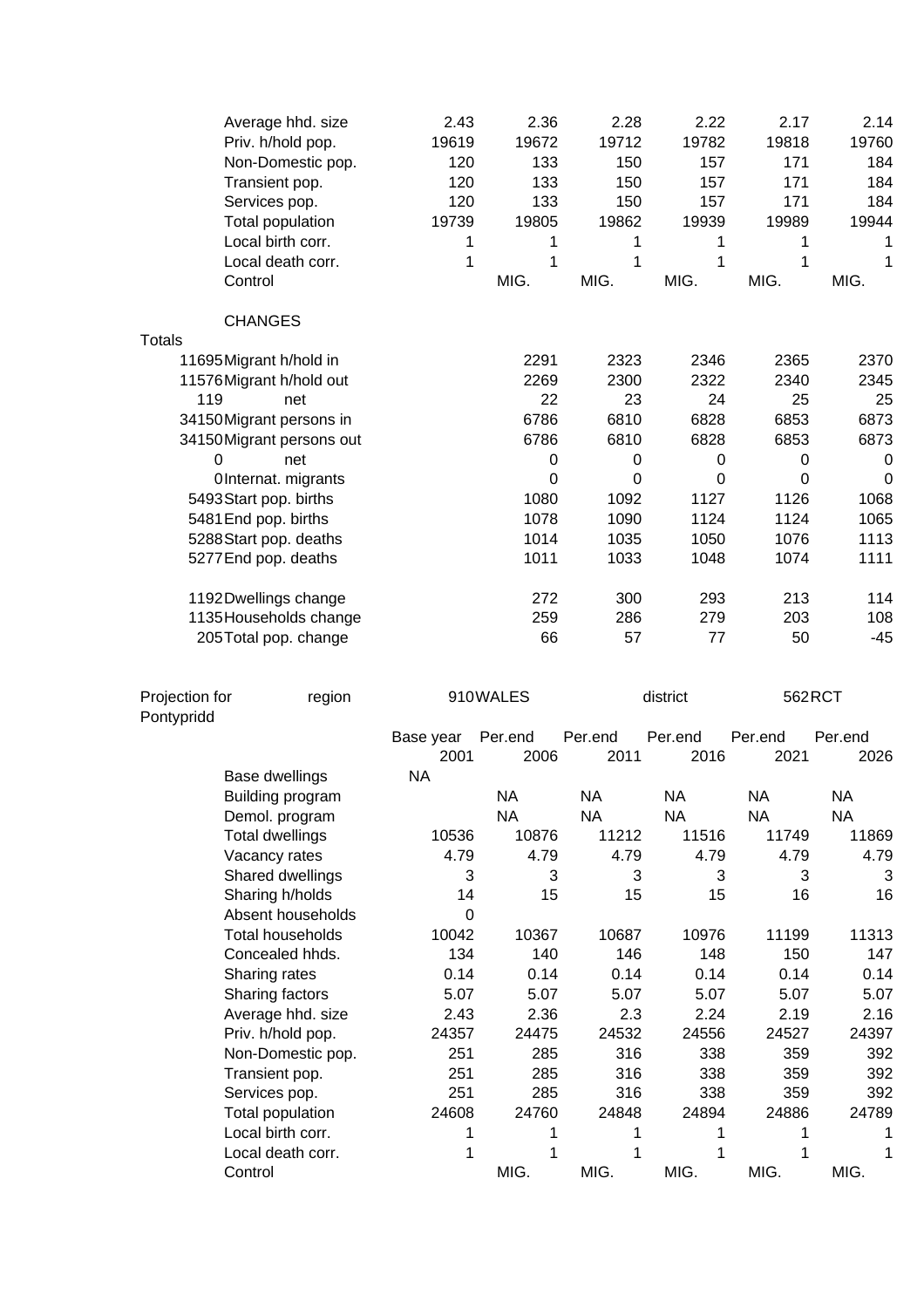CHANGES

| Totals                   |      |      |      |      |          |
|--------------------------|------|------|------|------|----------|
| 14236 Migrant h/hold in  | 2786 | 2831 | 2862 | 2879 | 2878     |
| 14085 Migrant h/hold out | 2755 | 2802 | 2832 | 2848 | 2848     |
| 151<br>net               | 31   | 29   | 30   | 31   | 30       |
| 42629Migrant persons in  | 8458 | 8515 | 8544 | 8557 | 8555     |
| 42629Migrant persons out | 8458 | 8515 | 8544 | 8557 | 8555     |
| $\Omega$<br>net          | 0    | 0    | 0    | 0    | 0        |
| OInternat. migrants      | 0    | 0    | 0    | 0    | $\Omega$ |
| 6633 Start pop. births   | 1409 | 1356 | 1322 | 1294 | 1252     |
| 6616End pop. births      | 1406 | 1353 | 1318 | 1291 | 1248     |
| 6452 Start pop. deaths   | 1257 | 1268 | 1276 | 1302 | 1349     |
| 6437 End pop. deaths     | 1254 | 1265 | 1273 | 1299 | 1346     |
| 1333 Dwellings change    | 340  | 336  | 304  | 233  | 120      |
| 1271 Households change   | 325  | 320  | 289  | 223  | 114      |
| 181 Total pop. change    | 152  | 88   | 46   | -8   | $-97$    |

| Projection for<br>region<br>Porth |                           |                | 910WALES  |                | district       | 562RCT         |                |
|-----------------------------------|---------------------------|----------------|-----------|----------------|----------------|----------------|----------------|
|                                   |                           | Base year      | Per.end   | Per.end        | Per.end        | Per.end        | Per.end        |
|                                   |                           | 2001           | 2006      | 2011           | 2016           | 2021           | 2026           |
|                                   | Base dwellings            | <b>NA</b>      |           |                |                |                |                |
|                                   | Building program          |                | <b>NA</b> | <b>NA</b>      | <b>NA</b>      | <b>NA</b>      | <b>NA</b>      |
|                                   | Demol. program            |                | <b>NA</b> | <b>NA</b>      | <b>NA</b>      | <b>NA</b>      | <b>NA</b>      |
|                                   | <b>Total dwellings</b>    | 6600           | 6772      | 6959           | 7153           | 7292           | 7341           |
|                                   | Vacancy rates             | 4.79           | 4.79      | 4.79           | 4.79           | 4.79           | 4.79           |
|                                   | Shared dwellings          | $\overline{2}$ | 2         | $\overline{2}$ | $\overline{2}$ | $\overline{2}$ | $\overline{2}$ |
|                                   | Sharing h/holds           | 9              | 9         | 9              | 10             | 10             | 10             |
|                                   | Absent households         | $\Omega$       |           |                |                |                |                |
|                                   | <b>Total households</b>   | 6291           | 6455      | 6633           | 6818           | 6951           | 6997           |
|                                   | Concealed hhds.           | 79             | 85        | 91             | 94             | 93             | 89             |
|                                   | Sharing rates             | 0.14           | 0.14      | 0.14           | 0.14           | 0.14           | 0.14           |
|                                   | Sharing factors           | 5.07           | 5.07      | 5.07           | 5.07           | 5.07           | 5.07           |
|                                   | Average hhd. size         | 2.43           | 2.36      | 2.29           | 2.22           | 2.18           | 2.15           |
|                                   | Priv. h/hold pop.         | 15260          | 15233     | 15186          | 15159          | 15126          | 15043          |
|                                   | Non-Domestic pop.         | 44             | 51        | 58             | 59             | 64             | 66             |
|                                   | Transient pop.            | 44             | 51        | 58             | 59             | 64             | 66             |
|                                   | Services pop.             | 44             | 51        | 58             | 59             | 64             | 66             |
|                                   | Total population          | 15304          | 15284     | 15244          | 15218          | 15190          | 15109          |
|                                   | Local birth corr.         | 1              | 1         | 1              | 1              | 1              | 1              |
|                                   | Local death corr.         | 1              | 1         | 1              | 1              | 1              | 1              |
|                                   | Control                   |                | MIG.      | MIG.           | MIG.           | MIG.           | MIG.           |
|                                   | <b>CHANGES</b>            |                |           |                |                |                |                |
| <b>Totals</b>                     |                           |                |           |                |                |                |                |
|                                   | 8730 Migrant h/hold in    |                | 1728      | 1743           | 1751           | 1756           | 1752           |
|                                   | 8638 Migrant h/hold out   |                | 1710      | 1724           | 1733           | 1737           | 1734           |
| 92                                | net                       |                | 18        | 19             | 18             | 19             | 18             |
|                                   | 26217 Migrant persons in  |                | 5262      | 5255           | 5243           | 5233           | 5224           |
|                                   | 26217 Migrant persons out |                | 5262      | 5255           | 5243           | 5233           | 5224           |
| $\mathbf 0$                       | net                       |                | 0         | 0              | 0              | 0              | $\mathbf 0$    |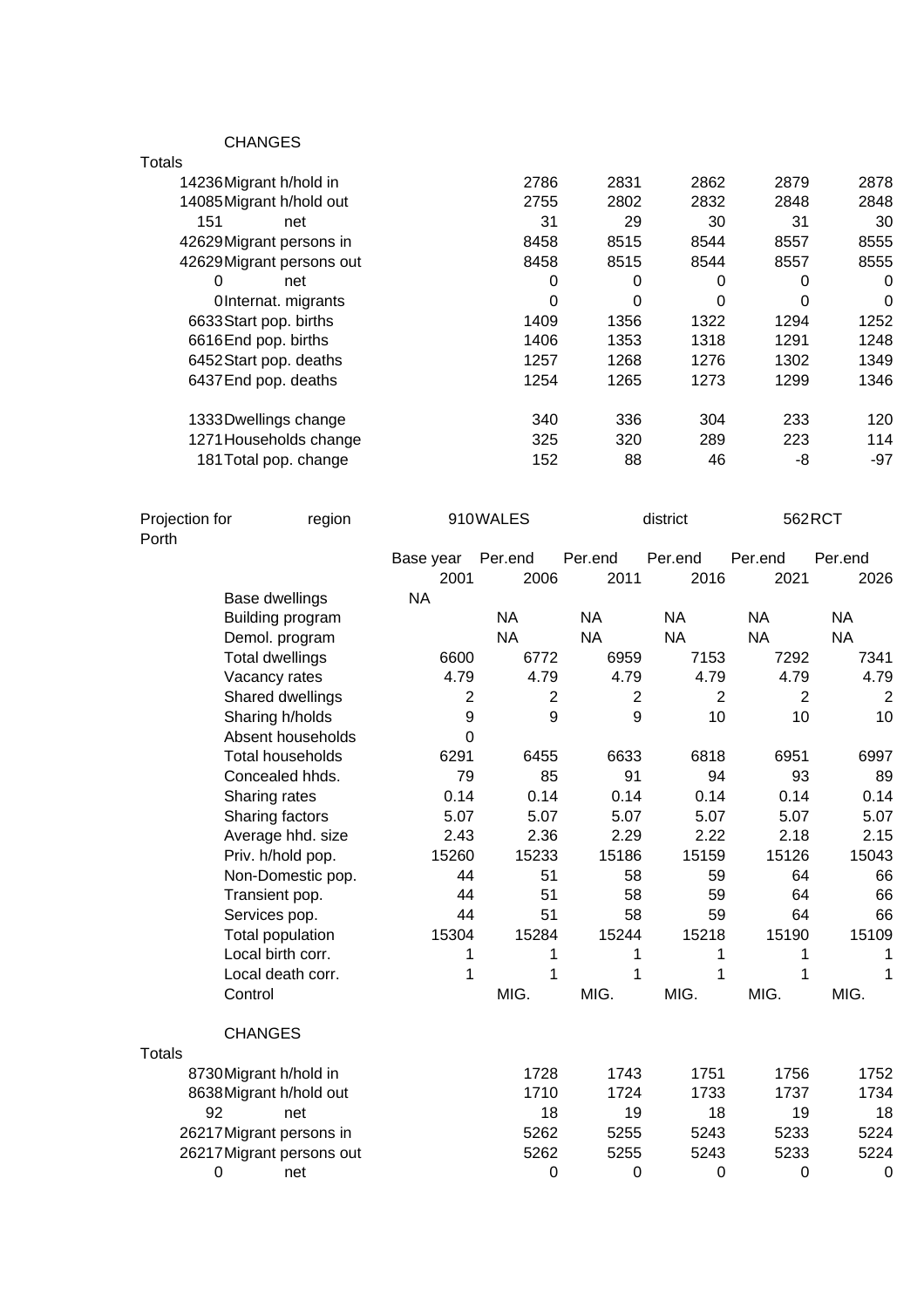| OInternat. migrants    | 0     | 0     | 0     | 0     | $\Omega$ |
|------------------------|-------|-------|-------|-------|----------|
| 4031 Start pop. births | 805   | 797   | 813   | 822   | 794      |
| 4021 End pop. births   | 803   | 795   | 811   | 820   | 792      |
| 4226 Start pop. deaths | 825   | 837   | 839   | 850   | 875      |
| 4221 End pop. deaths   | 824   | 836   | 838   | 849   | 874      |
| 741 Dwellings change   | 172   | 187   | 194   | 139   | 49       |
| 706 Households change  | 164   | 178   | 185   | 133   | 46       |
| -195 Total pop. change | $-20$ | $-40$ | $-26$ | $-28$ | -81      |

|               | Projection for<br>region<br>Maerdy            |           | 910WALES         |                | district  | 562RCT    |                |
|---------------|-----------------------------------------------|-----------|------------------|----------------|-----------|-----------|----------------|
|               |                                               | Base year | Per.end          | Per.end        | Per.end   | Per.end   | Per.end        |
|               |                                               | 2001      | 2006             | 2011           | 2016      | 2021      | 2026           |
|               | Base dwellings                                | <b>NA</b> |                  |                |           |           |                |
|               | Building program                              |           | <b>NA</b>        | <b>NA</b>      | <b>NA</b> | <b>NA</b> | <b>NA</b>      |
|               | Demol. program                                |           | <b>NA</b>        | <b>NA</b>      | <b>NA</b> | <b>NA</b> | <b>NA</b>      |
|               | <b>Total dwellings</b>                        | 5414      | 5584             | 5774           | 5941      | 6030      | 6055           |
|               | Vacancy rates                                 | 4.79      | 4.79             | 4.79           | 4.79      | 4.79      | 4.79           |
|               | Shared dwellings                              | 1         | 1                | $\overline{2}$ | 2         | 2         | $\overline{2}$ |
|               | Sharing h/holds                               | 7         | 7                | 8              | 8         | 8         | 8              |
|               | Absent households                             | 0         |                  |                |           |           |                |
|               | <b>Total households</b>                       | 5161      | 5323             | 5503           | 5662      | 5747      | 5771           |
|               | Concealed hhds.                               | 65        | 73               | 79             | 77        | 76        | 74             |
|               | Sharing rates                                 | 0.14      | 0.14             | 0.14           | 0.14      | 0.14      | 0.14           |
|               | Sharing factors                               | 5.07      | 5.07             | 5.07           | 5.07      | 5.07      | 5.07           |
|               | Average hhd. size                             | 2.43      | 2.35             | 2.28           | 2.22      | 2.19      | 2.17           |
|               | Priv. h/hold pop.                             | 12520     | 12516            | 12526          | 12561     | 12565     | 12504          |
|               | Non-Domestic pop.                             | 46        | 53               | 58             | 59        | 69        | 72             |
|               | Transient pop.                                | 46        | 53               | 58             | 59        | 69        | 72             |
|               | Services pop.                                 | 46        | 53               | 58             | 59        | 69        | 72             |
|               | Total population                              | 12566     | 12569            | 12584          | 12620     | 12634     | 12576          |
|               | Local birth corr.                             | 1         | 1                | 1              | 1         | 1         | 1              |
|               | Local death corr.                             | 1         | 1                | 1              | 1         | 1         | 1              |
|               | Control                                       |           | MIG.             | MIG.           | MIG.      | MIG.      | MIG.           |
|               | <b>CHANGES</b>                                |           |                  |                |           |           |                |
| <b>Totals</b> |                                               |           |                  |                |           |           |                |
|               | 7304 Migrant h/hold in                        |           | 1438             | 1453           | 1464      | 1474      | 1475           |
|               | 7230 Migrant h/hold out                       |           | 1423             | 1438           | 1449      | 1459      | 1461           |
| 74            | net                                           |           | 15               | 15             | 15        | 15        | 14             |
|               | 21656Migrant persons in                       |           | 4322             | 4324           | 4328      | 4338      | 4344           |
|               | 21656Migrant persons out                      |           | 4322             | 4324           | 4328      | 4338      | 4344           |
| 0             | net                                           |           | 0                | 0              | 0         | $\pmb{0}$ | $\mathbf 0$    |
|               | OInternat. migrants                           |           | $\boldsymbol{0}$ | $\pmb{0}$      | 0         | 0         | $\mathbf 0$    |
|               | 3480Start pop. births                         |           | 670              | 695            | 724       | 720       | 671            |
|               | 3470End pop. births<br>3470 Start pop. deaths |           | 668              | 693            | 722       | 718       | 669            |
|               |                                               |           | 667              | 680            | 688       | 706       | 729            |
|               | 3460End pop. deaths                           |           | 665              | 678            | 686       | 704       | 727            |
|               | 641 Dwellings change                          |           | 170              | 190            | 167       | 89        | 25             |
|               | 610Households change                          |           | 162              | 180            | 159       | 85        | 24             |
|               | 10Total pop. change                           |           | 3                | 15             | 36        | 14        | $-58$          |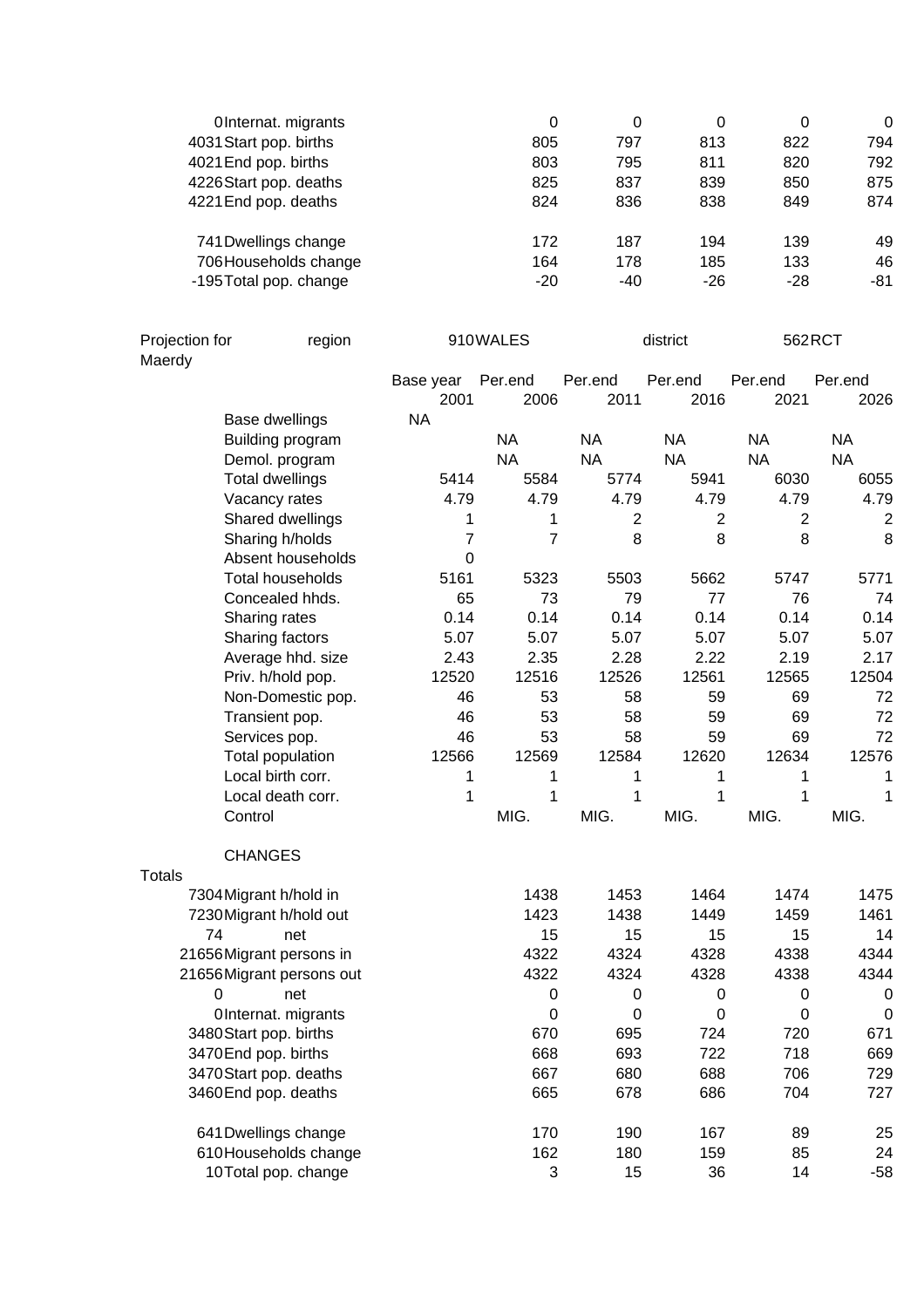| Projection for<br>Treorchy | region                           |                   | 910WALES        |                 | district        |                 | 562RCT          |
|----------------------------|----------------------------------|-------------------|-----------------|-----------------|-----------------|-----------------|-----------------|
|                            |                                  | Base year<br>2001 | Per.end<br>2006 | Per.end<br>2011 | Per.end<br>2016 | Per.end<br>2021 | Per.end<br>2026 |
|                            | Base dwellings                   | <b>NA</b>         |                 |                 |                 |                 |                 |
|                            | Building program                 |                   | <b>NA</b>       | <b>NA</b>       | <b>NA</b>       | <b>NA</b>       | <b>NA</b>       |
|                            | Demol. program                   |                   | <b>NA</b>       | <b>NA</b>       | <b>NA</b>       | <b>NA</b>       | <b>NA</b>       |
|                            | <b>Total dwellings</b>           | 8378              | 8476            | 8596            | 8746            | 8848            | 8864            |
|                            | Vacancy rates                    | 4.79              | 4.79            | 4.79            | 4.79            | 4.79            | 4.79            |
|                            | Shared dwellings                 | 2                 | 2               | $\overline{2}$  | 2               | 2               | 2               |
|                            | Sharing h/holds                  | 11                | 11              | 11              | 12              | 12              | 12              |
|                            | Absent households                | 0                 |                 |                 |                 |                 |                 |
|                            | <b>Total households</b>          | 7986              | 8079            | 8193            | 8336            | 8433            | 8448            |
|                            | Concealed hhds.                  | 98                | 106             | 114             | 116             | 116             | 110             |
|                            | Sharing rates                    | 0.14              | 0.14            | 0.14            | 0.14            | 0.14            | 0.14            |
|                            | Sharing factors                  | 5.07              | 5.07            | 5.07            | 5.07            | 5.07            | 5.07            |
|                            | Average hhd. size                | 2.43              | 2.38            | 2.33            | 2.27            | 2.23            | 2.21            |
|                            | Priv. h/hold pop.                | 19371             | 19214           | 19065           | 18954           | 18842           | 18679           |
|                            | Non-Domestic pop.                | 177               | 188             | 198             | 202             | 212             | 224             |
|                            | Transient pop.                   | 177               | 188             | 198             | 202             | 212             | 224             |
|                            | Services pop.                    | 177               | 188             | 198             | 202             | 212             | 224             |
|                            | Total population                 | 19548             | 19402           | 19263           | 19156           | 19054           | 18903           |
|                            | Local birth corr.                | 1                 | 1               | 1               | 1               | 1               | 1               |
|                            | Local death corr.                | 1                 | 1               | 1               | 1               | 1               | 1               |
| Control                    |                                  |                   | MIG.            | MIG.            | MIG.            | MIG.            | MIG.            |
|                            | <b>CHANGES</b>                   |                   |                 |                 |                 |                 |                 |
| <b>Totals</b>              |                                  |                   |                 |                 |                 |                 |                 |
| 10786Migrant h/hold in     |                                  |                   | 2158            | 2161            | 2161            | 2160            | 2146            |
|                            | 10677 Migrant h/hold out         |                   | 2135<br>23      | 2139            | 2140            | 2137            | 2126            |
| 109                        | net                              |                   | 6720            | 22<br>6669      | 21<br>6623      | 23<br>6586      | 20<br>6551      |
|                            | 33149Migrant persons in          |                   | 6720            | 6669            | 6623            | 6586            | 6551            |
| 0                          | 33149 Migrant persons out<br>net |                   | 0               | 0               | 0               | 0               | 0               |
|                            | OInternat. migrants              |                   | 0               | 0               | $\mathbf 0$     | $\mathbf 0$     | $\pmb{0}$       |
|                            | 5074 Start pop. births           |                   | 1017            | 1012            | 1027            | 1029            | 989             |
| 5062End pop. births        |                                  |                   | 1014            | 1010            | 1025            | 1026            | 987             |
|                            | 5719Start pop. deaths            |                   | 1163            | 1151            | 1134            | 1131            | 1140            |
|                            | 5708 End pop. deaths             |                   | 1161            | 1149            | 1132            | 1128            | 1138            |
|                            | 486Dwellings change              |                   | 98              | 120             | 150             | 102             | 16              |
|                            | 462 Households change            |                   | 93              | 114             | 143             | 97              | 15              |
|                            | -645 Total pop. change           |                   | $-146$          | $-139$          | $-107$          | $-102$          | $-151$          |
|                            |                                  |                   |                 |                 |                 |                 |                 |
| Projection for             | region                           |                   | 910WALES        |                 | district        |                 | 562RCT          |
| Tonypandy                  |                                  | Base year         | Per.end         | Per.end         | Per.end         | Per.end         | Per.end         |
|                            |                                  | 2001              | 2006            | 2011            | 2016            | 2021            | 2026            |
|                            | Base dwellings                   | <b>NA</b>         |                 |                 |                 |                 |                 |
|                            | Building program                 |                   | <b>NA</b>       | <b>NA</b>       | <b>NA</b>       | <b>NA</b>       | <b>NA</b>       |
|                            | Demol. program                   |                   | <b>NA</b>       | <b>NA</b>       | <b>NA</b>       | <b>NA</b>       | <b>NA</b>       |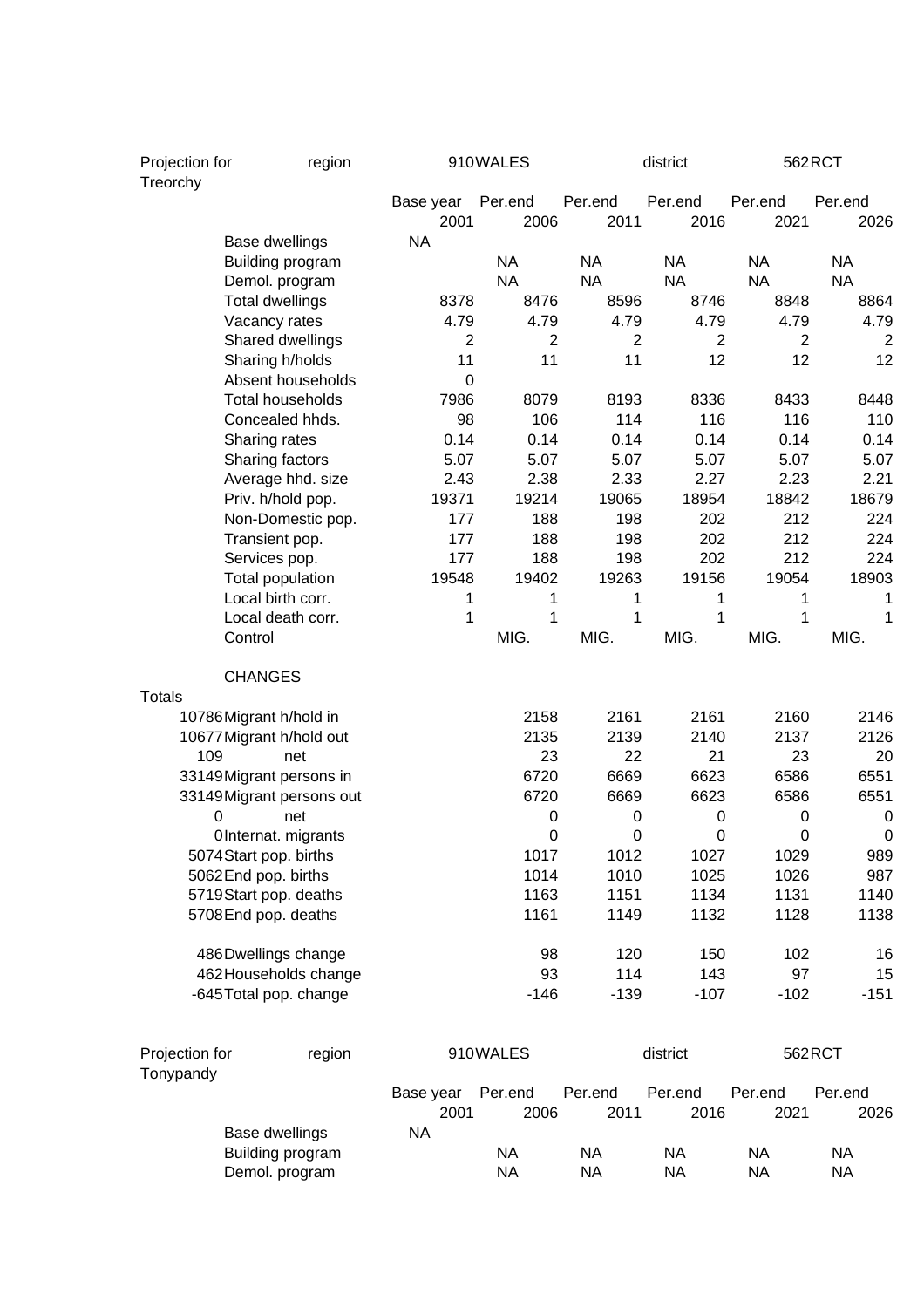|                          | <b>Total dwellings</b>   | 10696       | 10952       | 11255        | 11570        | 11812        | 11920        |
|--------------------------|--------------------------|-------------|-------------|--------------|--------------|--------------|--------------|
|                          | Vacancy rates            | 4.79        | 4.79        | 4.79         | 4.79         | 4.79         | 4.79         |
|                          | Shared dwellings         | 3           | 3           | 3            | 3            | 3            | 3            |
|                          | Sharing h/holds          | 14          | 15          | 15           | 15           | 16           | 16           |
|                          | Absent households        | $\mathbf 0$ |             |              |              |              |              |
|                          | <b>Total households</b>  | 10195       | 10439       | 10728        | 11028        | 11259        | 11362        |
|                          | Concealed hhds.          | 128         | 141         | 152          | 154          | 154          | 147          |
|                          | Sharing rates            | 0.14        | 0.14        | 0.14         | 0.14         | 0.14         | 0.14         |
|                          | Sharing factors          | 5.07        | 5.07        | 5.07         | 5.07         | 5.07         | 5.07         |
|                          | Average hhd. size        | 2.43        | 2.36        | 2.3          | 2.24         | 2.19         | 2.16         |
|                          | Priv. h/hold pop.        | 24729       | 24677       | 24641        | 24655        | 24675        | 24591        |
|                          | Non-Domestic pop.        | 298         | 330         | 358          | 379          | 399          | 436          |
|                          | Transient pop.           | 298         | 330         | 358          | 379          | 399          | 436          |
|                          | Services pop.            | 298         | 330         | 358          | 379          | 399          | 436          |
|                          | <b>Total population</b>  | 25027       | 25007       | 24999        | 25034        | 25074        | 25027        |
|                          | Local birth corr.        | 1           | 1           | 1            | 1            | 1            | 1            |
|                          | Local death corr.        | 1           | $\mathbf 1$ | $\mathbf{1}$ | $\mathbf{1}$ | $\mathbf{1}$ | $\mathbf{1}$ |
| Control                  |                          |             | MIG.        | MIG.         | MIG.         | MIG.         | MIG.         |
| <b>CHANGES</b>           |                          |             |             |              |              |              |              |
| <b>Totals</b>            |                          |             |             |              |              |              |              |
| 14450Migrant h/hold in   |                          |             | 2850        | 2876         | 2895         | 2912         | 2917         |
| 14305 Migrant h/hold out |                          |             | 2821        | 2847         | 2867         | 2883         | 2887         |
| 145                      | net                      |             | 29          | 29           | 28           | 29           | 30           |
|                          | 43026Migrant persons in  |             | 8605        | 8597         | 8596         | 8607         | 8621         |
|                          | 43026Migrant persons out |             | 8605        | 8597         | 8596         | 8607         | 8621         |
| 0                        | net                      |             | $\pmb{0}$   | $\pmb{0}$    | $\pmb{0}$    | $\pmb{0}$    | $\mathbf 0$  |
|                          | OInternat. migrants      |             | $\mathbf 0$ | $\mathbf 0$  | $\mathbf 0$  | $\mathbf 0$  | $\mathbf 0$  |
| 6763Start pop. births    |                          |             | 1326        | 1335         | 1375         | 1392         | 1335         |
| 6748End pop. births      |                          |             | 1323        | 1332         | 1372         | 1389         | 1332         |
|                          | 6763 Start pop. deaths   |             | 1346        | 1343         | 1340         | 1352         | 1382         |
| 6746End pop. deaths      |                          |             | 1342        | 1340         | 1337         | 1348         | 1379         |
|                          | 1224 Dwellings change    |             | 256         | 303          | 315          | 242          | 108          |
|                          | 1167 Households change   |             | 244         | 289          | 300          | 231          | 103          |
|                          | 0Total pop. change       |             | $-20$       | -8           | 35           | 40           | $-47$        |
| Projection for           | region                   |             | 910WALES    |              | district     | 562RCT       |              |

| .          | $-9.9 - 0.1$      |           |         |         |                |         |           |  |
|------------|-------------------|-----------|---------|---------|----------------|---------|-----------|--|
| Tonyrefail |                   |           |         |         |                |         |           |  |
|            |                   | Base year | Per.end | Per.end | Per.end        | Per.end | Per.end   |  |
|            |                   | 2001      | 2006    | 2011    | 2016           | 2021    | 2026      |  |
|            | Base dwellings    | <b>NA</b> |         |         |                |         |           |  |
|            | Building program  |           | NA.     | NА      | NA.            | NA.     | <b>NA</b> |  |
|            | Demol. program    |           | ΝA      | ΝA      | ΝA             | ΝA      | ΝA        |  |
|            | Total dwellings   | 6223      | 6553    | 6888    | 7203           | 7448    | 7582      |  |
|            | Vacancy rates     | 4.79      | 4.79    | 4.79    | 4.79           | 4.79    | 4.79      |  |
|            | Shared dwellings  | 2         | 2       | 2       | $\overline{2}$ | 2       | 2         |  |
|            | Sharing h/holds   | 8         | 9       | 9       | 10             | 10      | 10        |  |
|            | Absent households | 0         |         |         |                |         |           |  |
|            | Total households  | 5932      | 6246    | 6565    | 6866           | 7099    | 7227      |  |
|            | Concealed hhds.   | 77        | 85      | 92      | 94             | 94      | 90        |  |
|            | Sharing rates     | 0.14      | 0.14    | 0.14    | 0.14           | 0.14    | 0.14      |  |
|            | Sharing factors   | 5.07      | 5.07    | 5.07    | 5.07           | 5.07    | 5.07      |  |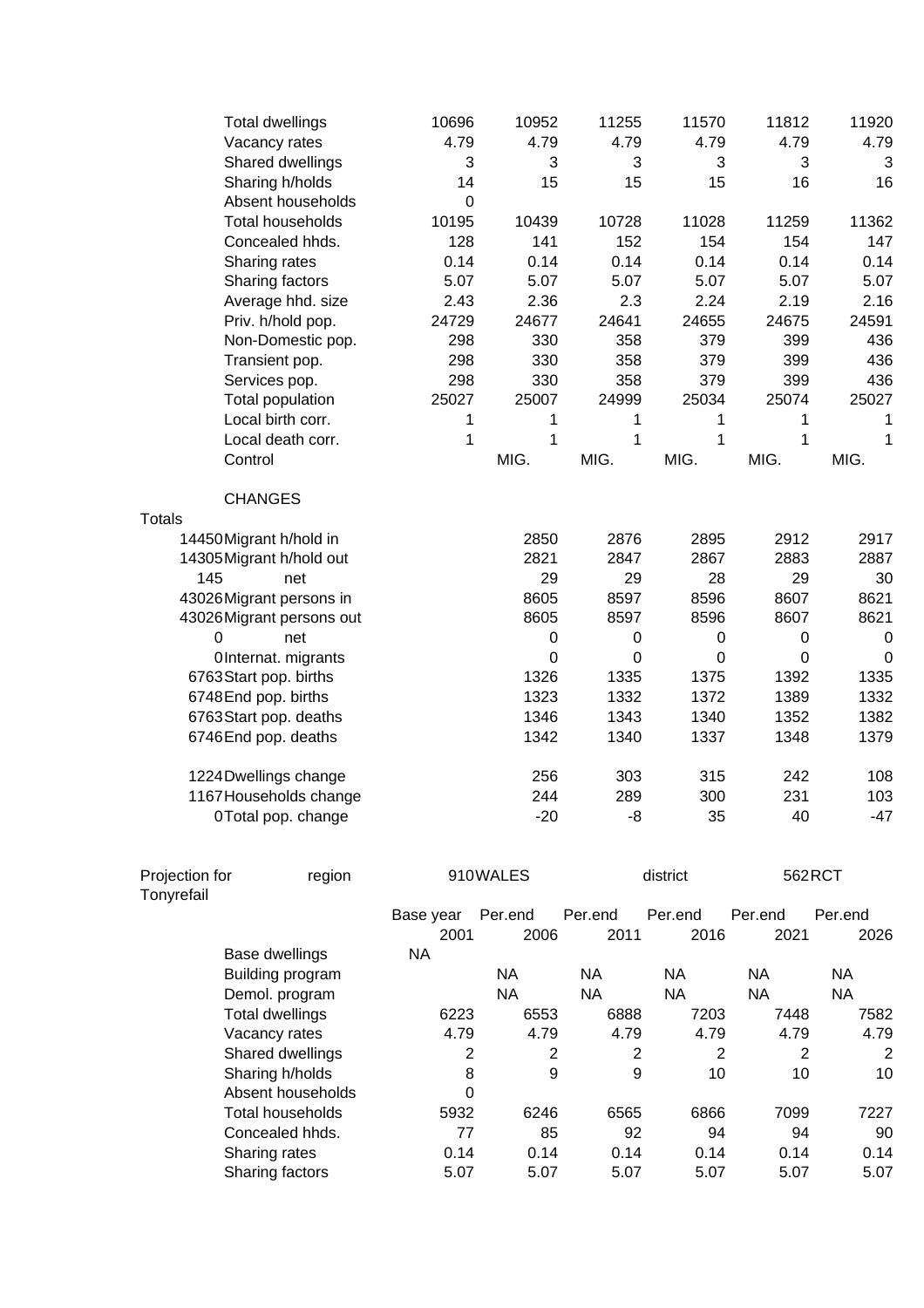| <b>CHANGES</b><br><b>Totals</b><br>1734<br>1813<br>1844<br>1860<br>9030 Migrant h/hold in<br>1779<br>1716<br>1759<br>1795<br>8937 Migrant h/hold out<br>1825<br>1842<br>93<br>18<br>20<br>18<br>19<br>18<br>net<br>4948<br>5028<br>5096<br>5200<br>25427 Migrant persons in<br>5155<br>4948<br>5028<br>5096<br>5200<br>25427 Migrant persons out<br>5155<br>0<br>net<br>0<br>0<br>$\pmb{0}$<br>0<br>$\boldsymbol{0}$<br>$\mathbf 0$<br>0<br>0<br>0<br>OInternat. migrants<br>$\mathbf 0$<br>820<br>4133 Start pop. births<br>816<br>836<br>847<br>814<br>4123End pop. births<br>818<br>814<br>834<br>845<br>812<br>3347 Start pop. deaths<br>579<br>621<br>663<br>715<br>769<br>577<br>619<br>661<br>714<br>3338 End pop. deaths<br>767<br>330<br>335<br>1359 Dwellings change<br>315<br>245<br>134<br>1295 Households change<br>314<br>319<br>301<br>233<br>128<br>241<br>195<br>132<br>45<br>786Total pop. change<br>173<br>562RCT<br>Projection for<br>910WALES<br>district<br>region<br>Llantrisan<br>Per.end<br>Per.end<br>Per.end<br>Per.end<br>Base year<br>Per.end<br>2001<br>2011<br>2016<br>2021<br>2006<br>2026<br>Base dwellings<br><b>NA</b><br><b>NA</b><br><b>NA</b><br><b>NA</b><br><b>NA</b><br><b>NA</b><br>Building program<br><b>NA</b><br><b>NA</b><br><b>NA</b><br><b>NA</b><br><b>NA</b><br>Demol. program<br>11065<br>11231<br>9684<br>10056<br>10409<br>10770<br><b>Total dwellings</b><br>4.79<br>Vacancy rates<br>4.79<br>4.79<br>4.79<br>4.79<br>4.79<br>Shared dwellings<br>3<br>3<br>3<br>3<br>3<br>3<br>13<br>Sharing h/holds<br>13<br>14<br>14<br>15<br>15<br>Absent households<br>$\Omega$<br>10705<br><b>Total households</b><br>9230<br>9585<br>9921<br>10266<br>10547<br>Concealed hhds.<br>121<br>123<br>134<br>139<br>143<br>137<br>0.14<br>0.14<br>0.14<br>0.14<br>Sharing rates<br>0.14<br>0.14<br>Sharing factors<br>5.07<br>5.07<br>5.07<br>5.07<br>5.07<br>5.07<br>Average hhd. size<br>2.43<br>2.37<br>2.23<br>2.17<br>2.13<br>2.3<br>22670<br>22866<br>22882<br>22820<br>Priv. h/hold pop.<br>22384<br>22808<br>97<br>104<br>Non-Domestic pop.<br>80<br>86<br>91<br>93<br>93<br>97<br>80<br>86<br>91<br>104<br>Transient pop.<br>93<br>97<br>Services pop.<br>80<br>86<br>91<br>104<br>22464<br>22756<br>22899<br>22959<br>22979<br>22924<br>Total population<br>Local birth corr.<br>1<br>1<br>1<br>1<br>1<br>1<br>Local death corr.<br>1<br>1<br>1<br>1<br>1<br>MIG.<br>MIG.<br>Control<br>MIG.<br>MIG.<br>MIG. | Average hhd. size<br>Priv. h/hold pop.<br>Non-Domestic pop.<br>Transient pop.<br>Services pop.<br>Total population<br>Local birth corr.<br>Local death corr.<br>Control | 2.41<br>14290<br>98<br>98<br>98<br>14388<br>1<br>1 | 2.32<br>14506<br>123<br>123<br>123<br>14629<br>1<br>1<br>MIG. | 2.24<br>14676<br>148<br>148<br>148<br>14824<br>1<br>1<br>MIG. | 2.16<br>14820<br>177<br>177<br>177<br>14997<br>1<br>1<br>MIG. | 2.1<br>14919<br>210<br>210<br>210<br>15129<br>1<br>1<br>MIG. | 2.06<br>14921<br>253<br>253<br>253<br>15174<br>1<br>1<br>MIG. |
|----------------------------------------------------------------------------------------------------------------------------------------------------------------------------------------------------------------------------------------------------------------------------------------------------------------------------------------------------------------------------------------------------------------------------------------------------------------------------------------------------------------------------------------------------------------------------------------------------------------------------------------------------------------------------------------------------------------------------------------------------------------------------------------------------------------------------------------------------------------------------------------------------------------------------------------------------------------------------------------------------------------------------------------------------------------------------------------------------------------------------------------------------------------------------------------------------------------------------------------------------------------------------------------------------------------------------------------------------------------------------------------------------------------------------------------------------------------------------------------------------------------------------------------------------------------------------------------------------------------------------------------------------------------------------------------------------------------------------------------------------------------------------------------------------------------------------------------------------------------------------------------------------------------------------------------------------------------------------------------------------------------------------------------------------------------------------------------------------------------------------------------------------------------------------------------------------------------------------------------------------------------------------------------------------------------------------------------------------------------------------------------------------------------------------------------------------------------|-------------------------------------------------------------------------------------------------------------------------------------------------------------------------|----------------------------------------------------|---------------------------------------------------------------|---------------------------------------------------------------|---------------------------------------------------------------|--------------------------------------------------------------|---------------------------------------------------------------|
|                                                                                                                                                                                                                                                                                                                                                                                                                                                                                                                                                                                                                                                                                                                                                                                                                                                                                                                                                                                                                                                                                                                                                                                                                                                                                                                                                                                                                                                                                                                                                                                                                                                                                                                                                                                                                                                                                                                                                                                                                                                                                                                                                                                                                                                                                                                                                                                                                                                                |                                                                                                                                                                         |                                                    |                                                               |                                                               |                                                               |                                                              |                                                               |
|                                                                                                                                                                                                                                                                                                                                                                                                                                                                                                                                                                                                                                                                                                                                                                                                                                                                                                                                                                                                                                                                                                                                                                                                                                                                                                                                                                                                                                                                                                                                                                                                                                                                                                                                                                                                                                                                                                                                                                                                                                                                                                                                                                                                                                                                                                                                                                                                                                                                |                                                                                                                                                                         |                                                    |                                                               |                                                               |                                                               |                                                              |                                                               |
|                                                                                                                                                                                                                                                                                                                                                                                                                                                                                                                                                                                                                                                                                                                                                                                                                                                                                                                                                                                                                                                                                                                                                                                                                                                                                                                                                                                                                                                                                                                                                                                                                                                                                                                                                                                                                                                                                                                                                                                                                                                                                                                                                                                                                                                                                                                                                                                                                                                                |                                                                                                                                                                         |                                                    |                                                               |                                                               |                                                               |                                                              |                                                               |
|                                                                                                                                                                                                                                                                                                                                                                                                                                                                                                                                                                                                                                                                                                                                                                                                                                                                                                                                                                                                                                                                                                                                                                                                                                                                                                                                                                                                                                                                                                                                                                                                                                                                                                                                                                                                                                                                                                                                                                                                                                                                                                                                                                                                                                                                                                                                                                                                                                                                |                                                                                                                                                                         |                                                    |                                                               |                                                               |                                                               |                                                              |                                                               |
|                                                                                                                                                                                                                                                                                                                                                                                                                                                                                                                                                                                                                                                                                                                                                                                                                                                                                                                                                                                                                                                                                                                                                                                                                                                                                                                                                                                                                                                                                                                                                                                                                                                                                                                                                                                                                                                                                                                                                                                                                                                                                                                                                                                                                                                                                                                                                                                                                                                                |                                                                                                                                                                         |                                                    |                                                               |                                                               |                                                               |                                                              |                                                               |
|                                                                                                                                                                                                                                                                                                                                                                                                                                                                                                                                                                                                                                                                                                                                                                                                                                                                                                                                                                                                                                                                                                                                                                                                                                                                                                                                                                                                                                                                                                                                                                                                                                                                                                                                                                                                                                                                                                                                                                                                                                                                                                                                                                                                                                                                                                                                                                                                                                                                |                                                                                                                                                                         |                                                    |                                                               |                                                               |                                                               |                                                              |                                                               |
|                                                                                                                                                                                                                                                                                                                                                                                                                                                                                                                                                                                                                                                                                                                                                                                                                                                                                                                                                                                                                                                                                                                                                                                                                                                                                                                                                                                                                                                                                                                                                                                                                                                                                                                                                                                                                                                                                                                                                                                                                                                                                                                                                                                                                                                                                                                                                                                                                                                                |                                                                                                                                                                         |                                                    |                                                               |                                                               |                                                               |                                                              |                                                               |
|                                                                                                                                                                                                                                                                                                                                                                                                                                                                                                                                                                                                                                                                                                                                                                                                                                                                                                                                                                                                                                                                                                                                                                                                                                                                                                                                                                                                                                                                                                                                                                                                                                                                                                                                                                                                                                                                                                                                                                                                                                                                                                                                                                                                                                                                                                                                                                                                                                                                |                                                                                                                                                                         |                                                    |                                                               |                                                               |                                                               |                                                              |                                                               |
|                                                                                                                                                                                                                                                                                                                                                                                                                                                                                                                                                                                                                                                                                                                                                                                                                                                                                                                                                                                                                                                                                                                                                                                                                                                                                                                                                                                                                                                                                                                                                                                                                                                                                                                                                                                                                                                                                                                                                                                                                                                                                                                                                                                                                                                                                                                                                                                                                                                                |                                                                                                                                                                         |                                                    |                                                               |                                                               |                                                               |                                                              |                                                               |
|                                                                                                                                                                                                                                                                                                                                                                                                                                                                                                                                                                                                                                                                                                                                                                                                                                                                                                                                                                                                                                                                                                                                                                                                                                                                                                                                                                                                                                                                                                                                                                                                                                                                                                                                                                                                                                                                                                                                                                                                                                                                                                                                                                                                                                                                                                                                                                                                                                                                |                                                                                                                                                                         |                                                    |                                                               |                                                               |                                                               |                                                              |                                                               |
|                                                                                                                                                                                                                                                                                                                                                                                                                                                                                                                                                                                                                                                                                                                                                                                                                                                                                                                                                                                                                                                                                                                                                                                                                                                                                                                                                                                                                                                                                                                                                                                                                                                                                                                                                                                                                                                                                                                                                                                                                                                                                                                                                                                                                                                                                                                                                                                                                                                                |                                                                                                                                                                         |                                                    |                                                               |                                                               |                                                               |                                                              |                                                               |
|                                                                                                                                                                                                                                                                                                                                                                                                                                                                                                                                                                                                                                                                                                                                                                                                                                                                                                                                                                                                                                                                                                                                                                                                                                                                                                                                                                                                                                                                                                                                                                                                                                                                                                                                                                                                                                                                                                                                                                                                                                                                                                                                                                                                                                                                                                                                                                                                                                                                |                                                                                                                                                                         |                                                    |                                                               |                                                               |                                                               |                                                              |                                                               |
|                                                                                                                                                                                                                                                                                                                                                                                                                                                                                                                                                                                                                                                                                                                                                                                                                                                                                                                                                                                                                                                                                                                                                                                                                                                                                                                                                                                                                                                                                                                                                                                                                                                                                                                                                                                                                                                                                                                                                                                                                                                                                                                                                                                                                                                                                                                                                                                                                                                                |                                                                                                                                                                         |                                                    |                                                               |                                                               |                                                               |                                                              |                                                               |
|                                                                                                                                                                                                                                                                                                                                                                                                                                                                                                                                                                                                                                                                                                                                                                                                                                                                                                                                                                                                                                                                                                                                                                                                                                                                                                                                                                                                                                                                                                                                                                                                                                                                                                                                                                                                                                                                                                                                                                                                                                                                                                                                                                                                                                                                                                                                                                                                                                                                |                                                                                                                                                                         |                                                    |                                                               |                                                               |                                                               |                                                              |                                                               |
|                                                                                                                                                                                                                                                                                                                                                                                                                                                                                                                                                                                                                                                                                                                                                                                                                                                                                                                                                                                                                                                                                                                                                                                                                                                                                                                                                                                                                                                                                                                                                                                                                                                                                                                                                                                                                                                                                                                                                                                                                                                                                                                                                                                                                                                                                                                                                                                                                                                                |                                                                                                                                                                         |                                                    |                                                               |                                                               |                                                               |                                                              |                                                               |
|                                                                                                                                                                                                                                                                                                                                                                                                                                                                                                                                                                                                                                                                                                                                                                                                                                                                                                                                                                                                                                                                                                                                                                                                                                                                                                                                                                                                                                                                                                                                                                                                                                                                                                                                                                                                                                                                                                                                                                                                                                                                                                                                                                                                                                                                                                                                                                                                                                                                |                                                                                                                                                                         |                                                    |                                                               |                                                               |                                                               |                                                              |                                                               |
|                                                                                                                                                                                                                                                                                                                                                                                                                                                                                                                                                                                                                                                                                                                                                                                                                                                                                                                                                                                                                                                                                                                                                                                                                                                                                                                                                                                                                                                                                                                                                                                                                                                                                                                                                                                                                                                                                                                                                                                                                                                                                                                                                                                                                                                                                                                                                                                                                                                                |                                                                                                                                                                         |                                                    |                                                               |                                                               |                                                               |                                                              |                                                               |
|                                                                                                                                                                                                                                                                                                                                                                                                                                                                                                                                                                                                                                                                                                                                                                                                                                                                                                                                                                                                                                                                                                                                                                                                                                                                                                                                                                                                                                                                                                                                                                                                                                                                                                                                                                                                                                                                                                                                                                                                                                                                                                                                                                                                                                                                                                                                                                                                                                                                |                                                                                                                                                                         |                                                    |                                                               |                                                               |                                                               |                                                              |                                                               |
|                                                                                                                                                                                                                                                                                                                                                                                                                                                                                                                                                                                                                                                                                                                                                                                                                                                                                                                                                                                                                                                                                                                                                                                                                                                                                                                                                                                                                                                                                                                                                                                                                                                                                                                                                                                                                                                                                                                                                                                                                                                                                                                                                                                                                                                                                                                                                                                                                                                                |                                                                                                                                                                         |                                                    |                                                               |                                                               |                                                               |                                                              |                                                               |
|                                                                                                                                                                                                                                                                                                                                                                                                                                                                                                                                                                                                                                                                                                                                                                                                                                                                                                                                                                                                                                                                                                                                                                                                                                                                                                                                                                                                                                                                                                                                                                                                                                                                                                                                                                                                                                                                                                                                                                                                                                                                                                                                                                                                                                                                                                                                                                                                                                                                |                                                                                                                                                                         |                                                    |                                                               |                                                               |                                                               |                                                              |                                                               |
|                                                                                                                                                                                                                                                                                                                                                                                                                                                                                                                                                                                                                                                                                                                                                                                                                                                                                                                                                                                                                                                                                                                                                                                                                                                                                                                                                                                                                                                                                                                                                                                                                                                                                                                                                                                                                                                                                                                                                                                                                                                                                                                                                                                                                                                                                                                                                                                                                                                                |                                                                                                                                                                         |                                                    |                                                               |                                                               |                                                               |                                                              |                                                               |
|                                                                                                                                                                                                                                                                                                                                                                                                                                                                                                                                                                                                                                                                                                                                                                                                                                                                                                                                                                                                                                                                                                                                                                                                                                                                                                                                                                                                                                                                                                                                                                                                                                                                                                                                                                                                                                                                                                                                                                                                                                                                                                                                                                                                                                                                                                                                                                                                                                                                |                                                                                                                                                                         |                                                    |                                                               |                                                               |                                                               |                                                              |                                                               |
|                                                                                                                                                                                                                                                                                                                                                                                                                                                                                                                                                                                                                                                                                                                                                                                                                                                                                                                                                                                                                                                                                                                                                                                                                                                                                                                                                                                                                                                                                                                                                                                                                                                                                                                                                                                                                                                                                                                                                                                                                                                                                                                                                                                                                                                                                                                                                                                                                                                                |                                                                                                                                                                         |                                                    |                                                               |                                                               |                                                               |                                                              |                                                               |
|                                                                                                                                                                                                                                                                                                                                                                                                                                                                                                                                                                                                                                                                                                                                                                                                                                                                                                                                                                                                                                                                                                                                                                                                                                                                                                                                                                                                                                                                                                                                                                                                                                                                                                                                                                                                                                                                                                                                                                                                                                                                                                                                                                                                                                                                                                                                                                                                                                                                |                                                                                                                                                                         |                                                    |                                                               |                                                               |                                                               |                                                              |                                                               |
|                                                                                                                                                                                                                                                                                                                                                                                                                                                                                                                                                                                                                                                                                                                                                                                                                                                                                                                                                                                                                                                                                                                                                                                                                                                                                                                                                                                                                                                                                                                                                                                                                                                                                                                                                                                                                                                                                                                                                                                                                                                                                                                                                                                                                                                                                                                                                                                                                                                                |                                                                                                                                                                         |                                                    |                                                               |                                                               |                                                               |                                                              |                                                               |
|                                                                                                                                                                                                                                                                                                                                                                                                                                                                                                                                                                                                                                                                                                                                                                                                                                                                                                                                                                                                                                                                                                                                                                                                                                                                                                                                                                                                                                                                                                                                                                                                                                                                                                                                                                                                                                                                                                                                                                                                                                                                                                                                                                                                                                                                                                                                                                                                                                                                |                                                                                                                                                                         |                                                    |                                                               |                                                               |                                                               |                                                              |                                                               |
|                                                                                                                                                                                                                                                                                                                                                                                                                                                                                                                                                                                                                                                                                                                                                                                                                                                                                                                                                                                                                                                                                                                                                                                                                                                                                                                                                                                                                                                                                                                                                                                                                                                                                                                                                                                                                                                                                                                                                                                                                                                                                                                                                                                                                                                                                                                                                                                                                                                                |                                                                                                                                                                         |                                                    |                                                               |                                                               |                                                               |                                                              |                                                               |
|                                                                                                                                                                                                                                                                                                                                                                                                                                                                                                                                                                                                                                                                                                                                                                                                                                                                                                                                                                                                                                                                                                                                                                                                                                                                                                                                                                                                                                                                                                                                                                                                                                                                                                                                                                                                                                                                                                                                                                                                                                                                                                                                                                                                                                                                                                                                                                                                                                                                |                                                                                                                                                                         |                                                    |                                                               |                                                               |                                                               |                                                              |                                                               |
|                                                                                                                                                                                                                                                                                                                                                                                                                                                                                                                                                                                                                                                                                                                                                                                                                                                                                                                                                                                                                                                                                                                                                                                                                                                                                                                                                                                                                                                                                                                                                                                                                                                                                                                                                                                                                                                                                                                                                                                                                                                                                                                                                                                                                                                                                                                                                                                                                                                                |                                                                                                                                                                         |                                                    |                                                               |                                                               |                                                               |                                                              |                                                               |
|                                                                                                                                                                                                                                                                                                                                                                                                                                                                                                                                                                                                                                                                                                                                                                                                                                                                                                                                                                                                                                                                                                                                                                                                                                                                                                                                                                                                                                                                                                                                                                                                                                                                                                                                                                                                                                                                                                                                                                                                                                                                                                                                                                                                                                                                                                                                                                                                                                                                |                                                                                                                                                                         |                                                    |                                                               |                                                               |                                                               |                                                              |                                                               |
|                                                                                                                                                                                                                                                                                                                                                                                                                                                                                                                                                                                                                                                                                                                                                                                                                                                                                                                                                                                                                                                                                                                                                                                                                                                                                                                                                                                                                                                                                                                                                                                                                                                                                                                                                                                                                                                                                                                                                                                                                                                                                                                                                                                                                                                                                                                                                                                                                                                                |                                                                                                                                                                         |                                                    |                                                               |                                                               |                                                               |                                                              |                                                               |
|                                                                                                                                                                                                                                                                                                                                                                                                                                                                                                                                                                                                                                                                                                                                                                                                                                                                                                                                                                                                                                                                                                                                                                                                                                                                                                                                                                                                                                                                                                                                                                                                                                                                                                                                                                                                                                                                                                                                                                                                                                                                                                                                                                                                                                                                                                                                                                                                                                                                |                                                                                                                                                                         |                                                    |                                                               |                                                               |                                                               |                                                              |                                                               |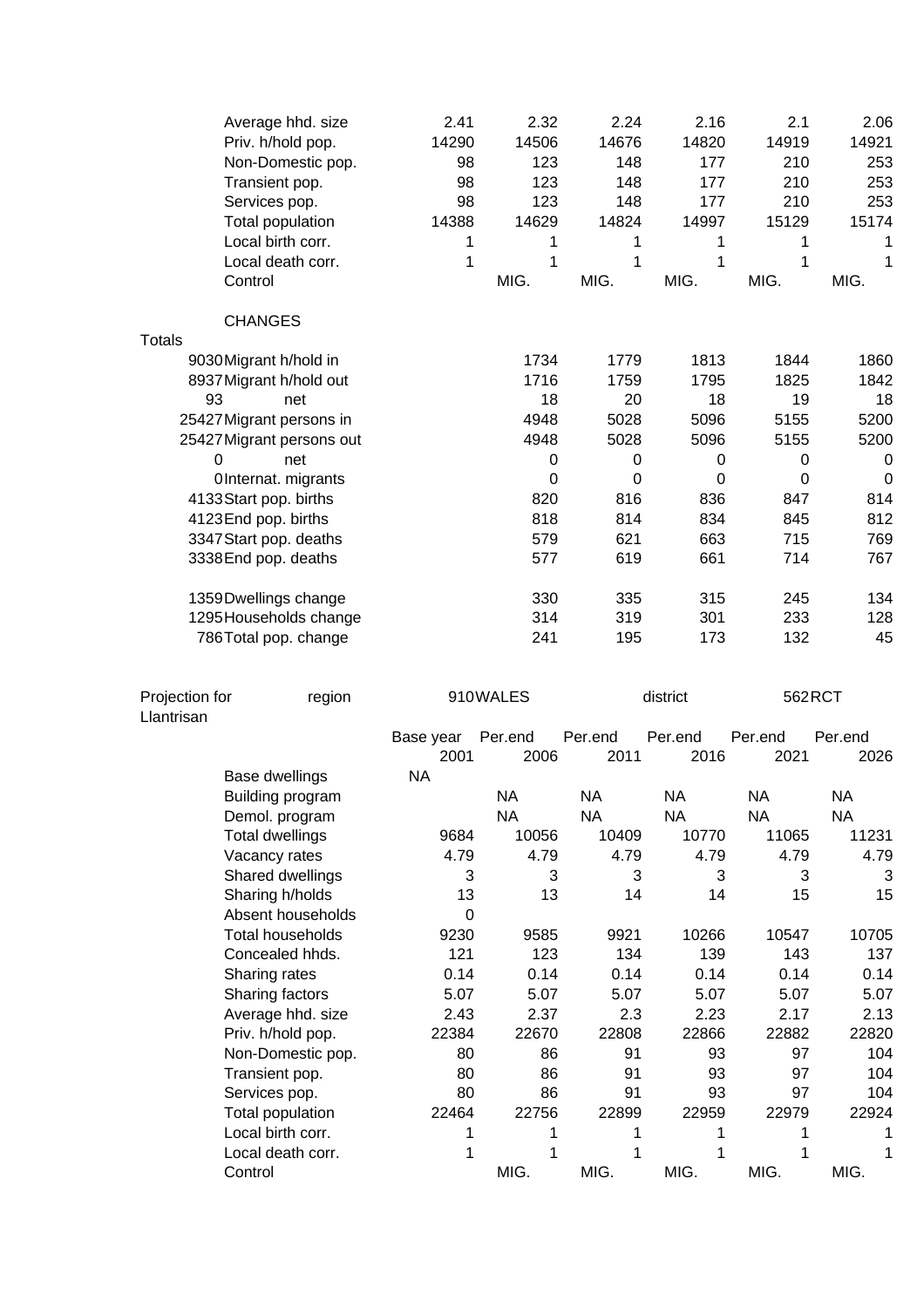CHANGES

| 2556     | 2615 | 2650 | 2668     | 2669     |
|----------|------|------|----------|----------|
| 2527     | 2589 | 2622 | 2641     | 2644     |
| 29       | 26   | 28   | 27       | 25       |
| 7721     | 7824 | 7874 | 7893     | 7900     |
| 7721     | 7824 | 7874 | 7893     | 7900     |
| 0        | 0    | 0    | 0        | $\Omega$ |
| $\Omega$ | 0    | 0    | $\Omega$ | $\Omega$ |
| 1302     | 1200 | 1162 | 1182     | 1189     |
| 1299     | 1197 | 1159 | 1179     | 1186     |
| 1010     | 1057 | 1102 | 1162     | 1244     |
| 1008     | 1054 | 1099 | 1160     | 1241     |
| 372      | 353  | 361  | 295      | 166      |
| 355      | 336  | 345  | 281      | 158      |
| 292      | 143  | 60   | 20       | $-55$    |
|          |      |      |          |          |

| Projection for |                          | region |                   | 910WALES         | district  |           | 562RCT    |              |
|----------------|--------------------------|--------|-------------------|------------------|-----------|-----------|-----------|--------------|
| ChurchVill     |                          |        |                   | Per.end          | Per.end   | Per.end   | Per.end   | Per.end      |
|                |                          |        | Base year<br>2001 | 2006             | 2011      | 2016      | 2021      | 2026         |
|                | Base dwellings           |        | <b>NA</b>         |                  |           |           |           |              |
|                |                          |        |                   | <b>NA</b>        | <b>NA</b> | <b>NA</b> | <b>NA</b> | <b>NA</b>    |
|                | Building program         |        |                   | <b>NA</b>        | <b>NA</b> | <b>NA</b> | <b>NA</b> | <b>NA</b>    |
|                | Demol. program           |        | 9583              | 10159            | 10693     | 11178     | 11538     | 11736        |
|                | <b>Total dwellings</b>   |        |                   |                  |           |           |           |              |
|                | Vacancy rates            |        | 4.79              | 4.79             | 4.79      | 4.79      | 4.79      | 4.79         |
|                | Shared dwellings         |        | 3                 | 3                | 3         | 3         | 3         | $\mathbf{3}$ |
|                | Sharing h/holds          |        | 13                | 14               | 14        | 15        | 15        | 16           |
|                | Absent households        |        | $\mathbf 0$       |                  |           |           |           |              |
|                | <b>Total households</b>  |        | 9134              | 9683             | 10192     | 10655     | 10997     | 11187        |
|                | Concealed hhds.          |        | 126               | 130              | 138       | 143       | 144       | 139          |
|                | Sharing rates            |        | 0.14              | 0.14             | 0.14      | 0.14      | 0.14      | 0.14         |
|                | Sharing factors          |        | 5.07              | 5.07             | 5.07      | 5.07      | 5.07      | 5.07         |
|                | Average hhd. size        |        | 2.43              | 2.34             | 2.25      | 2.18      | 2.12      | 2.08         |
|                | Priv. h/hold pop.        |        | 22155             | 22618            | 22953     | 23187     | 23321     | 23306        |
|                | Non-Domestic pop.        |        | 74                | 84               | 93        | 101       | 113       | 135          |
|                | Transient pop.           |        | 74                | 84               | 93        | 101       | 113       | 135          |
|                | Services pop.            |        | 74                | 84               | 93        | 101       | 113       | 135          |
|                | <b>Total population</b>  |        | 22229             | 22702            | 23046     | 23288     | 23434     | 23441        |
|                | Local birth corr.        |        | 1                 | 1                | 1         |           | 1         | 1            |
|                | Local death corr.        |        | 1                 | 1                | 1         | 1         | 1         | 1            |
|                | Control                  |        |                   | MIG.             | MIG.      | MIG.      | MIG.      | MIG.         |
|                | <b>CHANGES</b>           |        |                   |                  |           |           |           |              |
| <b>Totals</b>  |                          |        |                   |                  |           |           |           |              |
|                | 13619Migrant h/hold in   |        |                   | 2604             | 2685      | 2745      | 2782      | 2803         |
|                | 13483 Migrant h/hold out |        |                   | 2578             | 2657      | 2717      | 2756      | 2775         |
| 136            | net                      |        |                   | 26               | 28        | 28        | 26        | 28           |
|                | 39439Migrant persons in  |        |                   | 7646             | 7807      | 7924      | 8003      | 8059         |
|                | 39439Migrant persons out |        |                   | 7646             | 7807      | 7924      | 8003      | 8059         |
|                | 0<br>net                 |        |                   | $\boldsymbol{0}$ | 0         | 0         | 0         | $\mathbf 0$  |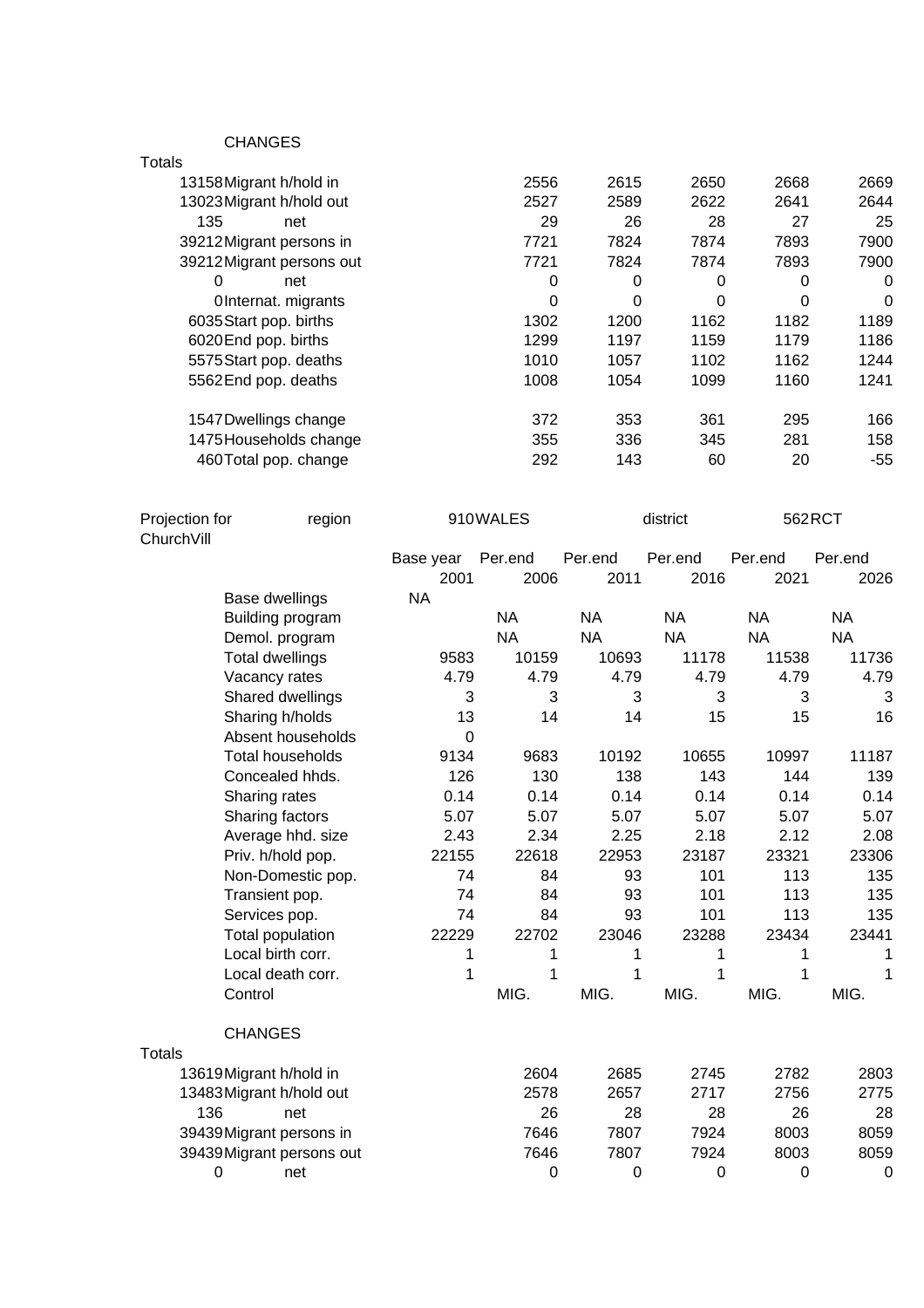| OInternat. migrants    | 0    | 0    | 0    | 0    | 0    |
|------------------------|------|------|------|------|------|
| 6268 Start pop. births | 1325 | 1261 | 1237 | 1234 | 1211 |
| 6253End pop. births    | 1322 | 1258 | 1234 | 1231 | 1208 |
| 5056Start pop. deaths  | 852  | 917  | 995  | 1088 | 1204 |
| 5039 End pop. deaths   | 848  | 914  | 992  | 1085 | 1200 |
| 2153Dwellings change   | 576  | 534  | 485  | 360  | 198  |
| 2053 Households change | 549  | 509  | 463  | 342  | 190  |
| 1212Total pop. change  | 473  | 344  | 242  | 146  | 7    |

| Projection for<br><b>TaffsWell</b> | region                              | 910WALES               |                        | district               |                        | 562RCT                 |                      |
|------------------------------------|-------------------------------------|------------------------|------------------------|------------------------|------------------------|------------------------|----------------------|
|                                    |                                     | Base year              | Per.end                | Per.end                | Per.end                | Per.end                | Per.end              |
|                                    |                                     | 2001                   | 2006                   | 2011                   | 2016                   | 2021                   | 2026                 |
|                                    | Base dwellings                      | <b>NA</b>              |                        |                        |                        |                        |                      |
|                                    | Building program                    |                        | <b>NA</b>              | <b>NA</b>              | <b>NA</b>              | <b>NA</b>              | <b>NA</b>            |
|                                    | Demol. program                      |                        | <b>NA</b>              | <b>NA</b>              | <b>NA</b><br>7974      | <b>NA</b><br>8141      | <b>NA</b>            |
|                                    | <b>Total dwellings</b>              | 6872                   | 7384                   | 7763                   |                        |                        | 8285                 |
|                                    | Vacancy rates                       | 4.79<br>$\overline{2}$ | 4.79<br>$\overline{2}$ | 4.79<br>$\overline{2}$ | 4.79<br>$\overline{2}$ | 4.79<br>$\overline{2}$ | 4.79                 |
|                                    | Shared dwellings<br>Sharing h/holds | 9                      | 10                     | 10                     | 11                     | 11                     | $\overline{2}$<br>11 |
|                                    | Absent households                   | $\mathbf 0$            |                        |                        |                        |                        |                      |
|                                    | <b>Total households</b>             |                        | 7038                   | 7399                   | 7601                   |                        | 7897                 |
|                                    |                                     | 6550                   | 108                    | 102                    |                        | 7760<br>101            |                      |
|                                    | Concealed hhds.                     | 116                    |                        |                        | 98                     |                        | 108                  |
|                                    | Sharing rates                       | 0.14                   | 0.14                   | 0.14                   | 0.14                   | 0.14                   | 0.14                 |
|                                    | Sharing factors                     | 5.07                   | 5.07                   | 5.07                   | 5.07                   | 5.07                   | 5.07                 |
|                                    | Average hhd. size                   | 2.43                   | 2.3                    | 2.24                   | 2.22                   | 2.19                   | 2.15                 |
|                                    | Priv. h/hold pop.                   | 15887                  | 16202                  | 16582                  | 16871                  | 16983                  | 16965                |
|                                    | Non-Domestic pop.                   | 1106                   | 1119                   | 1125                   | 1129                   | 1135                   | 1149                 |
|                                    | Transient pop.                      | 1106                   | 1119                   | 1125                   | 1129                   | 1135                   | 1149                 |
|                                    | Services pop.                       | 1106                   | 1119                   | 1125                   | 1129                   | 1135                   | 1149                 |
|                                    | Total population                    | 16993                  | 17321                  | 17707                  | 18000                  | 18118                  | 18114                |
|                                    | Local birth corr.                   | 1                      | 1                      | 1                      | 1                      | 1                      | 1                    |
|                                    | Local death corr.                   | 1                      | 1                      | 1                      | 1                      | 1                      | 1                    |
| Control                            |                                     |                        | MIG.                   | MIG.                   | MIG.                   | MIG.                   | MIG.                 |
|                                    | <b>CHANGES</b>                      |                        |                        |                        |                        |                        |                      |
| <b>Totals</b>                      |                                     |                        |                        |                        |                        |                        |                      |
| 10572 Migrant h/hold in            |                                     |                        | 2010                   | 2071                   | 2129                   | 2174                   | 2188                 |
|                                    | 10465 Migrant h/hold out            |                        | 1989                   | 2050                   | 2108                   | 2151                   | 2167                 |
| 107                                | net                                 |                        | 21                     | 21                     | 21                     | 23                     | 21                   |
|                                    | 30305Migrant persons in             |                        | 5843                   | 5959                   | 6087                   | 6186                   | 6230                 |
|                                    | 30305 Migrant persons out           |                        | 5843                   | 5959                   | 6087                   | 6186                   | 6230                 |
| 0                                  | net                                 |                        | $\mathbf 0$            | 0                      | $\pmb{0}$              | $\mathbf 0$            | $\mathbf 0$          |
|                                    | OInternat. migrants                 |                        | 0                      | 0                      | 0                      | $\Omega$               | 0                    |
|                                    | 5116Start pop. births               |                        | 1134                   | 1178                   | 1078                   | 910                    | 816                  |
| 5105End pop. births                |                                     |                        | 1132                   | 1176                   | 1076                   | 907                    | 814                  |
|                                    | 3995 Start pop. deaths              |                        | 806                    | 792                    | 785                    | 792                    | 820                  |
|                                    | 3983End pop. deaths                 |                        | 804                    | 789                    | 783                    | 790                    | 817                  |
|                                    | 1413Dwellings change                |                        | 512                    | 379                    | 211                    | 167                    | 144                  |
|                                    | 1347 Households change              |                        | 488                    | 361                    | 202                    | 159                    | 137                  |
|                                    | 1121 Total pop. change              |                        | 328                    | 386                    | 293                    | 118                    | $-4$                 |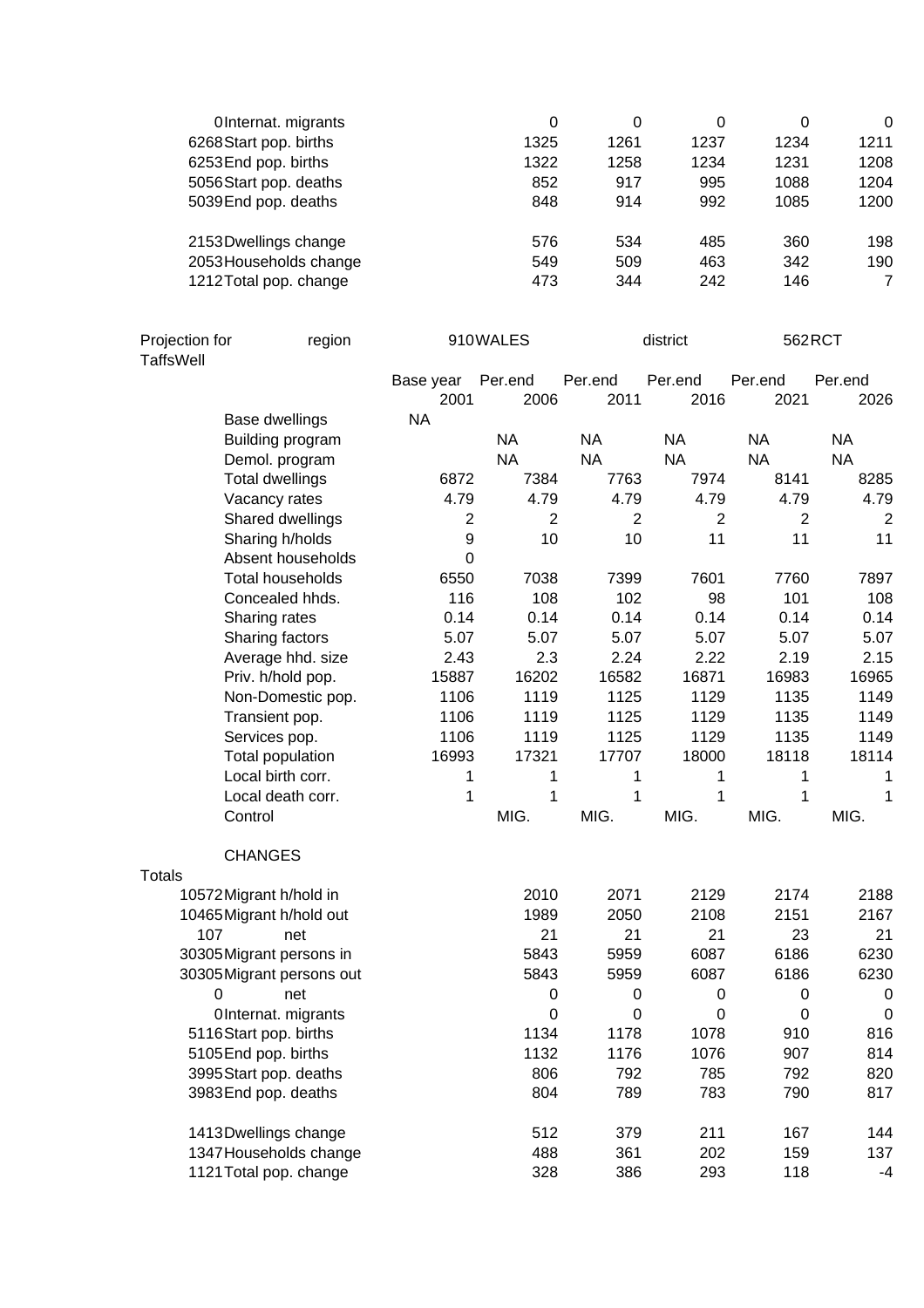| Projection for<br>region |                            |  | 910WALES  |           | district  |                  | 562RCT    |             |
|--------------------------|----------------------------|--|-----------|-----------|-----------|------------------|-----------|-------------|
|                          | All zone totals.           |  |           |           |           |                  |           |             |
|                          |                            |  | Base year | Per.end   | Per.end   | Per.end          | Per.end   | Per.end     |
|                          |                            |  | 2001      | 2006      | 2011      | 2016             | 2021      | 2026        |
|                          | <b>Base dwellings</b>      |  | <b>NA</b> |           |           |                  |           |             |
|                          | Building program           |  |           | <b>NA</b> | <b>NA</b> | <b>NA</b>        | <b>NA</b> | <b>NA</b>   |
|                          | Demol. program             |  |           | <b>NA</b> | <b>NA</b> | <b>NA</b>        | <b>NA</b> | <b>NA</b>   |
|                          | <b>Total dwellings</b>     |  | 99193     | 102613    | 106067    | 109336           | 111795    | 113015      |
|                          | Vacancy rates              |  | 4.79      | 4.79      | 4.79      | 4.79             | 4.79      | 4.79        |
|                          | Shared dwellings           |  | 27        | 27        | 29        | 29               | 30        | 30          |
|                          | Sharing h/holds            |  | 131       | 137       | 141       | 146              | 150       | 152         |
|                          | Absent households          |  | 0         |           |           |                  |           |             |
|                          | <b>Total households</b>    |  | 94548     | 97808     | 101096    | 104216           | 106559    | 107721      |
|                          | Concealed hhds.            |  | 1244      | 1320      | 1403      | 1425             | 1431      | 1386        |
|                          | Sharing rates              |  | 0.14      | 0.14      | 0.14      | 0.14             | 0.14      | 0.14        |
|                          | Sharing factors            |  | 4.85      | 5.07      | 4.86      | 5.03             | 5         | 5.07        |
|                          | Average hhd. size          |  | 2.42      | 2.36      | 2.29      | 2.23             | 2.18      | 2.15        |
|                          | Priv. h/hold pop.          |  | 229232    | 230355    | 231175    | 231883           | 232102    | 231248      |
|                          | Non-Domestic pop.          |  | 2658      | 2834      | 2986      | 3095             | 3256      | 3483        |
|                          | Transient pop.             |  | 2658      | 2834      | 2986      | 3095             | 3256      | 3483        |
|                          | Services pop.              |  | 2658      | 2834      | 2986      | 3095             | 3256      | 3483        |
|                          | Total population           |  | 231890    | 233189    | 234161    | 234978           | 235358    | 234731      |
|                          | Local birth corr.          |  | 1         | 1         | 1         | 1                | 1         | 1           |
|                          | Local death corr.          |  | 1         | 1         | 1         | 1                | 1         | 1           |
|                          | Control                    |  |           | MIG.      | MIG.      | MIG.             | MIG.      | MIG.        |
|                          | <b>CHANGES</b>             |  |           |           |           |                  |           |             |
| <b>Totals</b>            |                            |  |           |           |           |                  |           |             |
|                          | 135916Migrant h/hold in    |  |           | 26573     | 26989     | 27292            | 27508     | 27554       |
|                          | 134518 Migrant h/hold out  |  |           | 26291     | 26711     | 27015            | 27224     | 27277       |
| 1398                     | net                        |  |           | 282       | 278       | 277              | 284       | 277         |
|                          | 402111 Migrant persons in  |  |           | 79724     | 80178     | 80511            | 80777     | 80921       |
|                          | 402111 Migrant persons out |  |           | 79724     | 80178     | 80511            | 80777     | 80921       |
| 0                        | net                        |  |           | 0         | 0         | $\pmb{0}$        | $\pmb{0}$ | $\mathbf 0$ |
|                          | OInternat. migrants        |  |           | 0         | 0         | $\boldsymbol{0}$ | 0         | $\pmb{0}$   |
|                          | 63467 Start pop. births    |  |           | 12981     | 12802     | 12797            | 12685     | 12202       |
|                          | 63314 End pop. births      |  |           | 12951     | 12773     | 12765            | 12654     | 12171       |
|                          | 60626Start pop. deaths     |  |           | 11682     | 11830     | 11980            | 12305     | 12829       |
|                          | 60485 End pop. deaths      |  |           | 11652     | 11802     | 11953            | 12278     | 12800       |
|                          | 13822Dwellings change      |  |           | 3420      | 3454      | 3269             | 2459      | 1220        |
|                          | 13173 Households change    |  |           | 3260      | 3288      | 3120             | 2343      | 1162        |
|                          | 2841 Total pop. change     |  |           | 1299      | 972       | 817              | 380       | $-627$      |

CHELMER POPULATION AND HOUSING MODEL (5 year cohorts) Version 2003.1 page 0 28/07/2006

Projection for region 910 WALES district 562 RHONDDACYT All zones Using parameter file :- C:\Work\RCTPopProj\CPHMDataZones\RCTF01ZN.par option file :- C:\Work\RCTPopProj\CPHMDataZones\hhold96.opt Database variant 1 Cen Pre2001//98geog (2000fert/mort,96hho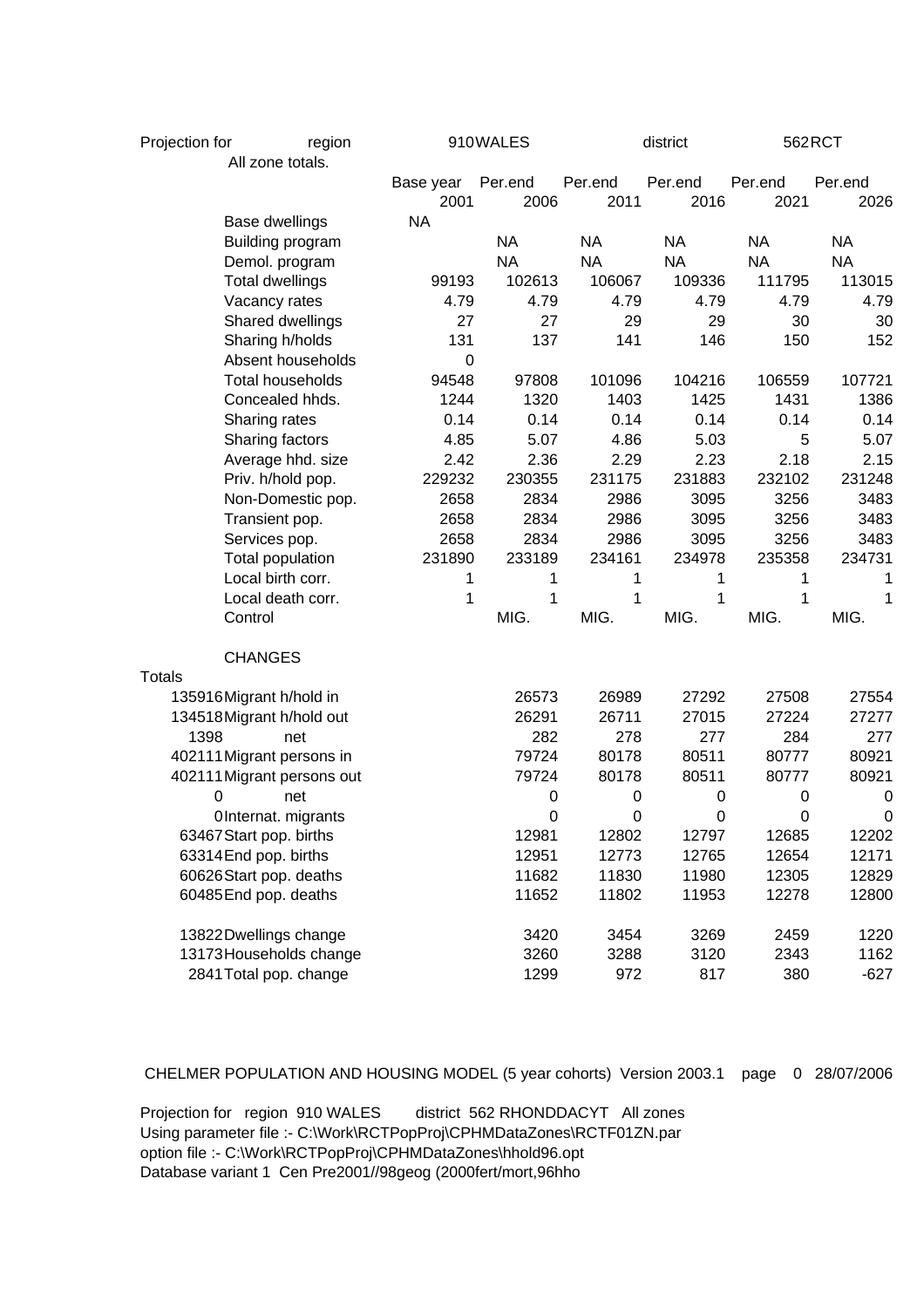| Head/hhold rep rates         | (var 2)       | (D)HPS 98-based                         |
|------------------------------|---------------|-----------------------------------------|
| Migrant head/hhold rep rates | (var 2)       | (D)HPS 98-based                         |
| Migrant age/sex              | (var 2)       | (D)CENSUS91 FROM SPEC MIGN STATS(rev)   |
| Internat. migration profile  | (var 1)       | (N)INTNETMIGN PROF GAD 2001-6           |
| Vacancy rates                | $($ var 8 $)$ | (D)Dwlvac Cen2001 HolAcc/2ndHom.        |
| Sharing factors              | $($ var 8 $)$ | (D)Census2001 (Table S048)              |
| Base population              | (var 7)       | JR CENSUS2001 Residents, CENSUS2001 INS |
| Fertility rates              | (var 7)       | 1991-2031; WALES 2000-BASED (ONS/GAD)   |
| Mortality rates              | (var 7)       | 1991-2031; WALES 2000-BASED (ONS/GAD)   |
| Infant mortality rates       | (var 7)       | 1991-2031; WALES 2000-BASED (ONS/GAD)   |
| Local correction factors     | (var 2)       | NONE JR                                 |
| Control type                 | $($ var 3 $)$ | <b>NET MIGRANTS</b>                     |
| Household correction         | (var 2)       | (D)Hholds cor. Cen2001                  |

Using local edits file C:\Work\RCTPopProj\CPHMDataZones\Migration060728.lcl No screen edits have been made.

With modelling options

In migration profiles. Out migration profiles.

Composite head/hhold representative rates.

Institute pop. is proportional to domestic pop. for some age bands.

Base dwellings are calculated.

Mortality rates applied to non-transient population.

Local corrections are calculated.

Notes on the standard report.

1. Average household size = (total - inst. pop.)/total households.

- 2. Start population births and deaths result from applying fertility and mortality to the population at the start of a period. The end population births and deaths are an estimate of the registrations in that area.
- 3. Calculated local corrections use the default data for net migration control and international migration.